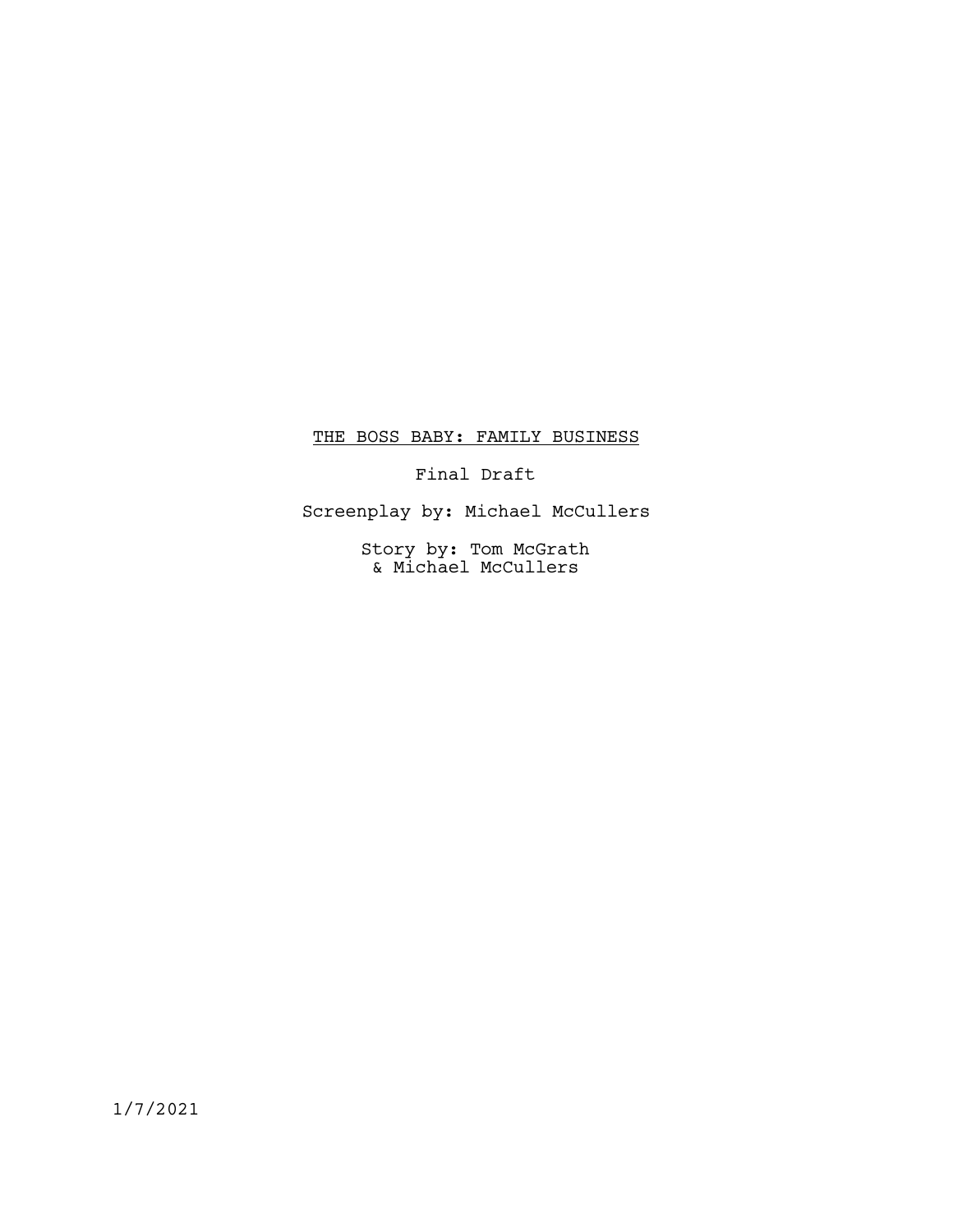### SQ50 - OPENING FANTASY

OPEN ON -- A FAMILY PHOTOGRAPH OF THE TEMPLETONS

TIM V.O. Time is a funny thing. When I was a kid, the days lasted forever...

YOUNG TIM (in the background) One, two, three...

Land on SEVEN-YEAR-OLD TIM counting against a tree as his parents and BOSS BABY hide in a bush.

> TIM'S MOM Hide, hide, hide!

> TIM'S DAD Quick! Over here!

> YOUNG TIM Four, five, six...

TIM V.O. (CONT'D) But the years, well they went by so fast.

TIM'S MOM Tim, no peeking!

TIM'S DAD Yeah, no peeking!

The camera slowly circles the tree.

On the other side of the tree-- TIM IS NOW ALL GROWN-UP.

**TTM** Seven, eight, nine... nine and a half... ten!

TIM V.O Before you know it, you're all grown up. It even happened to me.

TIM Ready or not, here I come!

FREEZE-- on the goofy face Tim makes as he bursts out to give chase.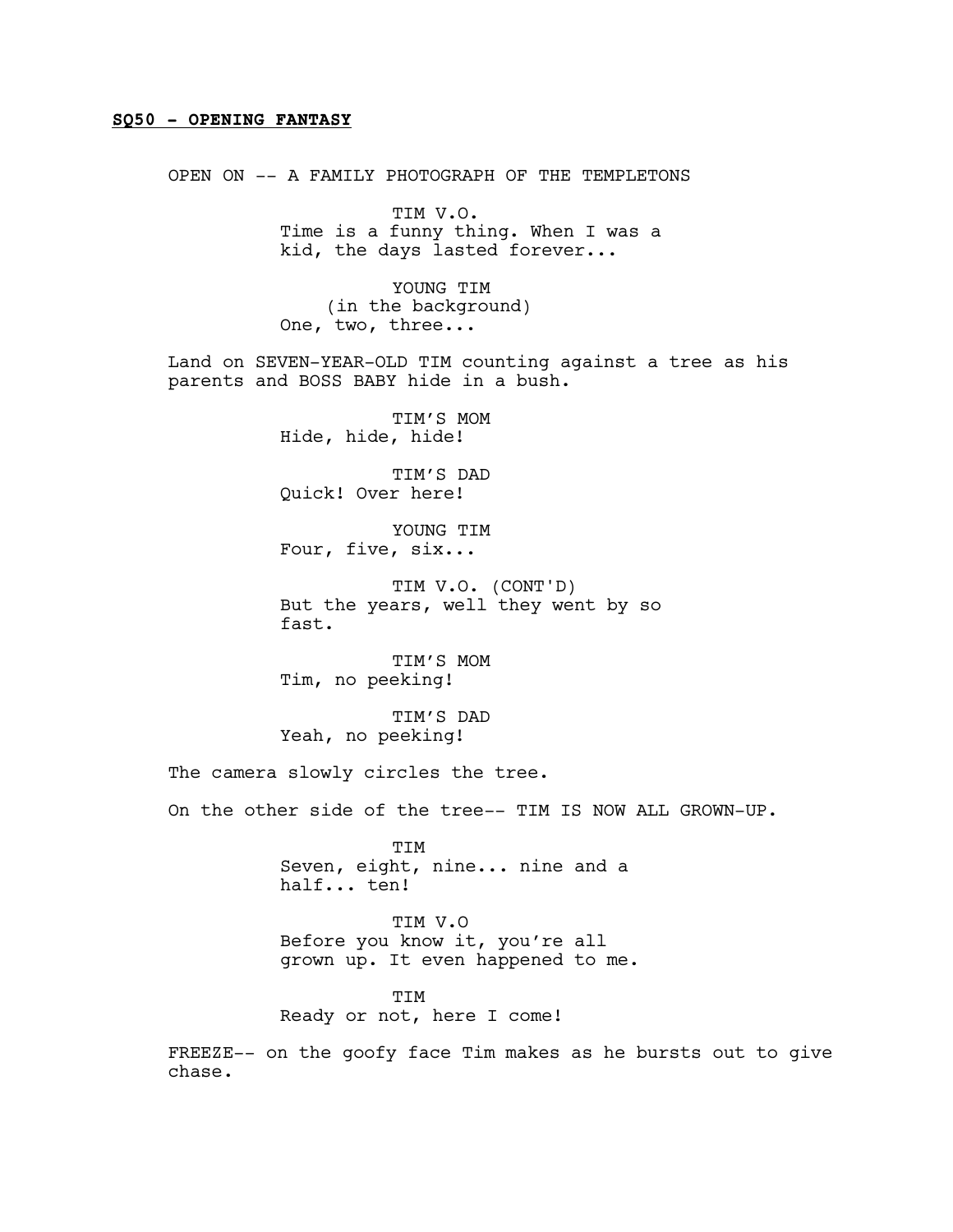TIM V.O. My name's Tim, and this-- well, this is the rest of my story.

Tabitha pulls Tim's new baby, TINA, along as they run from Tim and Tim's wife Carol LAUGHING--

> CAROL Run for your life!

TABITHA No fair dad, you peeked!

The scene transitions as the Templetons walk to their car.

TIM V.O. They call me a stay-at-home dad, which means I hardly get to stay at home.

#### TABITHA

Let's go!

TIM IS IN A RACE CAR WITH HIS FAMILY

Racing around a track.

TIM Buckle up Templetons! Ready?

### TABITHA

Set!

CAROL

Go!

TIM V.O. Now, some might say I still have an overactive imagination, but being a dad is the coolest job in the world! A bunch of cool jobs, really.

Their car rockets ahead across the finish line.

TIM V.O. (CONT'D) Sometimes, I'm a race car driver.

They pull ahead and cross the finish line... at the grocery store.

> CAROL Woo! Daddio Andretti!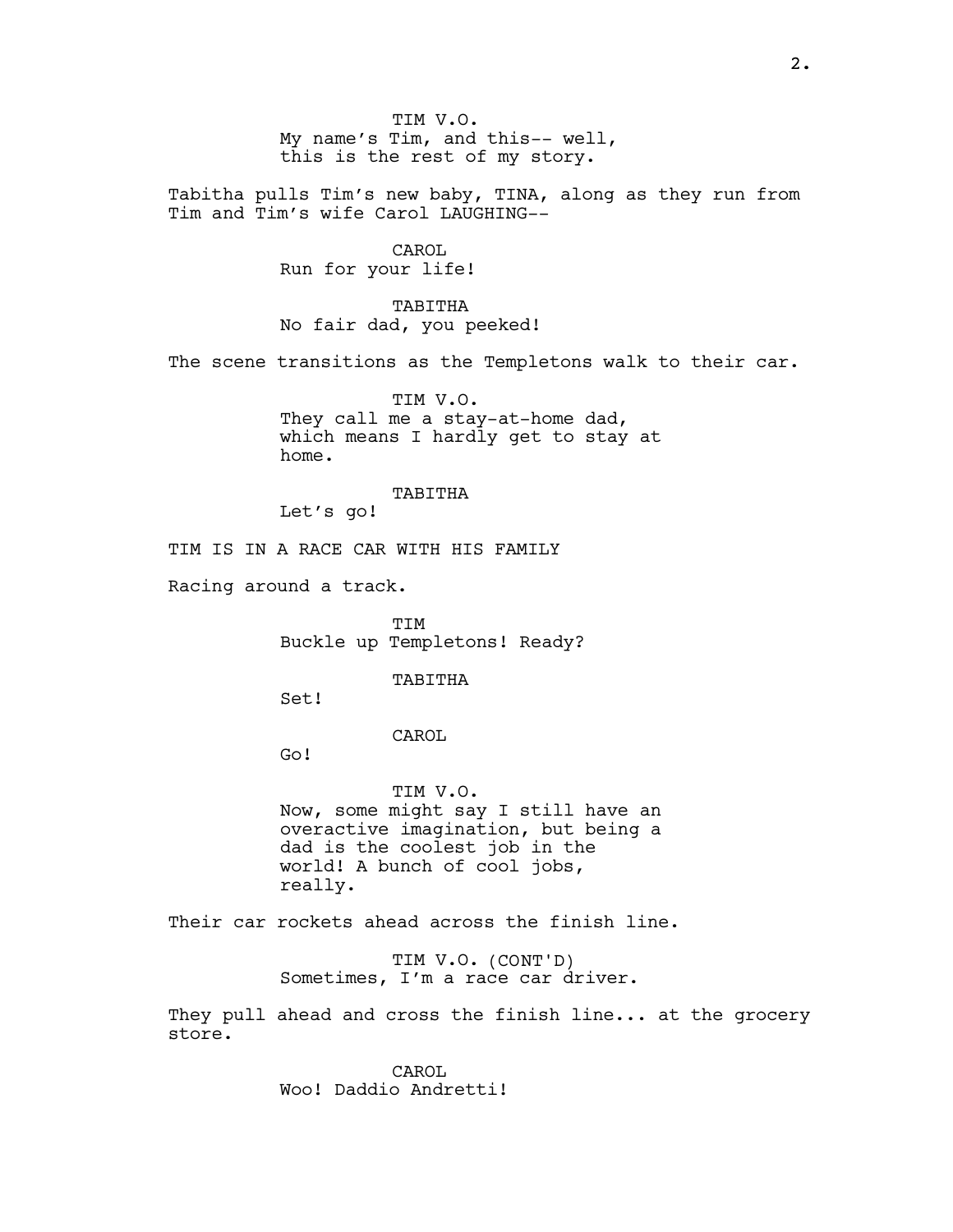IN THE KITCHEN--

Tim dressed as an OLD WESTERN CARD SHARK, dealing cards to Tabitha and Tina.

> TIM V.O. (Western voice) Well, and then sometimes I'm the best darn cook in the county, and I deal out every meal.

-- which transforms into Tim cooking multiple grilled cheese sandwiches...

> TABITHA Come on pa, hit me!

Tina BURPS.

TABITHA (CONT'D)

Tina!

TIM Woo doggy! And the house wins again!

MONSTER VERSIONS OF THE TEMPLETONS gather around Tim as he operates on a covered figure.

> TIM V.O. (Monster voice) Or a surgeon, if need be.

> > TIM

Spork.

CAROL

Spork!

TIM

Spatula.

TABITHA

Spatula!

**TTM** Give my creature life!

The Templetons watch as a GIANT LAMB-LAMB rises from the operating table.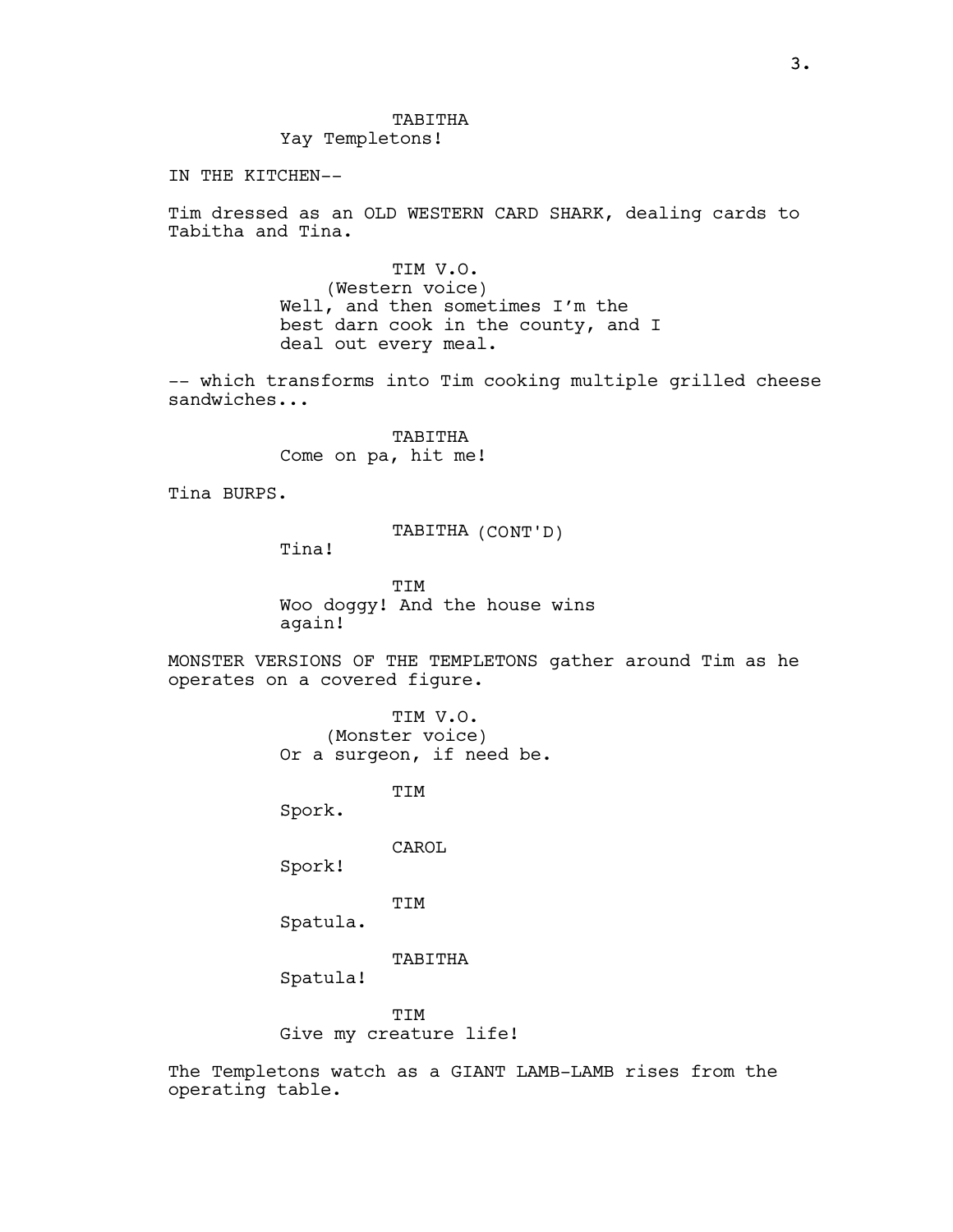She's alive!

Tim, no longer in doctor's scrubs, hands Tabitha the newly sewn Lamb-Lamb while making her GROWL.

Tabitha ACTS AFRAID.

TIM V.O. We have our ups and our downs...

Lamb-Lamb falls apart, and Tabitha tears up.

TIM No, no, look, look! Lamb Lamb's ok! See!

He pulls one of the loose threads, restoring Lamb-Lamb.

### TABITHA

Yay!

TIM V.O. But we always stick together. This is my wife Carol--

CAROL It's a miracle!

AT AN AWARDS SHOW

Carol is dressed in a gown, receiving an award.

TIM V.O. She's the breadwinner of the family...

Instead of a statue, Carol is handed a LARGE BAGUETTE.

CAROL Thank you! You know what they say, it's all about the dough. And I couldn't have done it without my husband, he really rose to the occasion.

As the audience cheers, Tim, dressed in a tuxedo T-shirt, yells--

> TIM It's the yeast I could do!

> > TABITHA

Yeah mama!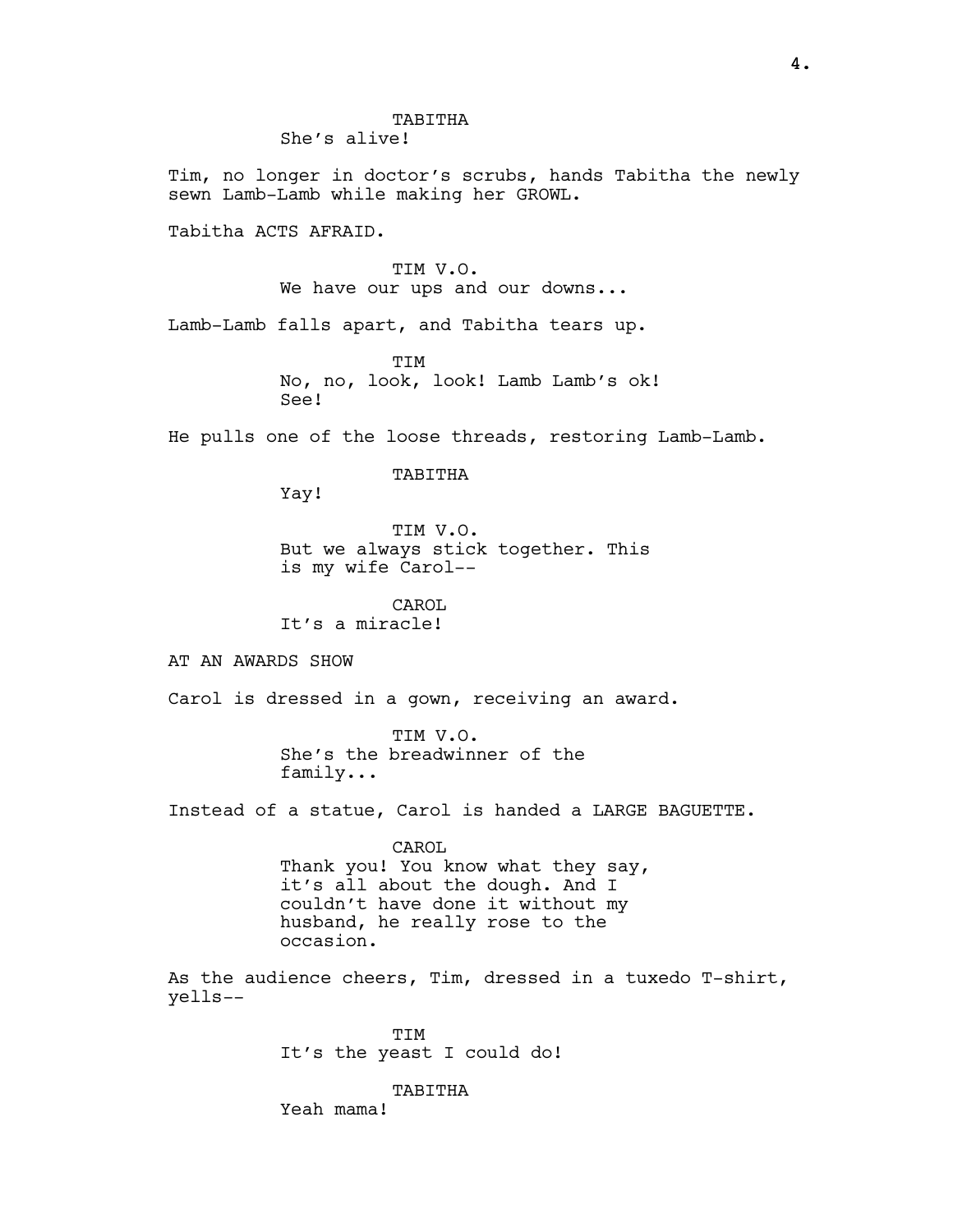TIM V.O. She brings home the bacon, too!

IN THE KITCHEN

Tim fries the bacon in a pan.

TIM V.O.(CONT'D) (CONT'D) While I keep an eye on our new baby Tina.

In her high chair, Baby Tina spies on Tim with binoculars.

TIM V.O.(CONT'D) (CONT'D) But sometimes... It feels like she's keeping an eye on me.

Tim looks up to see-- Tina quickly going back to being cute. He turns back around, and she scribbles notes in a note pad.

#### AT THE DINNER TABLE

Tabitha wears her new school uniform as they celebrate her good news with cake. A banner reads, "You've Been Accepted!" and then, hand-written, "-- To Second Grade!"

> TIM V.O. (CONT'D) And Tabitha, our little secondgrader-- just got accepted into the best school in town.

> > TABITHA

Thank you!

CAROL Yay Tabitha!

TIM V.O. We're so proud.

A CAMPAIGN POSTER

We see an adult JIMBO, STACI, and their baby standing in front of a "Re-elect Jimbo for Mayor" poster.

> TIM V.O. (CONT'D) I still keep in touch with the old gang, too. Believe it or not, Jimbo is mayor now.

Jimbo and Staci take a selfie in front of his campaign poster.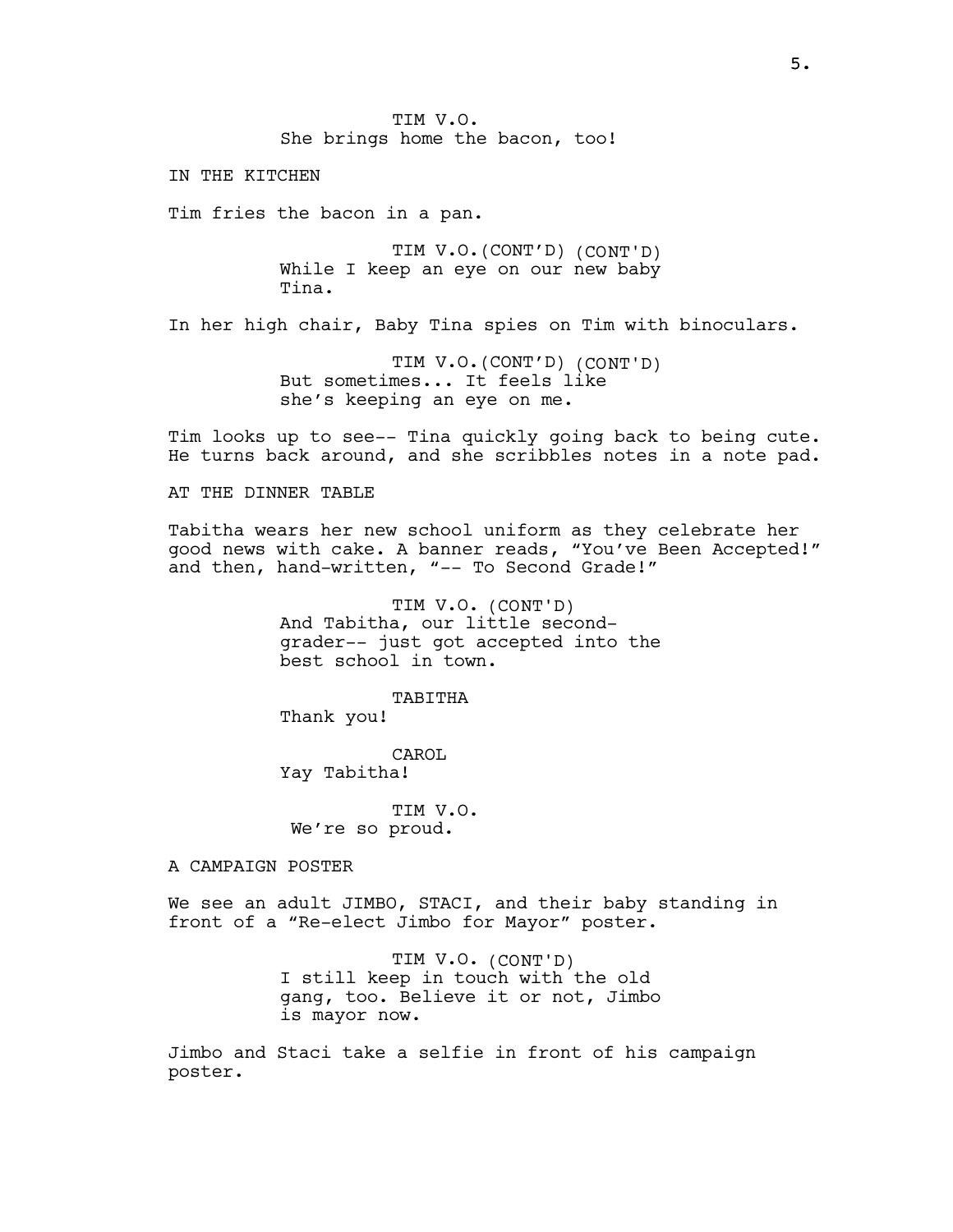Cookie!

STACI

Cookie!

TIM V.O. Of course his wife Staci is the real brains behind the operation.

#### DRIVER

Yo, Jimbo!

A car speeds past, revealing three familiar TRIPLETS on motorcycles.

> TIM V.O. Now, the triplets...

> > TRIPLET 1

Busted.

TRIPLET<sub>2</sub>

Busted.

TRIPLET 3

Busted.

TIM V.O. They haven't changed much.

DOUBLE DOORS-- LEAD INTO TED'S OFFICE

TIM V.O. (CONT'D) And as for my baby brother Ted...

Ted is silhouetted against the city skyline. Great suit, great view. He squeezes Senor Squeaky as he handles multiple calls.

> TIM V.O. (CONT'D) Well, he grew up to be the Boss, all right. He's so busy, we hardly see him any more, but he always remembers to send inappropriately lavish gifts on special occasions.

THE TEMPLETON BACKYARD

Tabitha runs over and gives Precious Templeton the pony a big hug.

> TABITHA Oh em gee! Uncle Ted is the best!

Precious stares daggers at Tim, who holds a shovel.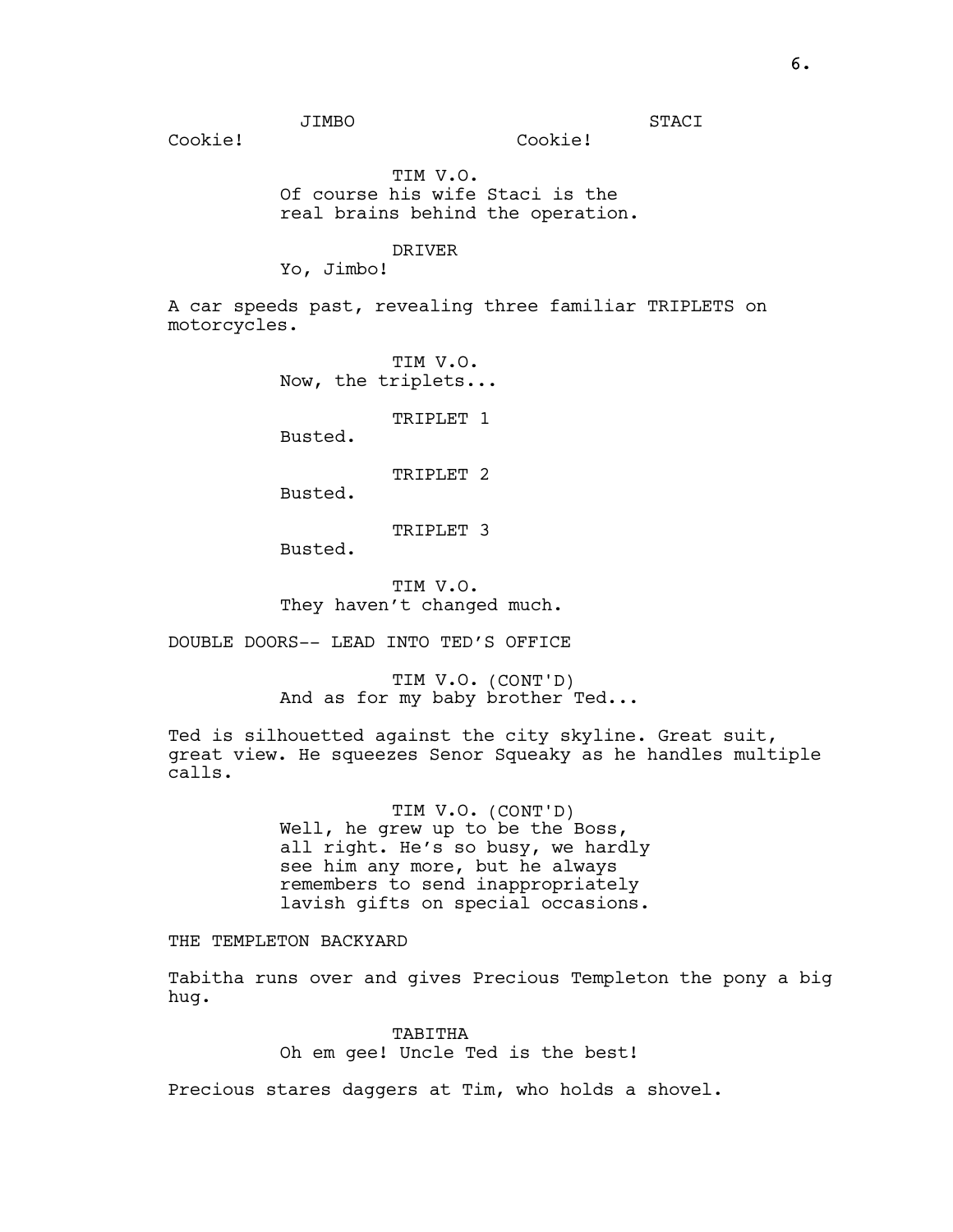It reads, "WORLD'S BEST DAD."

TIM V.O. Hey, all in all, my life is pretty perfect.

Pull back and see Tim drinking from the mug, lying on a beach. He's in a TROPICAL PARADISE, with Carol and Tina sitting next to him.

> TIM V.O.(CONT'D) (CONT'D) But all that was about to change.

Suddenly a VOLCANO ERUPTS IN THE BACKGROUND. Lava spews everywhere.

> TIM (to Carol and Tina) Good heavens! I'll save you!

Tim quickly puts Carol and Tina safely in a tree.

CAROL (still reading her magazine) Thanks babe!

Tim looks around and spots Tabitha surrounded by books as the lava approaches.

> TIM (calling out) Stay calm, Tabitha!

He turns his beach chair into a surfboard and begins surfing the lava.

> TIM (CONT'D) I'm coming for you! I'm going to save you from the bubbling lava--

Suddenly the lava parts and Tim's surfboard grounds to a halt in front of a very focused, no-nonsense seven-year-old working at a desk.

> TABITHA Dad, what are you doing?!

The rest of the scene dissolves, leaving Tim in the living room holding a roll of Mentos and a soda bottle.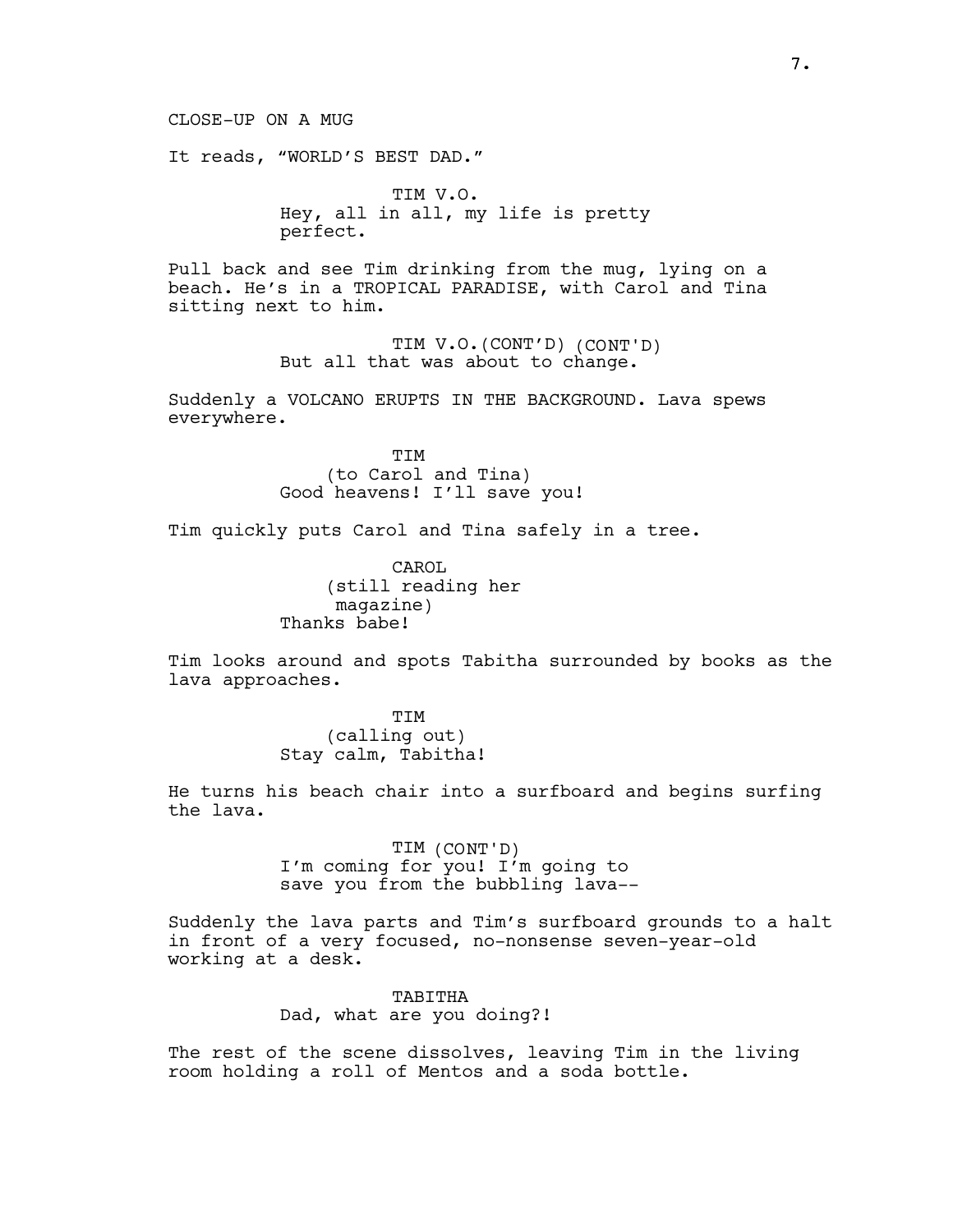TABITHA (CONT'D) Ew, gross, it went everywhere!

TIM Come on, this is the candy volcano... of doom! You used to love it!

TABITHA But I'm trying to do my homework... or I'm doomed.

She gathers her stack of books and leaves.

TIM

Oh...

TIM V.O. Because if there's one thing I've learned, it's that you're only a kid once. Once you grow up, you can never go back.

## SQ300 - BEDTIME

INT. TABITHA'S ROOM - NIGHT

Tabitha flosses diligently in the reflection of an award. She smiles, then looks to the photo of Rosie the Riveter taped to the wall and imitates her pose before going about her night time routine.

She lays out her uniform, making sure to give its acorn button a shine when she sees a spot.

TABITHA

Oh no!

She feeds her fish.

TABITHA O.S. (to fish) Good night Dr. Hawking!

With her hand over her heart, Tabitha recites the periodic table with all of the reverence of the Pledge of Allegiance.

> TABITHA Carbon, boron, beryllium, lithium, helium, hydrogen. (opens her eyes) Nailed it! Boom shakalaka!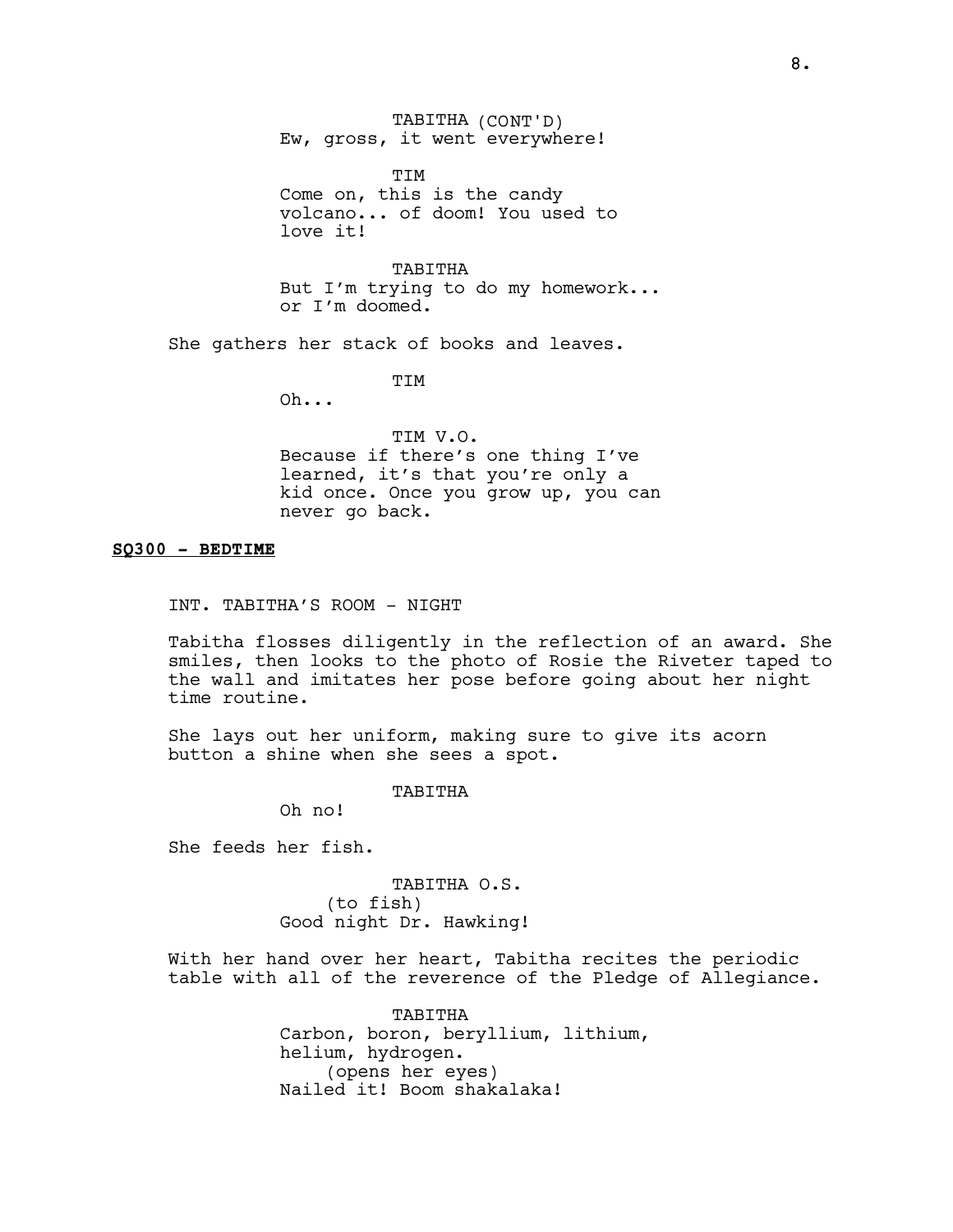Tabitha climbs under the covers for some light reading before bed: a book of math jokes.

> TABITHA (CONT'D) (laughing) Carry the four! Gosh...

Tabitha looks up from the math equations to see her entire family standing over her.

> TIM Hey there Tabitha, it's the Good Night Show live from your bedroom, starring dad and mom--

CAROL And special guest, baby Tina!

Tabitha gives Tina a big kiss.

TABITHA Good night little Tina!

CAROL (to Tina) Come back here you!

Tabitha kisses Carol's cheek.

TABITHA Good night mom!

Carol kisses her back.

CAROL Good night sweetheart.

Carol exits with Tina as Tim sits down on the edge of the bed with his GUITAR.

> CAROL (CONT'D) (to Tina) Momma's gonna kiss you, momma's gonna kiss you...

He starts to sing--

TIM (singing) GOOD NIGHT SONG WITH YOUR DAD...

Tabitha takes out her EARBUDS--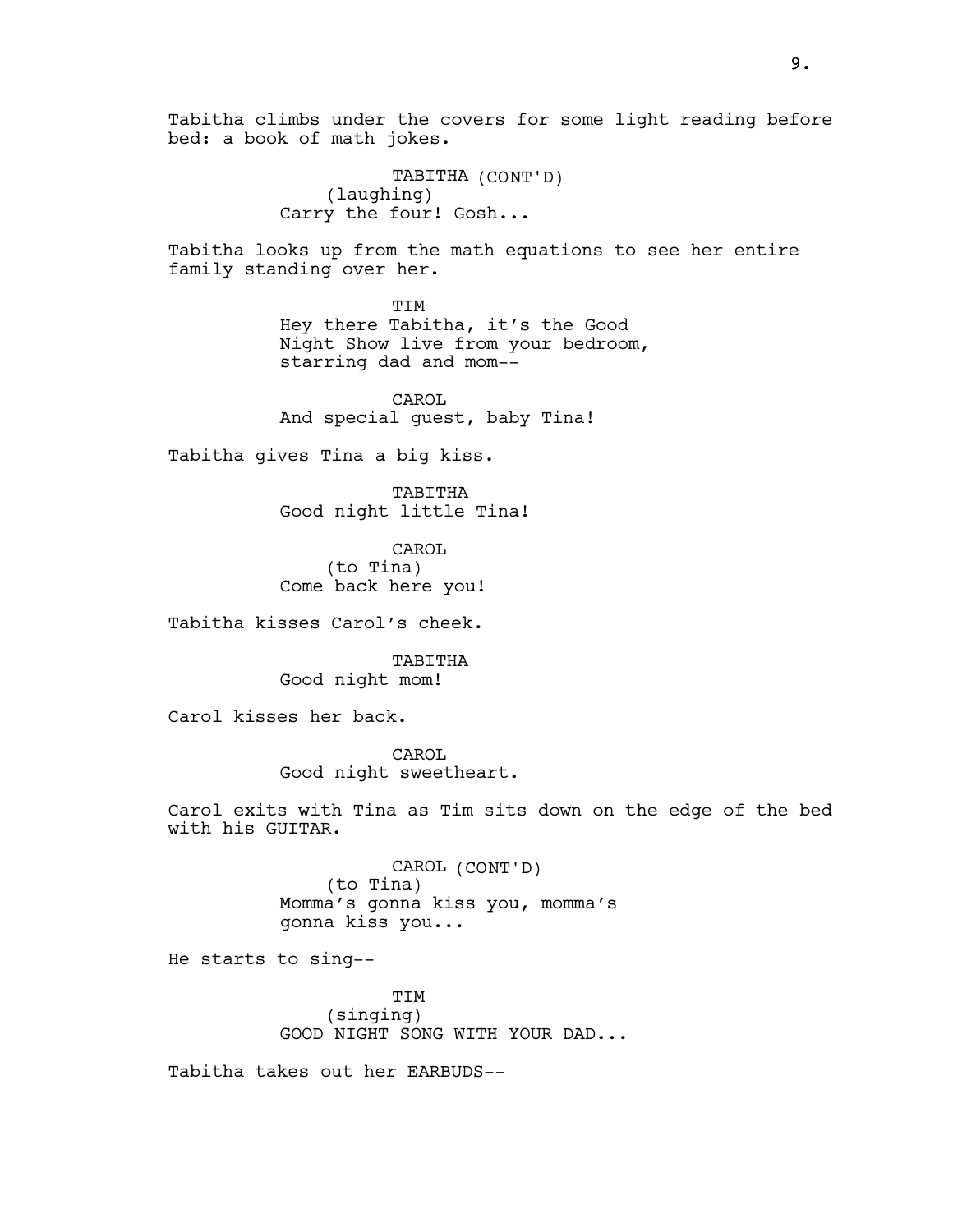TABITHA

What?

TIM It's time for your goodnight song.

TABITHA Oh no thanks... (puts back in earbuds) I'm listening to white noise. Helps me fall asleep.

TIM Hey, what would you say to me helping you rehearse for the holiday pageant?

Tabitha clams up.

### TIM (CONT'D)

Yes! Right? I can come to school with you, and we can get all of your friends together, and we can rehearse together, go get some ice cream after, my treat.

TABITHA

No! You can't do that. Um, liability issues. It's this whole thing...

TIM Oh, right, right. Right. Oh! How about your favorite bedtime story? You know, the one about--

#### TABITHA

(loudly) Uncle Ted was a magical talking baby, there was a rocket full of puppies, and you saved the world...

Tim removes her earbuds.

TIM Shhh, it was a good story, wasn't it?

TABITHA Well, it didn't really make a lot of sense...

**TTM** The jokes were good, right?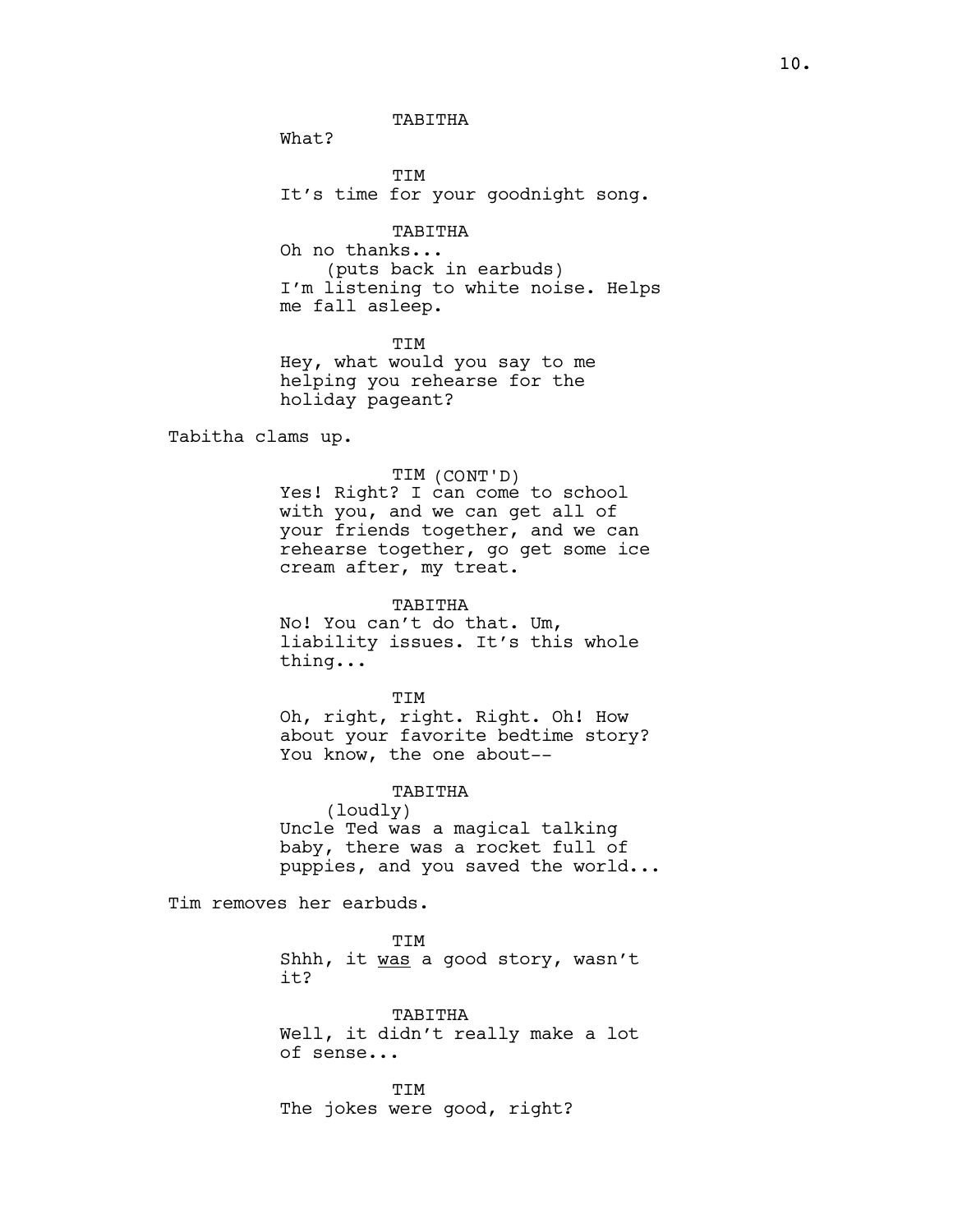Tabitha gives a noncommittal shrug.

TIM (CONT'D)

Ok, uh...

TABITHA (yawning) Dad, my schedule is brutal tomorrow...

TIM Yeah, my schedule's pretty brutal too. Don't forget Lamb Lamb!

He reaches over to where Lamb Lamb leans against a small shrine to Uncle Ted.

> TABITHA Good night Lamb Lamb!

She kisses Lamb Lamb then turns to the photo.

TABITHA (CONT'D) Good night Uncle Ted! I hope to grow up and be a success just like you! Maybe we'll see you soon.

TIM Good night, Tabitha.

He leans in for a goodnight kiss, but--

She sticks out her hand.

TABITHA Don't you think I'm a little old for that now?

Confused, Tim sticks out his hand and she SHAKES IT.

TIM

Ok...

TABITHA I think it's time we both grow up. I look forward to greeting you at

the breakfast table!

She puts a sleep mask over her eyes and hugs her book of math jokes to her chest.

> TIM Sweet dreams.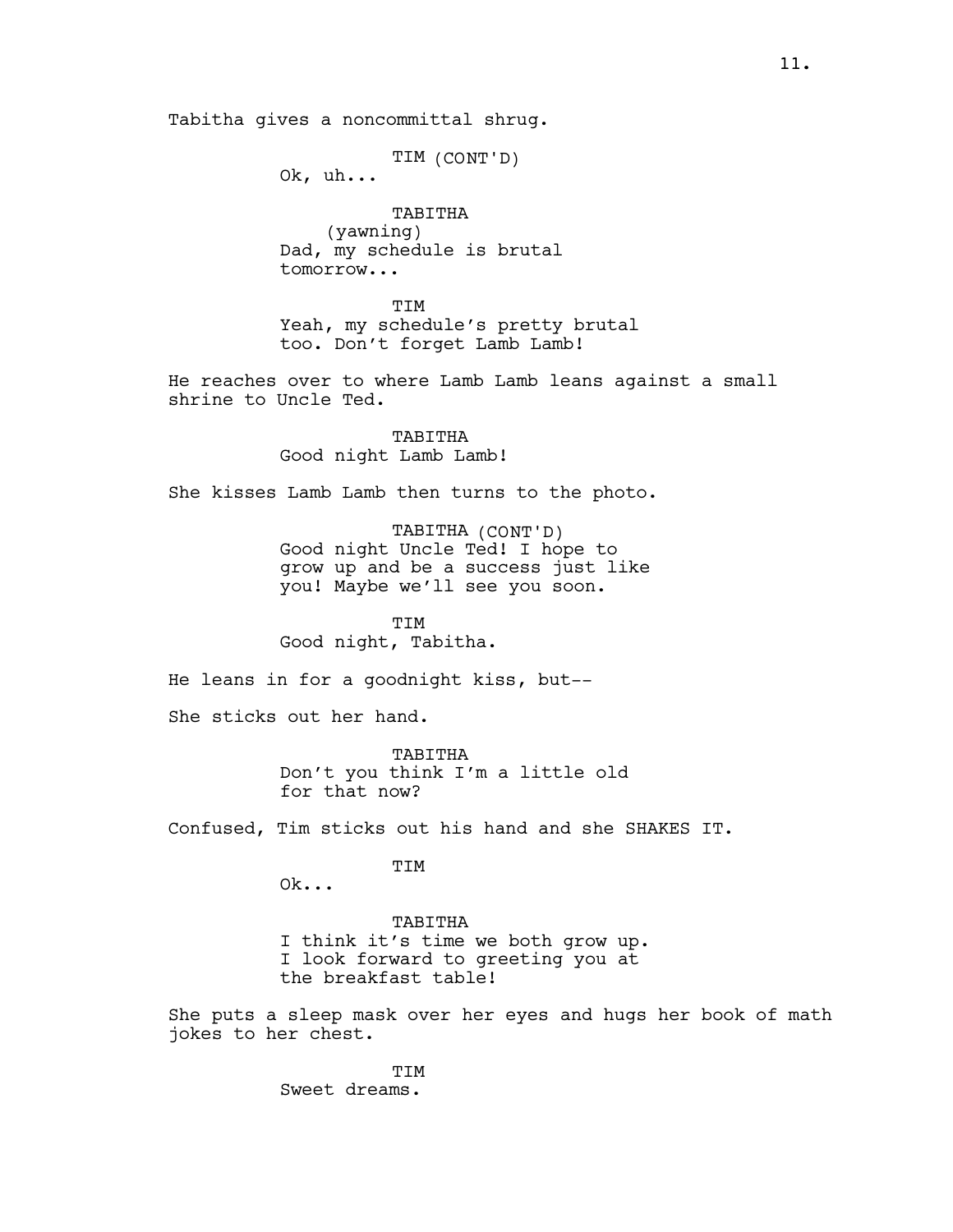#### $SQ400 - TIM$  TIME

IN THE ATTIC - LATER

Among the usual attic stuff are the CONTENTS OF TIM'S OLD ROOM, arranged almost like they were when he was a kid. He pulls out a box of Christmas ornaments and several COLORFUL BEADS fall out.

Tim picks one up and flops back on his old bed, reminiscing.

TIM Where has the time gone?

MUFFLED VOICE O.S. How should I know?!

A one-armed figure wearing a T-Rex head struggles out of a BOX.

> MUFFLED VOICE Wait, wait! I see light! Out of my way! (inhales deeply) At long last! The sweet breath of freedom!

He removes the T-Rex head to reveal-- it's WIZZIE.

TIM

Wizzie?!

WIZZIE You there! What century is this?

Tim reaches out and grabs Wizzie.

WIZZIE (CONT'D) Unhand me vile ogre!

TIM No, no, no, no Wizzie, it's me! It's Tim!

WIZZIE Is it really you?

Wizzie reaches his (only) arm out to Tim.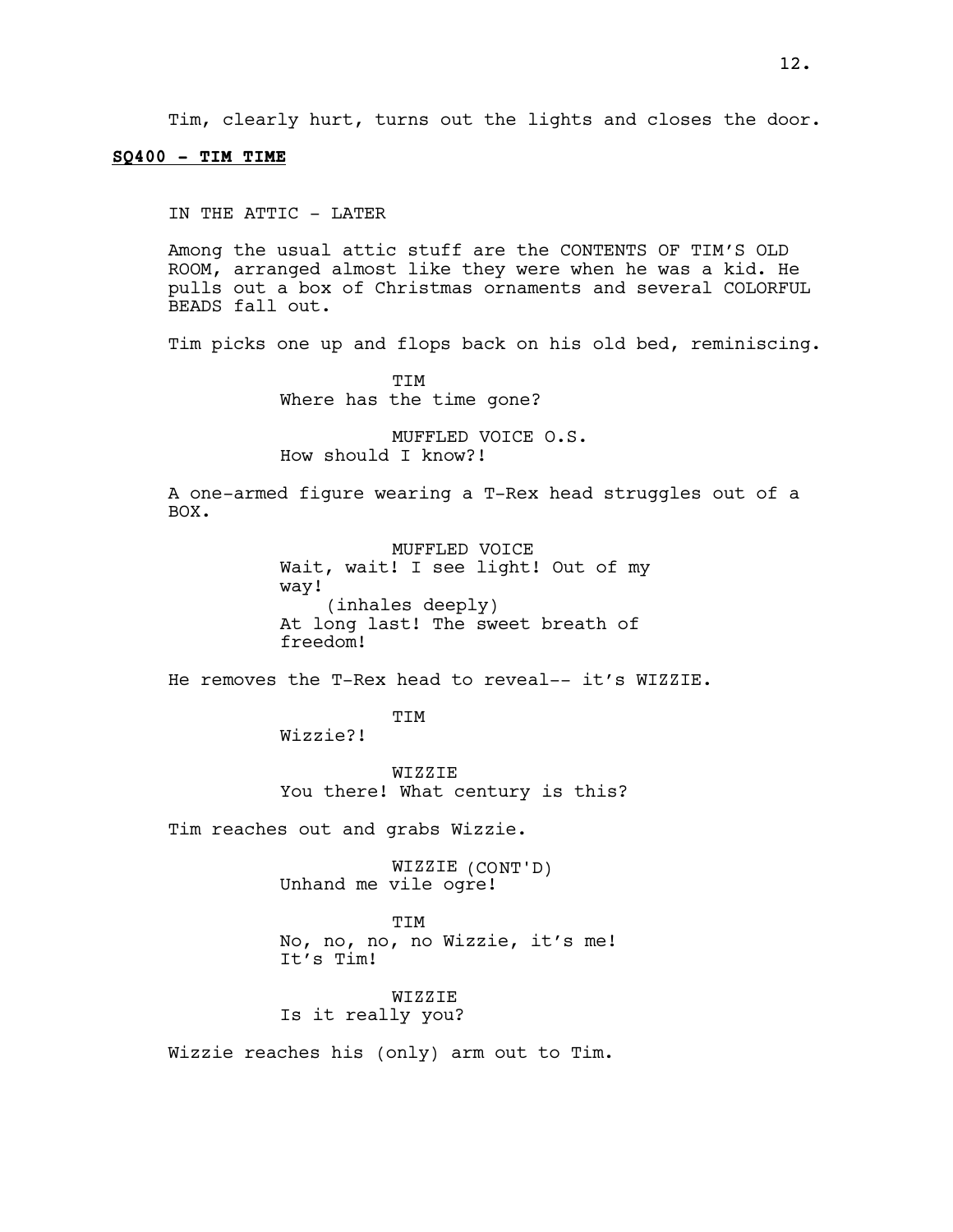WIZZIE (CONT'D) Come closer... Let me see your face... closer... closer still...

Tim brings Wizzie right up to his face.

WIZZIE (CONT'D) Oh Timothy...

Wizzie draws his arm back... and SLAPS Tim.

WIZZIE (CONT'D) It is you!

TIM Hey! What was that for?

WIZZIE You cast me into eternal darkness and wreaked havoc on my Circadian rhythms!

Wizzie shakes his arm angrily and the numbers on his clock flip erratically.

> TIM I'm sorry, Wizzie. Hey, but you look great though.

WIZZIE Except for the arm, you mean.

TIM I didn't even notice.

WIZZIE You thought it!

TIM I mean, I noticed. Because you don't have an arm--

WIZZIE You would never treat Lamb Lamb this way.

TIM Well I... I gave her to my daughter, Tabitha.

WIZZIE You have produced an heir, Timothy!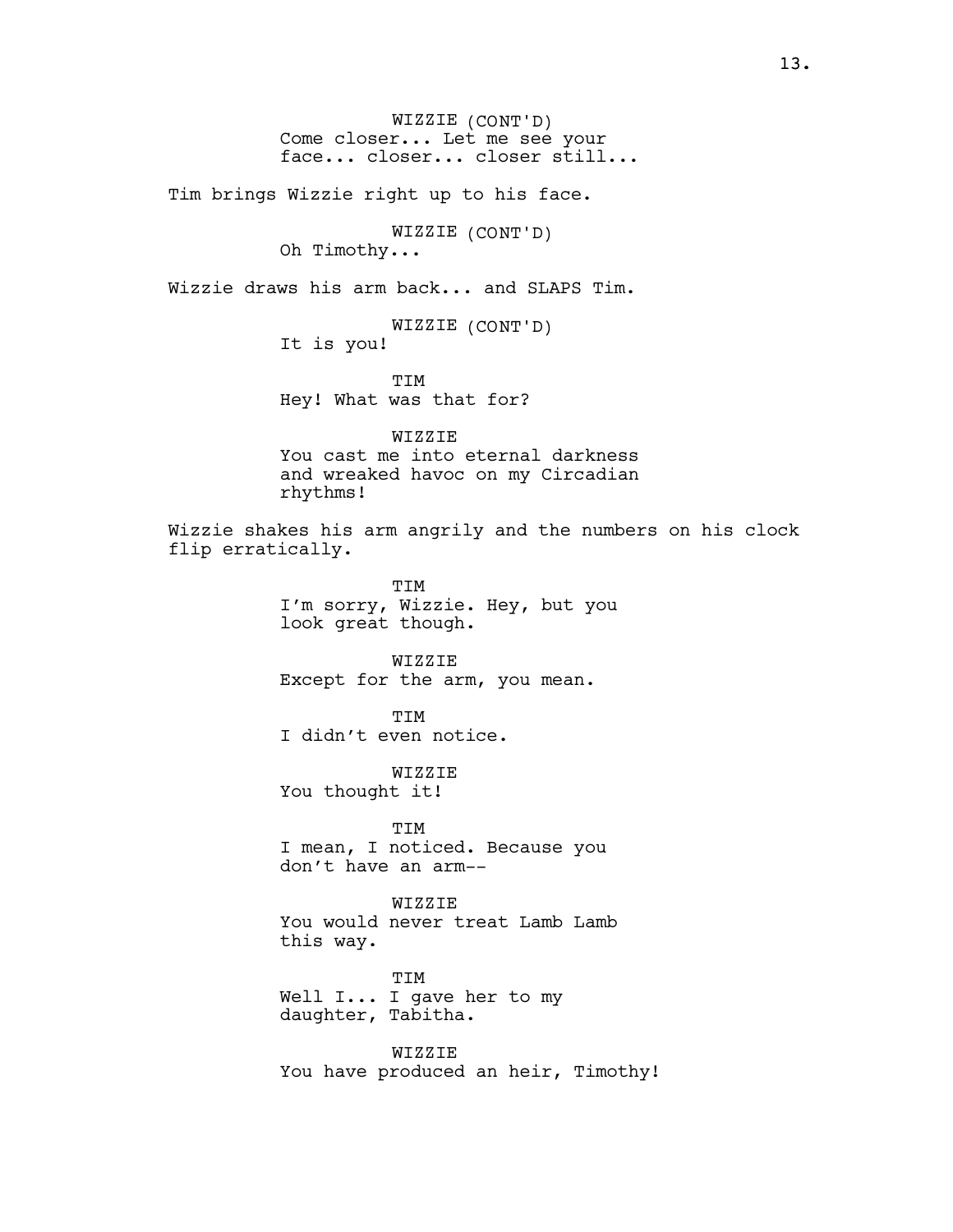WIZZIE Two?! Let the bells ring! Yes! Yes! It's a time for celebration!

Wizzie shakes his arm excitedly as his ALARM RINGS. Tim quickly turns the off the alarm.

TIM

No, no! No, we have to stop! Wizzie, shhh be quiet! No, no, no, not the time for celebration! Wizzie, shh quiet!

WIZZIE What is it Tim?

**TTM** 

I don't know, I guess I'm just not feeling very celebratory right now.

Tim places Wizzie on the night stand.

WIZZIE

Oh?

TIM

Tabitha... Man, Wizzie, she's growing up so fast. It's like she doesn't even need me anymore.

WIZZIE

(commiserating) Yes... first they start spending less time with you.

TIM

Mmmm.

WIZZIE Then they stop coming to you for advice.

TIM

Exactly.

WIZZIE Soon they take you for granted...

TIM

I guess.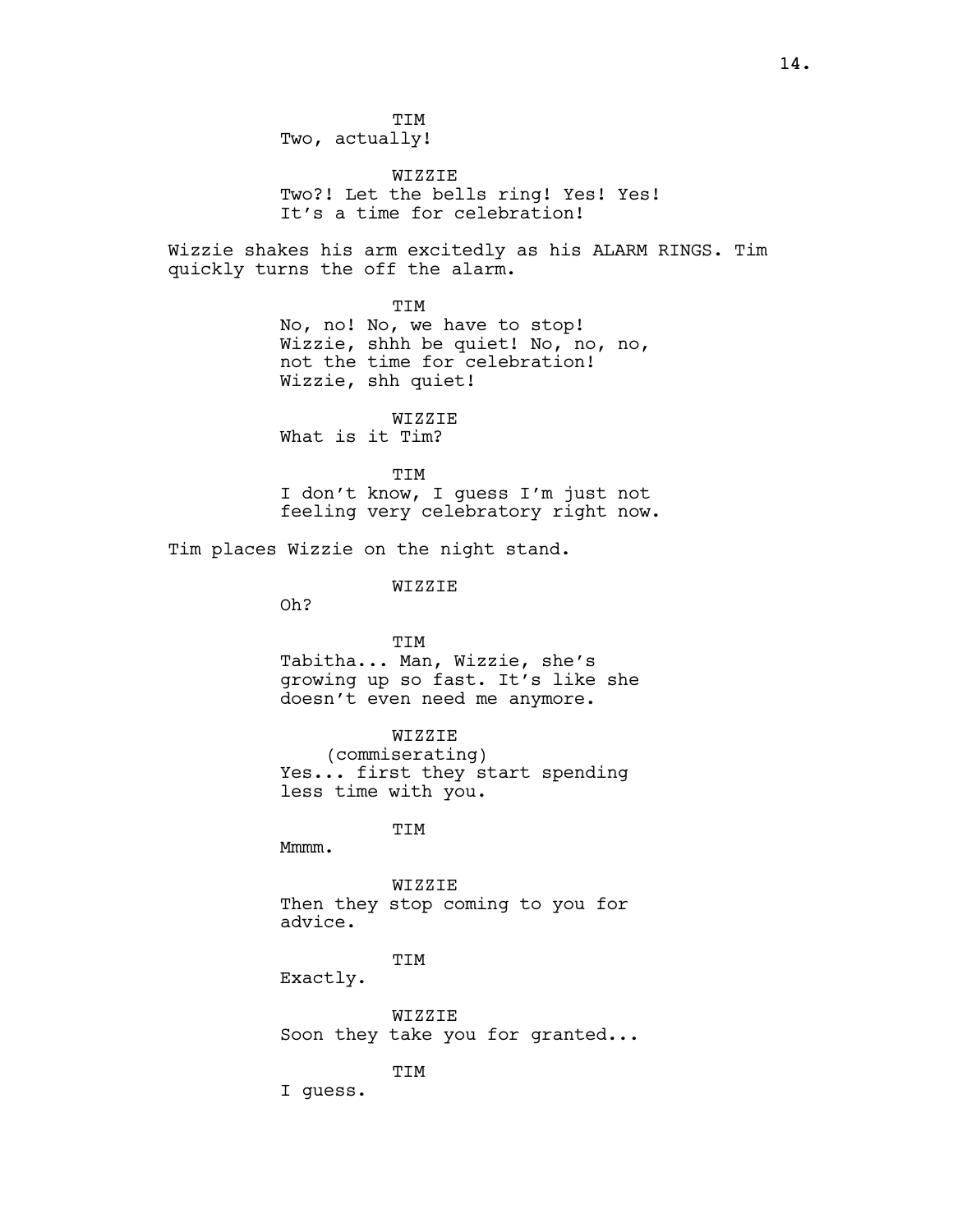WIZZIE Then break your arm--

TIM

What?

WIZZIE -- and stuff you into a box!

TIM Ok, Wizzie, you're not helping.

Wizzie GRUMBLES.

TIM (CONT'D) Ok, I'm just... I'm afraid Tabitha and I are growing apart. Like... Like I did with my brother.

**WIZZIE** (sighs sympathetically) Oh...

TIM I thought we had all the time in the world... But you can't turn back time, can you?

Tim's (rhetorical) question hangs in the air. Then--

**WIZZIE** 

How dare you question my power?!

Wizzie starts windmilling his arm(s) backwards while invoking the most ancient force in the universe--

> WIZZIE (CONT'D) Turn back! Turn back, oh great wheel of life!

> > TIM

Oh, here we go.

Just then, Tim HEARS SOMETHING. He hits Wizzie's snooze button, and Wizzie begins to SNORE.

> TIM (CONT'D) Wait. Did you hear that?

Wizzie wakes up.

WIZZIE Never abuse the snooze button!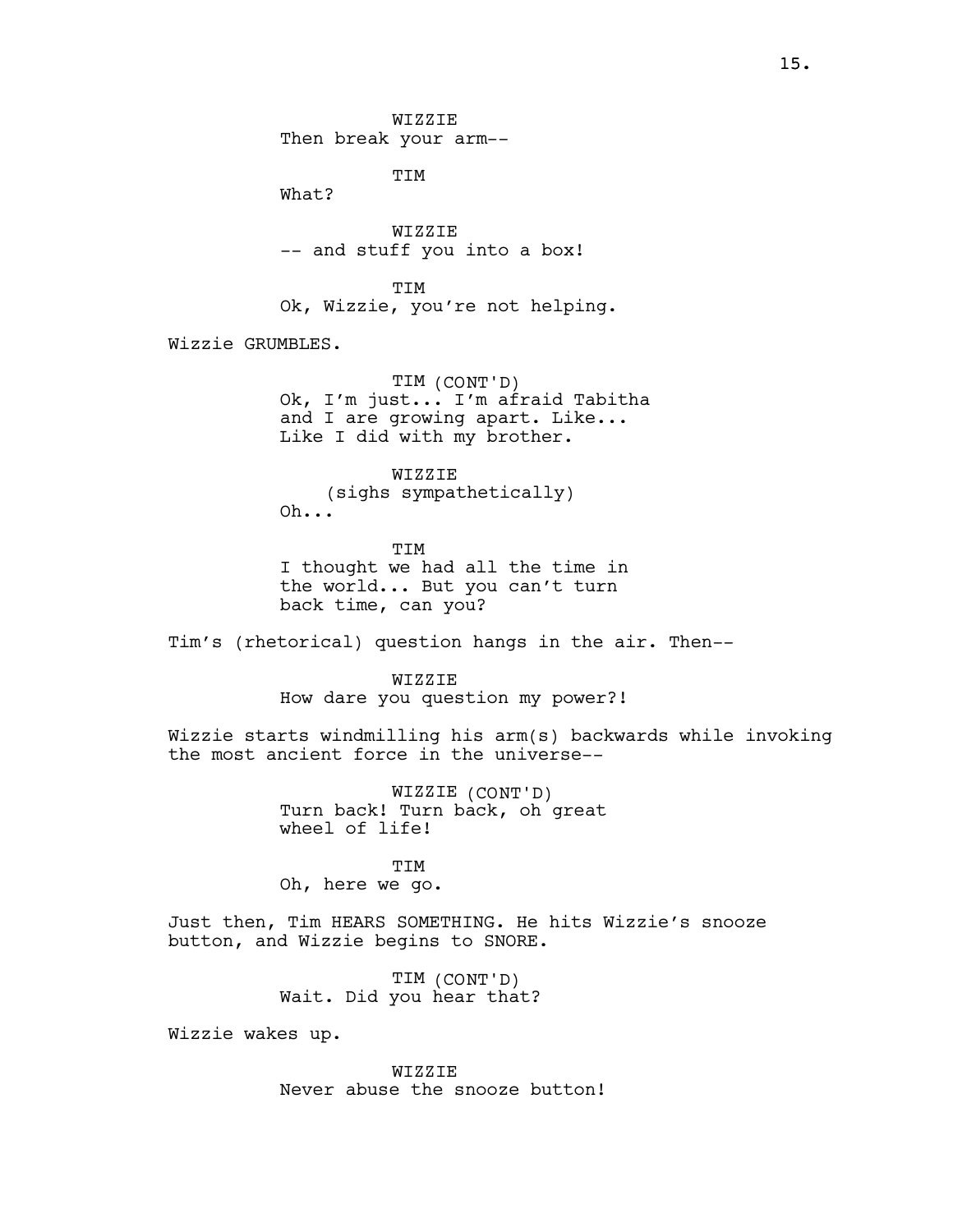TIM Sh! It sounds like it's coming from the baby's room. He presses his ear to the floor. WIZZIE What is it? A creature of the night? Witches? Is it the baying of the hounds of hell? TIM Wizzie! Tim heads towards the stairs. Wizzie calls out after him-- WIZZIE Don't go, Tim! I can turn back time! To the Golden Years, when it was just you and me-- In his excitement, he falls off the night stand, onto the bed, and to the floor. WIZZIE O.S. My good arm... MOMENTS LATER - IN THE HALLWAY Tim walks quietly toward the nursery, filled with deja vu. WIZZIE O.S. (faintly) Don't open the door... remember last time...

From inside, he hears a VOICE. Curious, he--

## SQ500 - NOT AGAIN

PUSHES OPEN THE NURSERY DOOR

The nursery is dark. Tim looks at the FISHER PRICE TOY PHONE in Tina's crib... holds it up to his ear.

TIM

Hello?

(MORE) PHONE LADY V.O. If you would like to make a call, please hang up and try again.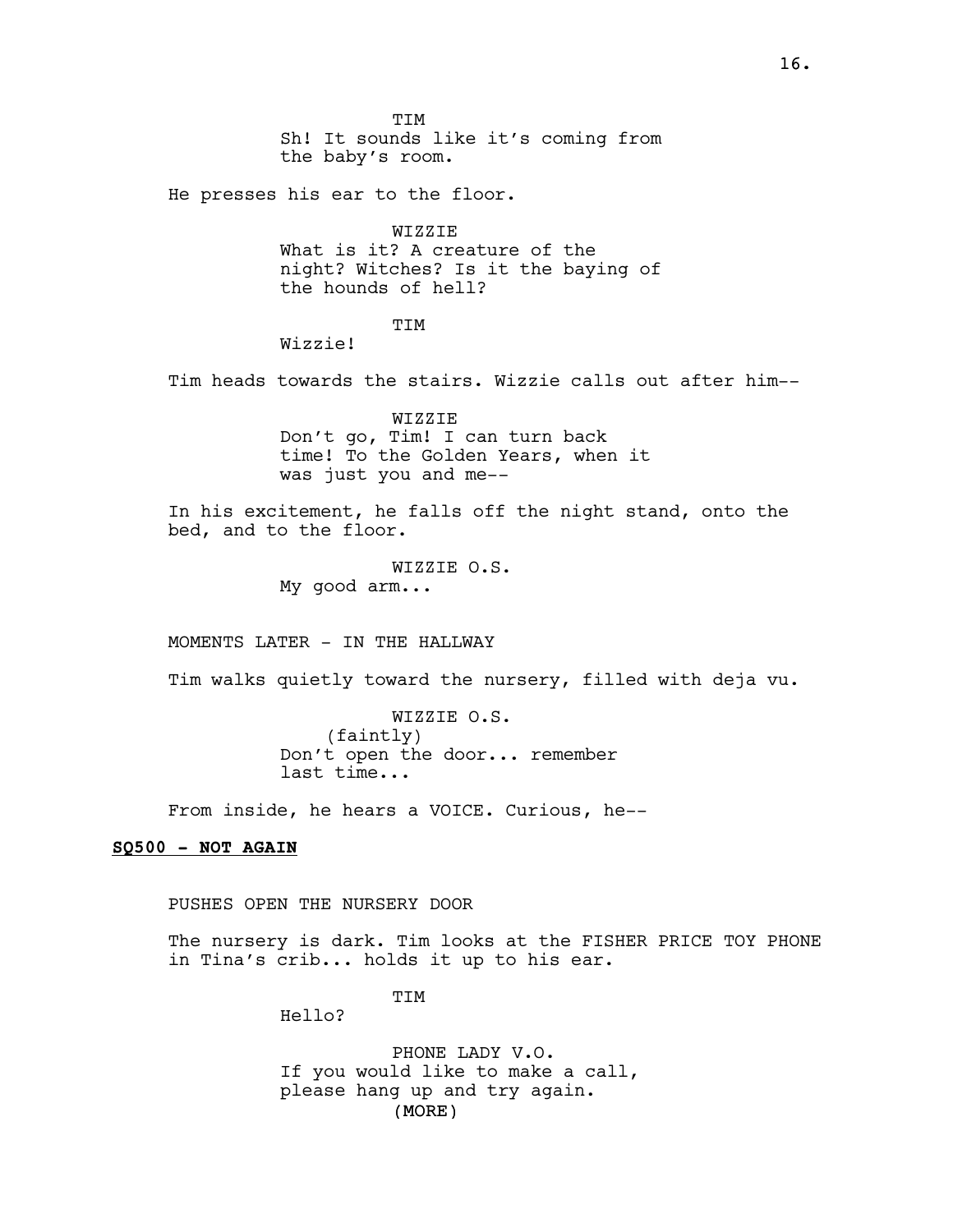PHONE LADY V.O. (CONT'D) If you need help, hang up and then dial your operator. Thank you.

Then Tim sees HIS CELL PHONE, lying on the floor--

TIM (chuckling at himself) Just my phone. Get it together, man.

He turns back to the crib.

TIM (CONT'D) Oh Tina, you little klepto--

He pulls back the covers, revealing STORY TIME BEAR.

STORY TIME BEAR Nighty night!

TIM (shudders) Maniac!

Just then-- a SKITTERING SOUND. A shadowy shape runs behind Tim.

TIM (CONT'D)

Whoa!

He turns, sees nothing... except a PAIR OF EYES.

CHILD'S VOICE O.S.

Hi daddy.

Tim draws back.

**TTM** T- Tabitha? Is that you?

BABY TINA EMERGES from the shadows.

BABY TINA Ha! You should've seen your face! Oh, it's priceless!

Tim FREAKS OUT--

**TTM** You're-- you're-- you--

Still laughing, Tina playfully imitates Tim's reaction.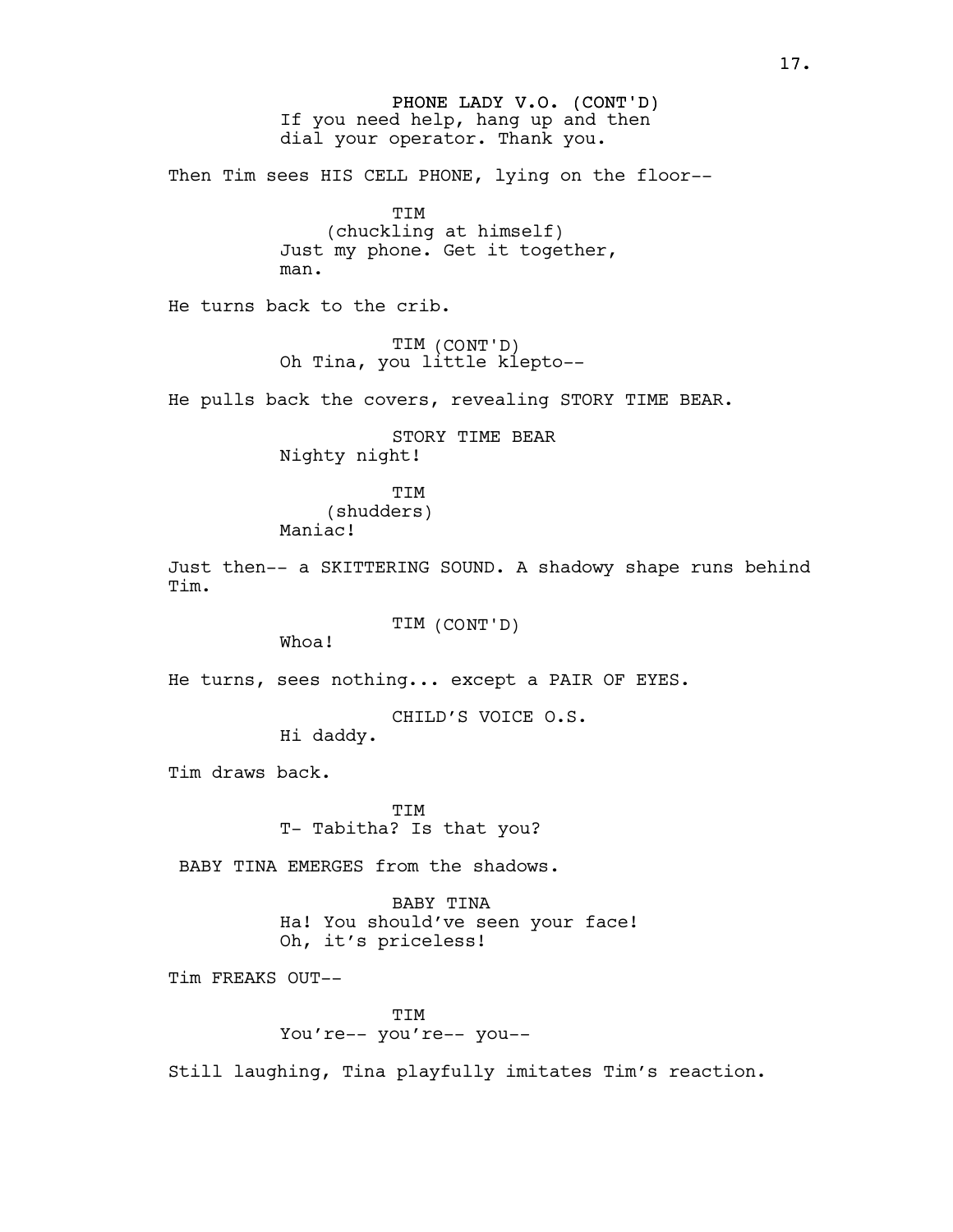Baby Tina rips off her PJs in one motion to reveal that she's WEARING A SUIT UNDERNEATH.

> BABY TINA Yep! I'm in the family business! It's a clip on tie, shhh... You see, daddy, BabyCorp is more of what I call a side--

Tim FAINTS.

BABY TINA (CONT'D)

Oops...

Tim begins to come to with Tina leaning over him.

BABY TINA (CONT'D) Daddy, daddy, come in! Can you hear me? Daddy! Do you read me? Daddy, how many fingers am I holding up?

TIM

Thursday?

BABY TINA I should've given you a warning. I forgot you were an old man!

Tim sputters on the milk she gives him.

TIM

Wait, wait. You're from BabyCorp?

BABY TINA

Yes! BabyCorp is more of what I call a side hustle for me. The point is, I am all in on the Templetons, go Templetons! You guys really know how to baby a baby, I mean it's incredible! Not that it's all five star, I have to say, you've got a lot of issues. We'll talk about that later.

TIM Oh my gosh, I can't believe this! Hey, wanna go scare the crap outta mom?

BABY TINA Daddy, please stay focused.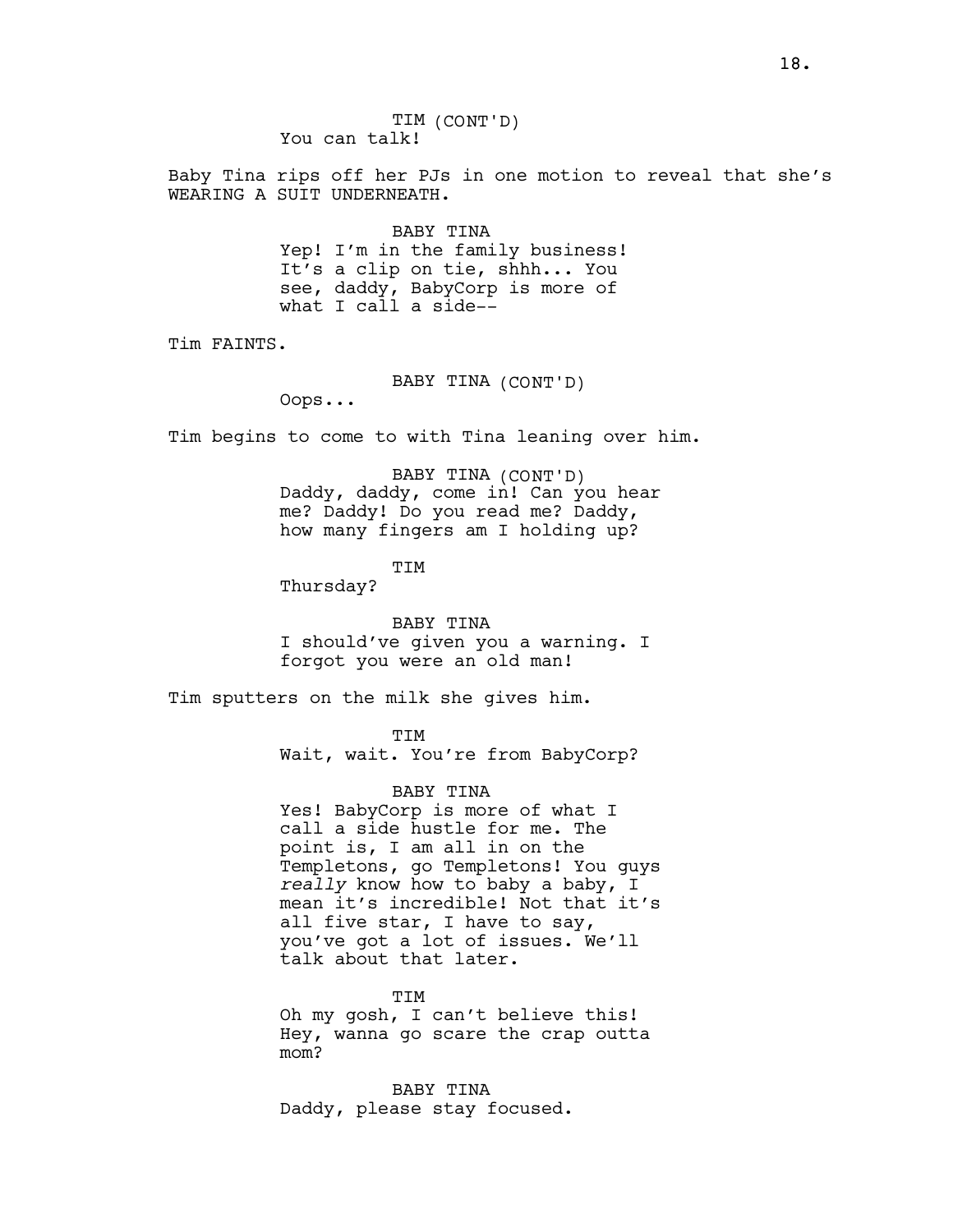TIM Oh! Right, right, right.

Tina begins to bounce around the room, closing the blinds, checking under doors, listening for spies.

> BABY TINA (CONT'D) There's a crisis at BabyCorp!

**TTM** What is it this time? Kittens?!

BABY TINA No! This time it's even worse!

**TTM** Worse than kittens?!

BABY TINA Yes! That's why I volunteered for this super secret assignment.

TIM I want to help! What do you want me to do?

BABY TINA That's the spirit daddy! You're exactly who I need!

**TTM** 

Yes!

BABY TINA To get Uncle Ted.

Tim makes a face.

### TIM

No, what?

### BABY TINA

What's with the face? Daddy, BabyCorp can't wait any longer. All the pressure's on me, pop. When I volunteered for this gig I thought it would be easy, but you two never see each other. It's so sad. It's like F minus, see me after class.

It hits Tim how far apart he and his brother have grown.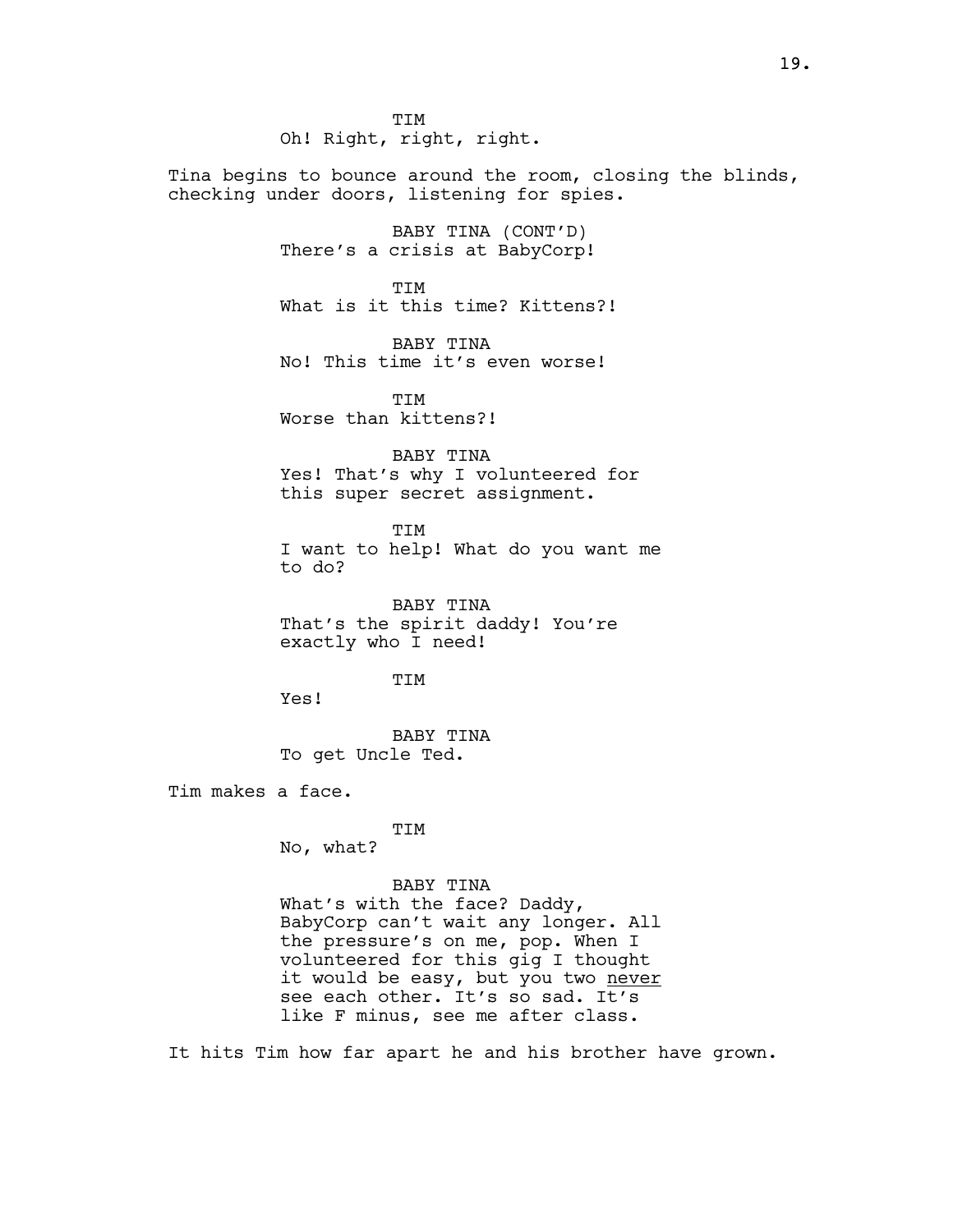TIM Sad? Yeah, maybe, a little. I don't know... BABY TINA Did you forget to call him? I noticed you can be a little absentminded. TIM Sorry, what? BABY TINA It's just that you tend to procrastinate. You have to get him here for the holidays. TIM No, I'm not-- No, I'm not gonna call him right now. No. BABY TINA Daddy, can't never could! (then) Did you two have a fight or something? TIM No. BABY TINA But you're mad at him. TIM Stop that! It's complicated. BABY TINA Why? Do you need help using your phone? TIM No, I don't need help using my-- BABY TINA Ok, what's the problem, what's the issue? Talk to me. TIM There's no point, ok? I call him, I invite him, he never shows up. He's always got a work meeting or a business trip or a conference call.

All he cares about is work. After a

while, you just stop trying.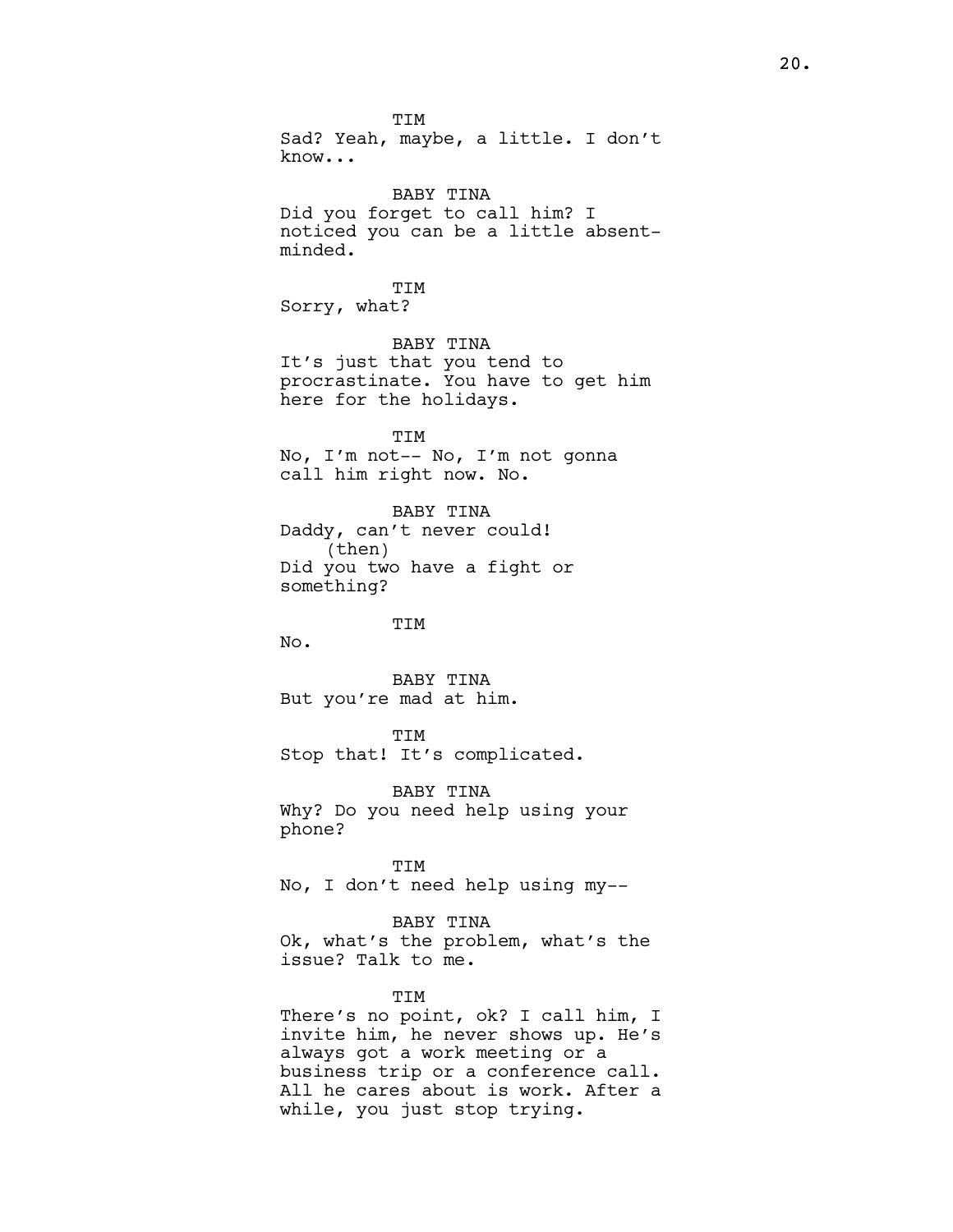BABY TINA He's still your brother. You were partners.

TIM Yeah. I guess sometimes you just... You grow up, and grow apart.

This is clearly very emotional for Tim.

Baby Tina nods her head sympathetically, then--

BABY TINA Daddy, don't say no. What if everybody said no? Nothing would happen, nothing would get off the ground! You gotta wake up everyday and you gotta say yes! Yes! Yes! Surprise me, say yes!

She HOLDS OUT HIS PHONE.

CUT TO:

TINA'S NURSERY - LATER

Tim tucks Tina back into her crib next to her Story Bear and a toy horse.

> BABY TINA This is really disappointing, and now I'm getting mad!

**TTM** It's late. We can work on this tomorrow, ok?

Tina tosses the horse out of the crib.

TIM (CONT'D) Oh, whoopsie, your little horsie fell off.

He sets it back next to Tina then begins to close the door.

TIM (CONT'D) Another day won't hurt, right? Goodnight, sweetie.

As soon as the door is shut, Tina sits up and presses a rewind button on the chest of Story Bear--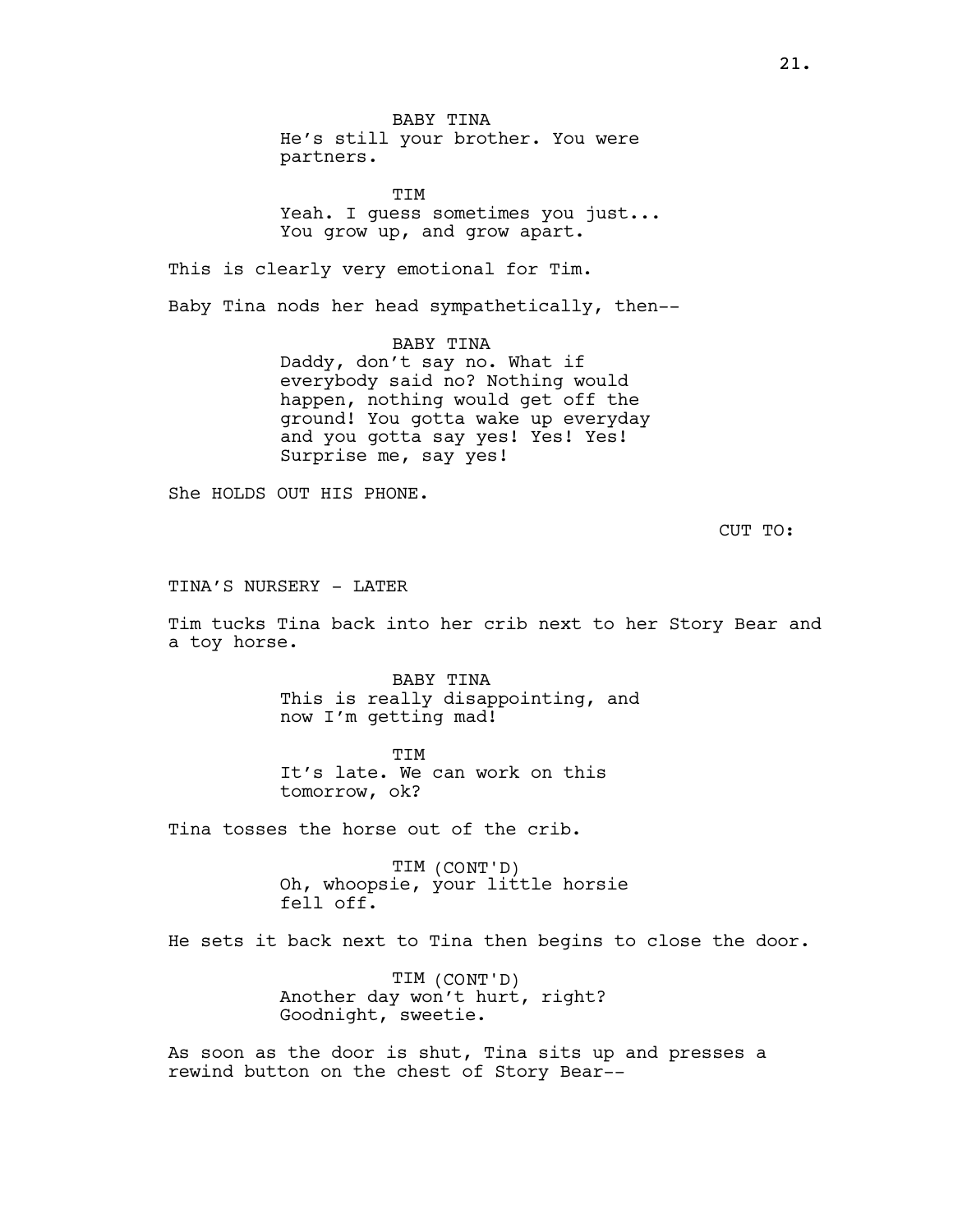TIM V.O. Goodnight sweetie. (tape rewinding) Horsie fell off-- (tape rewinding) Tabitha?!

Tina smiles.

#### SQ700 - FAMILY REUNION

TEMPLETON HOUSE - THE NEXT MORNING

Tim brushes his teeth when the house begins to shake. Downstairs, Tabitha looks up from her homework. Baby Tina's eyes light up.

Tim looks out the window and watches a helicopter touch down in the street in front of the house.

A mysterious bundled up figure exits the helicopter and makes his way to the front door.

DING DONG!

CLOSE ON-- a finger presses the DOORBELL once more.

Back inside--

**TTM** Don't worry, I got it...

Tim opens the door to reveal--

HIS BROTHER

Tim is surprised, not altogether unpleasantly.

TED Where is she?! Where is she?!

He pushes past Tim and looks around.

TIM Where's who? What?

TED I came as fast as I could.

TIM

Ted?!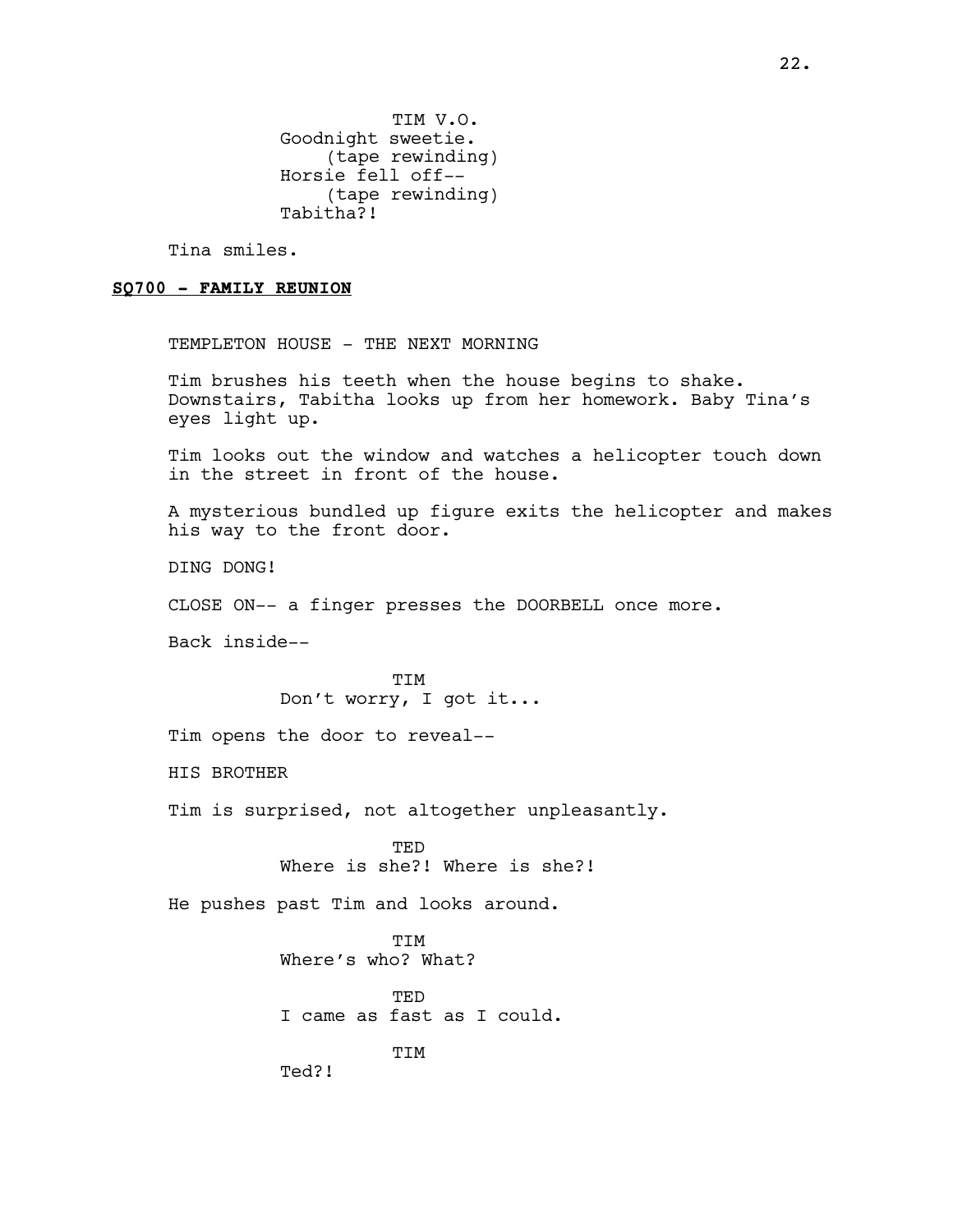TED I cancelled all my meetings. TIM What are you doing here? Why are you yelling? TED Where's Tabitha? TIM Tabitha?! TED Where is she, Tim?! Carol, carrying Tina, and Tabitha enter from the other room. CAROL Ted! Tabitha, thrilled, runs up to him-- TABITHA Uncle Ted! You're here, you're really here! He kneels down and starts examining her. TED Which arm is it? Left or right? TABITHA Huh? TED Is it your fibula? Talk to me. TABITHA Whoa. TED Good dilation. Open up, say ahhhh. TABITHA What are you doing? TED Are you ok? You look ok. TABITHA Don't worry, I'm fine Uncle Ted.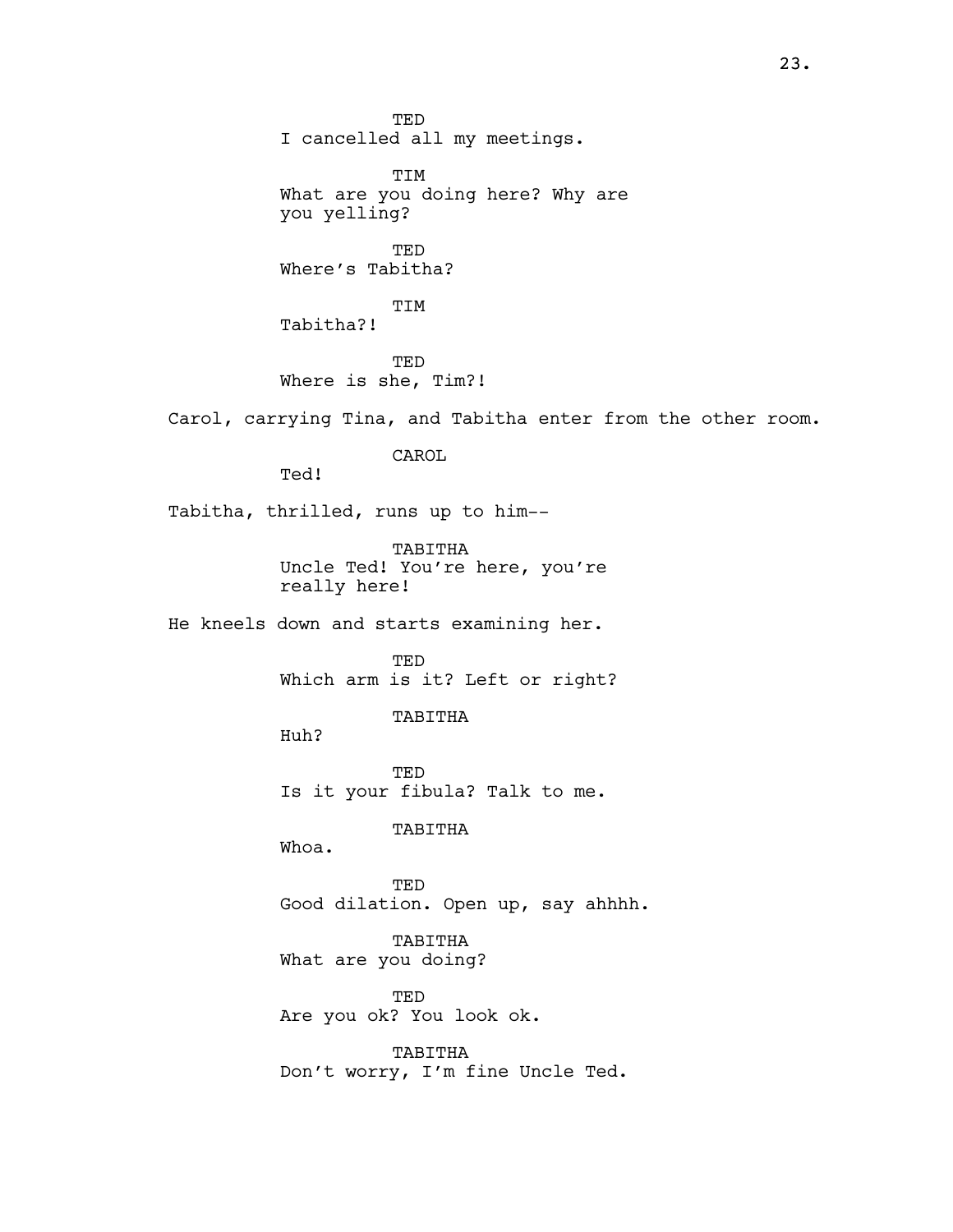TED (relieved) That's my girl. He hands her a wad of cash. TABITHA Woohoo! CAROL What brings you into town? TED Well, Tabitha fell off her pony. TIM She did? CAROL She did? TABITHA I did? TED Tim left me a voice mail. CAROL He did? **TTM** I did? TED You did.

Ted holds up his phone and plays the ransom note style message:

> TIM'S VOICE Hello. This is your brother. Help? Tabitha fell off horsie. Good night, sweetie.

# CAROL

Well, that was unsettling.

Precious, watching this through the window, kicks over a garden gnome in outrage.

Everyone turns and looks at Tim for an explanation.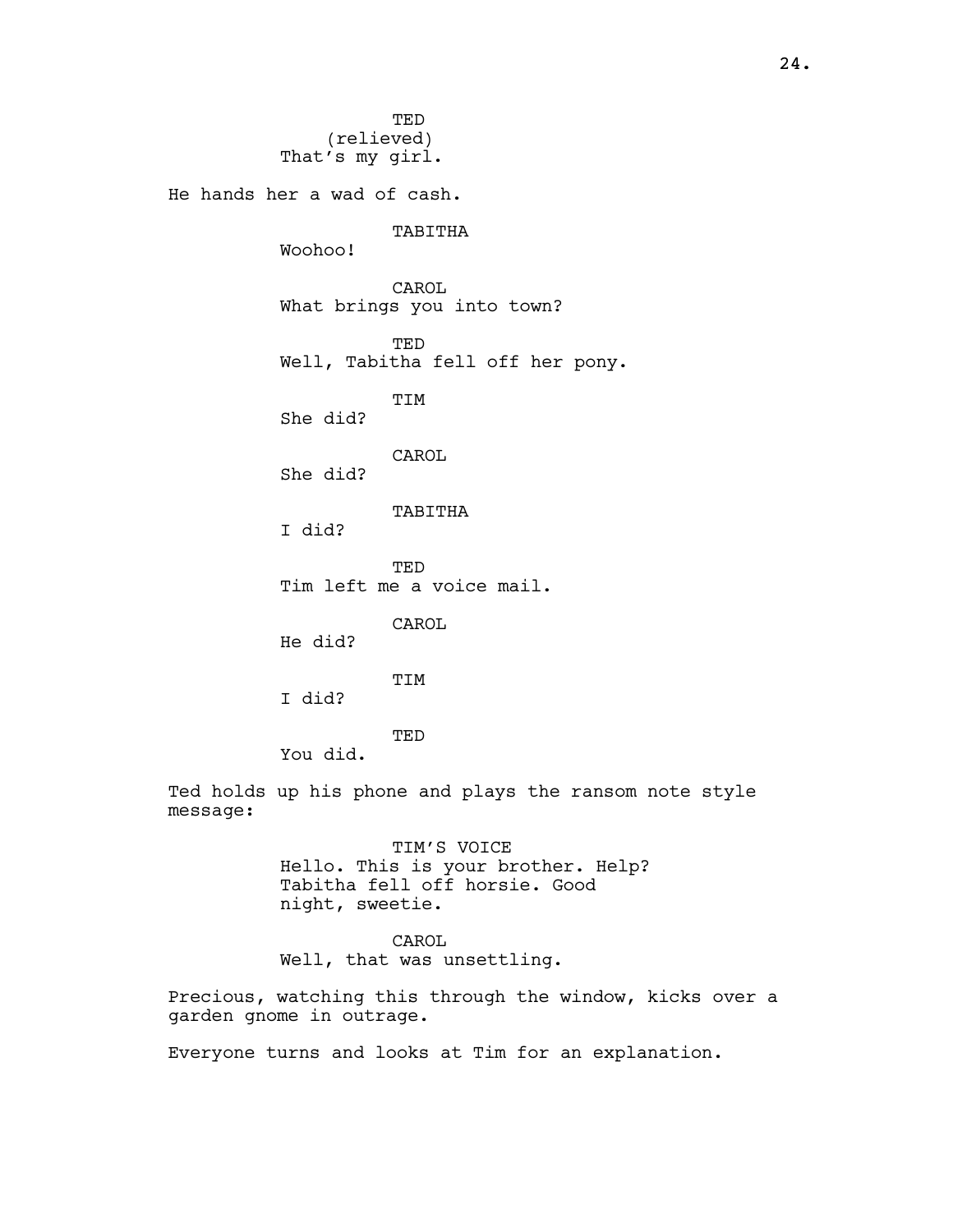TIM I swear I didn't leave that message! Baby Tina smiles and makes an 'oops' face. Tim realizes she did it and has to quickly cover-- TIM (CONT'D) On purpose. I... CAROL Butt-dialed? TIM With my butt. While I was talking in my sleep, I do that sometimes. TED You sleep-butt-dialed me? TIM With my butt. TED I knew there must be a perfectly... logical explanation. The brothers stare at each other. CAROL And there it is! All that matters is that you're here! TABITHA Woohoo, yay! TED Absolutely. For now. Baby Tina gives Tim a secret 'thumbs-up' and reaches for Uncle Ted. Tim watches off to the side alone as his family surrounds his brother like a returning hero-- TABITHA Uncle Ted, please stay for Christmas! Please!

> TED Sorry sweetie, I can't do Christmas on the twenty-fifth.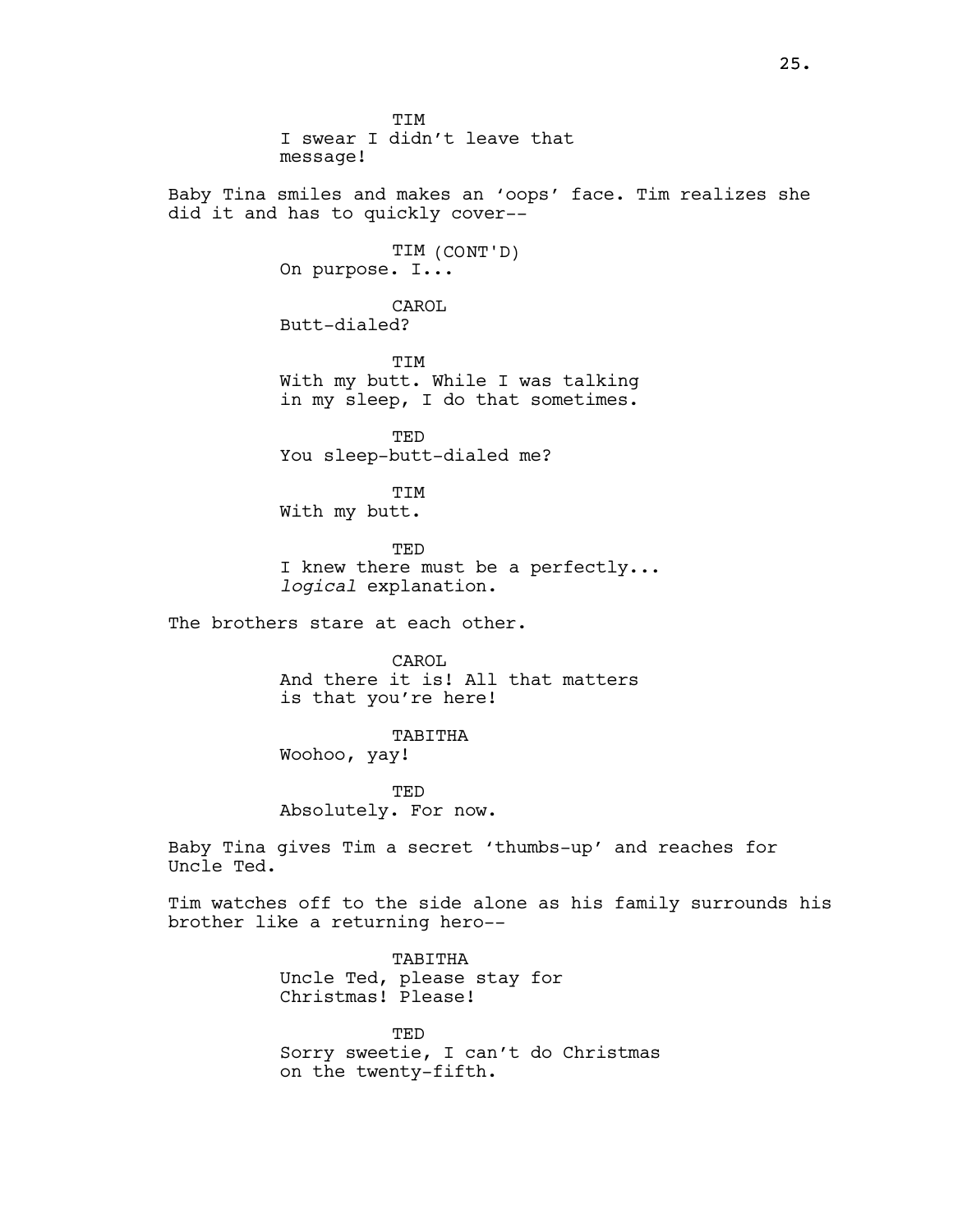TABITHA But Uncle Ted, I missed you so much!

Then all sound fades and things seems to move in slow motion as Tim watches Tabitha-- GIVE HER UNCLE A KISS ON THE CHEEK.

It's like Tim is in a dream-- or a nightmare.

Finally Tim SNAPS OUT OF IT to focus on his brother--

TIM Can I talk to you in the kitchen? Alone?

IN THE KITCHEN - MOMENTS LATER

Ted and Tim talk in hushed tones as Tina watches from her high chair. Ted looks doubtfully at Tina.

> TED The baby, Tim? TIM Shhhh! She's been sent from... up there...

TED Up... stairs?

**TTM** That's right! BabyCorp!

Tim and Baby Tina look up meaningfully. Ted looks up too, but keeps one eye on Tim.

> TED (leans in) So you're saying the voice mail was some kind of call for help?

### TIM

Yes! (then) No! She comes from a secret corporation run by babies!

TED Tim, I'm going to give you the name of a doctor, Roy Federman, just tell him I sent you, okay?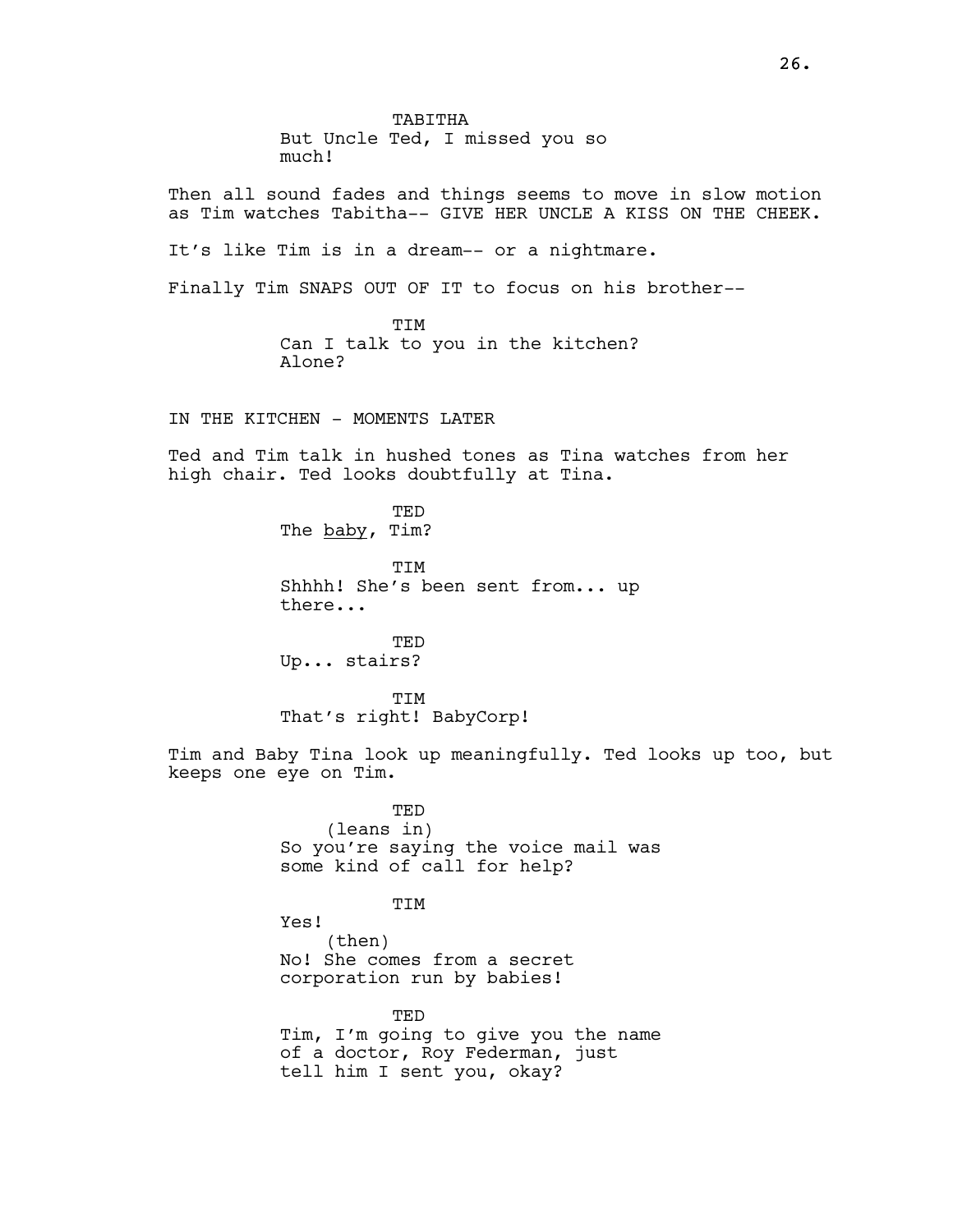Tabitha literally has her ear pressed against a cup on the door.

> TABITHA What are they saying?

CAROL. We should give them some privacy.

#### TABITHA

Here you go.

Tabitha hands Carol a cup of her own, and the two continue to listen.

> CAROL Oh, thanks!

TIM O.S. (through the door) I'm not crazy!

BACK IN THE KITCHEN

Baby Tina is getting fed up as Tim and Ted ignore her and lock eyes with each other--

> **TTM** You just don't remember! (to the baby) Tell him, Tina!

Baby Tina opens her mouth to talk but she's interrupted--

TED She can't talk, Tim.

She tries to correct him but she's cut off--

TIM Stop interrupting!

Baby Tina keeps trying to talk but can't get a word in. Tim and Ted are too caught up to notice.

> TED Interrupting what? I don't hear anything.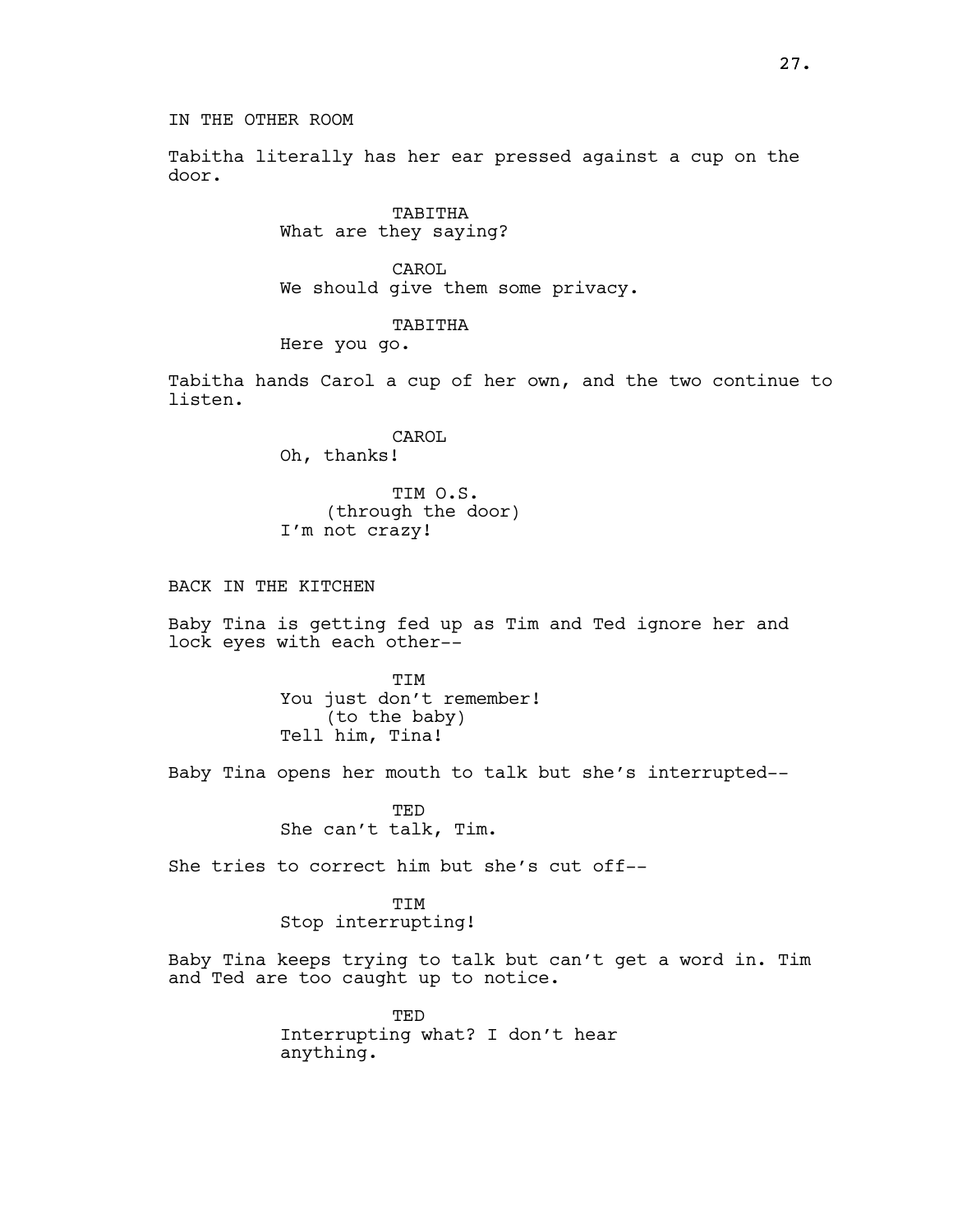TIM Except your obnoxious voice, you hear that. TED I have a beautiful voice. TIM Fine! I can prove that everything I'm saying is real. TED Oh yeah? TIM Yeah! Tim holds up a PACIFIER. TIM (CONT'D) Suck it, Ted. TED I beg your pardon? TIM You, suck. TED No, no, Tim. You suck. IN THE OTHER ROOM Carol covers Tabitha's ears. CAROL Time to go buy a Christmas tree! Carol rushes Tabitha outside. TABITHA But we already have a Christmas tree. CAROL No we don't! TABITHA O.S. Yes we do! CAROL No we don't.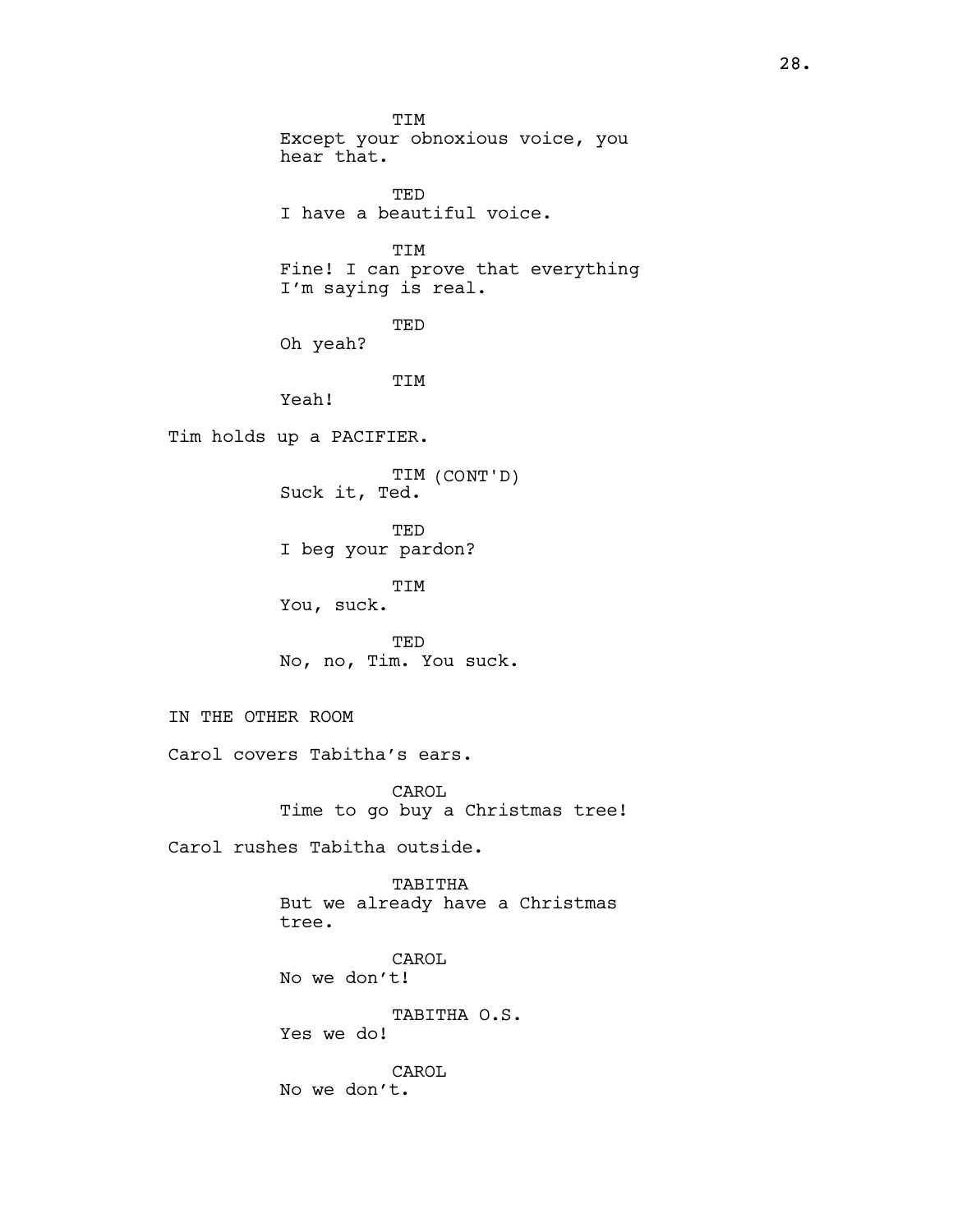Yes we do.

BACK IN THE KITCHEN

TIM Suck it, suck it, suck it, suck it, suck it.

**TED** Get that pacie out of my face!

Exasperated, Baby Tina opens her briefcase--

BABY TINA Excuse me, I hate to interrupt, but may I make a suggestion?

Tim and Ted look up, thrown.

BABY TINA (CONT'D) Why don't you both suck it?

-- and JAMS PACIFIERS INTO THEIR MOUTHS.

TED (pacifier in his mouth) She can talk!

**TTM** (pacifier in his mouth) A lot!

She rips off her onesie to reveal the suit underneath and sucks a pacifier of her own.

> BABY TINA (pacifier in her mouth) Buckle up boys!

### SQ800 - BACK TO DUTY

CUT TO:

TED

TIM AND TED HURTLING THROUGH SPACE AND TIME

Ahhhh!

Ahhhh!

BABY TINA Wooo!!! Baby on board!

TIM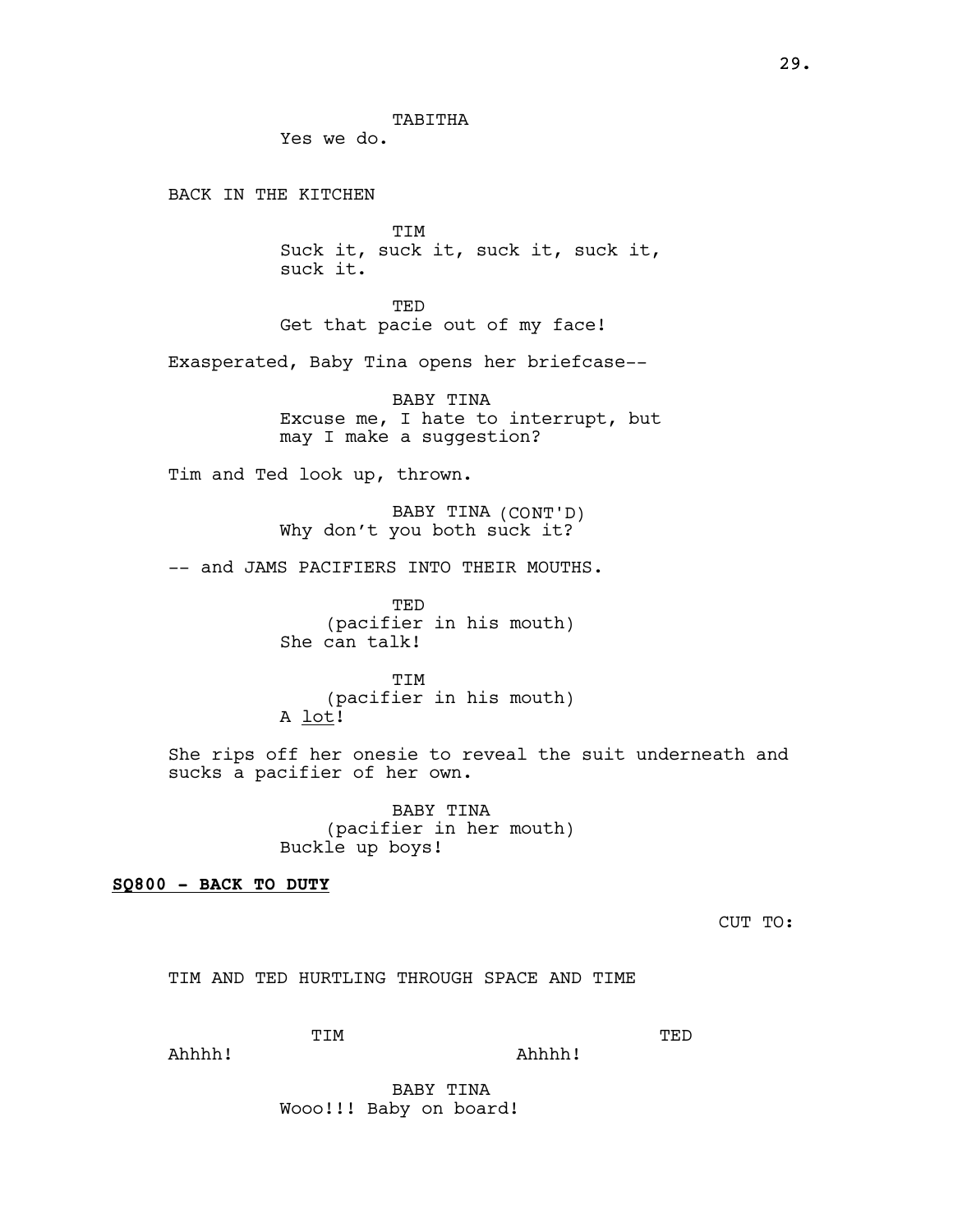As they approach BabyCorp headquarters--

TIM That's what I'm talking about!

TED IS FLOODED WITH MEMORIES OF HIS TIME AT THE COMPANY

It's like a corporate Ludovico treatment... until WHAM--

THEY LAND IN THE PLAZA

Boss Baby and Baby Tina land dramatically. Tim collapses to the floor.

> **TTM** Wow...

TED I'm home...

TIM Yeah, see? It's all real!

They stop in front of a GIANT STATUE OF BOSS BABY.

TED Whoa. Is that... me?

BABY TINA If you're fishing for a compliment... you caught one! You are a legend in this joint!

TIM A statue?!

TED Well I did single-handedly save the company.

**THU** Double-handedly, right? We were partners.

TED Really? I don't see your statue.

BABY TINA I still love you daddy!

He continues to the elevator.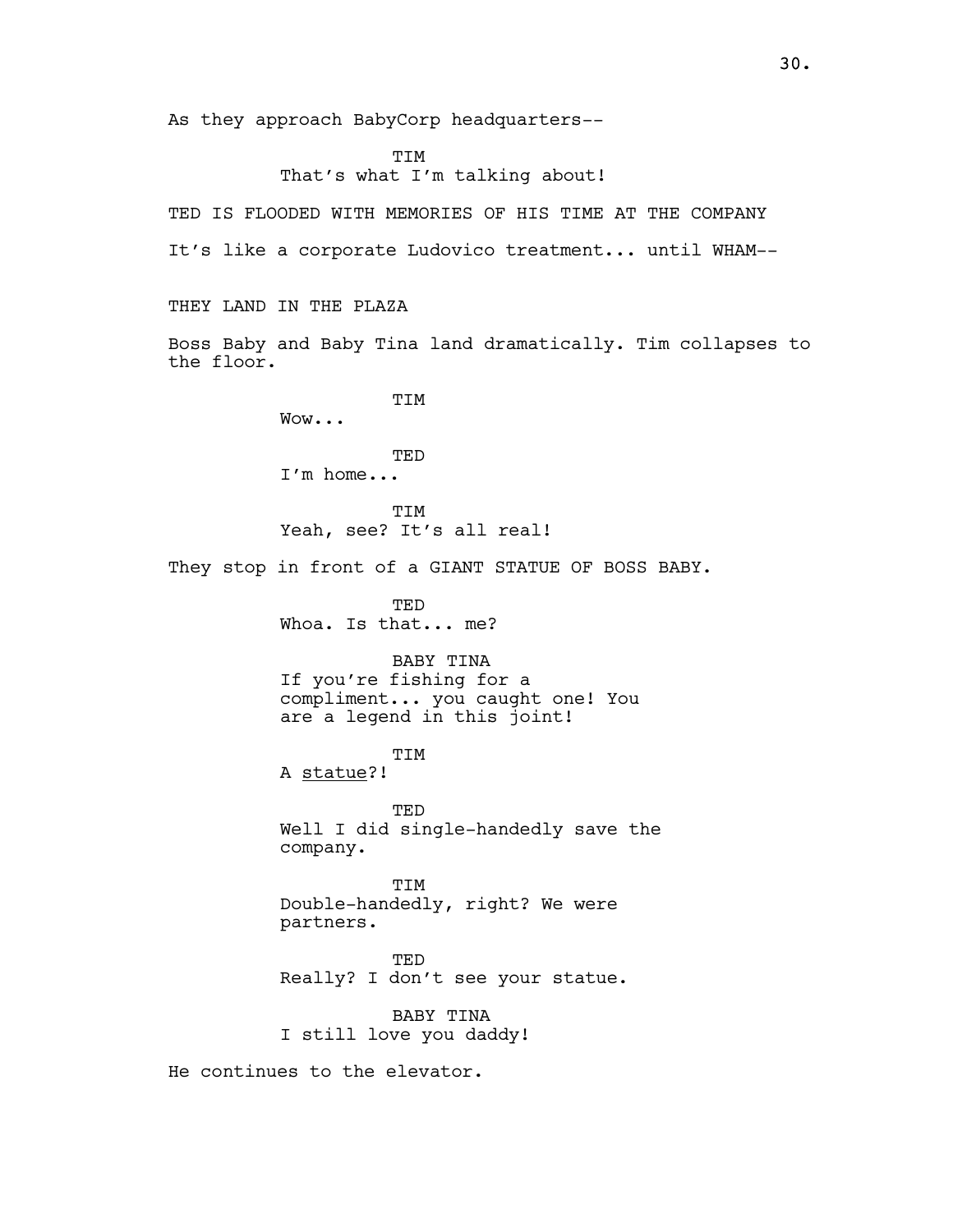TIM They got the head size right...

ELEVATOR - CONTINUOUS

Crammed inside, the three rise up over all of BabyCorp.

ELEVATOR Going upsies!

TED Take it from me, you have to be aggressive if you want to get ahead. Climb that corporate ladder until you're the last baby standing at the top.

BABY TINA Actually, I prioritize a good worklife balance and a positive environment where my ideas are valued.

Ted laughs a DEEP, HEARTY LAUGH. Then--

TED Oh, you're serious?

BABY TINA You're funny, Uncle Ted! (then) I wonder why they didn't mention that in your file?

DING! Tina steps out as they reach the TIPPIEST TOP floor.

ELEVATOR Top floor!

TED (worried) My file? You saw my file?

BABY TINA

Yep.

TED What does it say?!

BABY TINA It says a lot.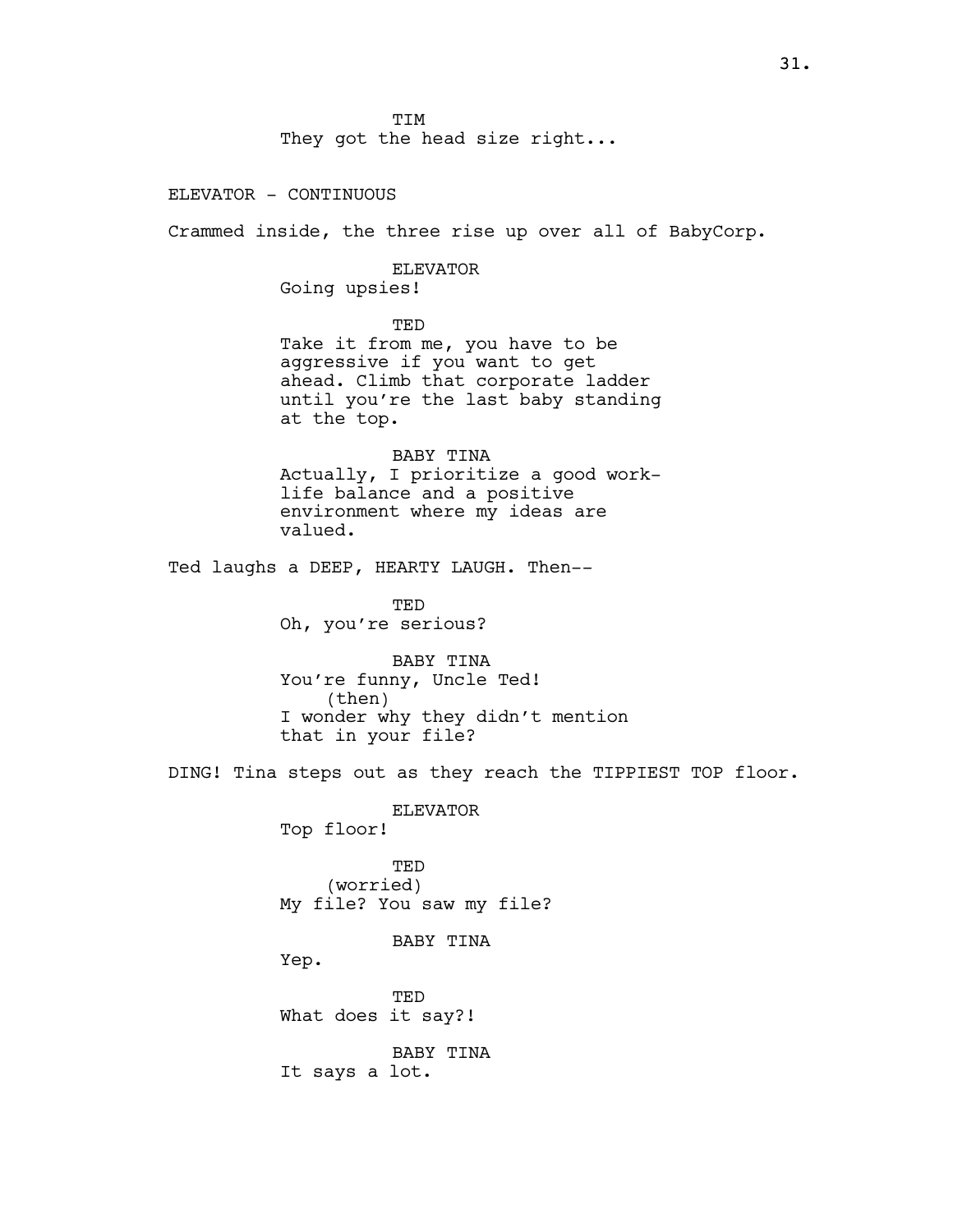### THE SITUATION ROOM

It's like an air traffic control tower overlooking heaven. The middle of the room is dominated by a HUGE GLOBE INSET INTO THE FLOOR. Babies use sticks to push toy models around from one coordinate to another.

> BABY TINA This is the crisis center. This is where we monitor all threats to babies around the world. And Hawaii.

Tim goofs around on the globe. Half in the globe, Tim pops up in Japan.

> TIM This is so cool, this is so cool! Rrrrr! Godzilllllla! Ah run for your life, run for your life!

TED Why did we bring him?

BABY TINA Daddy, get down from there. We can play in it later when no one is looking.

Tina leads Ted away from the globe as Tim pops out of the ocean. He jumps out of the globe and follows Tina and Ted to a wall of monitors.

> TED (to Tina) What's the crisis?

**TTM** Yeah! Here we go. What's the crisis, sweetie?

BABY TINA (calling out to a baby) Rusty, roll it! (to Tim and Ted) He's new.

One of the screens shows a PROMOTIONAL VIDEO FOR THE CENTER. Dr. Armstrong speaks over footage of babies performing different jobs.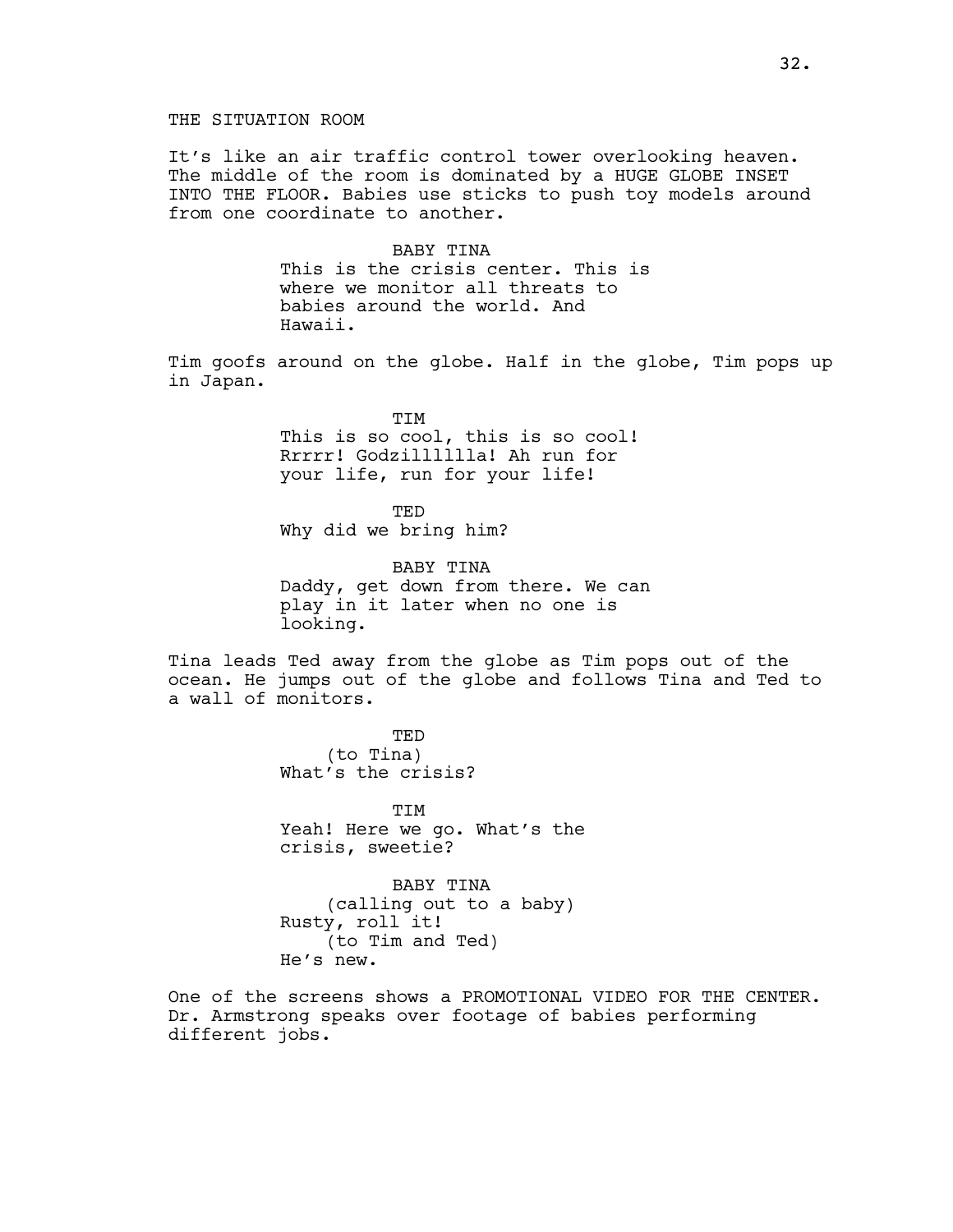ARMSTRONG V.O. Just imagine-- baby surgeons, uh oh! Or baby astronauts. Floaty, floaty, float!

The earth rotates to reveal Dr. Armstrong's face on the other side of the planet.

> DR. ARMSTRONG Yes, babies are going to run the world one day...

The real Dr. Armstrong parts a curtain and steps forward through the Earth. He's professorial, with muttonchops and a pipe, often wearing tweed--

> DR. ARMSTRONG (CONT'D) And that day is coming sooner than you think.

Armstrong catches himself and dials down the menacing edge.

DR. ARMSTRONG (CONT'D) Hello, my name is Dr. Erwin Armstrong, founder of The Acorn Center for Advanced Childhood.

TIM Wait a minute, that's Tabitha's school!

Armstrong stands in a classroom between two students: NATHAN and MEGHAN.

> DR. ARMSTRONG Here at the Center, we believe babies are the ultimate learning machines. Isn't that right, little Nathan?

> > NATHAN

Yeah!

DR. ARMSTRONG

Ok!

Armstrong materializes in front of a giant clock.

DR. ARMSTRONG (CONT'D) They should use this precious time to develop faster, push harder. Parents? They have the best intentions, of course, but they're not experts.

(MORE)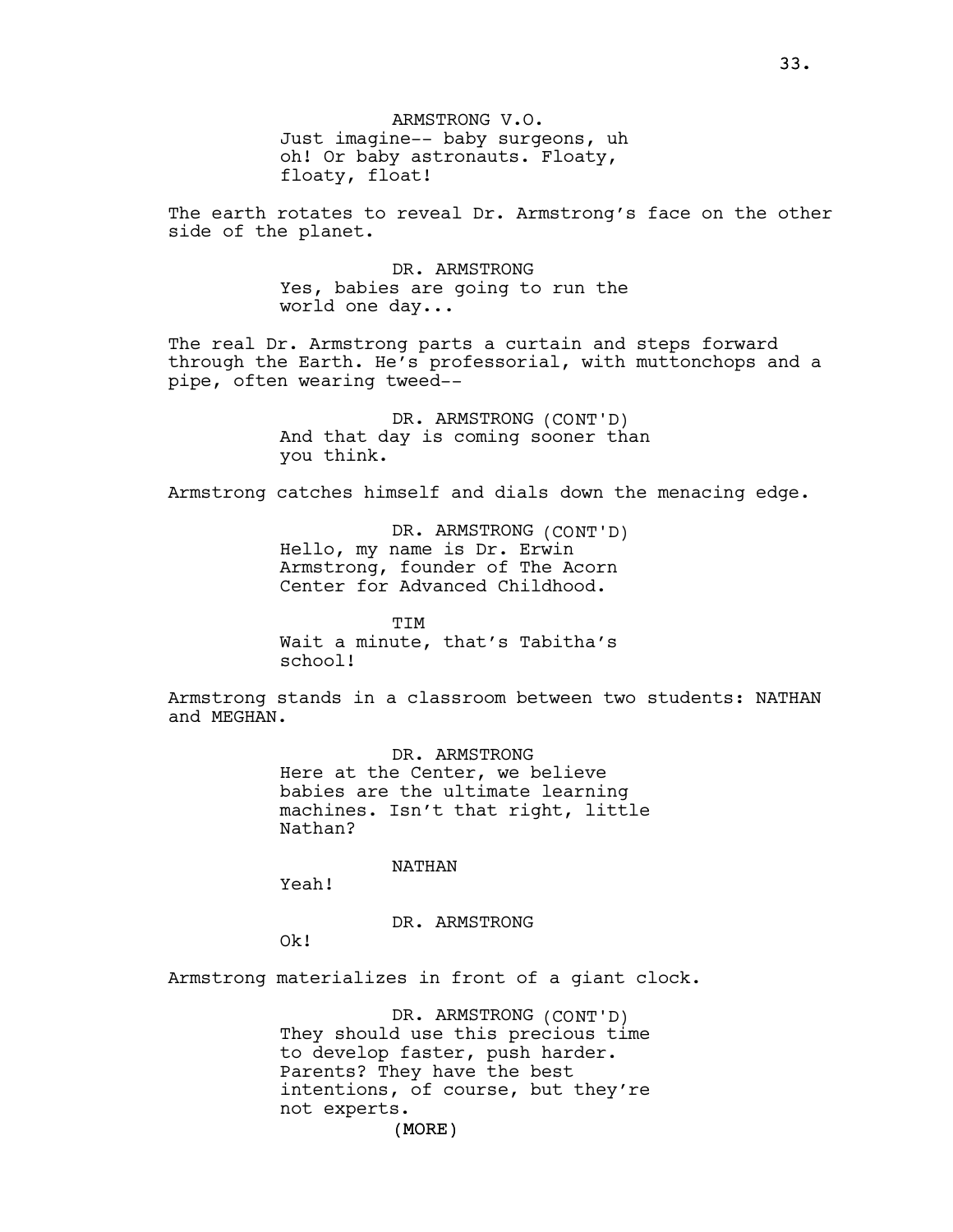DR. ARMSTRONG (CONT'D) After all, the only thing holding your child back is... you.

A beat as Armstrong stares out at the viewer.

PROMO CHILDREN

You!

Tim is aghast.

TIM (sotto) This explains why Tabitha's been pulling away from me. It's the school!

DR. ARMSTRONG Everybody wave! Bye mommy, bye daddy! Sayonara!

PROMO CHILDREN Bye mommy, bye daddy!

The video ends.

BABY TINA Now, in the past six months, these schools have been popping up all over the world.

TED So what's the problem?

BABY TINA The school is the problem.

TIM Yeah, school is evil!

BABY TINA No, Daddy, not all schools are evil. Just this one. Ok?

### TIM

Okay.

BABY TINA If Armstrong's philosophy keeps spreading, it could be the end of childhood.

TIM

No!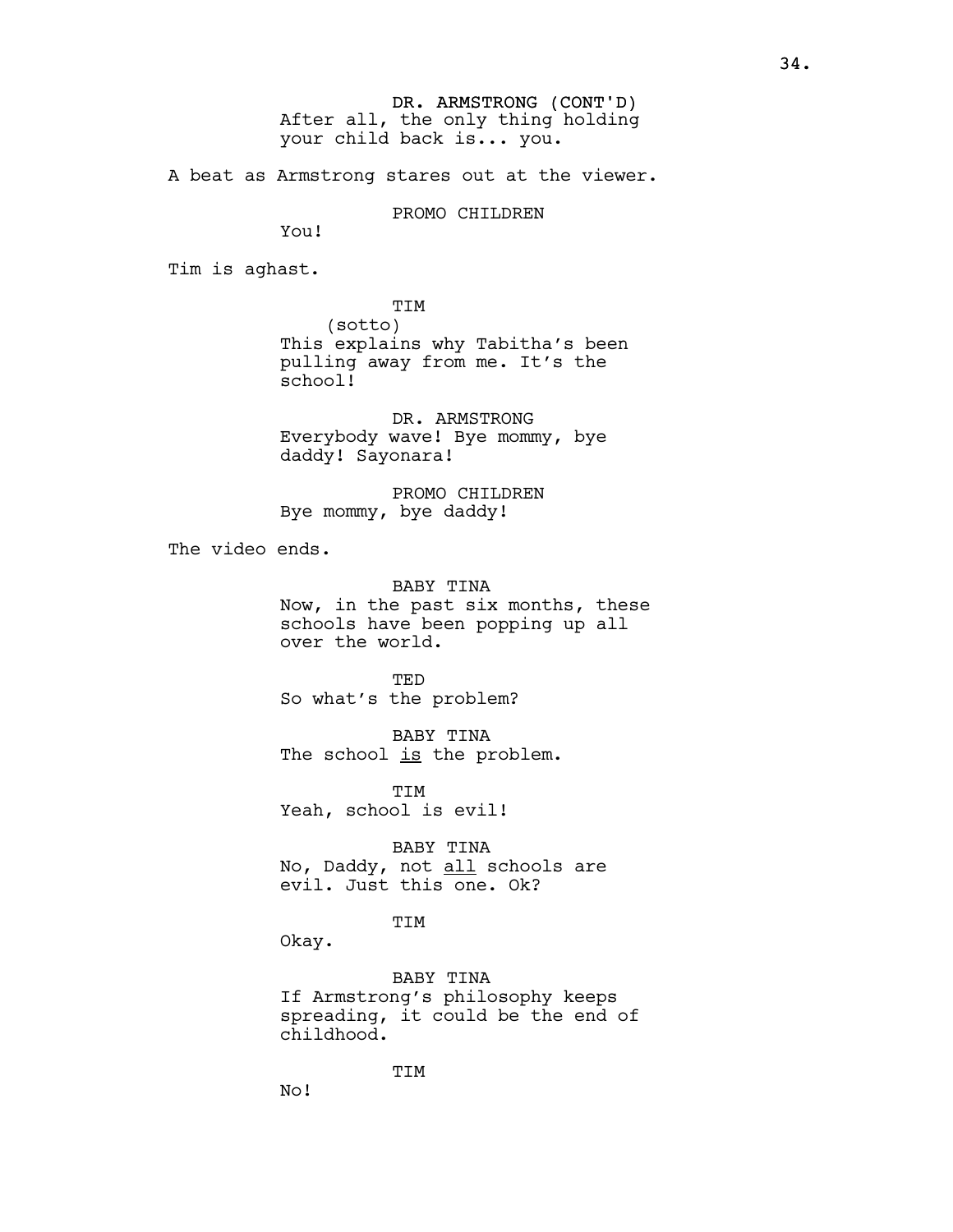**TED** Childhood was the worst three years of my life. BABY TINA (sad) That's so sad... You probably just didn't do it right. (brightening) But luckily, you get a do-over! A second chance! She pulls them through the floor and into a stark white 'clean' room where baby scientists in white hazmat suits and welding masks pour GLOWING BABY FORMULA into a crucible. BABY TINA (CONT'D) BabyCorp has developed a new superduper baby formula that can turn a grown-up back into a baby. We have it in cherry, grape, orange, and lime. TIM For real? TED Wait, wait, wait, wait, wait. You want me to be a baby?! TTM Hey, it's what you do best! BABY TINA So you can infiltrate the school and find out what Dr. Armstrong is really up to. BabyCorp will take care of the rest! Tina pulls out the pacies. SQ900 - DOWNSIZING TIM'S KITCHEN

Baby Tina opens her briefcase and very carefully pulls out a BOTTLE OF FORMULA.

> BABY TINA It's the perfect disguise! And it only lasts 48 teensy weensy hours.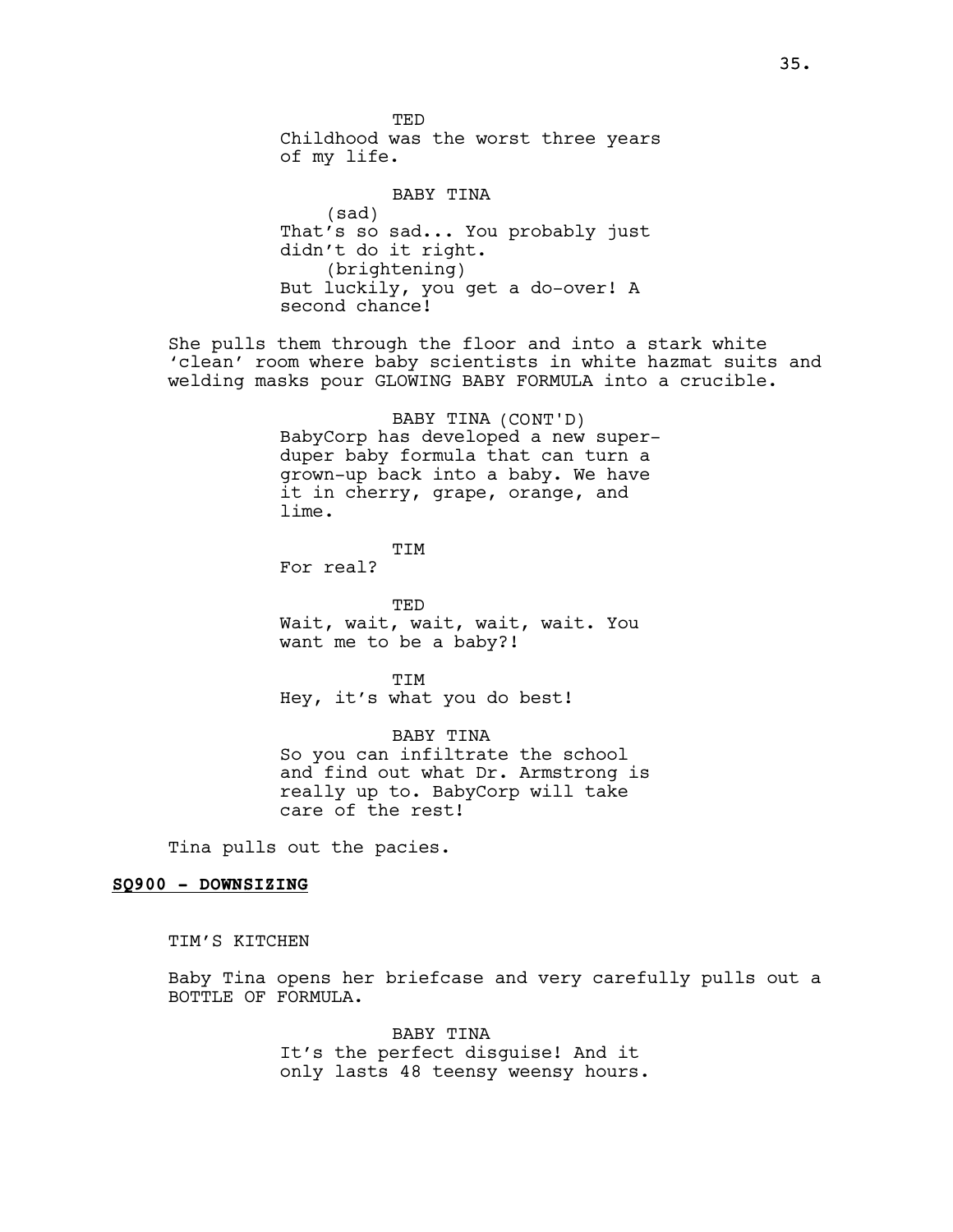TIM Oh, I am in on the mission!

Tina slaps Tim's hand away from the bottle.

BABY TINA Sorry Pops! It's not your mission...

TED (reading the bottle) Warning: may cause drooling, babbling, emotional outbursts, fits of laughter, loss of bowel control... chubby thighs? I think some guys at my gym take this stuff.

Ted squirts a drop of the formula onto his finger and his ENTIRE HAND SHRINKS.

> TED (CONT'D) Ah! My texting hand!

BABY TINA (to Tim) Even though it is your daughter's school... Doesn't seem fair, does it?

Jumping at the chance to help his daughter-- and one-up his brother-- Tim takes the bottle of formula.

> BABY TINA (CONT'D) (deadpan) Daddy, no, please stop.

Tim TAKES A SIP. He reverts back to a TEENAGER.

TIM

Whoa!

BABY TINA What! It actually works!

TED

It's mine!

Ted sticks his tiny fingers up Tim's nose and wrestles the bottle from Tim. He TAKES A SIP. He also reverts to a TEENAGER. Tina's reverse psychology is working.

> TED (CONT'D) I'm better at this kind of thing!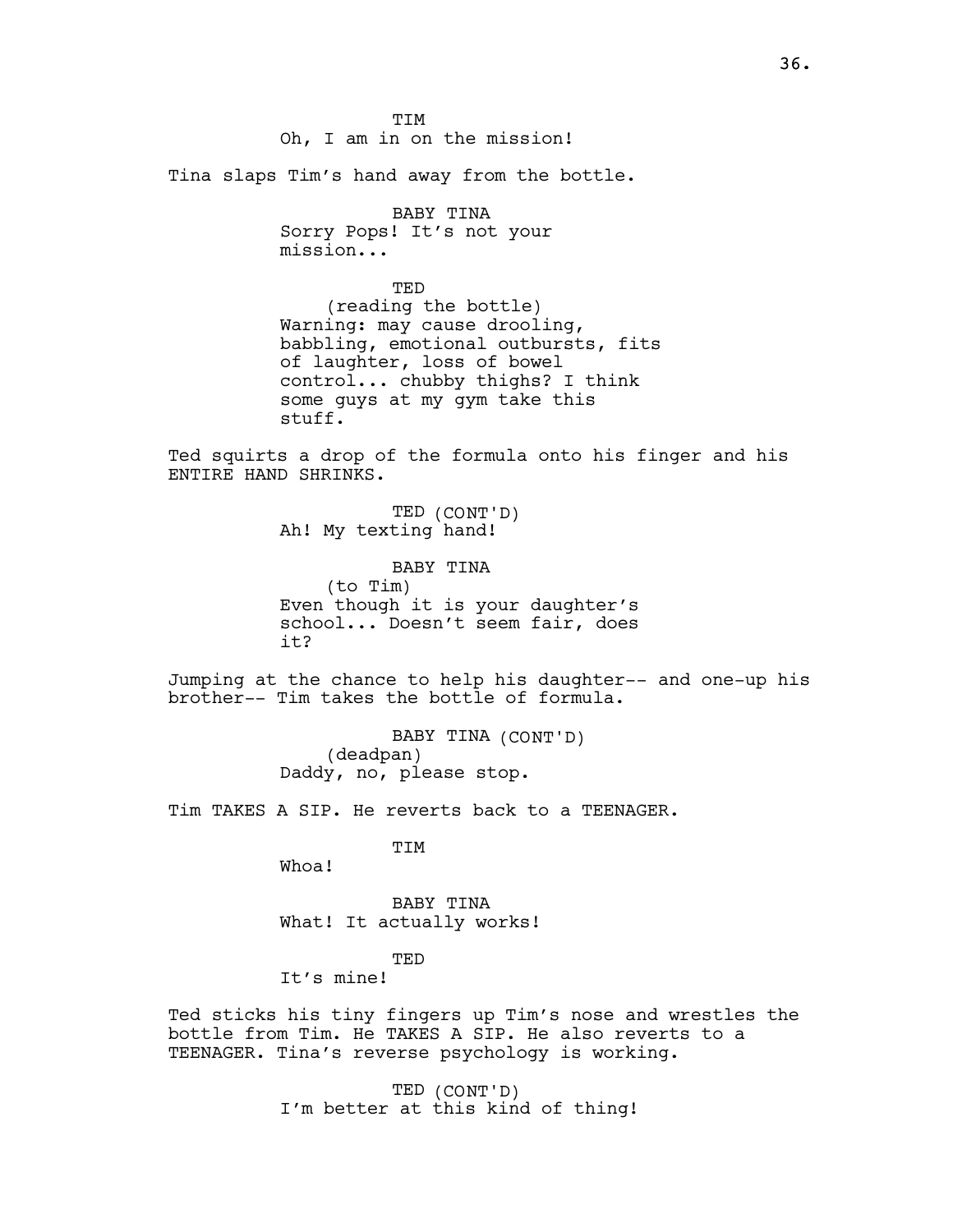TIM And what kind of thing is that, Flock of Seagulls?

They tackle each other, and the formula rolls away.

TED

Everything!

TIM

Gotcha!

Tina watches as they CHASE EACH OTHER AROUND THE HOUSE, taking gulps as they grab the bottle back and forth.

> BABY TINA You might feel very emotional. Have some mood swings.

Tina pulls a toy teapot out of her case and begins to set up a tea party for her and Story Bear.

As the argument escalates, they continue to get younger, their now-oversize clothes falling off of them. Tim hits the wall and shrinks again.

**TTM** 

Hey!

BABY TINA Ouch. There's the awkward stage. Now, the tea's hot, Connie.

TIM (pre-pubescent voice) You always have to be the hero, don't you?

TED What's that supposed to mean?

Ted SPRAYS Tim's legs with the formula. They SHRINK, and Tim keeps running at Ted on tiny legs.

> TIM (pre-pubescent voice) Never see him, all of a sudden he shows up with a pony...

> **TED** You're just jealous, helmet head!

**TTM** She's my daughter!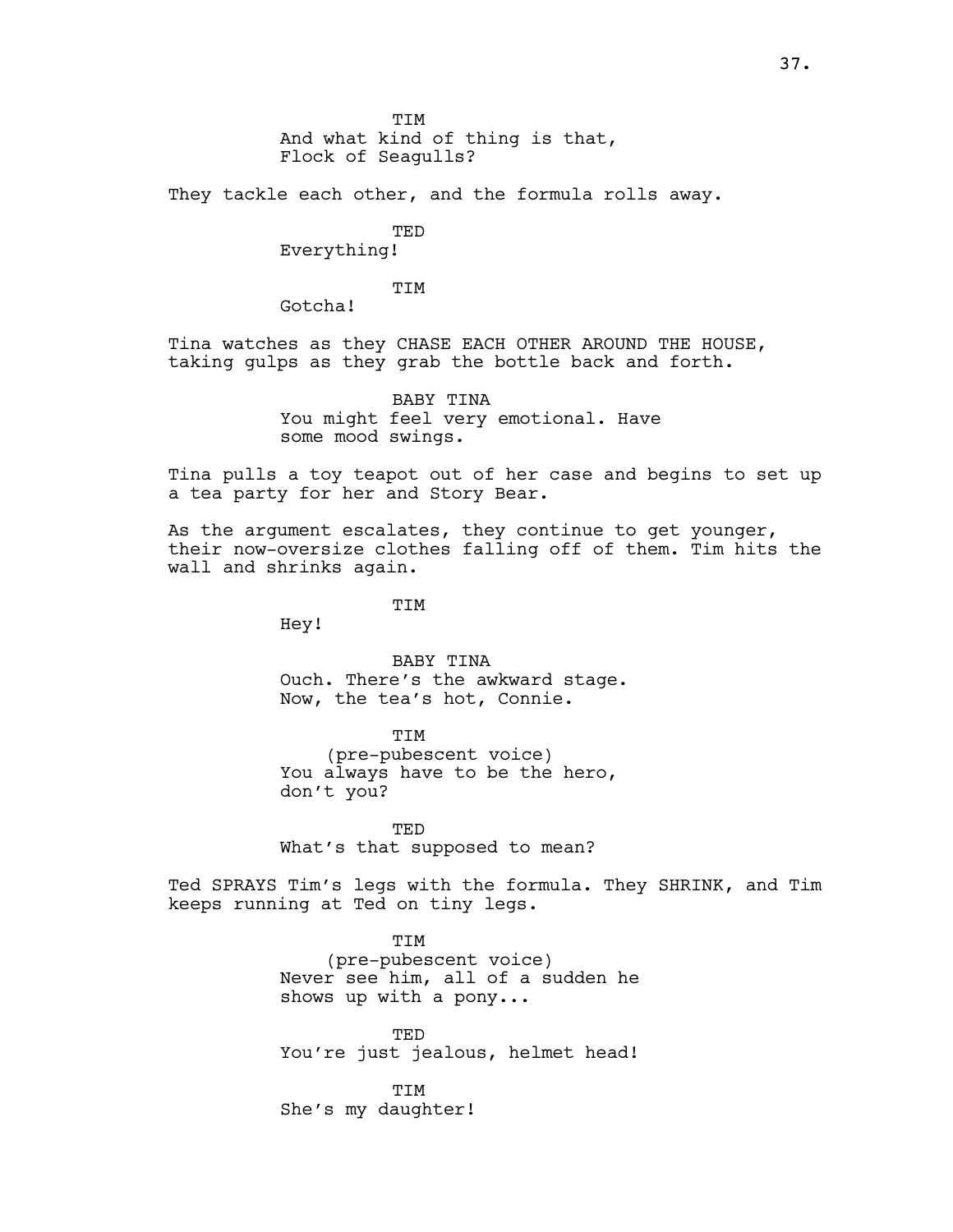Tim stomps on Ted's coat, and Ted falls back into him.

TED She's my niece!

BABY TINA (to Story Bear) Do you want cream or sugar?

The two stumble backwards onto Tina's EXERSAUCER and fly down the hall. Tim hits the wall, cracking a picture of the brothers laughing together as children.

> TED I was always the successful one!

BABY TINA Mommy says no running in the house!

She takes a sip of tea as Tim and Ted continue their chase into the kitchen.

> **TTM** Hand over the bottle, mullet!

Tim grabs the bottle as Ted shrinks into his clothes.

TIM (CONT'D) You can't hug money, you know!

He races off, taking another sip when--

WHAM. Tim trips as Precious sticks out a leg through the dog door. He falls to the floor, now, conveniently, a SEVEN-YEAR-OLD.

> TED But you can, Tim. You can.

Ted grabs the formula again, fist bumping the pony before running away with Tim, slipping out of his too-large clothing, hot in pursuit.

> BABY TINA Men, am I right?

Ted takes one last gulp as Tim body slams him out of his clothes--

Uncle Ted is now BOSS BABY.

BOSS BABY It's not personal. It's business, Leslie.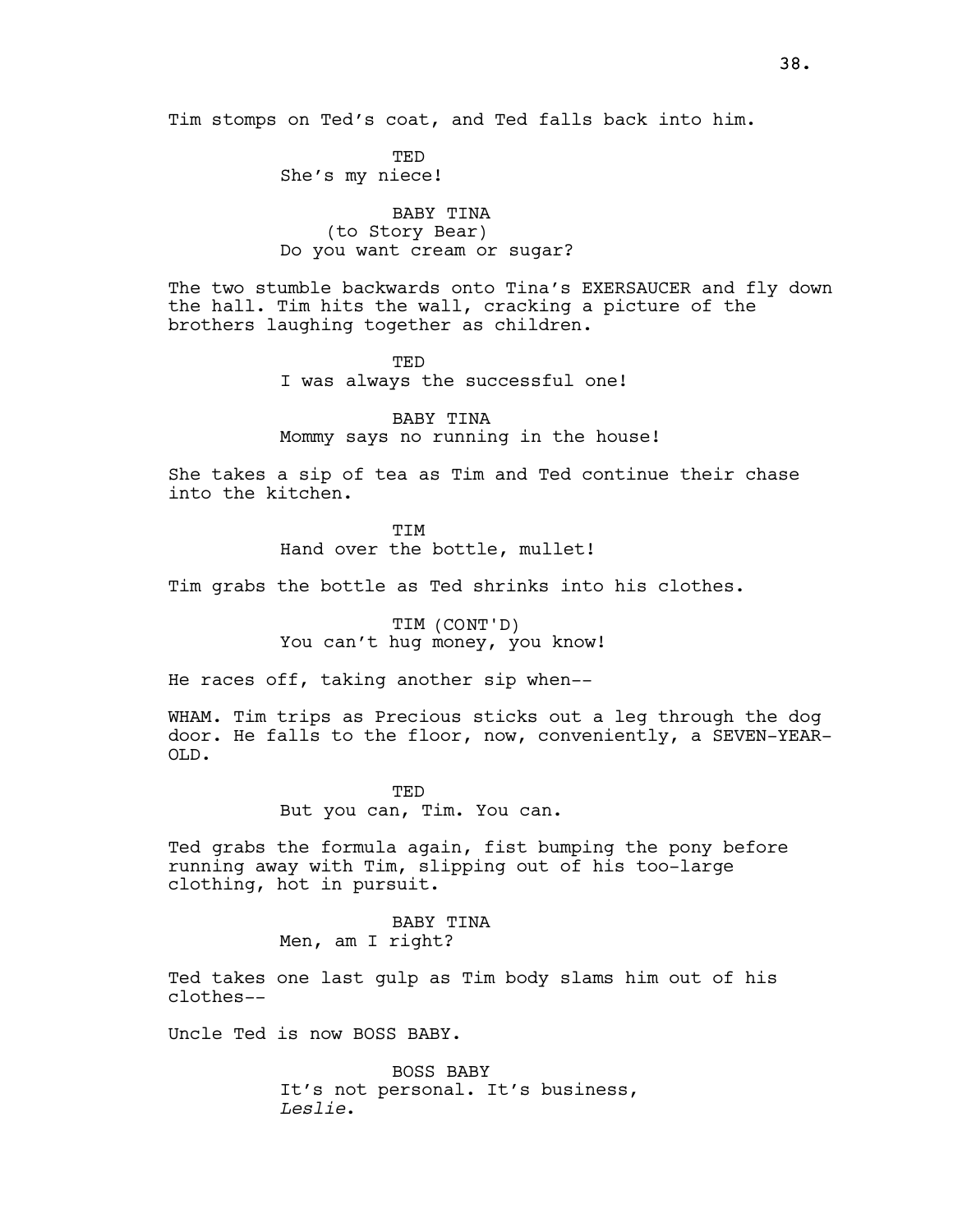Tim charges toward him--

TIM Well it's personal to me, Lindsey.

Tim gives Boss Baby a Purple-Nurple.

BOSS BABY

AHHHHH!

Boss Baby reaches out and gives Tim a double Purple-Nurple.

# TIM

### AHHHHHHHHHH!

They circle around each other, still twisting--

TIM (CONT'D)

BOSS BABY Ow! Ow! Ow!

Ow! Ow! Ow!

BABY TINA (to Story Bear) I'm sorry Connie, I have to cut this short. Tomorrow we'll talk about your problems.

Tina marches over, covering her eyes.

BABY TINA (CONT'D) Ok, time out! This has gone far enough!

Just then--

### SQ950 - BRO BONDING TRIP

Carol and Tabitha return home.

TABITHA Hey, we're home, and we got another tree!

CAROL A real one!

Tim and Boss Baby look at each other, panicked.

BABY TINA (decisive) Upstairs! Now!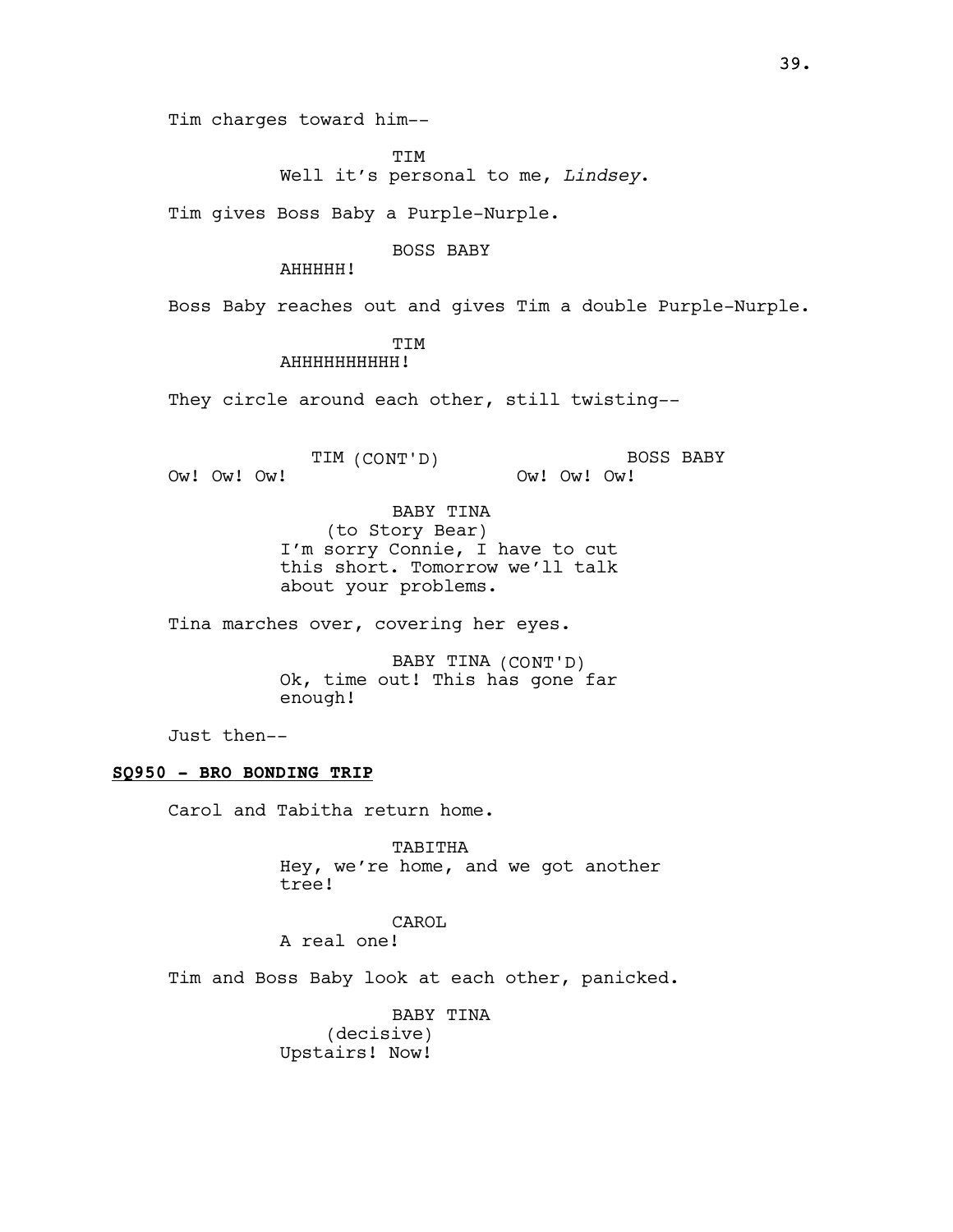Boss Baby grabs and lamp shade and Tim grabs an empty box to cover themselves as Tina dives into a laundry basket to change back into a onesie.

> BABY TINA (CONT'D) Go, go, go, go, go!

They all run upstairs as--

Carol struggles to pull the big end of a BIG TREE through the door, with Tabitha holding up the pointy end.

> CAROL Nope, ok, to the right!

TABITHA How come I have the heavy end?

CAROL

Because you're young and strong, honey. Little bit more, come on...

Carol and Tabitha struggle to place the new tree in its stand as the boys race up the stairs.

BOSS BABY

Me first!

CAROL

Tim? Ted?

### TABITHA

Mom.

Tabitha points to their old tree, which is right next to their new one.

# UPSTAIRS

Tim attempts to toss Boss Baby up to the attic door.

TIM Get the cord! Get the cord! Get the cord! Get the cord! Get the cord!

BABY TINA You can't just disappear! You need a cover story!

BOSS BABY

Ow!

**TTM** Oh, right!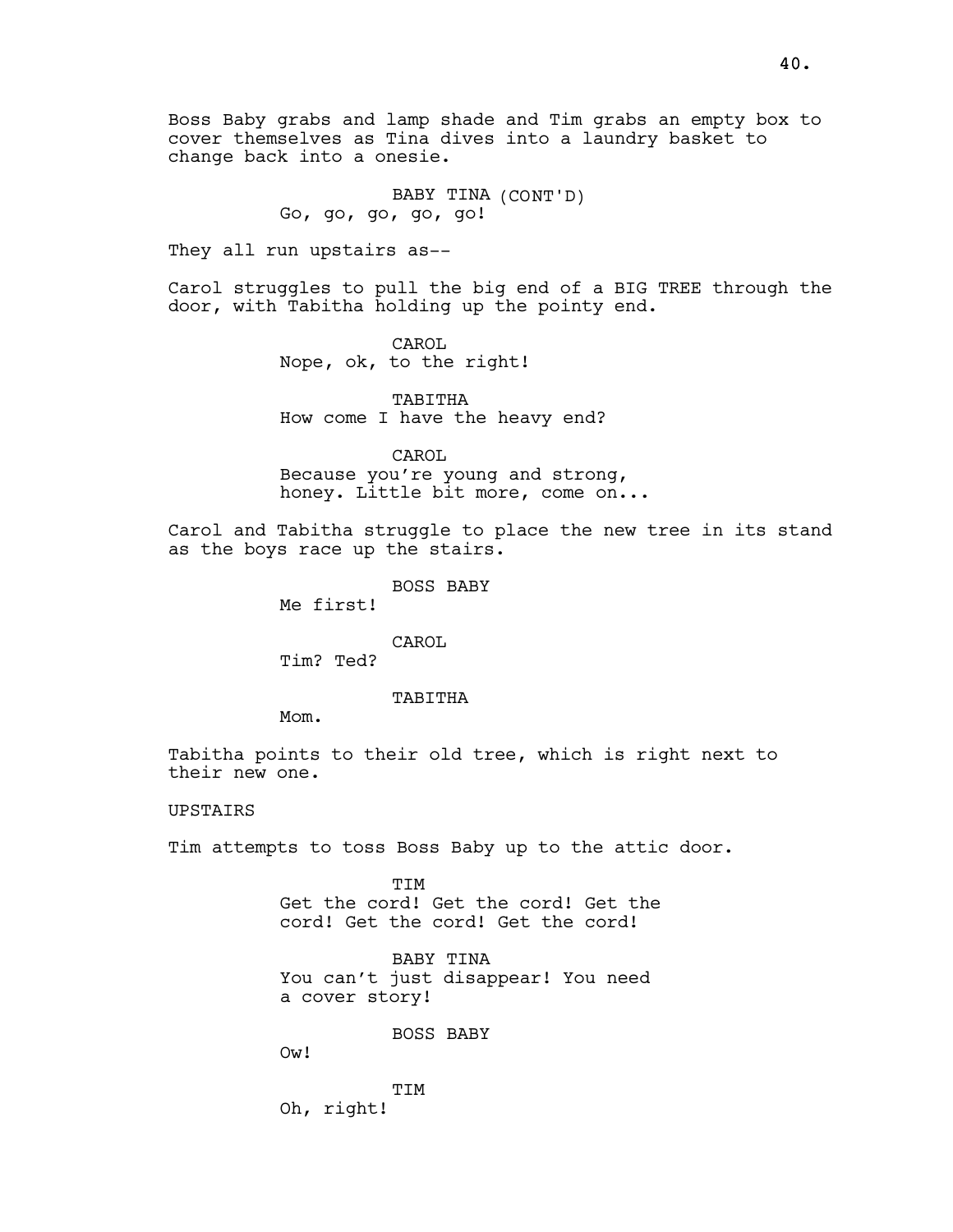CAROL (O.S.) Where are you guys?

BABY TINA Tell her you're packing!

TIM (calling out to Carol) We're upstairs, packing!

DOWNSTAIRS

CAROL Packing? For what?

UPSTAIRS

BABY TINA (gets idea) You're going on a brother bonding trip!

TIM (calling out) We're going on a brother bonding trip!

**DOWNSTAIRS** 

CAROL Now?! But Tim, your parents are coming tomorrow!

UPSTAIRS

BABY TINA (whispered to Tim) They can help out!

TIM Yeah, they can help out!

That doesn't go over as well as Tim hoped.

CAROL What-- No, you can't leave me alone with your parents!

She starts up the stairs. Yikes!

DOWNSTAIRS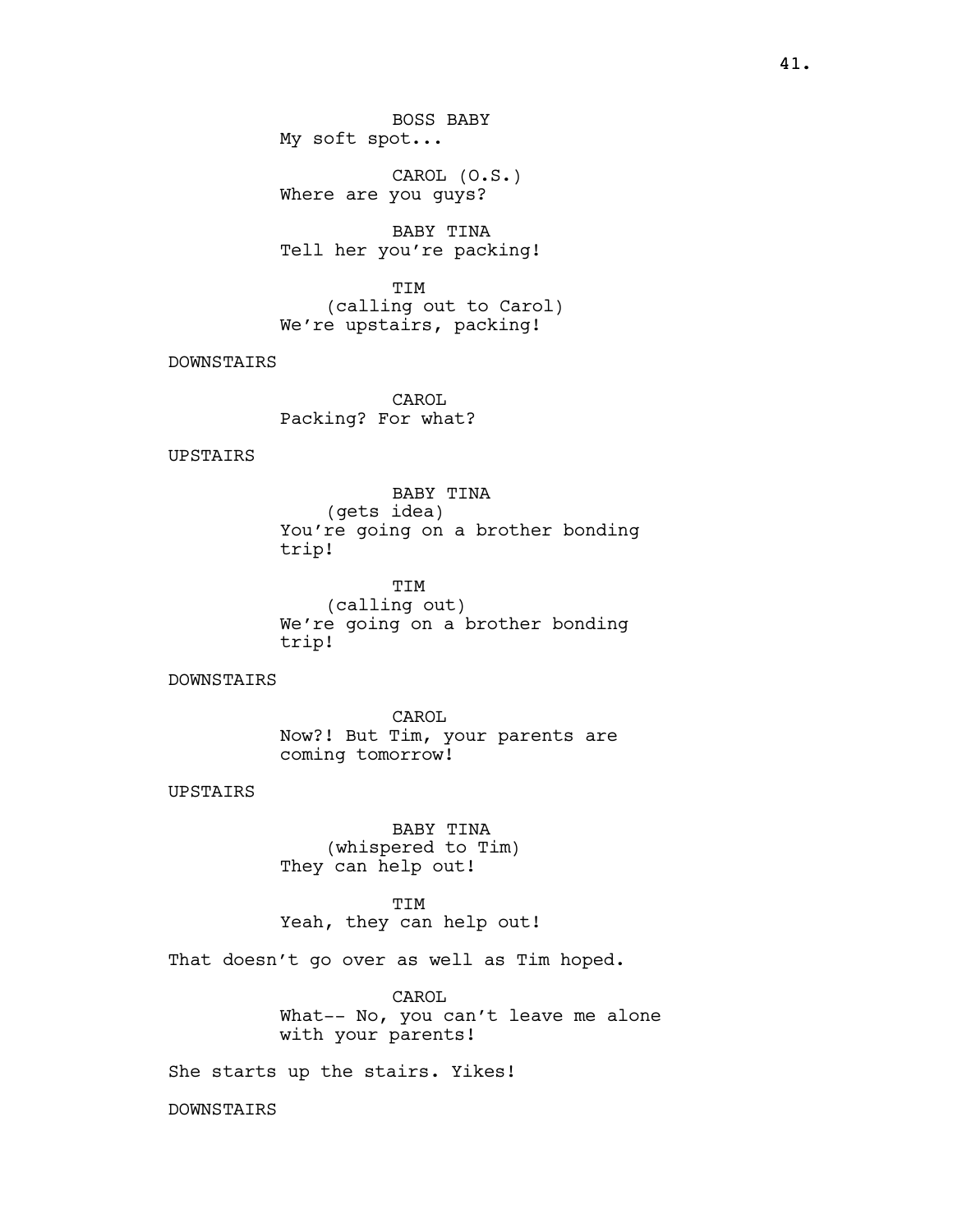Distracted, Carol goes after her and catches her.

CAROL (CONT'D) Tina! What are you doing?! Alright, you know what, you're going to baby jail.

Carol puts Tina in her playpen as Tabitha struggles with the tree in the background.

> TABITHA Oh no, oh no, oh no!

rail past Carol.

CAROL Tabitha! Oh honey, I'm sorry!

TABITHA A little help here!

CAROL

Hold it up, hold it up!

Tina pulls Ted's cellphone from her onesie and calls the helicopter pilot.

> BABY TINA (imitating Boss Baby) This is Ted Templeton, a man. You can go ahead and take off. I have urgent family business. (then) Yes, I have a family.

CAROL Tim, I'm coming up there. Yeah, we need to talk.

Tina leaps into her exersaucer and grabs a pair of scissors.

TABITHA

Mom?

CAROL

Tina!

CAROL (CONT'D) Put that down, put that down!

Carol grabs the scissors, and Tina races away.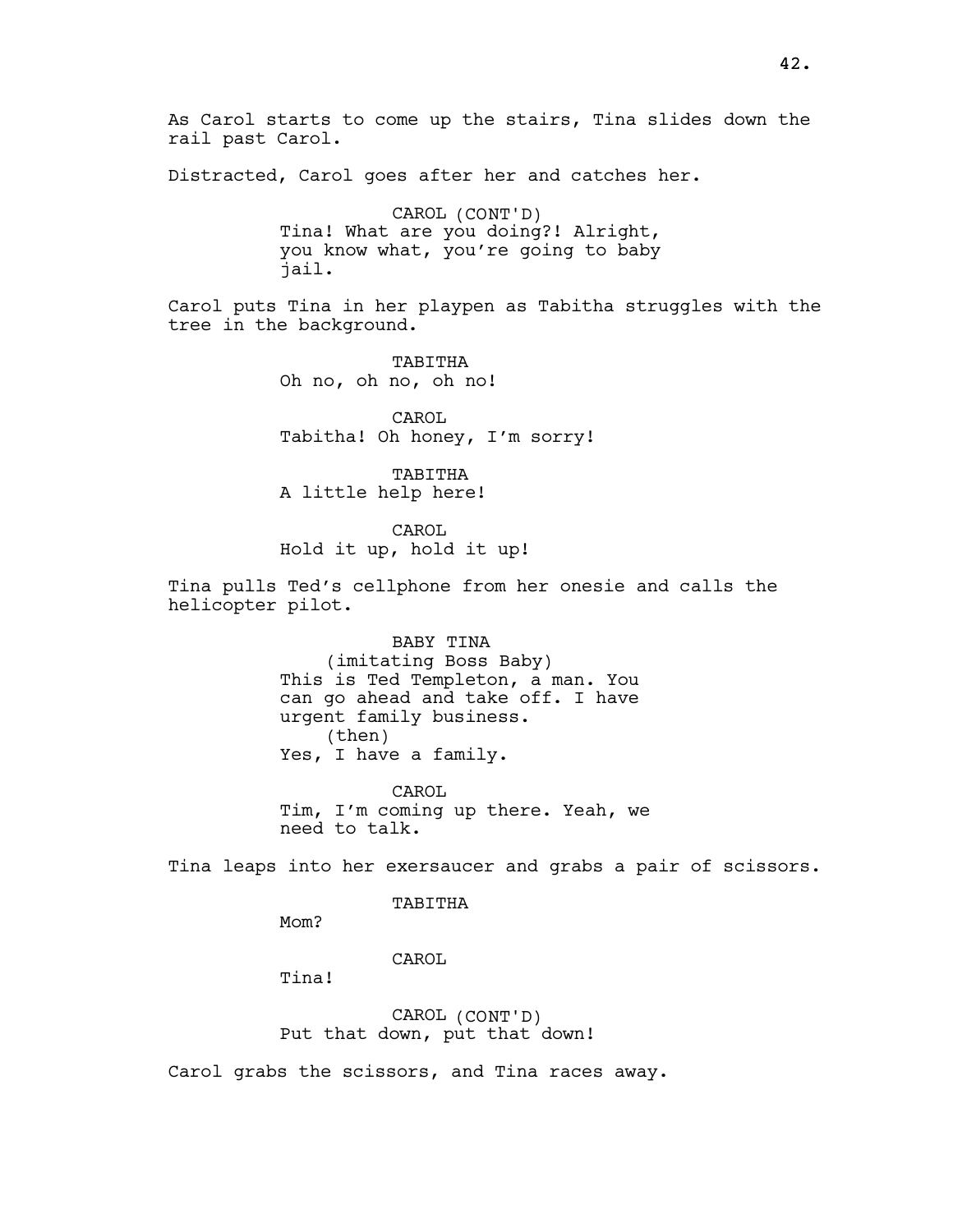### TABITHA

Tina!

CAROL Put that down, put that down, put that down, put that down! Get back here!

Tina begins pulling objects off a table. Tabitha runs over and catches them as they fall.

TABITHA

Tina stop!

CAROL What has gotten into you?!

Tina gestures toward the door as Carol puts her back in her playpen.

> TIM Time for us to go!

> > CAROL

Now?!

BOSS BABY Yeah... My helicopter's double parked!

**TTM** 

Bye!

He SLAMS the front door behind him.

CAROL Wait, wait, wait, wait, wait, so soon?

TABITHA

Oh no!

Carol and Tabitha run outside to catch them only to see the helicopter take off.

OUTSIDE

Carol and Tabitha watch the helicopter fly away as Tim and Boss Baby run upstairs behind them.

> CAROL What--? Did they really just leave?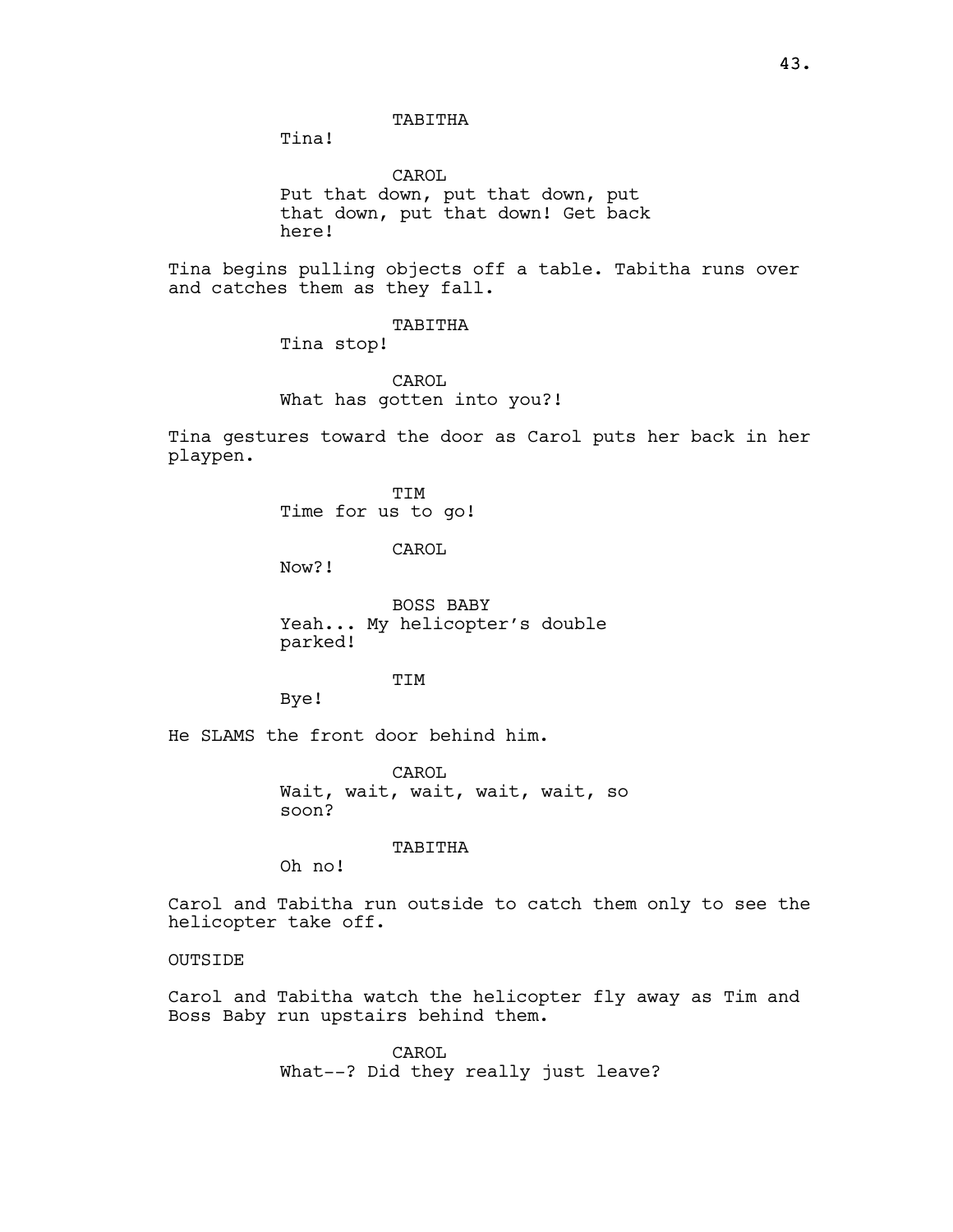TABITHA

Yep.

INSIDE

Tina watches Boss Baby and Tim scurry away.

BABY TINA

Hide!

She collapses in her playpen.

BABY TINA (CONT'D) I gotta lose this baby fat.

Carol walks back inside.

CAROL O.S. Tina! What is your problem?!

### SQ1000 - UNDERCOVER BROTHERS

LATER THAT NIGHT

Carol tucks in Tina.

CAROL

Now, you're going to wake up tomorrow and be good Tina. No more devil baby. Deal? Okay.

Tina feigns sleep as Carol turns out the light in Tina's nursery and closes the door.

Tina's eyes snap open. She pulls up her mattress to reveal Tim and Boss Baby hiding underneath. They take GASPING BREATHS then realize that they are still naked.

They cover themselves as Tina covers her eyes, letting the mattress fall back on top of them.

BABY TINA

Ew!

CUT TO:

THE NURSERY - LATER

Tina sits in her high chair.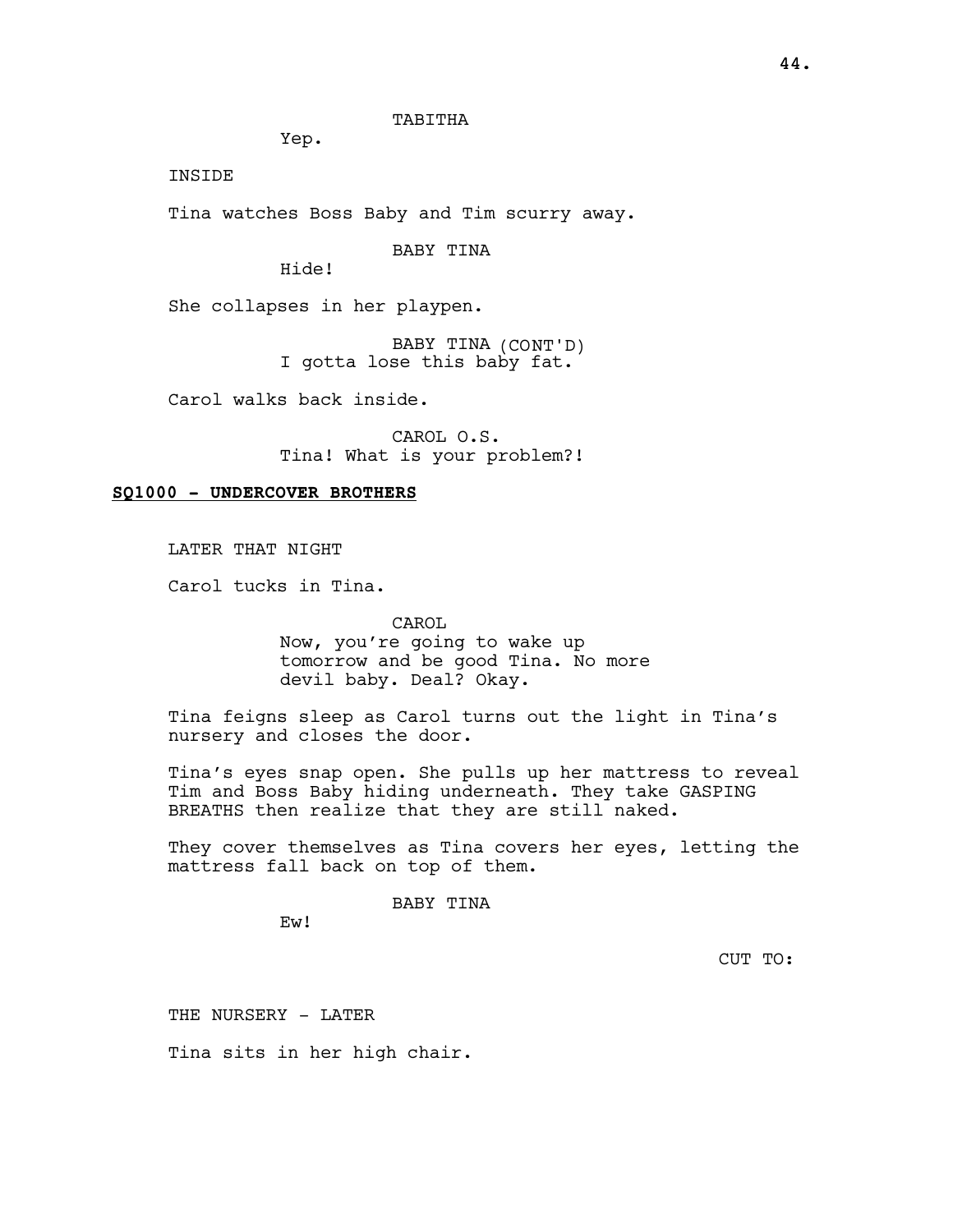BABY TINA Thanks so much for coming in, ladies, would you like some fruit? Reveal Tim and Boss Baby, now wearing her baby clothes, sitting in tiny chairs next to a bowl of fruit. BOSS BABY Can we get on with this? Boss Baby takes an apple but can't bite it without his teeth. BOSS BABY (CONT'D) I miss my teeth... BABY TINA I've decided who's going on the mission-- BOSS BABY Thank you. I accept. BABY TINA (CONT'D) -- Both of you. TIM (excited) Yes! BOSS BABY (outraged) No! TIM BabyCorp wants to get the team back together, huh? BABY TINA No. They think that's a terrible idea. BOSS BABY Of course they do! BABY TINA Well, I'm the boss applesauce-- and I think you two are better together than you are apart. BOSS BABY Well, I work alone. Or, at least, not with him.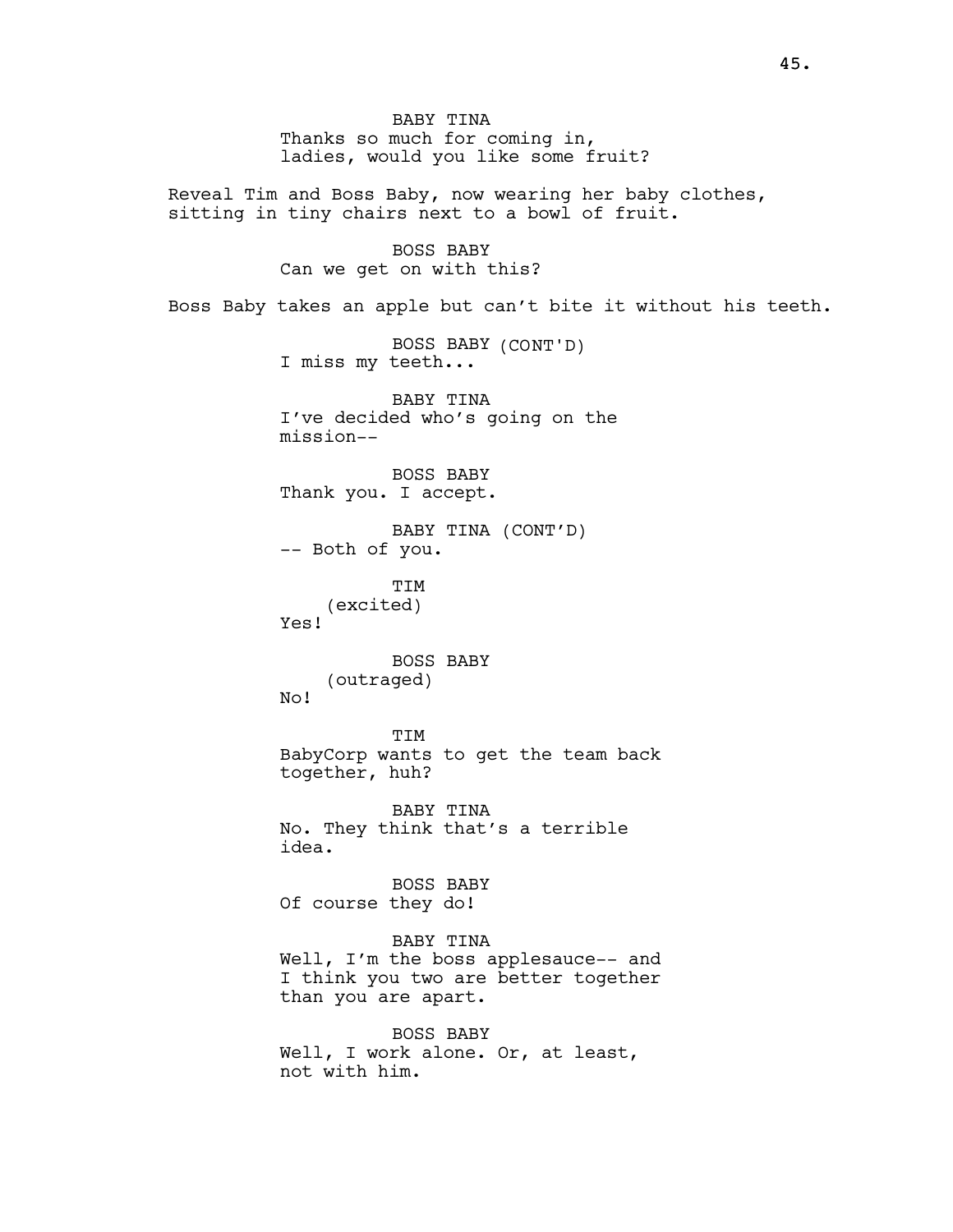TIM Hey! There's no "I" in "Team".

BOSS BABY Actually, there's no "U" in team either, but there is an "M-E."

Tim is flummoxed but Tina jumps in--

BABY TINA But teamwork doesn't seem work!

Boss Baby pulls himself onto Tina's highchair tray.

BOSS BABY If you want something done right, do it yourself.

They get into an INSPIRATIONAL QUOTE BATTLE, getting in each other's faces--

> BABY TINA We're all in it together!

BOSS BABY Every man for himself!

They start going FASTER and FASTER--

BABY TINA One is the loneliest number!

BOSS BABY The Ayes have it!

BABY TINA We the People!

Suddenly, Carol BURSTS into the room.

CAROL

Ah ha!

It's dark.

CAROL (CONT'D) Oops, so sorry... Okay, good night!

She closes the door, revealing Tim hiding behind it and Tina and Boss Baby hanging from the ceiling.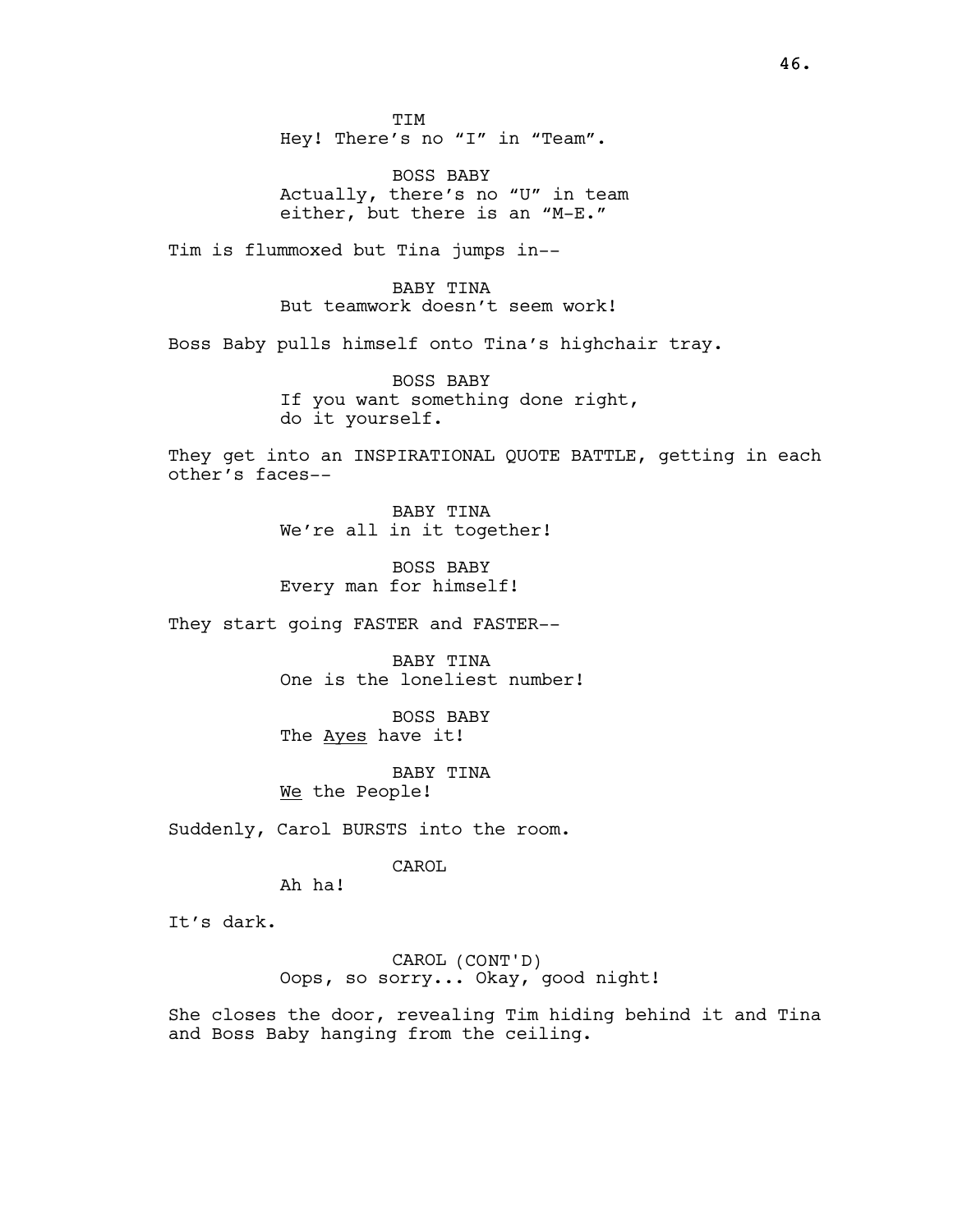BABY TINA Guess we'll just have to melt down your big old statue and turn it into participation trophies.

BOSS BABY Please no don't hurt my statue.

CUT TO:

Tina opens a drawer, revealing a hidden cache of 'James Bond' like baby gadgets.

> BABY TINA Now we have secret intel that Armstrong leaves his office every morning at 11:15. You need to sneak in there, plant these surveillance devices, and report back to me.

She hands them a microphone disguised as A FLOWER and a listening device disguised as a LADYBUG.

> TIM Man, so cool!

BOSS BABY (into the ladybug) Testing... (singing) Strangers in the night...

On Tina's tablet, we see a close up of Tim's eye as he holds the flower to his face and the waves from Boss Baby talking.

> BABY TINA Now, I've arranged for a school bus to be here at 8am sharp. (she hands the tablet to Story Bear) Thank you Connie. Do not be late!

> > BOSS BABY

Got it.

BABY TINA Easy breezey taco peezy boys. Let's get some sleep.

Tina and Boss Baby immediately fall asleep.

SQ1100 - BACK TO BED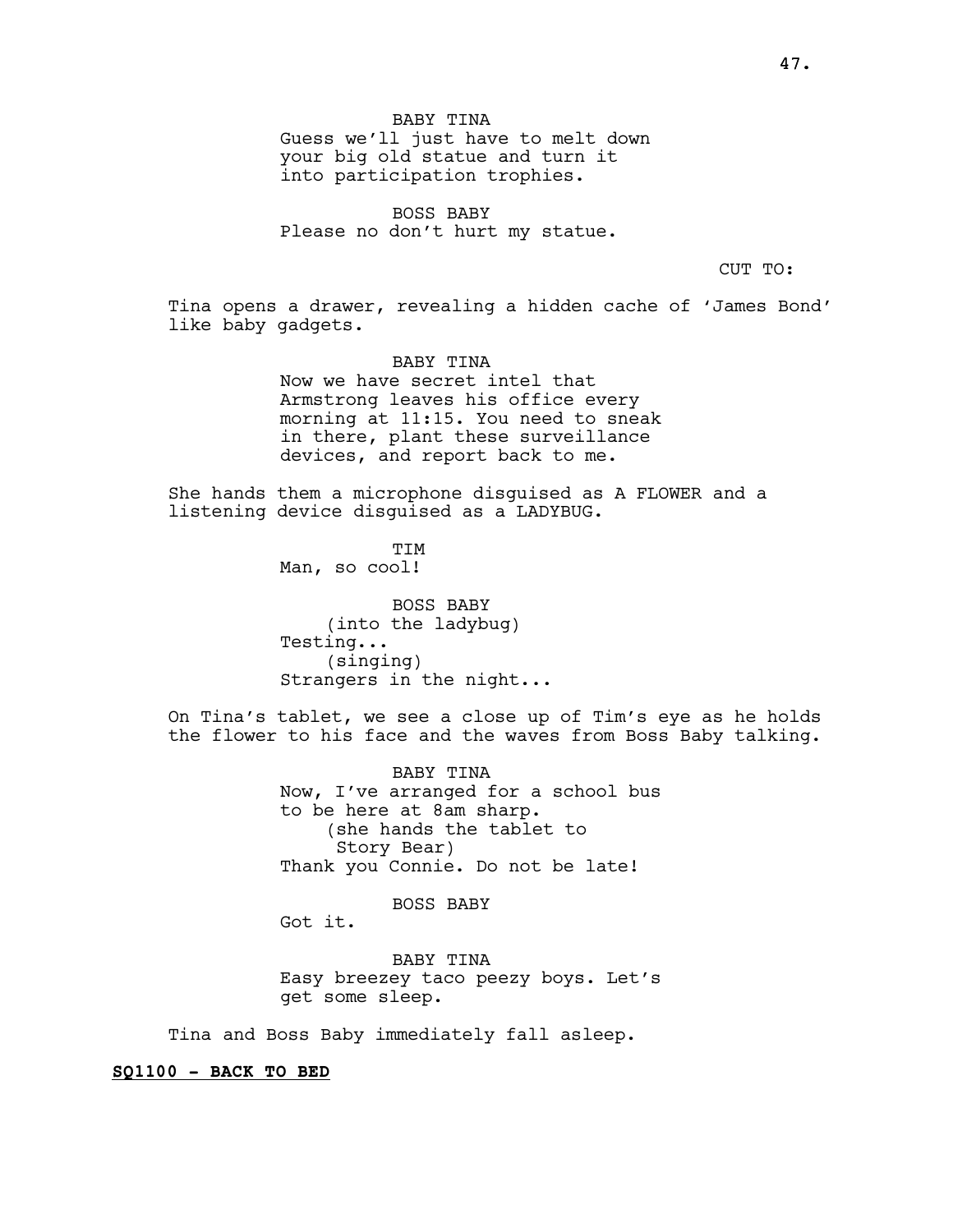He gently tucks her in and smiles.

IN THE HALL

Tim sneaks toward the attic while holding a sleeping Boss Baby. As he lowers the ladder, he overhears Carol putting Tabitha to bed.

> CAROL (O.S.) Hey, what's the matter?

TABITHA (O.S.) It's nothing.

CAROL (O.S.) Oh sweetie, don't worry. I'm sure your dad'll be back in time to see you in the pageant.

TABITHA (O.S) That's ok.

Ouch.

CAROL (O.S.) What? Don't you want him to come?

TABITHA (O.S.) I guess...

CAROL (O.S.) Of course you do. Now go back to sleep.

The light behind the door clicks off.

TABITHA (O.S.) Good night, mom.

CAROL (O.S.) Good night, sweetie.

Tim climbs up the ladder and pulls it up just as Carol leaves Tabitha's room.

IN THE ATTIC

Tim lowers Boss Baby into a dresser drawer that he's using as a makeshift crib.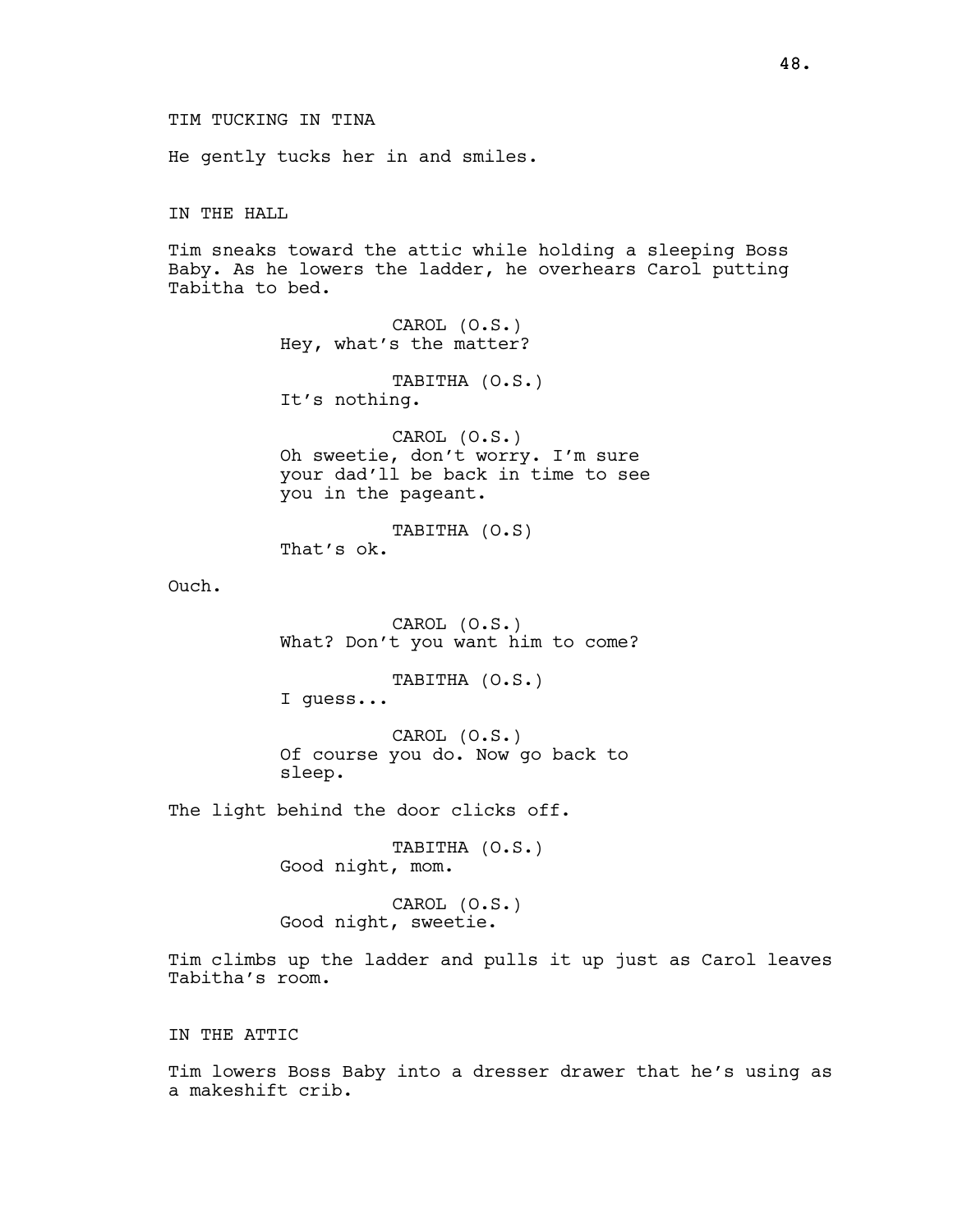Then Tim CLOSES THE DRESSER DRAWER.

Tim lies on his back in his old bed, staring at the ceiling anxiously. He finally closes his eyes, Carol and Tabitha's words echoing in his head, and then--

# SQ1150 - FRIGHT COURT

SINKS THROUGH THE BED

Falling, falling through a void--

TIM

Ahhhhhhh!

Tabitha's previous rejections ECHO through the space.

Kerplunk! He lands in a--

COURTROOM (TIM'S NIGHTMARE)

He's now an ADULT AGAIN, sitting on the witness stand. Boss Baby, in a JUDGE'S ROBE, bangs a gavel--

> JUDGE BOSS BABY The trial of Timothy Leslie Templeton is now in session!

HECKLER O.S. Ha, Leslie.

TIM Trial?! Wait, what are the charges?

JUDGE BOSS BABY Fraud. Claiming to be the world's best Dad.

**TTM** But I never said--

Boss Baby slams down Tim's "WORLD'S BEST DAD" mug--

JUDGE BOSS BABY Exhibit A!

TIM Oh, come on, that was a gift!

Boss Baby slams the gavel--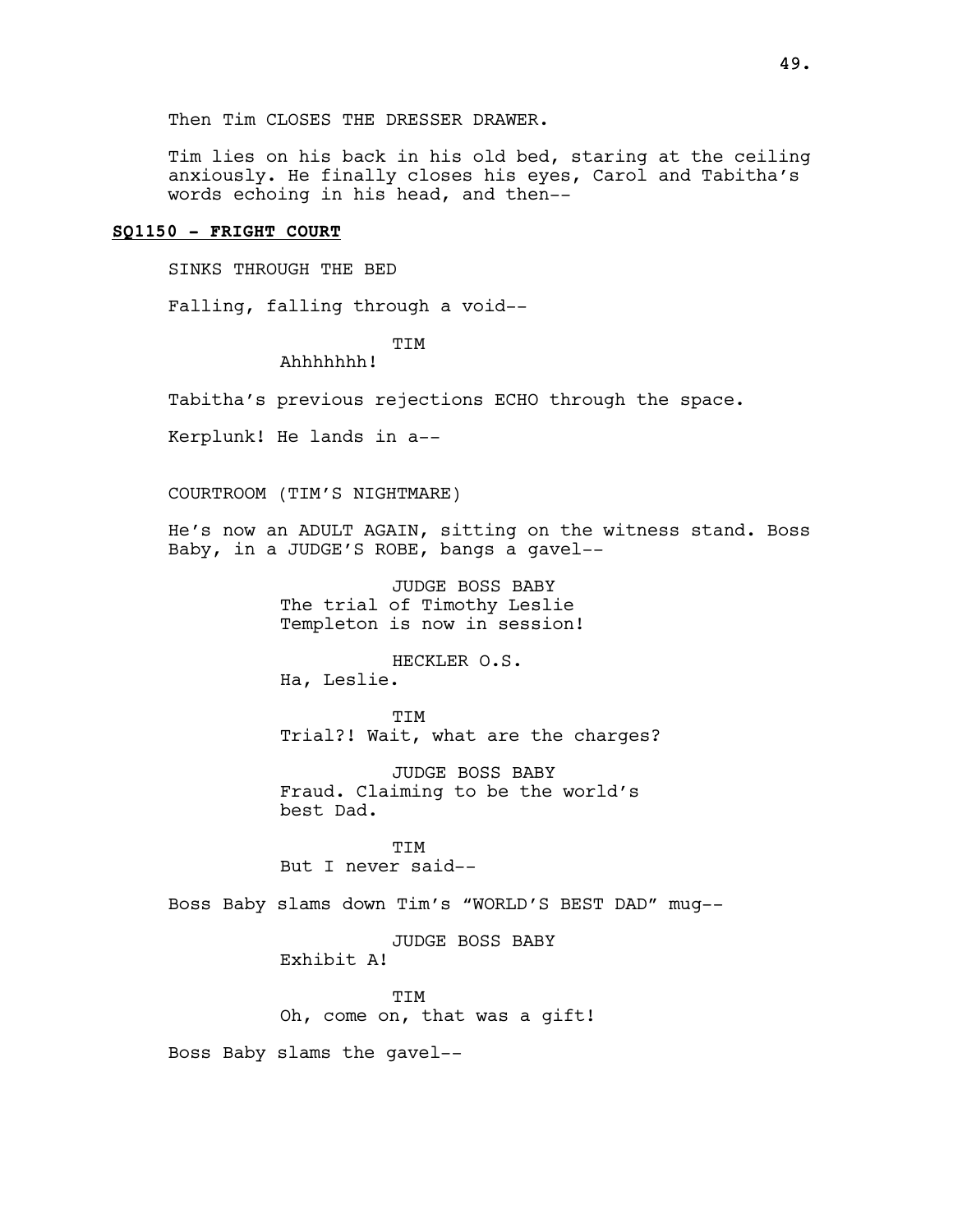JUDGE BOSS BABY I suggest you let your attorney do the talking.

Tim's lawyer is Precious, with a briefcase in her mouth.

TIM

Oh no.

IN A SERIES OF QUICK CUTS

Tim's friends and family testify against him, becoming more and more absurd.

> TIM'S DAD Back in my day, you had to earn one of these babies.

TIM Dad?! What, I did not--

TIM'S MOM His best friend was an alarm clock.

TIM

Mom!

WIZZIE He broke my arm!

**TTM** No I didn't, it was my brother!

A LAWYER BOSS BABY steps forward.

LAWYER BOSS BABY Objection, your honor!

JUDGE BOSS BABY Sustained!

A JURY OF TIM'S FAMILY, including Carol, Tina, adult Ted, his parents, and Wizzie, passes judgment--

> BOSS BABY We the jury find the defendant...

> > FAMILY JURY

A failure!

Tim turns to Tabitha, who is reading at a table next to him.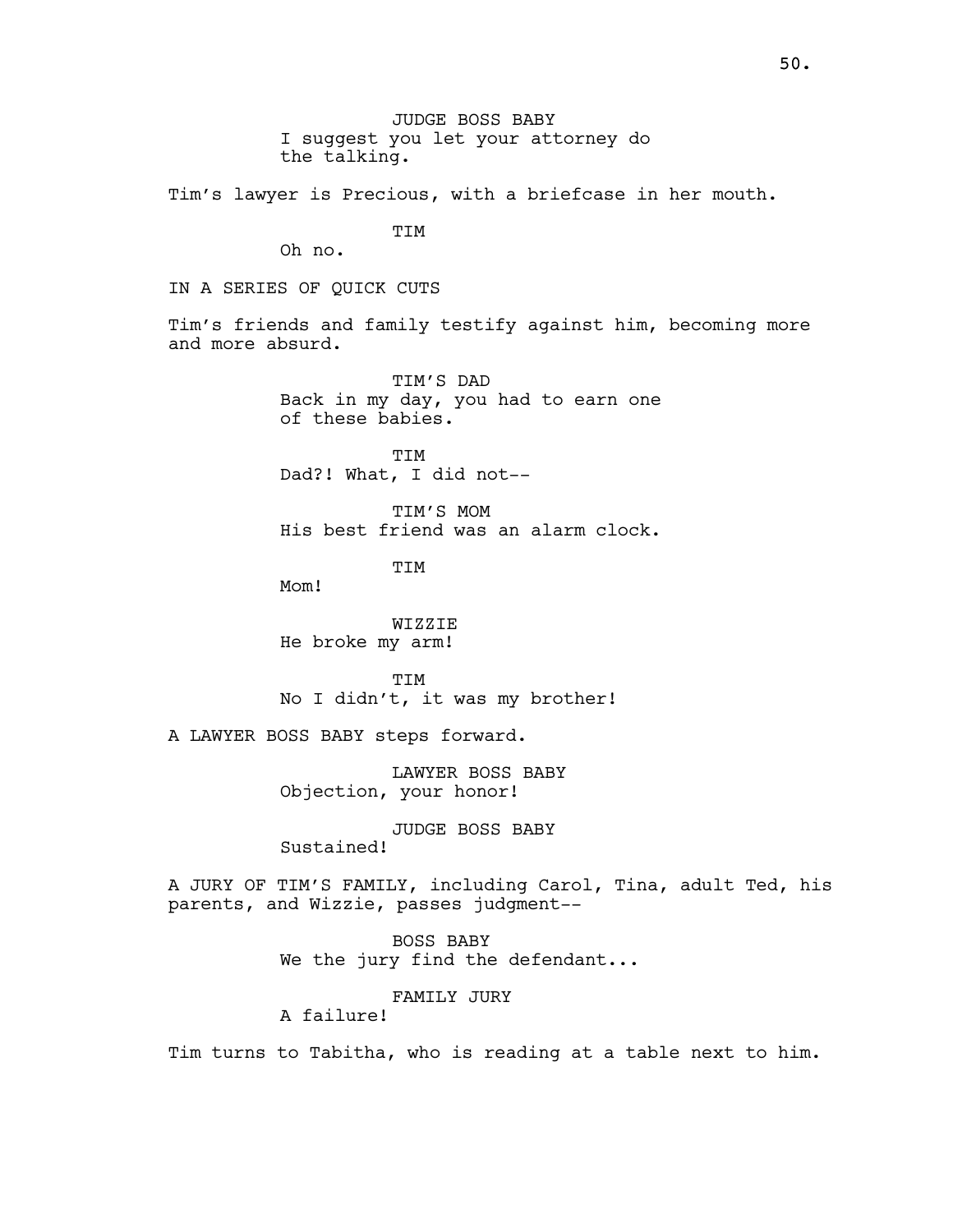TIM Tabitha, will you please help me out? TABITHA Whoa! Dad, the homework! It's just too much! She is sucked into a vortex of books. TIM Tabitha! Wizzie pulls a lever. WIZZIE Time's up! TIM  $Wait--$ WHOOSH! A trapdoor opens beneath Tim and he FALLS-- TABITHA Save me, daddy! Save me! TIM NOOOOOOOO!!! Pull back to reveal that Tim is falling into a gargantuan WORLD'S WORST DAD MUG. SPLASH! TIM STARTLES AWAKE

# SQ1200 - BREAKFAST SCRAMBLE

INT. ATTIC - MORNING

Tim looks over to where Wizzie is SNORING.

TIM Oh man, that was crazy... AHHH we overslept! We overslept! We overslept!

Wizzie tries to cover.

WIZZIE Wake up, little halflings! Wake up! What year is it?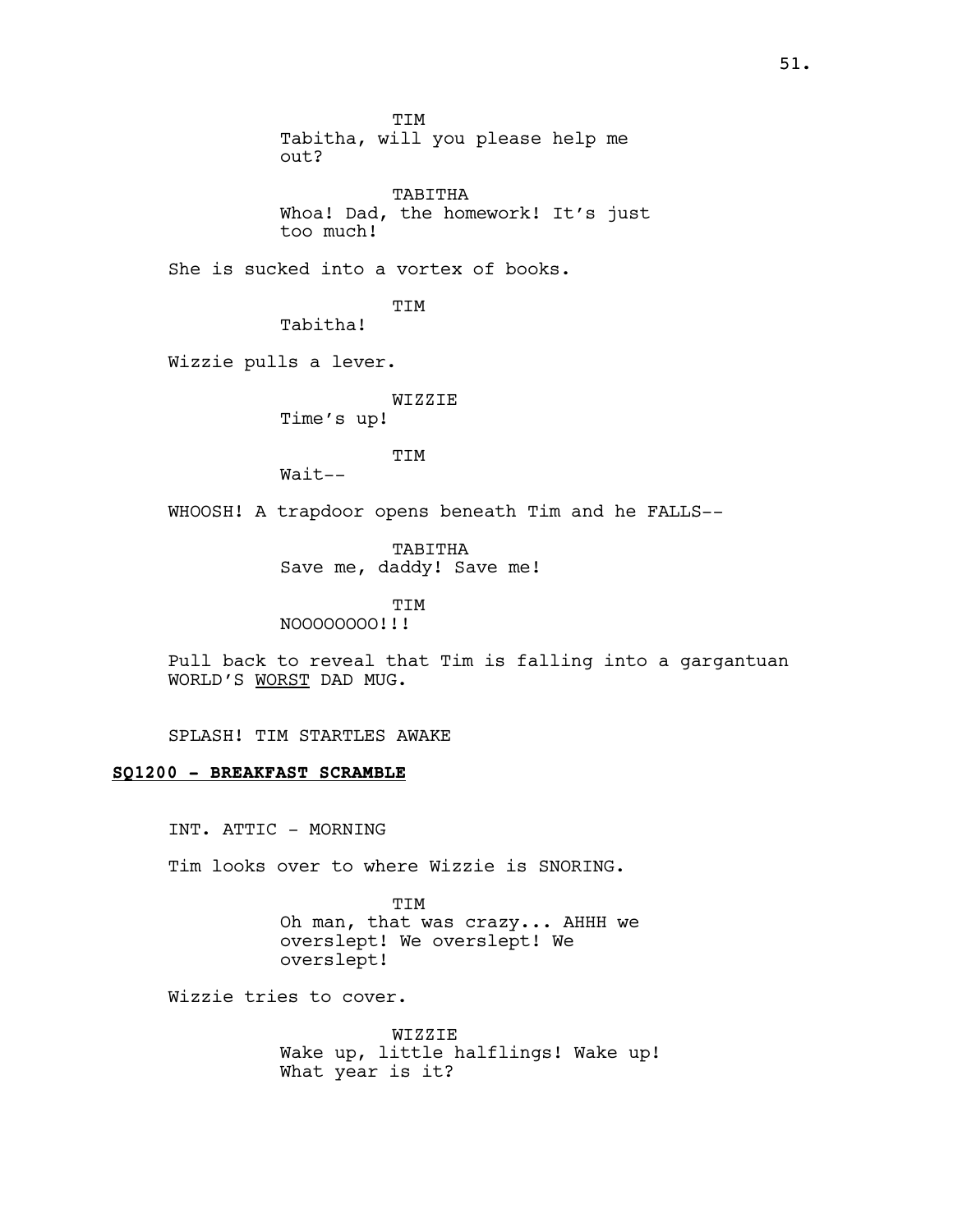Tim opens the window and sees Carol pulling out of the driveway just as a school bus pulls up to the house.

> TIM Oh no! This is bad! No, no!

He rushes over to the drawer containing Boss Baby.

TIM (CONT'D) Get up! Get up, we gotta go! C'mon, we're gonna be late for--

BAM. The drawer above hits Tim in the face as Boss Baby emerges.

> BOSS BABY I'll e-mail it to you! (waking up) What's going on?

TIM I forgot to set Wizzie for Daylight Savings!

BOSS BABY

What?!

WIZZIE Daylight can't be saved, Tim!

Tim grabs the BUG and the PLANT and shoves them into a backpack as Boss Baby tosses clothes out of the dresser.

> TIM Oh! I gotta get the plant and the bug we gotta plant.

The boys run around the attic.

TIM (CONT'D) Grab whatever, we gotta go!

WIZZIE Don't panic, don't panic! Do not panic! Godspeed, boys!

Tim and Boss Baby collide in their hurry.

BOSS BABY

Let's roll!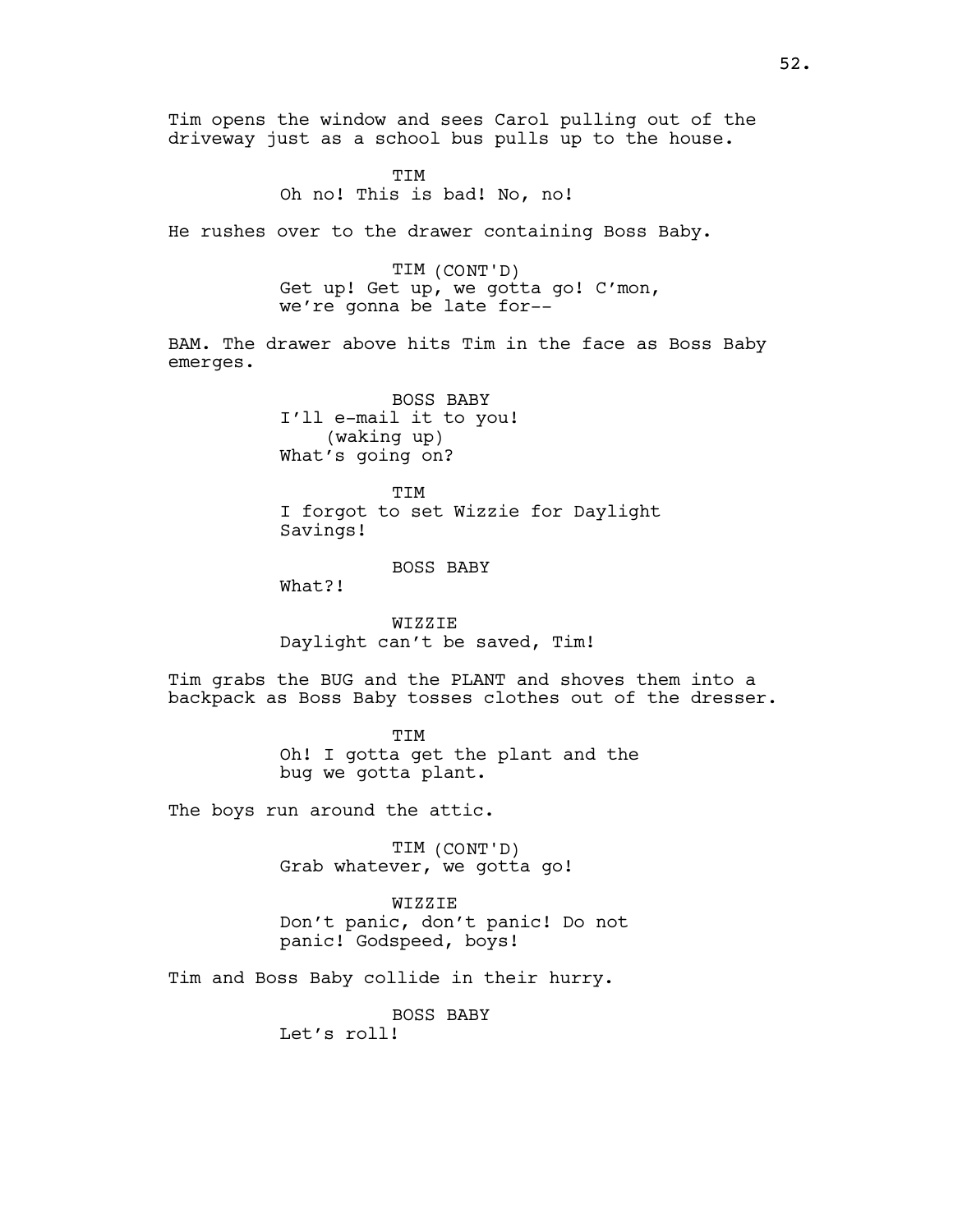INT. UPSTAIRS HALLWAY

Tim and Boss Baby skateboard down the attic ladder halfdressed.

Then they launch themselves into the laundry chute--

But Boss Baby is too short!

BOSS BABY Upsies! I need upsies!

Tim pulls him through and they tumble down the chute.

TIM (O.S.) Get dressed!

INSIDE THE GARAGE - CONTINUOUS

They land, now dressed in their old SAILOR OUTFITS, though Boss Baby has the pants over his head.

> BOSS BABY (blindly) What have you done to me!

TIM No, really? Are we going sailing? (sees bus) Oh no! No, no, it's leaving!

Tim races forward to catch the bus as Boss Baby adjusts his outfit... but it's too late. It pulls away just as they get outside.

> TIM (CONT'D) Wait, no, no! Stop! Stop, stop, stop, come back! Ahoy! Come back!

The bus disappears down the street.

TIM (CONT'D) Great, matey! What are we gonna do now?

Boss Baby lets out a LONG WHISTLE.

Precious appears in slow motion from behind the house.

TIM (CONT'D) (in slow motion) Ohhhh noooooo--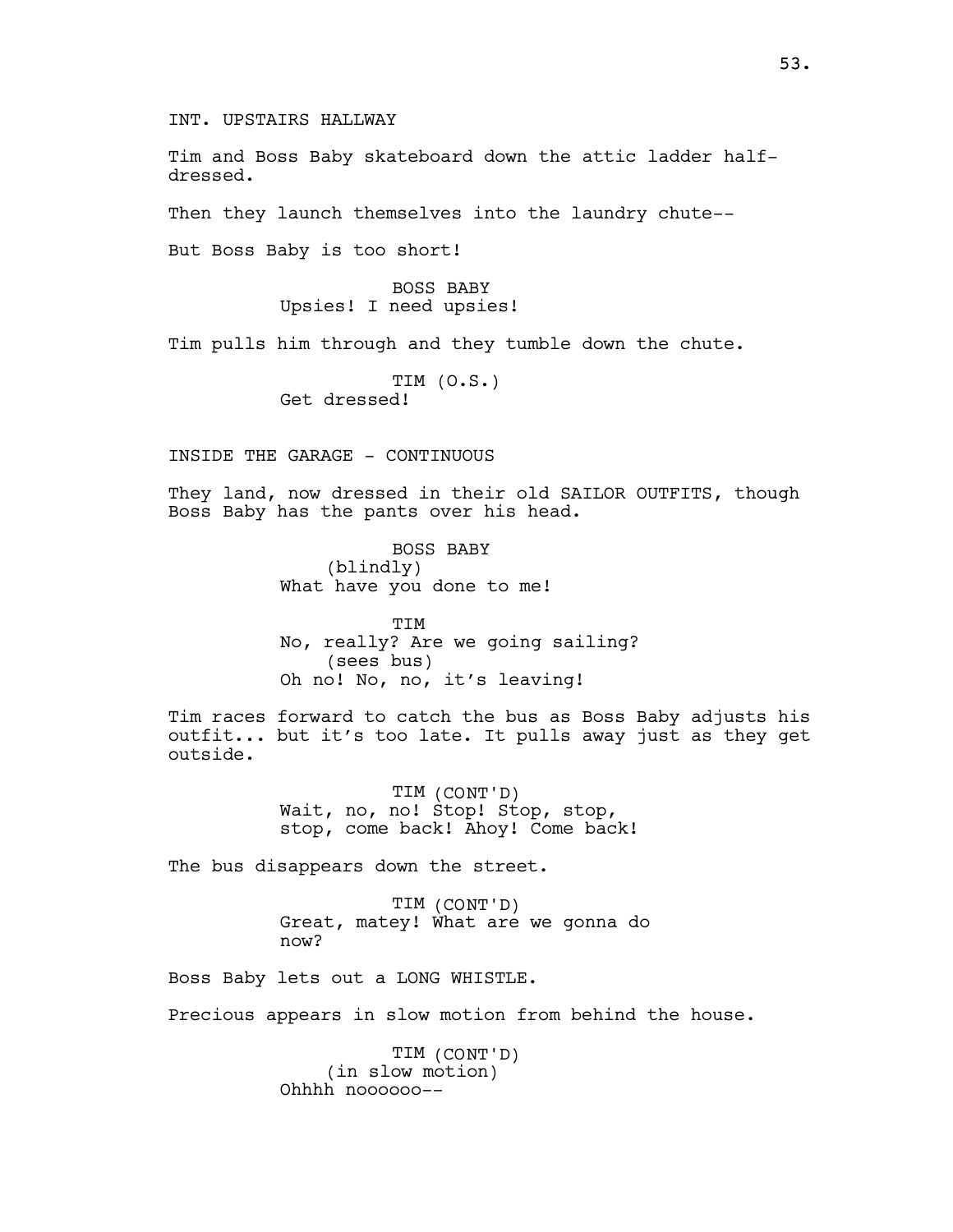Time speeds back up to normal as the pony docilely approaches Boss Baby, who snags a carrot from a nearby snowman to feed her.

> BOSS BABY Precious, my noble steed. We must not be late for our first day of school.

He feeds Precious the carrot Lady and the Tramp style.

TIM

Ew, gross.

### SQ1300 - PONY EXPRESS

PRECIOUS BURSTS THROUGH A WOODEN FENCE

Boss Baby in control like a master equestrian. Meanwhile behind him, Tim is barely hanging on, getting beat up and bounced around.

> **TTM** This pony hates me.

They bust through multiple back yard fences.

BOSS BABY It's not that she hates you, Tim- she just doesn't respect you.

They run over a snowman and its head gets stuck on Tim as they leave the backyards behind and leap into traffic.

> TIM Go left! Go left!

BOSS BABY I'm going to go where navigation says.

NAVIGATION V.O. Turn left.

BOSS BABY Thank you, navigation.

They race through a building then burst through the top window and onto the roof of the coffee shop next door.

> NAVIGATION V.O. Turn right. Turn left. Proceed on the current route. Recalculating.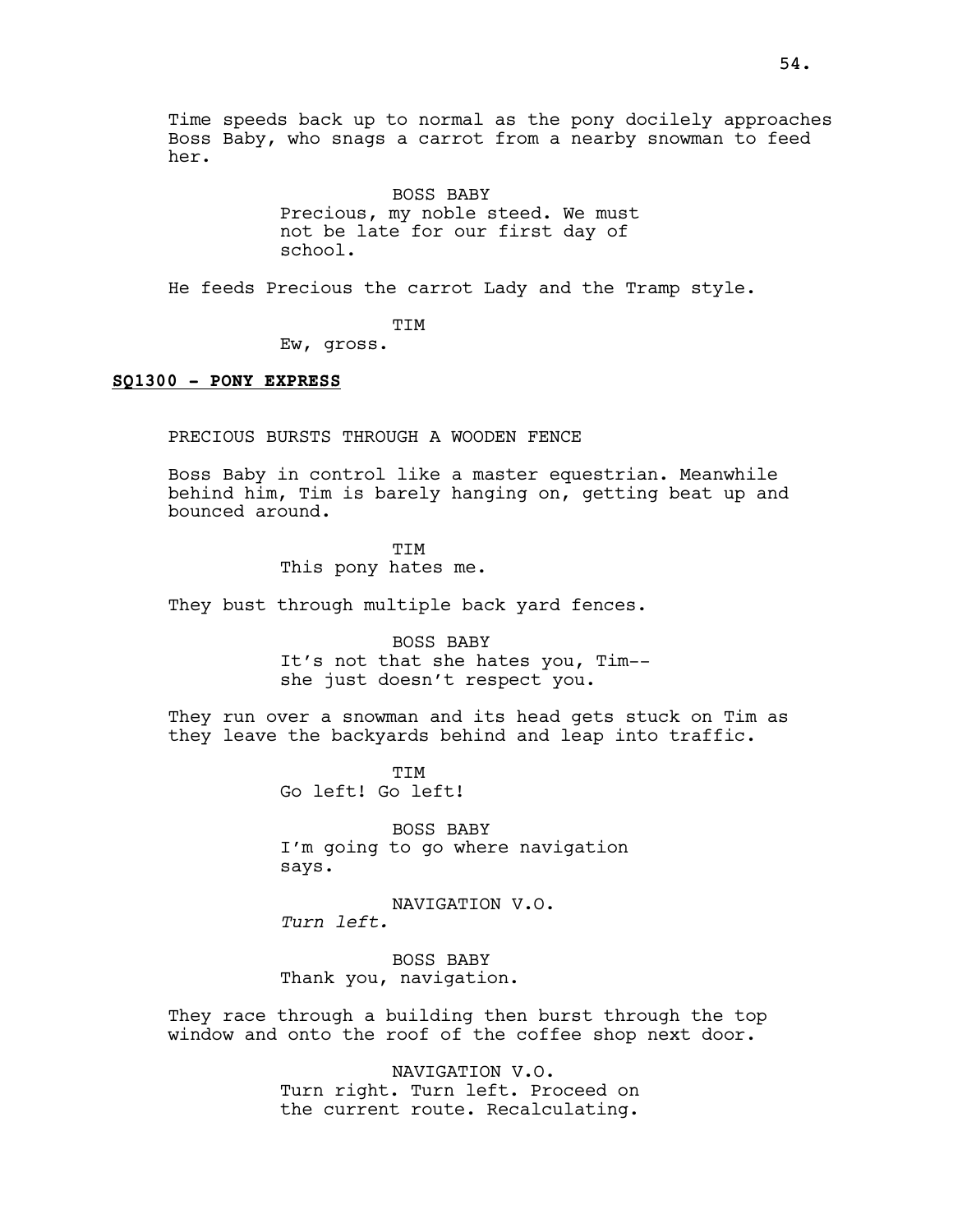Precious leaps down to the street now pulling the giant coffee cup from the coffee shop's sign like a sled.

> BOSS BABY Hold onto your holster! Yah!

Boss flicks the reins, sending Tim tumbling back in the coffee cup. Tim's PHONE RINGS.

> TIM Oh no, it's Carol!

> > BOSS BABY

Don't--

Tim answers the phone.

TIM

Hi!

BOSS BABY Answer it.

INSIDE CAROL'S CAR - DRIVING

Tabitha reads as her mom deals with traffic.

CAROL Tim! How's your bonding trip?

THE CUP

Boss Baby SWERVES, almost causing them to crash.

TIM (to Boss Baby) Whoa! Slow down!

CAROL (confused) How... is... your... bonding... trip?

The sleigh hits a bump and Tim FLIES IN THE AIR, as does his phone. He makes eye contact with Tina and realizes CAROL'S CAR IS RIGHT NEXT TO THEM.

> TIM You're here!

> > BABY TINA

Oh no...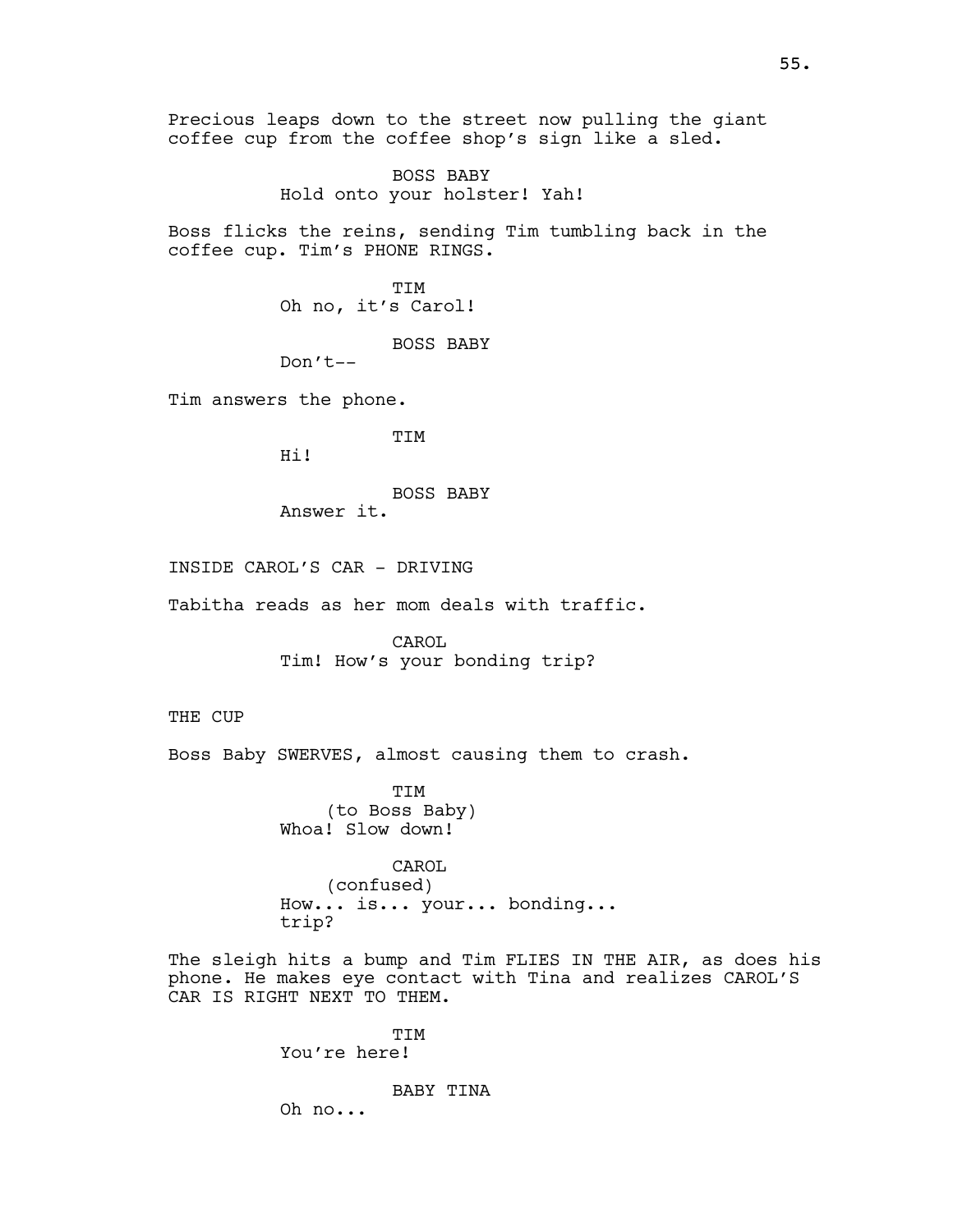TIM I mean-- I wish you were here.

INSIDE CAROL'S CAR

CAROL Oh, we miss you too, don't we girls?

THE CUP

TIM We're, uh...

Boss Baby grabs Tim's phone--

BOSS BABY (over the phone) We're... uh, re-booting our relationship and restoring the closeness that we once felt.

CAROL That's so great!

BOSS BABY

Gotta go!

The cup plunges onto the frozen river below, and Boss Baby navigates the trio through a hockey game.

> CAROL Where are you?

TIM Uh... a hockey game!

Boss Baby picks up a hockey stick and takes a shot.

HOCKEY KID 1

Hey!

HOCKEY KID 2

Awesome!

BOSS BABY (he makes it) He shoots, he scooooooores!! He scores, he scores, ladies and gentlemen, he scores!

The cup zooms back onto the road.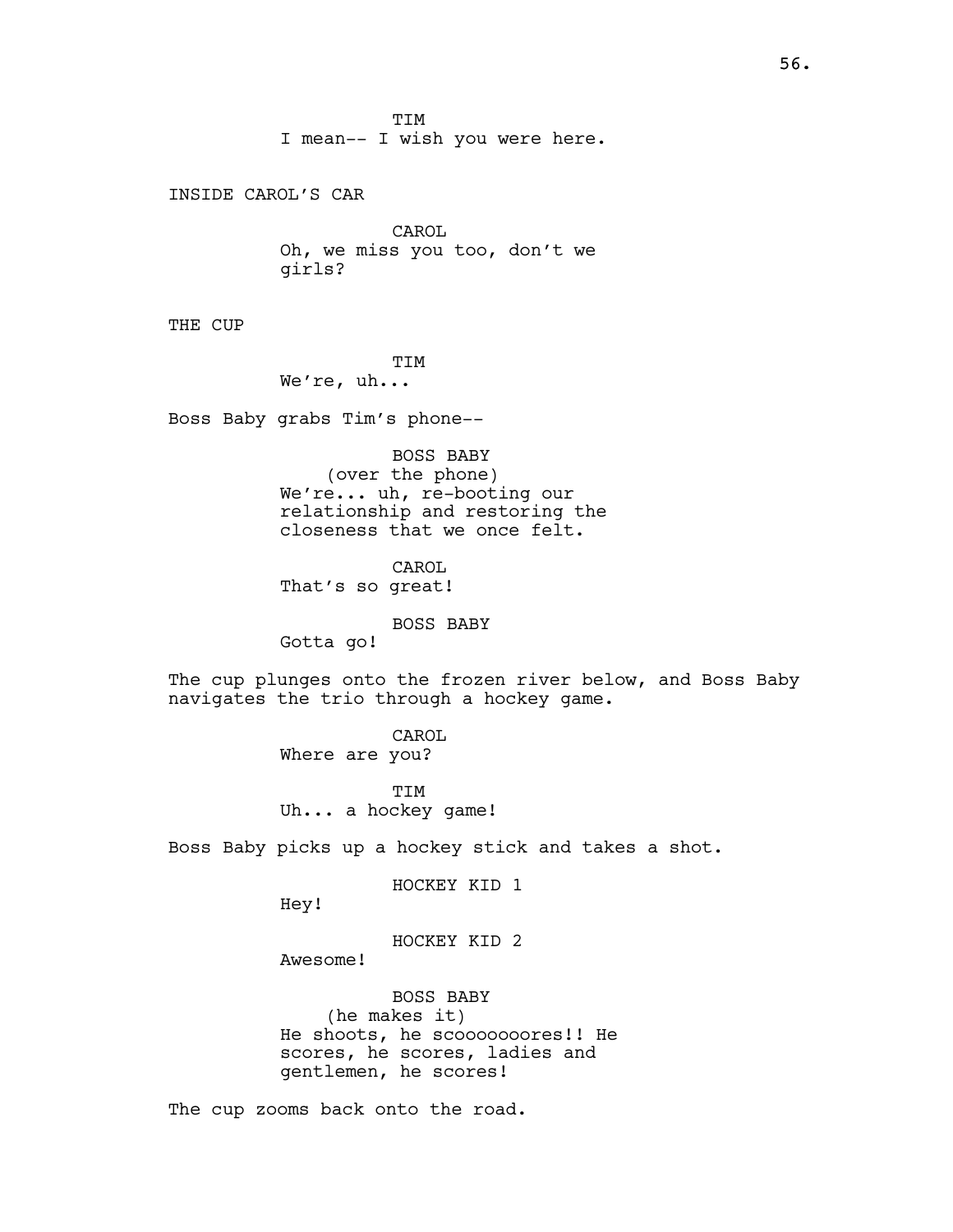```
TRIPLET 1
```
Busted.

TRIPLET 2

Busted.

TRIPLET 3

Busted.

INSIDE CAROL'S CAR

CAROL (over the phone) Is that the police?

SIRENS as the Triplets begin to follow them.

TIM No, not the police. It's, uh, it's a hockey alarm.

BOSS BABY Faster, Tim! I ain't going back to the clink!

INSIDE CAROL'S CAR

CAROL Now I just wanted to remind you that Tabitha's pageant is tomorrow night. You have to be there.

Tabitha looks up from her book sheepishly.

THE CUP

Tim realizes he is a child. Oh crap.

TIM Uh... I will be there! In one shape or another!

THE CAR

CAROL (frowns) You promise?

THE CUP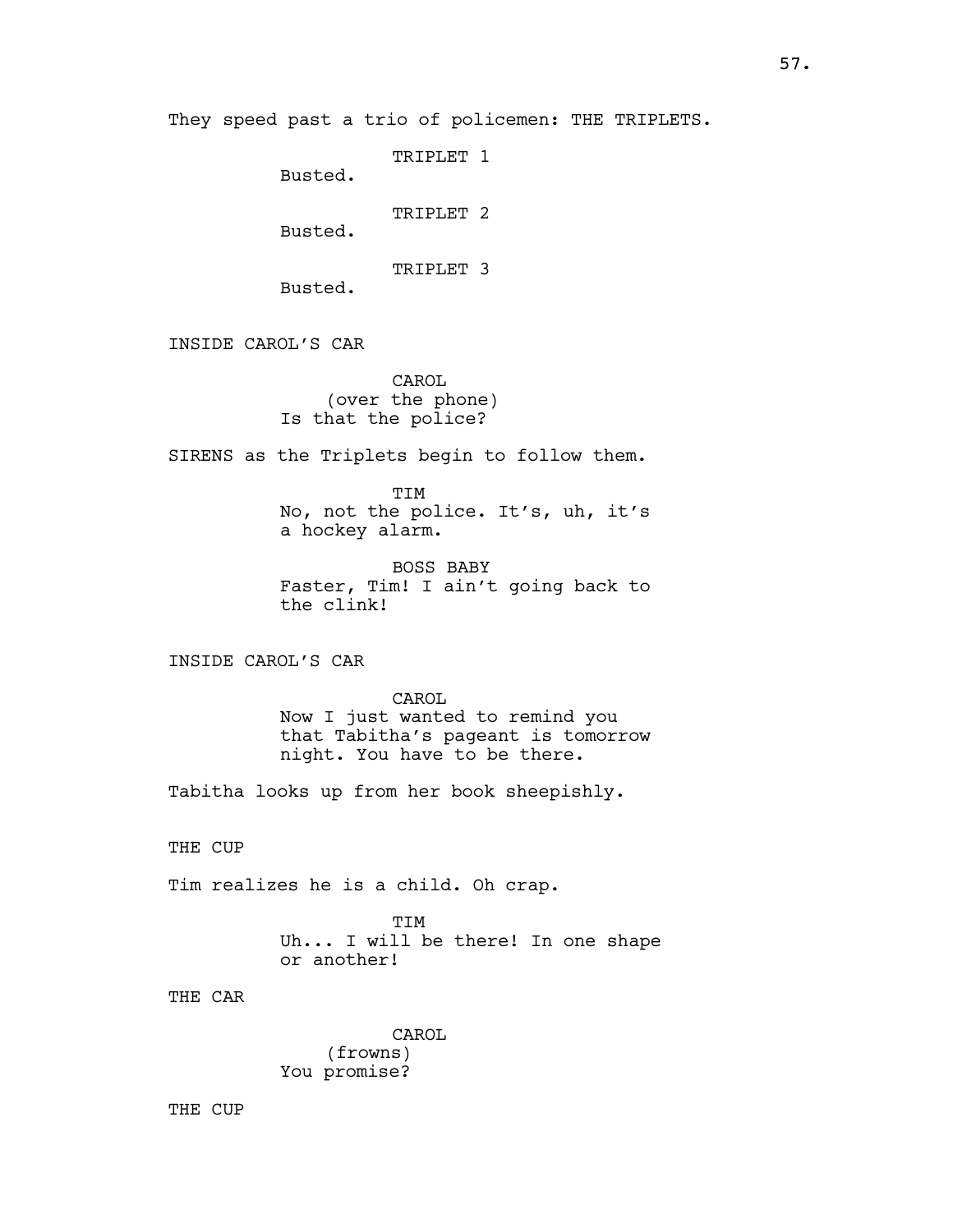TIM

I promise!

THE CAR

Tabitha looks back to her book with dread.

CAROL What about, Ted?

Tim turns to see Boss Baby throwing presents at the Triplets from the back of the cup.

> BOSS BABY Happy holidays, coppers! You're never going to take me alive, see!

TIM (to Carol) He's busy... (to Boss Baby) What are you doing?! It's the cops! (to cops) Sorry officers!

BOSS BABY Santa's got something for everybody!

TIM

Sorry!

Precious takes a short cut into an alley and straight into--

A MOVIE THEATER

A single audience member watches Spirit: Stallion of the Cimarron.

> NAVIGATION (muffled) Recalculating.

Just as the horse rides at the screen, Boss Baby, Tim, and Precious burst through it, SCREAMING.

> MOVIEGOER Oh my gosh, it's so real! It's so real!

They gallop through the audience and back into the street.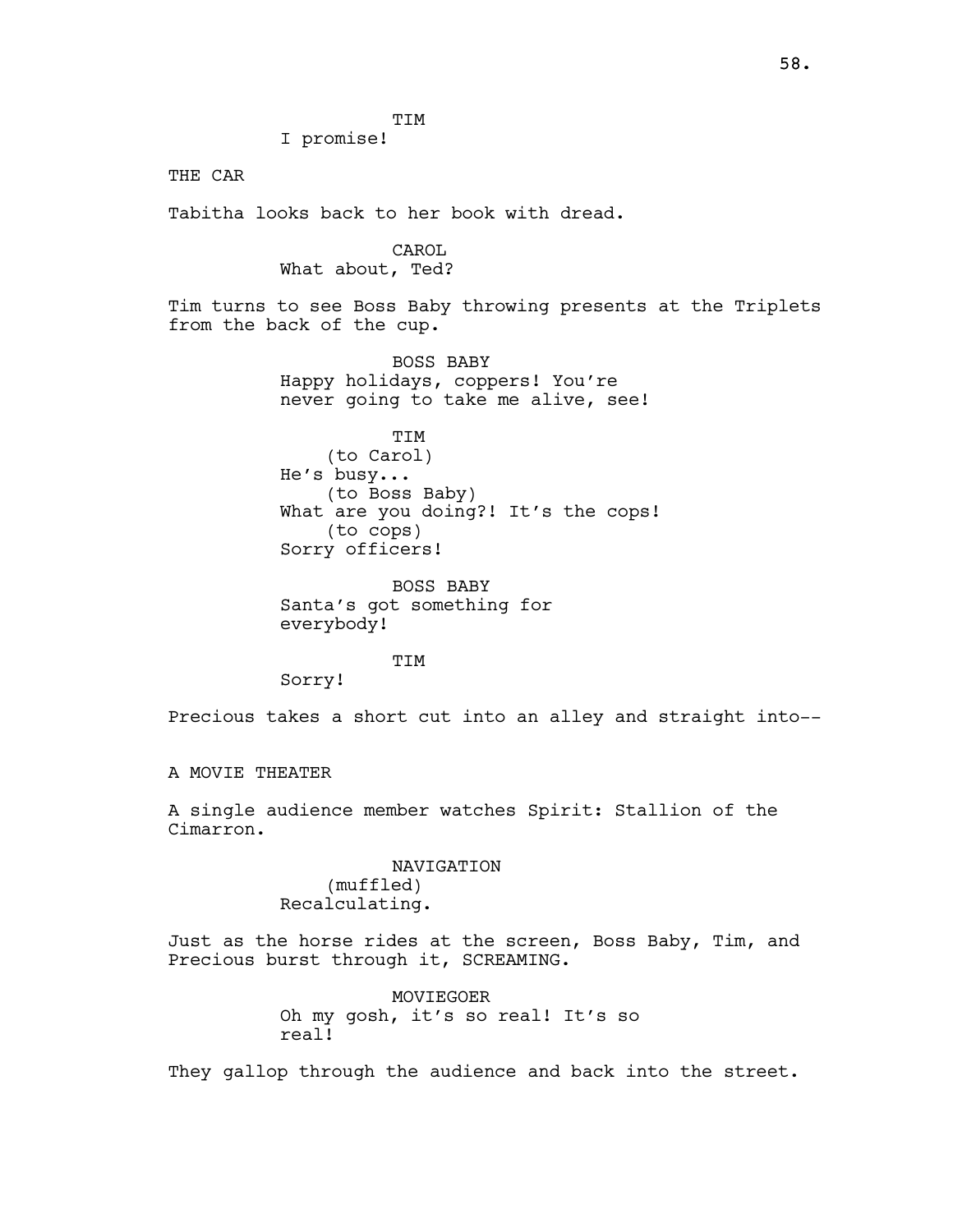59.

INSIDE CAROL'S CAR

Screams echo over the phone.

MOVIEGOER (over the phone) It's so real!

CAROL

Tim?

TABITHA Nà shì shénme?

EXT. STREET

The boys and Precious race through town trying to lose the triplets.

> NAVIGATION V.O. Recalculating. Recalculating. Recalculating.

TIM Left, left, left! Right, right, right, right, right!

MAYOR JIMBO stands in front of a massive Christmas tree covered in lights.

> JIMBO Now the moment we've all waited for!

He plugs in the lights, and the audience GASPS at the spectacle.

Precious leaps through the tree, getting tangled in the lights as she continues forward. The tree topples in her wake, dragging behind Precious before catching fire as the ornaments scrape on the pavement.

> NAVIGATION Proceed on the current route.

BOSS BABY See, Tim, always trust-- HOLY--

He notices the giant flaming tree dragging behind them.

CAROL (O.S.)

Tim?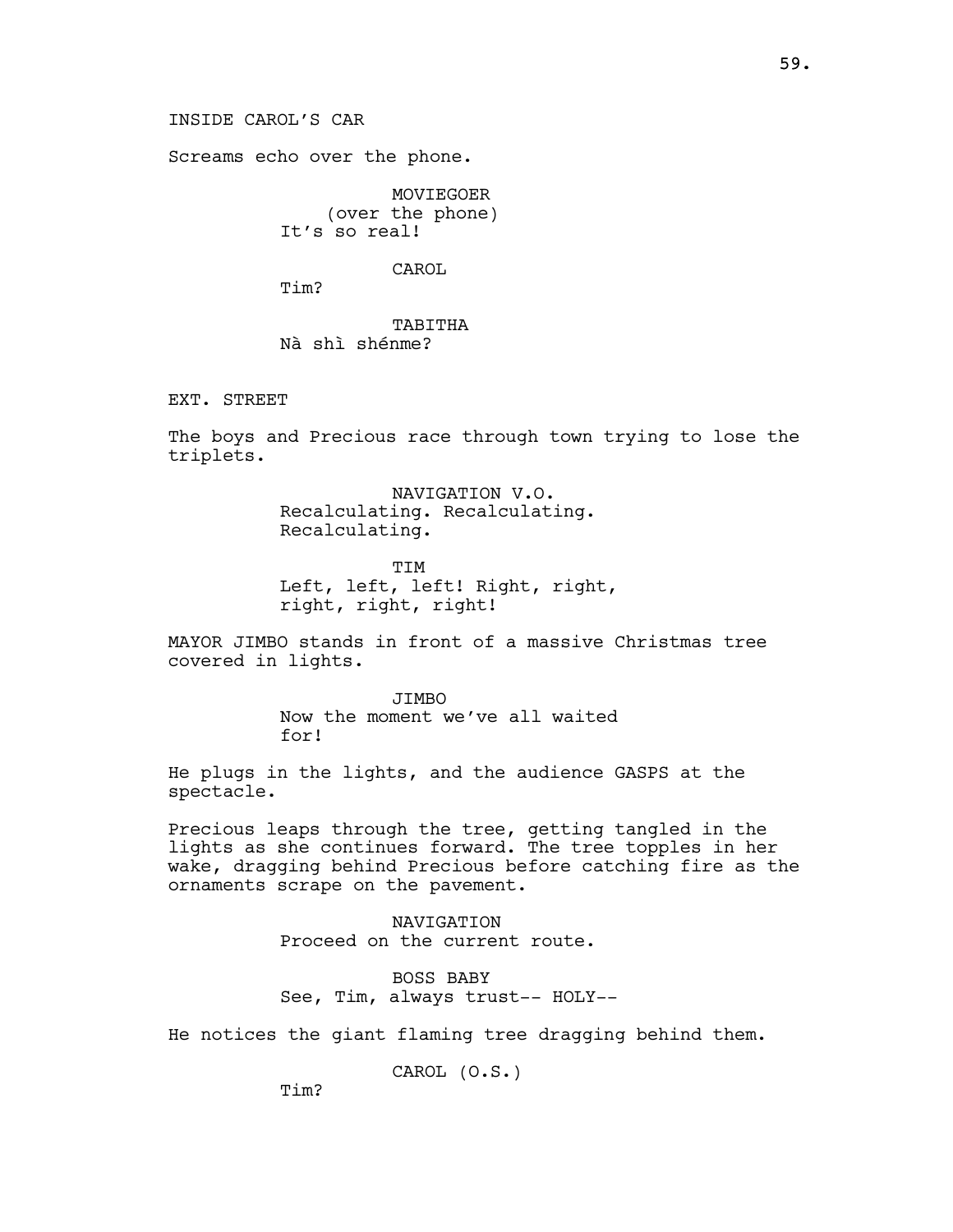TIM Uh, Carol? You're breaking up, I'm losing you!

INSIDE CAROL'S CAR

CAROL Honey, I can hear you fine.

The flaming tree rushes behind the car without Carol or Tabitha noticing.

> TIM (O.S) See you at the pageant! Gotta go, bye!

CAROL (over the phone) Ok...

IN THE CUP

Precious, Tim, and Boss Baby leap onto a sled that a little girl just finished pulling up a hill.

TIM

Sorry!

They race down the hill, the massive Christmas tree still in pursuit along with the audience member, decorations, the triplets, and Jimbo tangled in the lights.

> JIMBO No, no, no, no!

MOVIEGOER It's too real! It's too real!

The tree flips and begins to gather snow. Everything and everyone in the tree's wake is pulled into the growing snowball.

Tim, Boss and Precious are sucked under the snowball and pop out above the fray. Precious gallops at full speed to stay on top.

> BOSS BABY Tally-ho, Precious!

TIM No, no, no, tally-whoa! Whoa, whoa, whoa!

IN THE CAR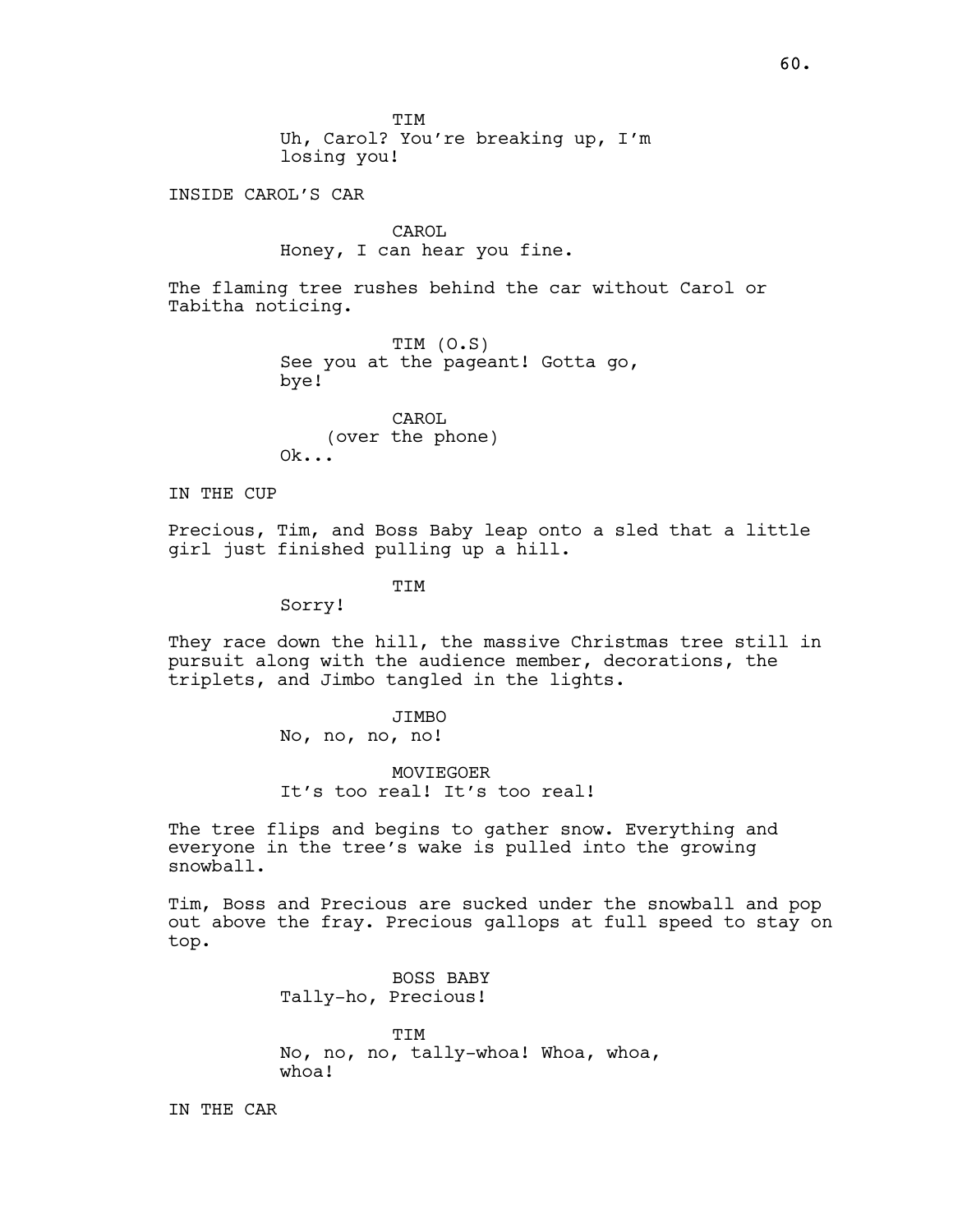Tina looks at the snowball pacing the car in disbelief. To her horror, they are both seconds from colliding with each other.

Tina uses her SHARK GRABBER TOY to reach the emergency brake and yanks it back with all her strength. The car skids to a stop.

> CAROL/TABITHA (looking back to Tina) Tina!!!

Behind Carol and Tabitha, the giant snowball rolls by. Tina covers with a cute baby giggle.

ON THE SNOWBALL

Precious leaps off behind the snowball as Boss Baby and Tim SCREAM.

They skid to a stop and watch the snowball as it continues to roll over the horizon.

> NAVIGATION You have arrived at your destination.

BOSS BABY And with a minute to spare!

Behind them, the town is in chaos.

TIM

Oh...

BOSS BABY Huh. I'll send them a check.

Tim and Boss share a laugh.

BOSS BABY (CONT'D) That was fun!

TIM (smiling) You did it.

BOSS BABY (smiling back) We did it.

TIM (bright) I guess we did!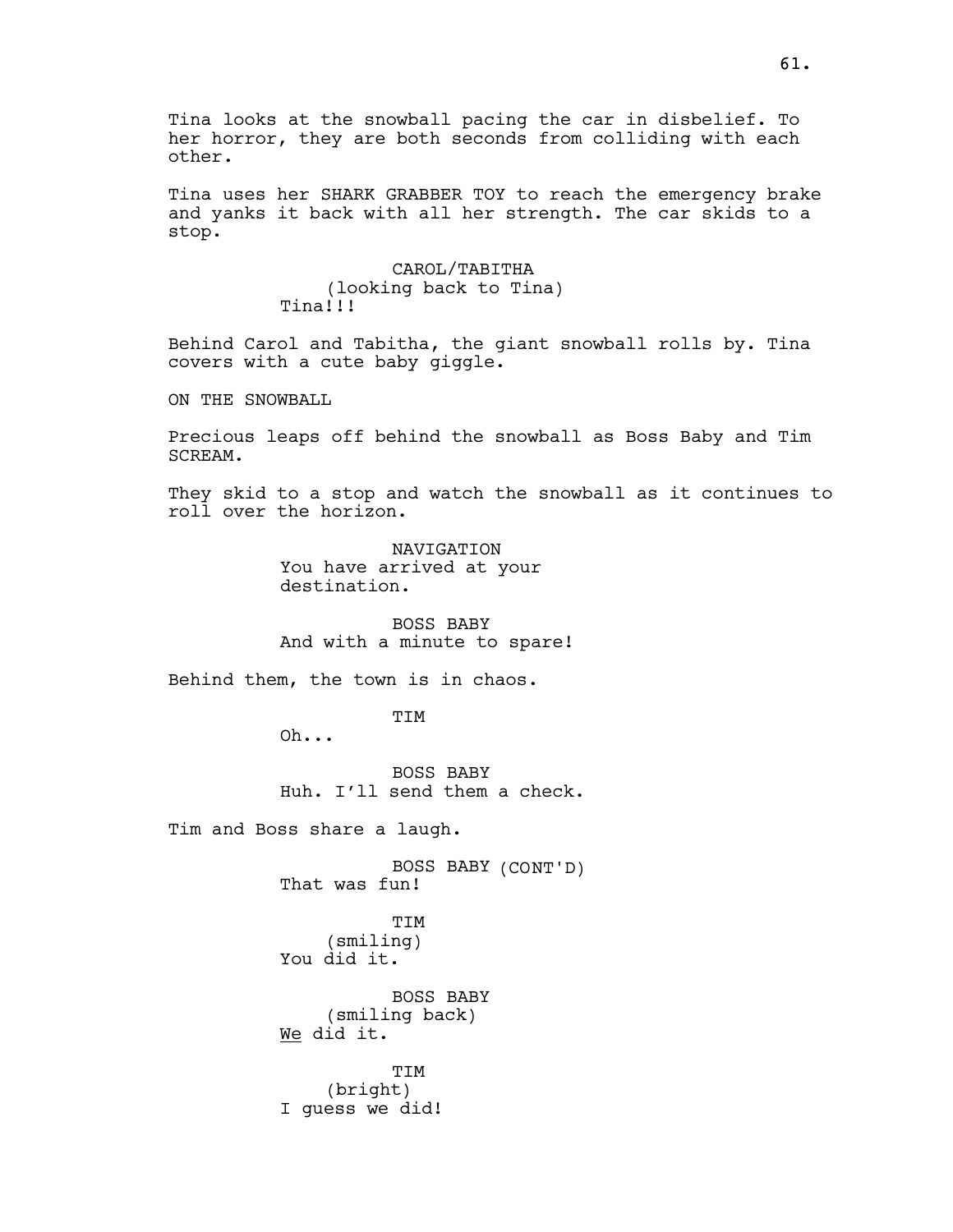BOSS BABY I was talking about me and Precious.

Precious and Boss nuzzle.

**TTM** (saddened) Oh...

BOSS BABY (to Precious) Isn't that right, baby?

TIM Yeah. Right.

BOSS BABY

Get down!

He shoves Tim back into the snow as Carol drives past, down the driveway and into the drop-off lane for--

THE ACORN CENTER FOR ADVANCED CHILDHOOD

An impressive and intimidating modern building that somehow evokes a stack of books and a prison.

### SQ1400 - THE CENTER

As they approach, the school looms ahead of them. Boss Baby scatters a trail of money behind them as they walk.

> TIM Whoa... this place even looks evil.

BOSS BABY It's just a school. You're overreacting, and so is BabyCorp.

**TTM** No, I'm telling you-- this school is stressing Tabitha out.

BOSS BABY Tabitha can handle it. She's a real chip off the old block.

A pair of children begin to pick up the money left in Boss Baby's wake.

> **TTM** Wait, who's the block?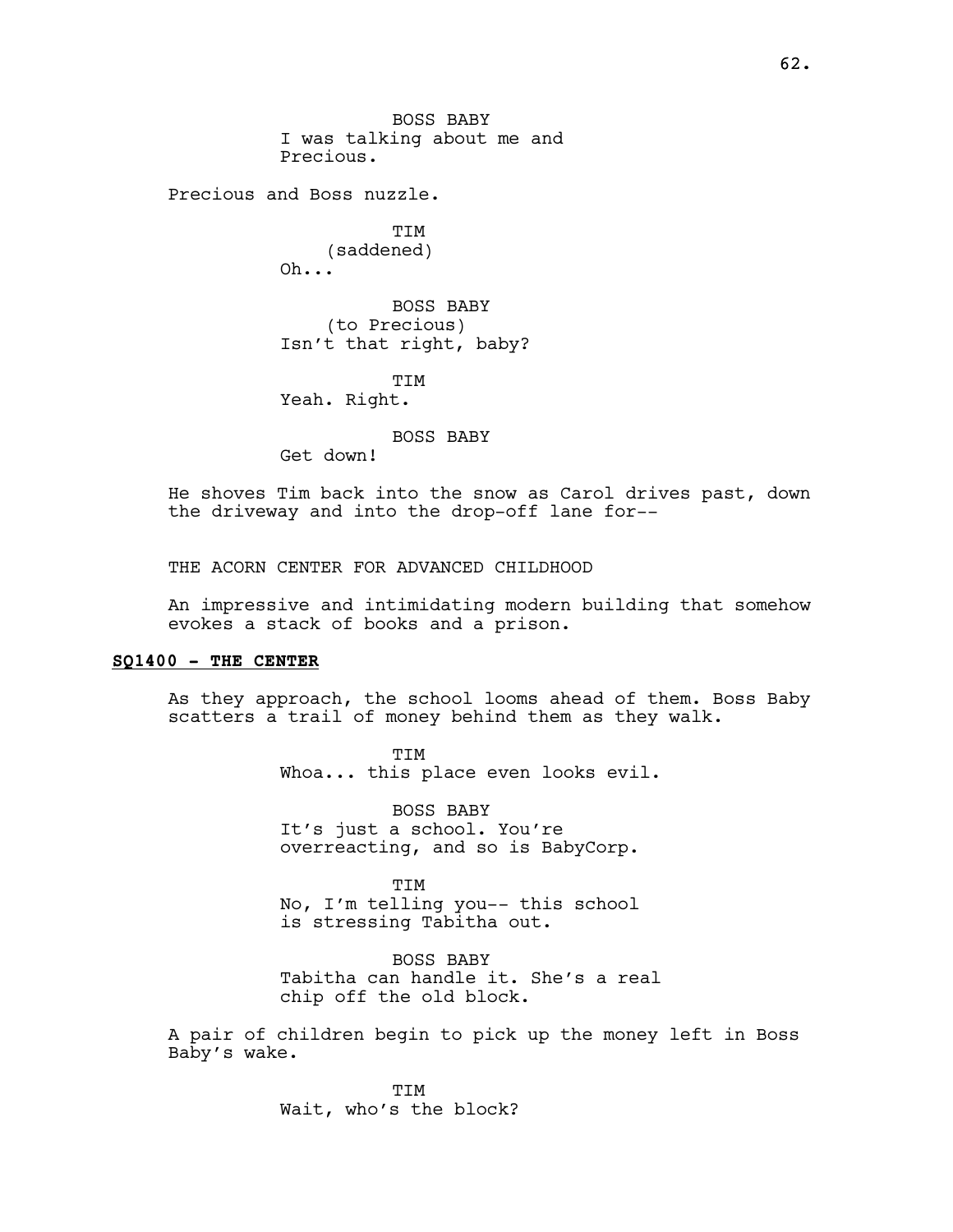BOSS BABY I'm the block.

TIM You can't be the block, I'm the block.

BOSS BABY Then start acting like a block.

**TTM** What does that mean? I'm the block, I've always been the block.

They walk behind some bushes followed by the children collecting the money. There is a brief SCUFFLE.

> BOSS BABY Yeah, not even close.

TIM It's all I do is block! I wake up in the morning, I block...

Boss Baby and Tim, now dressed in school uniforms, emerge from the bushes and head toward the entrance.

> TIM (CONT'D) I go to sleep, blocking. I'm the block.

BOSS BABY Tim, enough... I'm the block.

TIM No you're not! Stop it!

BOSS BABY

Sh!

The two children reemerge from the bushes in the sailor outfits and carrying wads of cash.

KID 1

Sweet!

KID 2

Suckers!

Boss Baby stops Tim as they draw closer to the school and points to the children gathering at the entrance.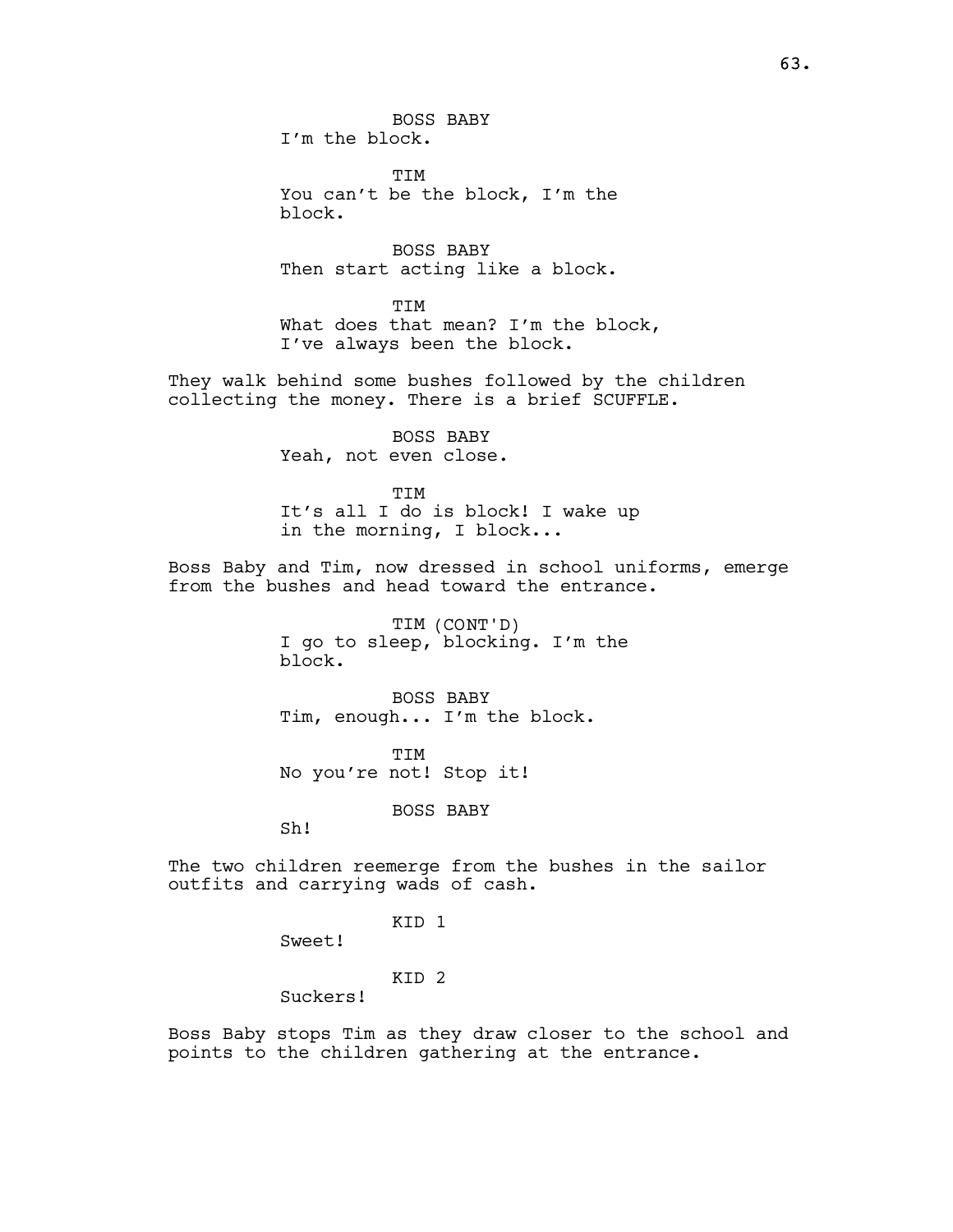PA VOICE Children only beyond this point. No crying is permitted in the separation zone.

As each student approaches the entrance to the school, their acorn LIGHTS UP, yellow, blue, red, or green, corresponding with colored paths that tell them where to go.

Tim hands Boss Baby the bug.

TIM Ok, looks like we gotta split up.

BOSS BABY Good. I could use a break.

Tim sees Tabitha and is distracted--

### TABITHA

Bye mom!

The boys look over to see Tabitha getting out of the car.

CAROL Alright, bye honey!

TIM Ah, there's Tabitha!

CAROL. I'll see you after school!

#### TABITHA

Ok!

Tina fogs up the rear window and writes "TEEMWORK!" on the glass as Carol pulls away.

> BOSS BABY Apparently there's no "A" in teamwork either...

Tim starts to follow Tabitha into school, but Boss Baby holds him back.

> TIM Alright let's boogie!

BOSS BABY Not so fast. I'm blue-- you're yellow.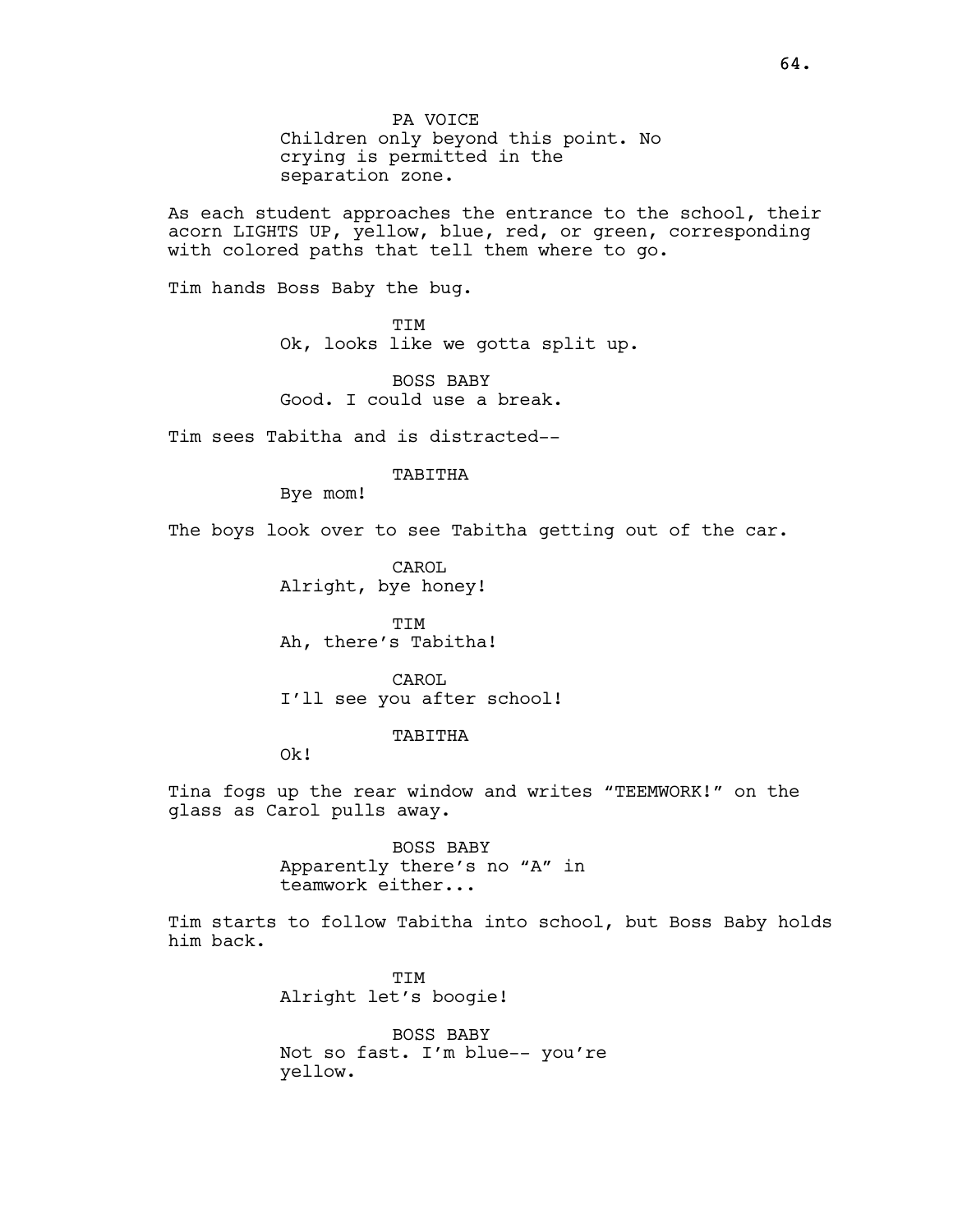They look down at their acorns-- indeed, Boss Baby's GLOWS BLUE like Tabitha's, while Tim's is YELLOW.

> BOSS BABY (CONT'D) You're over there, in the choochoo.

A MINIATURE YELLOW TRAIN loaded with babies approaches.

**TTM** It's full of babies!

BOSS BABY Is it? I didn't notice. Just kidding. It's hilarious.

Tim casts about desperately for a way to stay with Tabitha--

TIM Wait! Your tie is crooked.

Tim kneels down and adjusts Boss Baby's handkerchief-cravat.

BOSS BABY Ok Tim, focus. Meet outside Armstrong's office at 11:15, we'll sneak in, and we'll plant the bugs. Are you focused?

Tim quickly SWITCHES THEIR ACORNS then steps back to look.

Boss Baby notices the switch.

BOSS BABY (CONT'D) Hey! What the...?!

TIM Oh, I am focused all right.

BOSS BABY No, no, I'm not yellow, I'm blue!

Tim puts Boss Baby in the yellow train with the babies.

TIM 11:30! Stick to the plan!

BOSS BABY

11:15!

**TTM** Fifteen! Got it! The block is focused!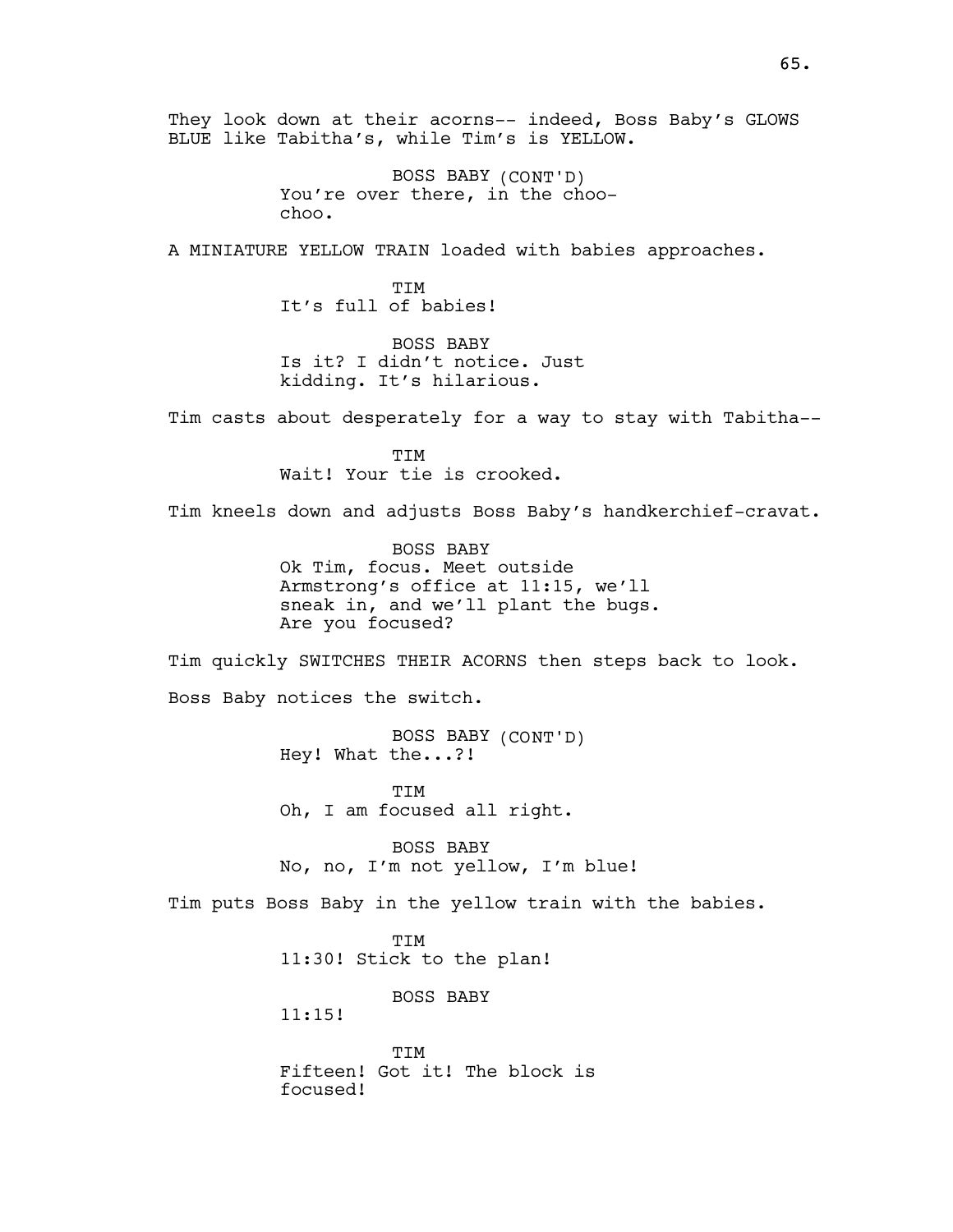BOSS BABY I'm blue! AH! I'm blue!

CUT TO:

#### SQ1500 - SCHOOL DAZE/DUM-DUM HOLDING TANK

CLOSE-UP-- SNEAKERS ON THE BLUE LINE

Tim follows it through the blue door and into--

A GIANT ATRIUM

A huge TREE grows in the middle, with an ACORN-SHAPED TREEHOUSE at the top.

Tim follows a blue line as he walks.

DR. ARMSTRONG V.O. Welcome children! Wilkhomen! Bienvenue! Anyong haseo! And buenos dias! Thank you for choosing to be excellent.

Around him, other children carefully follow the colored lines to their classrooms. Some are singing--

> LITTLE KIDS (singing) THE WHEELS ON THE BUS GO PI R SQUARED... PI R SQUARED... PI R SQUARED... THE WHEELS ON THE BUS GO PI R SQUARED... CIRCUMFERENCE ALL AROUND!

The yellow tram drives overhead with Boss Baby still ranting.

BOSS BABY Please don't touch me! This is some ridiculous mistake! I'm blue! I'm blue!

Tim dutifully follows the blue line to its end, where he sees a group of students walking through an open door. Tabitha is among them.

TIM

Yes!

Excited, Tim races after them through the door and into--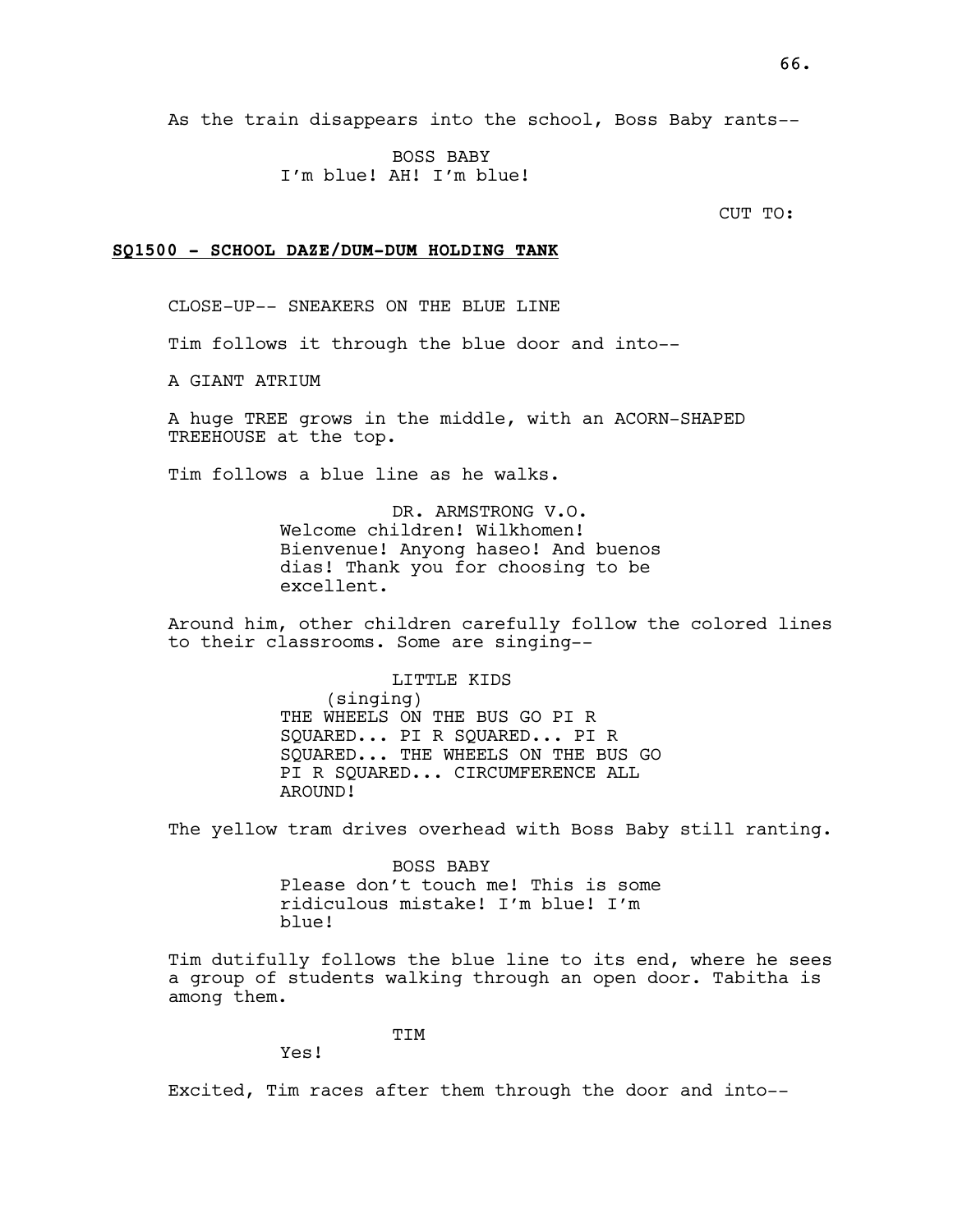Tabitha is in the front row reading. Tim sees his chance.

TIM

Hello.

TABITHA Hello... Nice plant.

TIM

This is my... emotional support plant. Hi. I'm new here.

NATHAN, a pale, skinny (intellectual) bully, pipes up--

NATHAN -- Said nihonium to the other elements in the Periodic Table.

He raises his hand and gets a failed high-five from MEGHAN, his lackey.

TIM

Okay...

Tim tries to find a seat, but Nathan blocks him--

NATHAN Can't sit here. Or here. Or there.

Tim heads for an empty desk, but Meghan appears from underneath it.

She throws the chair with a GROWL.

NATHAN (CONT'D) Seating position is determined by class rank. We can't possibly include your data given that the rigor of your previous school is an unknown variable.

MEGHAN Sick burn, Nathan!

They high five again... and MISS.

MEGHAN (CONT'D)

Ow...

TABITHA Here, you can take my seat.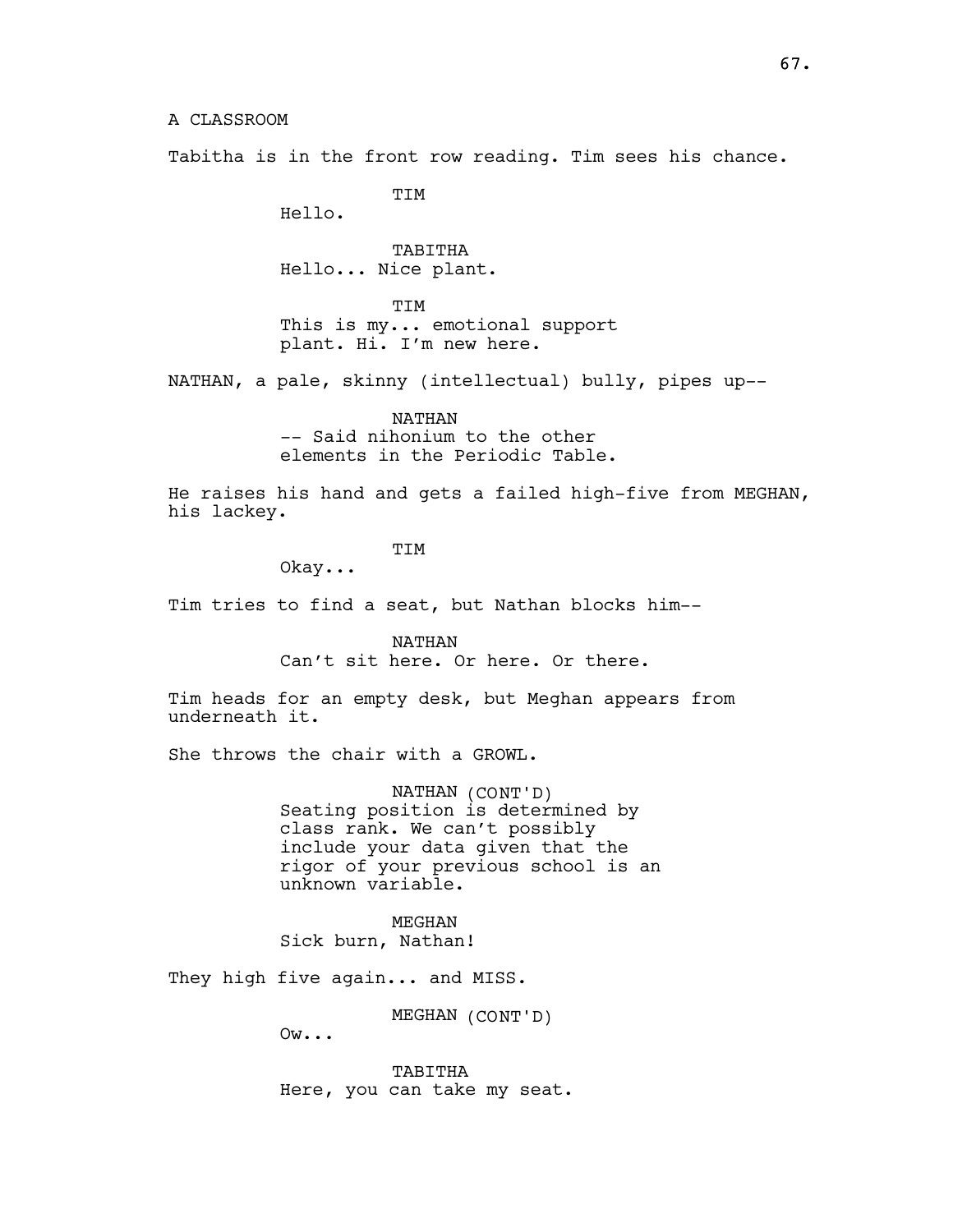She offers him her desk. Tim can't help but show his fatherly feelings about how she handled the bully--

> TIM I'm so proud of you. I mean- thanks.

> > TABITHA

Okay...

They both settle into their new desks.

A robotic cart with a monitor for a head standing at the front of the class boots up.

> DR. ARMSTRONG (addressing the class) Good morning.

Words appear on the giant computer chalkboard at the front of the class--

GOOD MORNING

CLASS Good morning, Dr. Armstrong!

The cart turns, revealing Dr. Armstrong on the monitor.

DR. ARMSTRONG Very warm welcome, thank you.

Tim stares at the monitor. What the...?

"Dr. Armstrong" rolls out from behind the desk and approaches Tim.

> DR. ARMSTRONG (CONT'D) As you can see, we have a new colleague joining us today.

**TTM** Hello...

DR. ARMSTRONG New colleague, why don't you introduce yourself?

**TTM** My name is T-- (catches himself) Uh, Marcos... Marcos Lightspeed.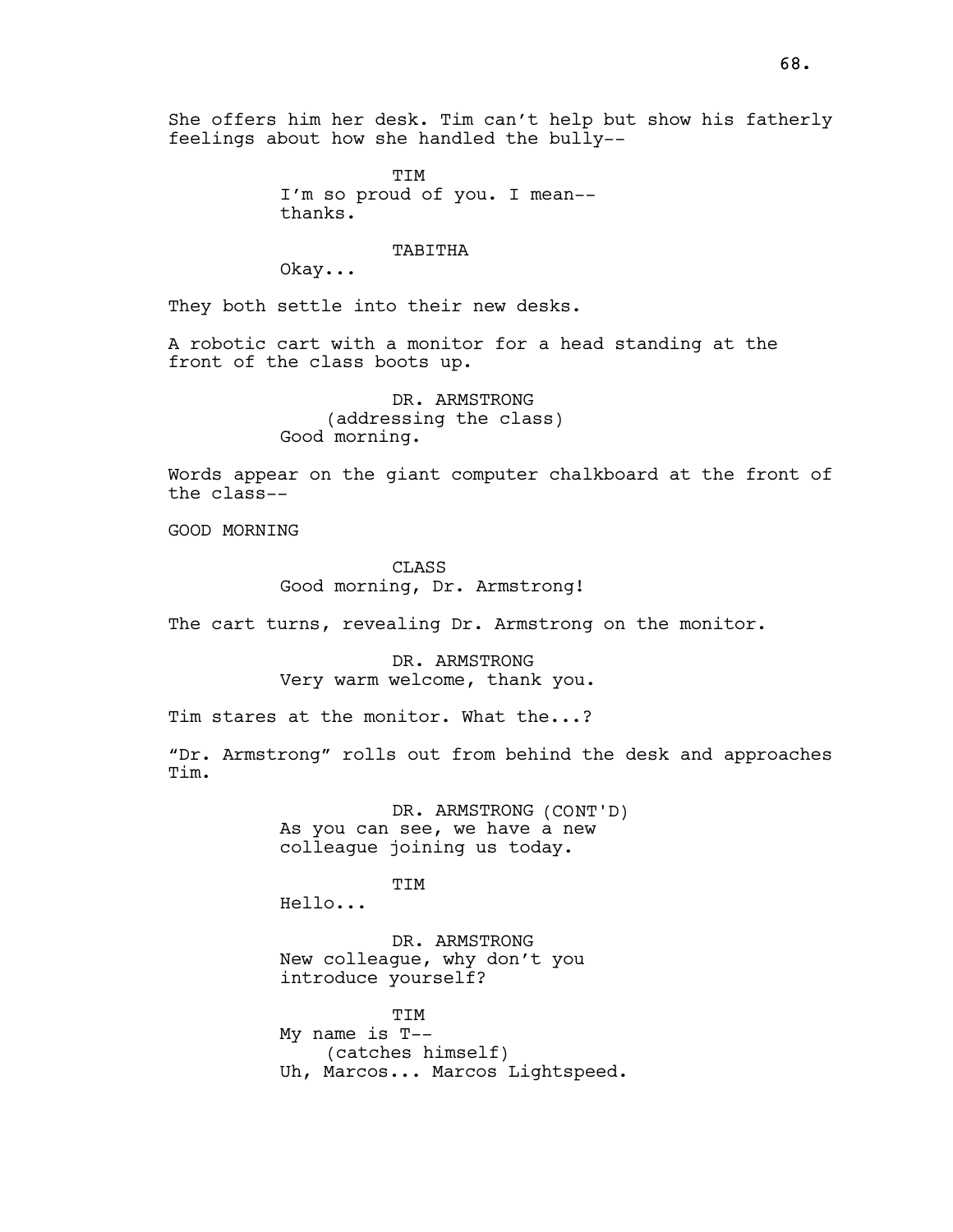The name on the bottom of Tim's desk spins until the letters rearrange themselves into MARCOS LIGHTSPEED.

> DR. ARMSTRONG Marcos Lightspeed! Colorful, characterful, and I like it. In any case, welcome Marcos, to Blue Unit. Our most advanced class.

A FLASH from Armstrong's monitor. Tim blinks.

On the wall is a LEADERBOARD with each kid's picture above a graph line representing their progress. Tim's terrible picture appears above an empty line between (but well below) Tabitha and Nathan.

> DR. ARMSTRONG (CONT'D) This is rarified air we're breathing! Here at The Acorn Center, we believe that all competition is...

He holds up a finger, conducting the class.

CLASS Healthy competition!

CUT TO:

A NAKED BABY RUNNING THROUGH FRAME

It's CHAOS in the YELLOW ROOM, Lord of the Flies with babies. They're crying, singing, biting, throwing toys, wrestling.

> BOSS BABY I'm trapped in the Dum-Dum Holding Tank!

There's no teacher, just a locked door and some playful googly eyes on the wall that almost seem to be WATCHING.

> BOSS BABY (CONT'D) I'm having a panic attack. There must be a way out of here.

One of the eyes FOCUSES on Boss Baby.

BOSS BABY (CONT'D) Something doesn't smell right...

A baby smelling a marker walks by.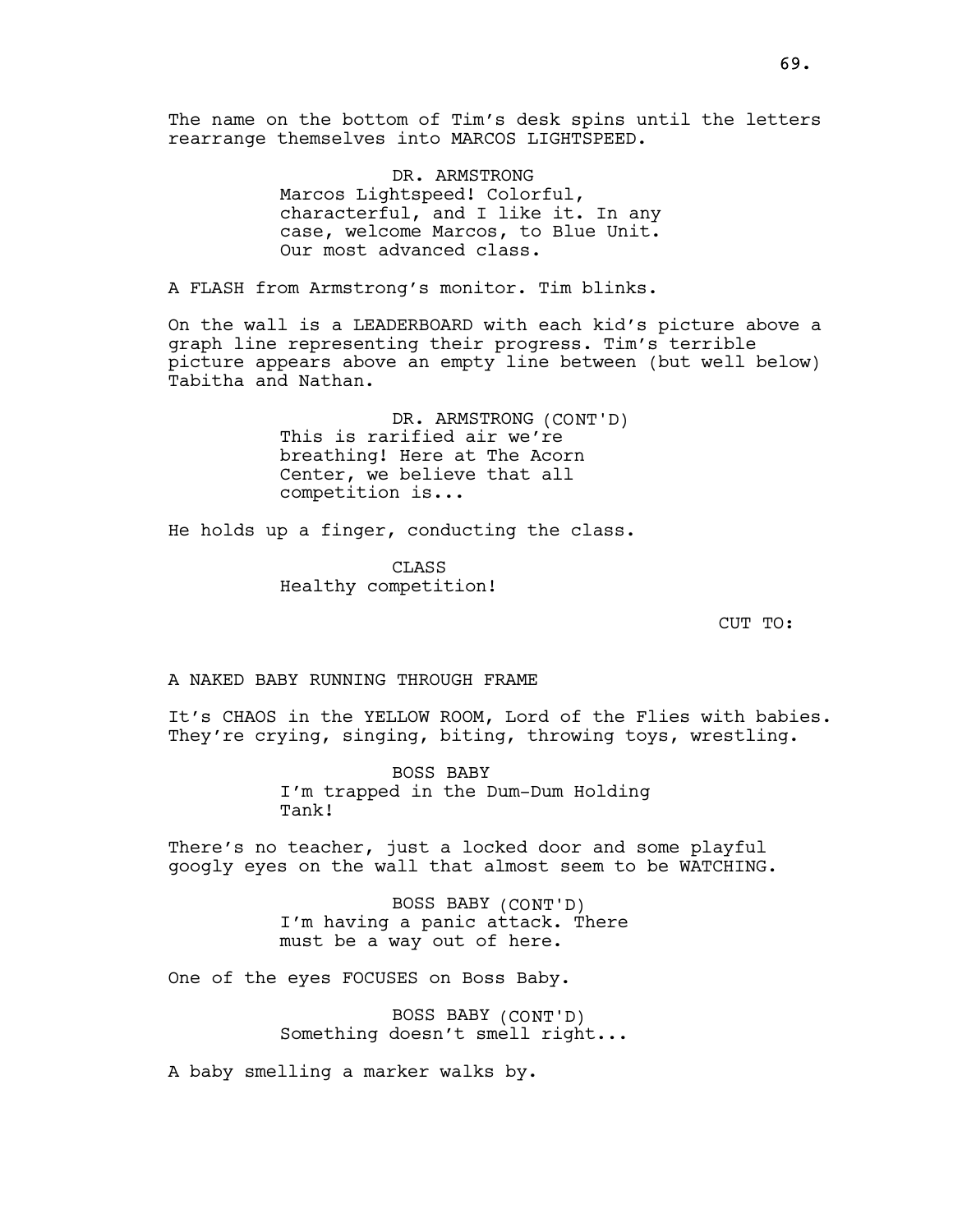70.

ARTSY BABY Blueberry!

BOSS BABY I have to get out of here.

CREEPY GIRL Hi. Don't look at me...

A CREEPY GIRL appears from behind Boss Baby and stares at him.

BOSS BABY

Okay...

TIM'S CLASS

Dr. Armstrong-on-a-cart begins his lecture.

DR. ARMSTRONG And our first subject today is...

TIM (under his breath) No fractions, no fractions...

DR. ARMSTRONG Particle physics!

**TTM** 

Yes! (realizing) What?!

NATHAN

Yes!

DR. ARMSTRONG Who knows which scientist first theorized that the universe has a limit beyond which the laws of physics break down?

Every other kid, including Tabitha, raises their hand.

DR. ARMSTRONG (CONT'D) Wow... everybody seems to know.

Tim starts to sweat.

DR. ARMSTRONG (CONT'D) Señor Lightspeed?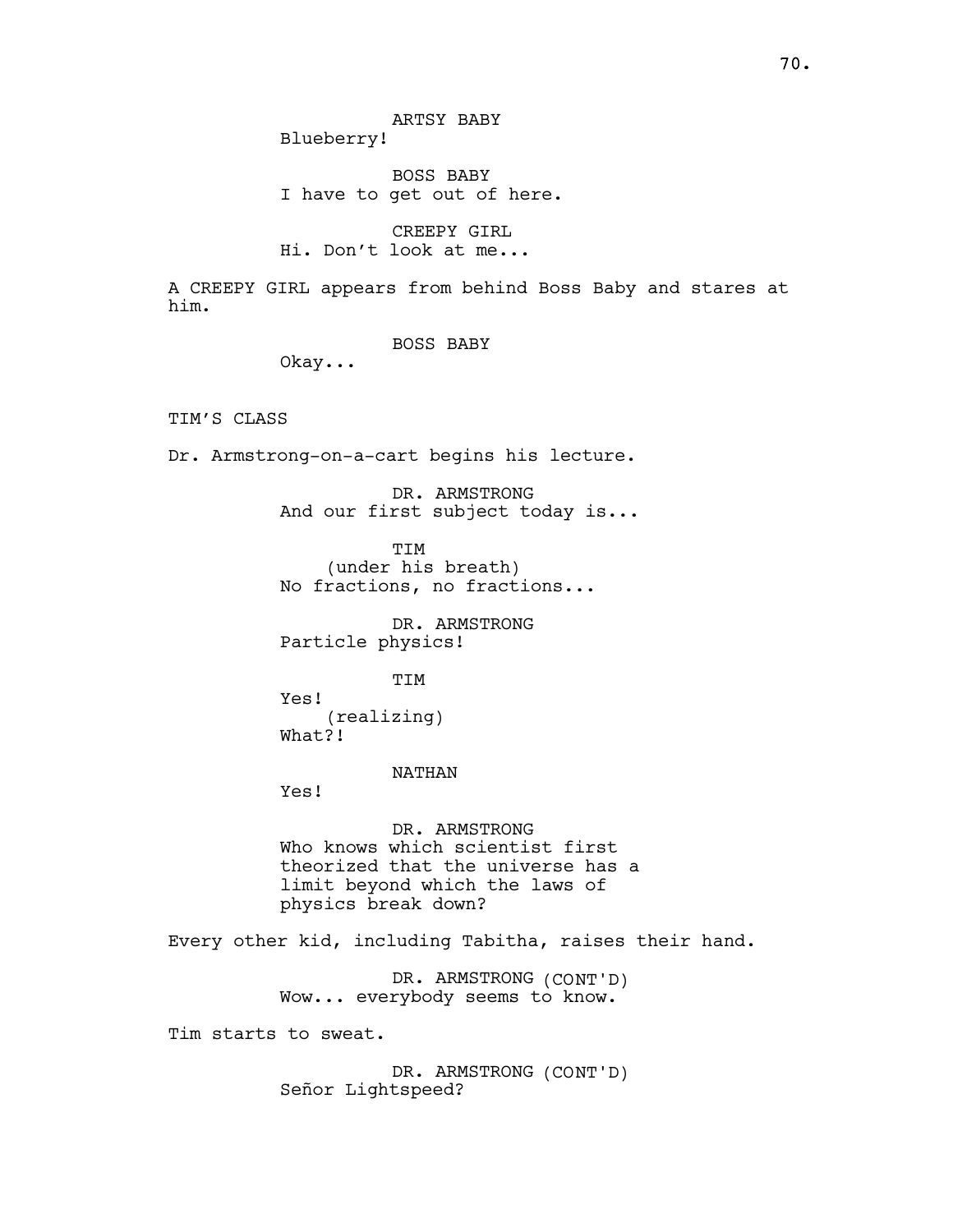DR. ARMSTRONG Oh, that's the wrong answer.

EENHHHH! A GIANT RED X LIGHTS UP on the front of his desk like he's on Hollywood Squares.

NATHAN

(stage whisper) His brain sure doesn't move at Lightspeed.

Meghan snickers. Tim slumps in his desk a little bit.

NATHAN (CONT'D) I know, right?

Tabitha NOTICES Nathan picking on Tim, doesn't like it. She gets a determined look on her face, ready to take him down a notch.

> DR. ARMSTRONG Ok, anybody else?

> > NATHAN

Right here!

Nathan confidently starts to answer but Tabitha beats him--

TABITHA

Max Planck!

DR. ARMSTRONG That's correct! Tabitha has set the bar, first one on the board! Ding ding ding! Way to go, Tabitha.

DING! Her desks lights up with a green check.

Tabitha's name moves up the leaderboard. Nathan's moves down.

NATHAN You're going down, Templeton.

TABITHA Bring it on, Nathan.

Tim looks at Tabitha, impressed.

**TTM** Yeah Tabitha, get him!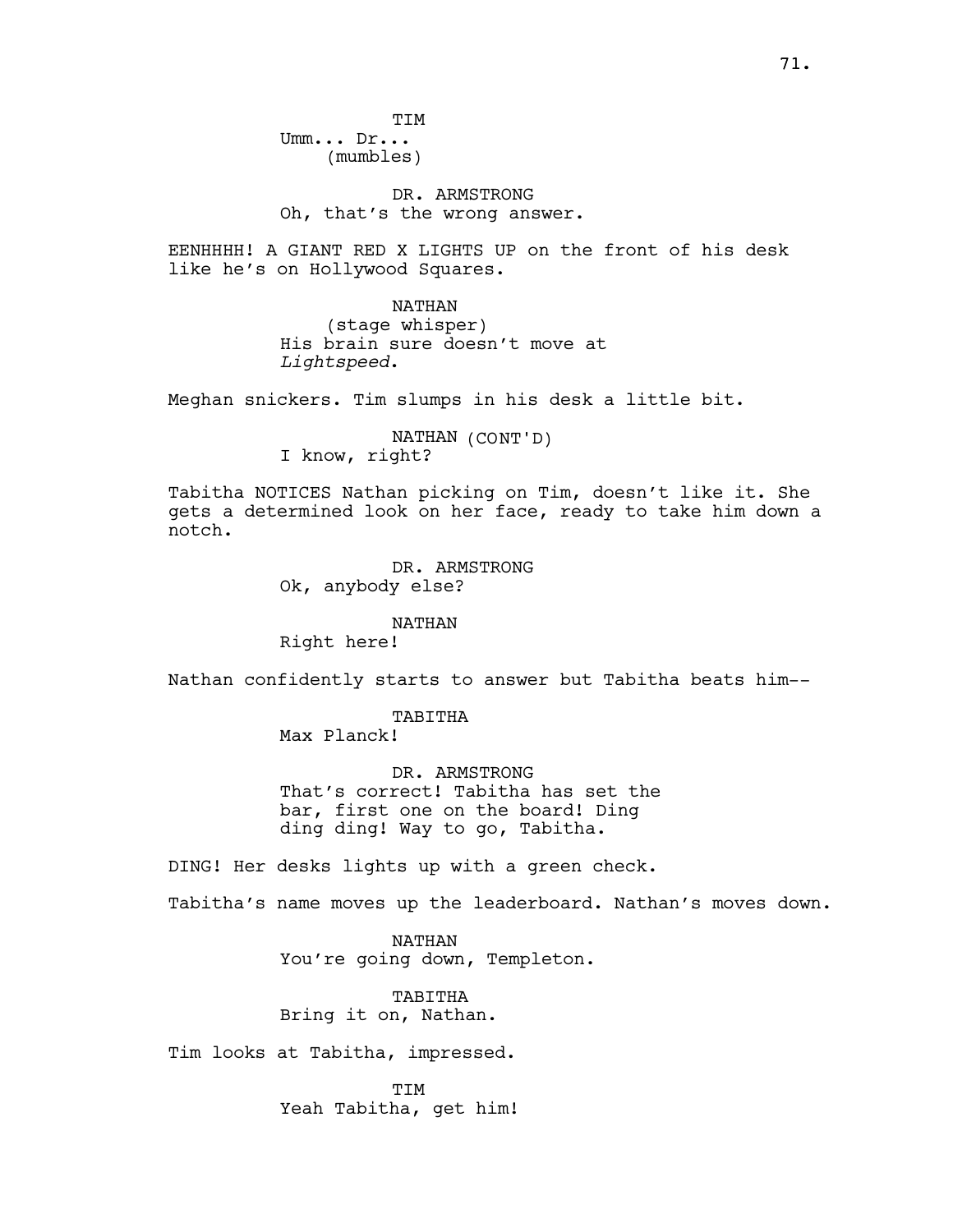DR. ARMSTRONG Next subject.

Just like that, the WHOLE CLASSROOM ROTATES (like the Carousel of Progress at Disneyland)--

> DR. ARMSTRONG (CONT'D) Ancient Greek!

> > CLASS

Opa!

TIM (a beat late) Oprah!

DUM-DUM HOLDING TANK

Boss Baby climbs on a desk and surveys the chaos.

BOSS BABY Attention! Attention everyone! Who wants to play Shawshank?

The babies stare at him in confusion.

NO GIRL

No!

BOSS BABY Who wants to go outside and play? Does that sound fun?

The babies all CHEER and clap.

BOSS BABY (CONT'D) Good. Now, anybody have any ideas?

NO GIRL

No!

BOSS BABY Come on people, we need to think outside the box.

A NERVOUS BABY pounds his forehead--

STAMP DUM-DUM Think! Think!

-- forgetting that he's still holding an INK STAMP, which stamps purple BUTTERFLIES ON HIS FOREHEAD.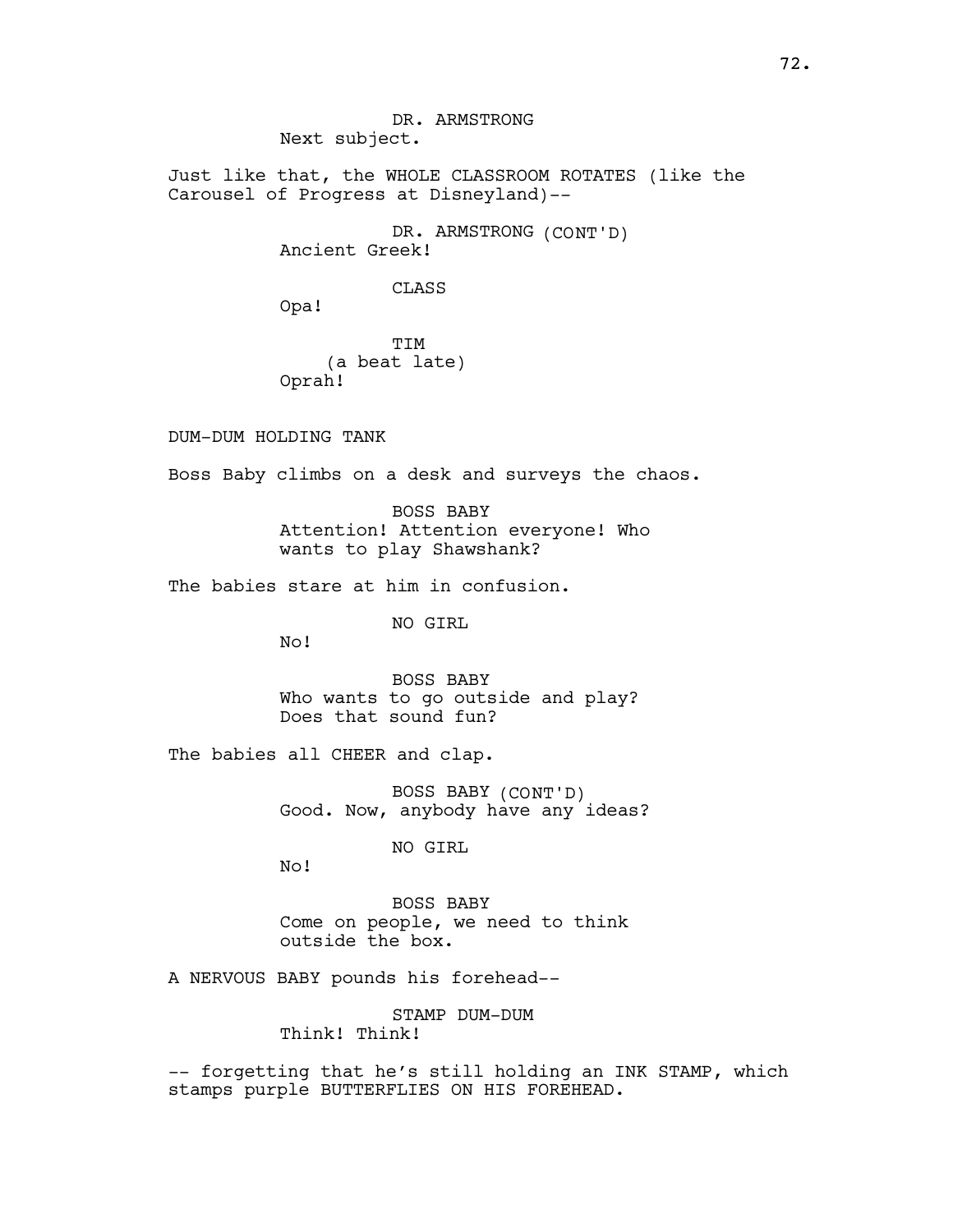One girl raises her hand.

BO PEEP Oh, oh! Me! Me! BOSS BABY You, Bo Peep. BO PEEP We can build a hot air balloon out of popsicle sticks and bubble gum. BOSS BABY And how would it fly? BO PEEP Pixie dust! BOSS BABY Get back in the box, Bo Peep. BO PEEP All the way in? BOSS BABY (encouraging) All the way in! BO PEEP Yay! The girl packs herself away in an empty box. DUM-DUMS Ooo, can we get in the box too? Can we? Can we? GLUE BABY Glue... A messy glue-and-macaroni-covered baby sticks crayons on his GLUE BABY (CONT'D) I like glue.

> BOSS BABY Who doesn't? But we're trying to brainstorm here.

GLUE BABY Glue is good...

face.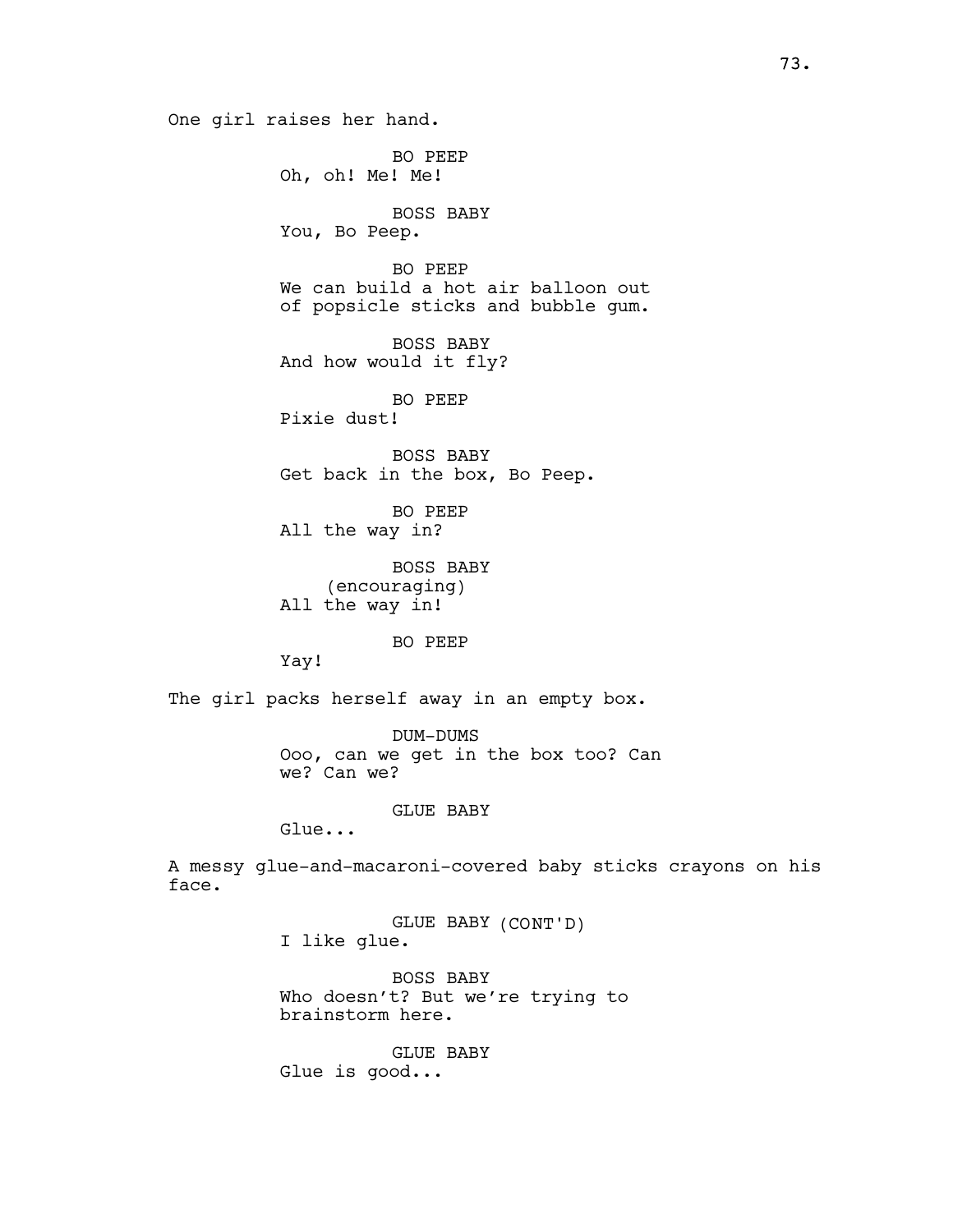Glue Baby rolls across the floor, construction paper and other materials sticking to him as he goes.

> STAMP DUM-DUM Think! Think! Think! Think!

Boss Baby lowers his head into his hands. But then, one eye cracks open as he notices--

A TRANSOM WINDOW ABOVE THE DOOR

It's open just a crack.

BOSS BABY

Bingo!

TIM'S CLASSROOM

His classroom rotates between subjects with increasing speed like an out-of-control carousel--

> DR. ARMSTRONG Next subject! X is equal to the derivative of...?

> > NATHAN

Oh, me!

TABITHA

Itself.

DING!

DR. ARMSTRONG Kudos for Tabitha!

**TTM** Wow, you knew that?

DR. ARMSTRONG The world's leading producer of bauxite is..?

TABITHA

Australia.

DING!

DR. ARMSTRONG Once again, Tabitha's on the board! Very good!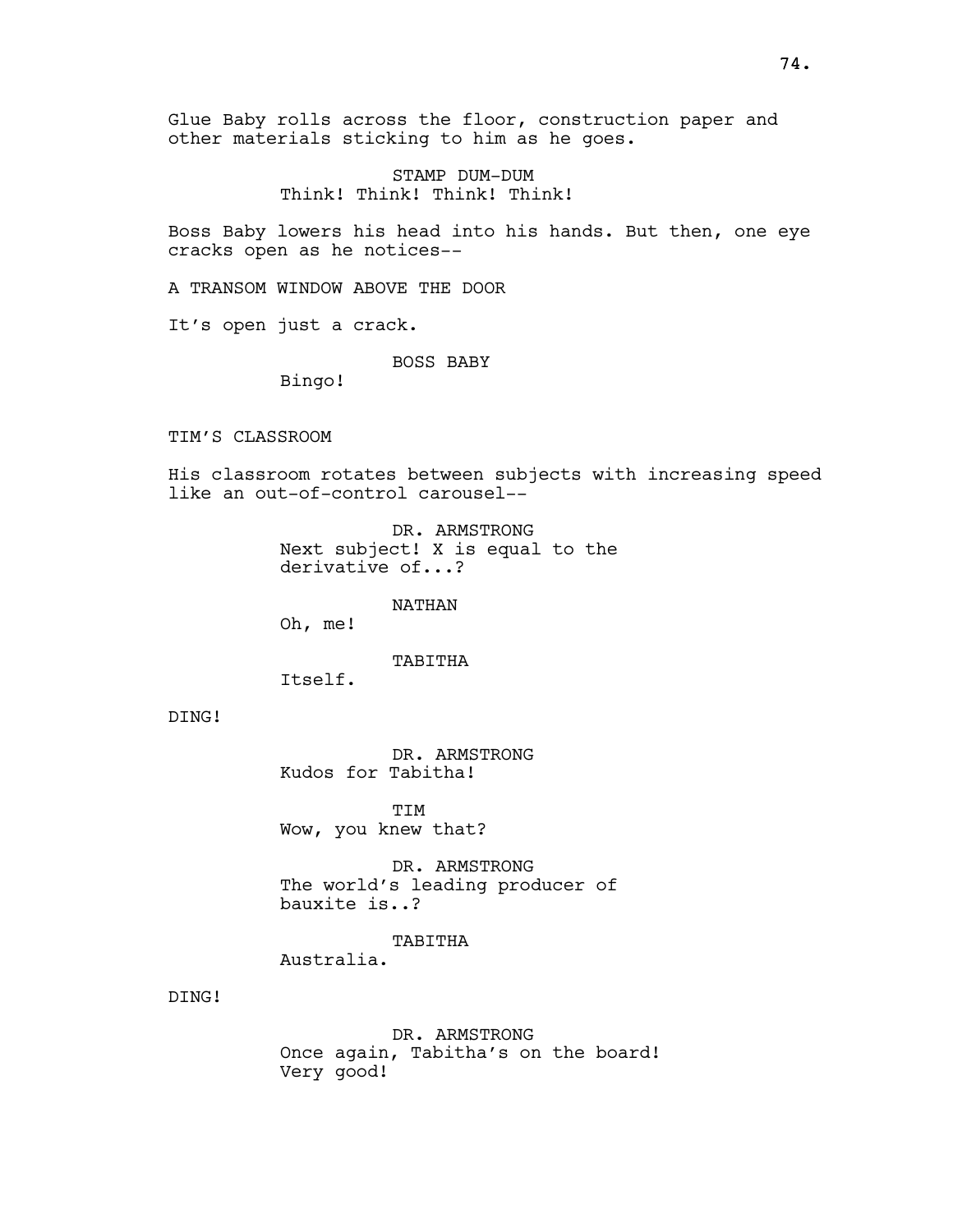BOSS BABY CHECKS HIS WATCH

BOSS BABY (to self) We've got 15 minutes people!

He distributes cans of play-doh to the Dum-Dums, who create balls of Play-Doh.

The babies work on an assembly line of popsicle sticks, blocks, etc. as Boss Baby inspires them with aphorisms--

> BOSS BABY (CONT'D) The difference in "try" and "triumph" is just a little "umph"!

#### BABIES

UMPH!

Bo Peep creates a single tiny ball of Play-Doh.

BOSS BABY (to the baby) Go big or go home.

BO PEEP Ok! Going home!

He walks past another assembly line.

BOSS BABY Let's pick up the pace!

NO GIRL

No!

No Girl raises a "Union" sign above her head, but Boss Baby shoots her down--

> BOSS BABY Hands down, Norma Rae. This is my time.

# TIM'S CLASSROOM

Tabitha continues answering questions and beating Nathan. Tim is blown away, not just by how good she is, but by how much she likes it.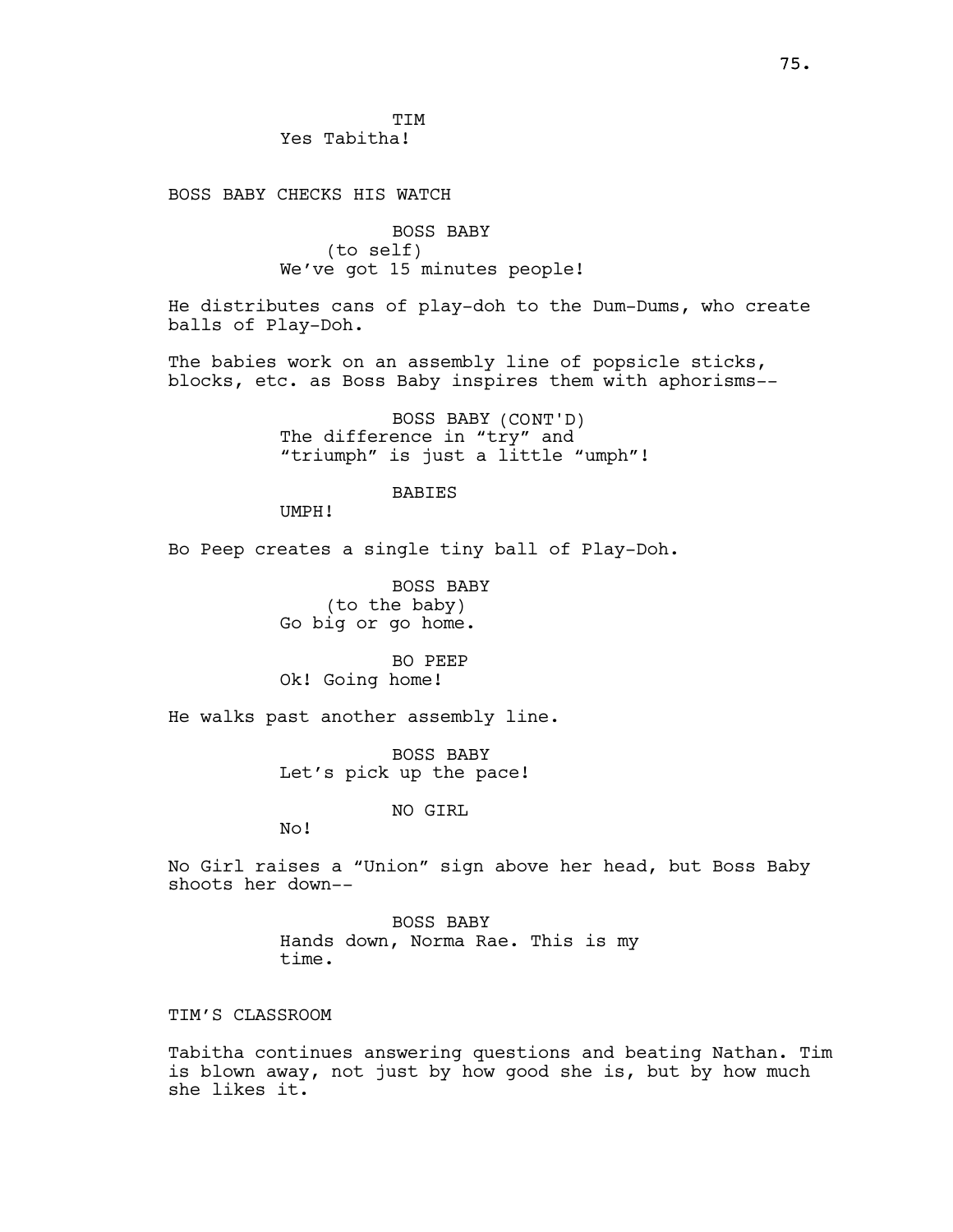TABITHA

To be!

DING!

DR. ARMSTRONG That's correct!

The classroom becomes an autoshop.

DR. ARMSTRONG (CONT'D) Can anyone tell me the horsepower of a 302 engine?

NATHAN Uh-- seven?!

### EENHHHH!

DR. ARMSTRONG

Oh boy...

TIM Weak sauce, Nathan! That was weak!

DR. ARMSTRONG Tabitha, do you have an idea about that?

TABITHA (philosophical) 300 horsepower with a four barrel carb!

DING!

TIM Wow. Her dad must be a genius!

A BABY DRUMS

Boss Baby walks down a line of babies manning catapults.

The babies load the Play-Doh balls onto the catapults.

BOSS BABY On my signal, unleash heck. Fire!

The babies launch the catapults and SPLAT! SPLAT! the Play-Doh covers the googly-eyed cameras.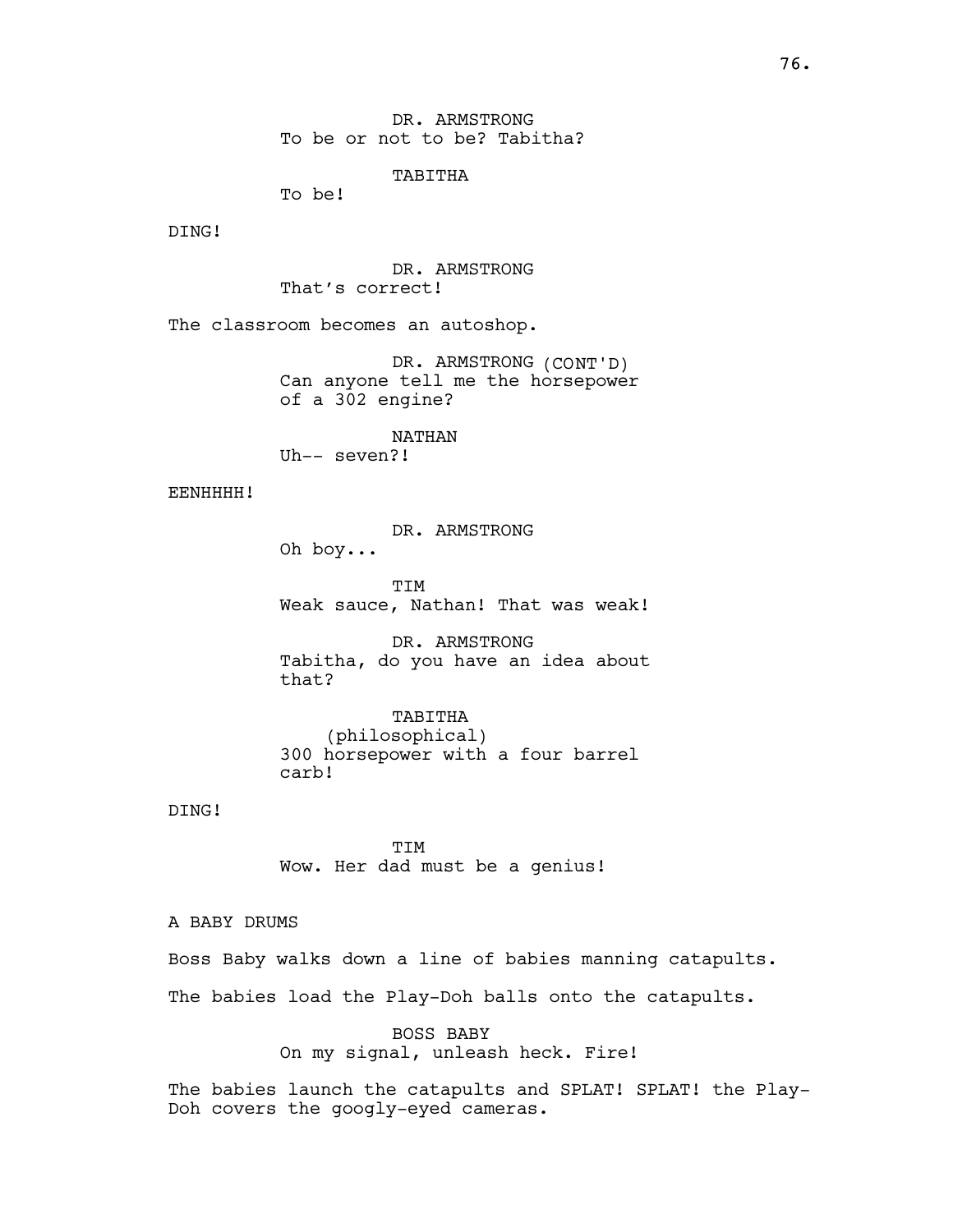BOSS BABY (CONT'D)

Yes!

TABITHA WITH A CHEMISTRY SET

Each student has one, working feverishly to finish an experiment. Tabitha holds up a test tube triumphantly--

> TABITHA I found a cure!

DING!

**TTM** 

Yes! Yes! She did it! She did it!

Tim does a very Dad-like victory dance and PUMPS HIS FISTS. He knocks into the surrounding beakers, which fall off the table and explode, setting off a chain reaction through the classroom and activating the sprinklers.

### CLASS

Marcos!

TIM I did it... I did it...

THE BABIES STARING UP IN AWE.

A full-size mobile SCAFFOLD MADE FROM RANDOM OBJECTS rolls by the crowd with Boss Baby riding on it. Glue Baby pushes it over to the transom window like it's the Trojan Horse.

> BOSS BABY Remember, your size doesn't determine your strength.

TIM'S CLASSROOM

DR. ARMSTRONG Well, so far, it's Tabitha number one, and everybody else-- last.

Nathan FUMES.

NATHAN

No!

MEGHAN Are you kidding me? This can't be happening right now...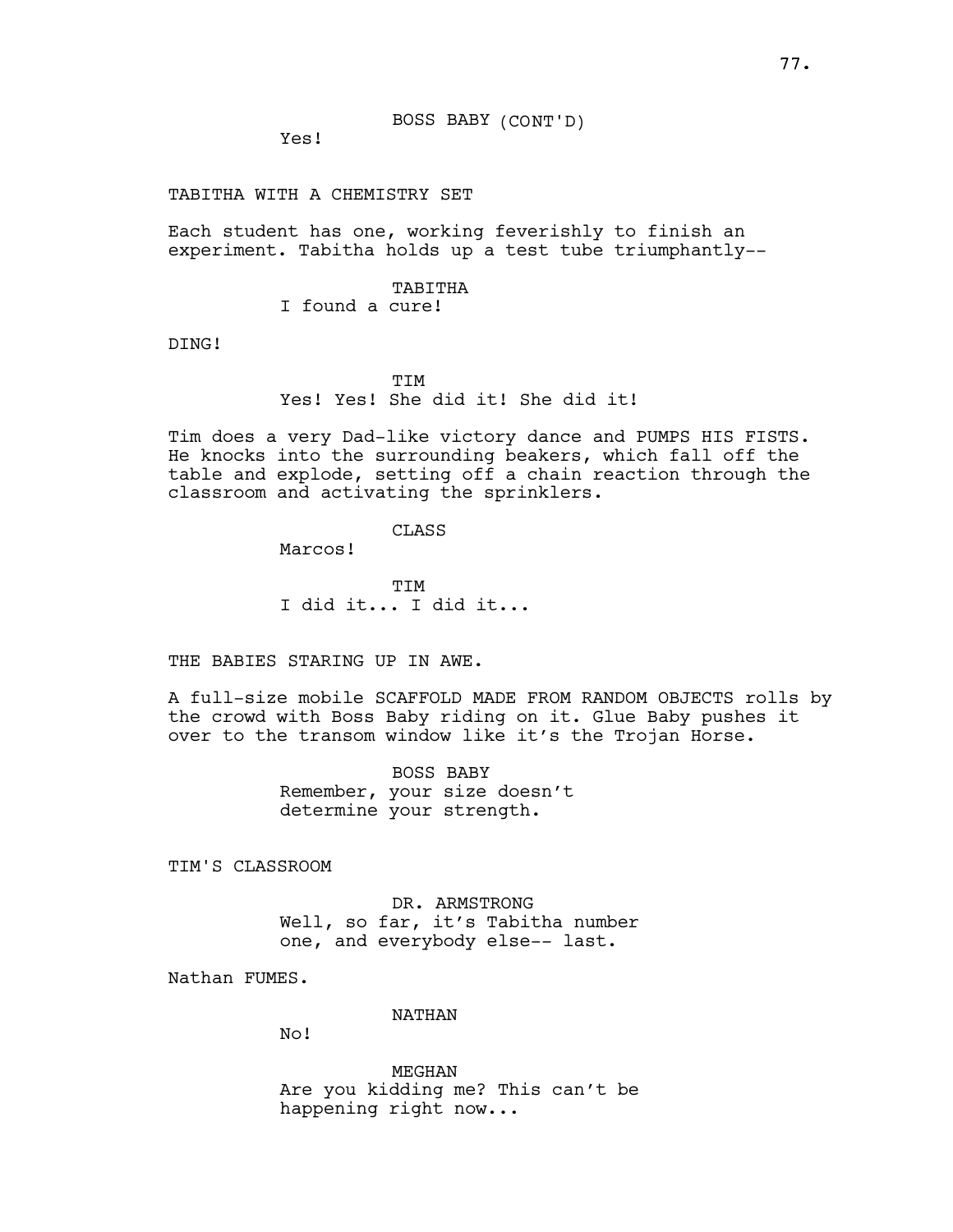Tim looks at his daughter with genuine admiration--

TIM Hey, Tabitha. You're really--

TABITHA A geek, I know.

**TTM** No, you're amazing.

TABITHA (caught of guard) Thanks, Marcos.

Their nice moment is interrupted by--

NATHAN You'll be singing a different tune at rehearsal-- the wrong tune.

As Meghan laughs obediently, Tim sees Tabitha's confidence fall totally away as she looks VERY WORRIED.

> MEGHAN You're so funny! Hilarious! And yeah, Templeton, don't be late!

Tim starts to say something but then REALIZES--

**TTM** Late... I'm late!

DR. ARMSTRONG Next subject!

#### DUM-DUM HOLDING TANK

Boss Baby is inches from the window, his fingers brushing the frame...

> BOSS BABY Yes! Just a little further!

Glue Baby gets stuck in a puddle of glue and lets go of the structure.

GLUE BABY

Glue!

The scaffold begins to tremble-- CRASH!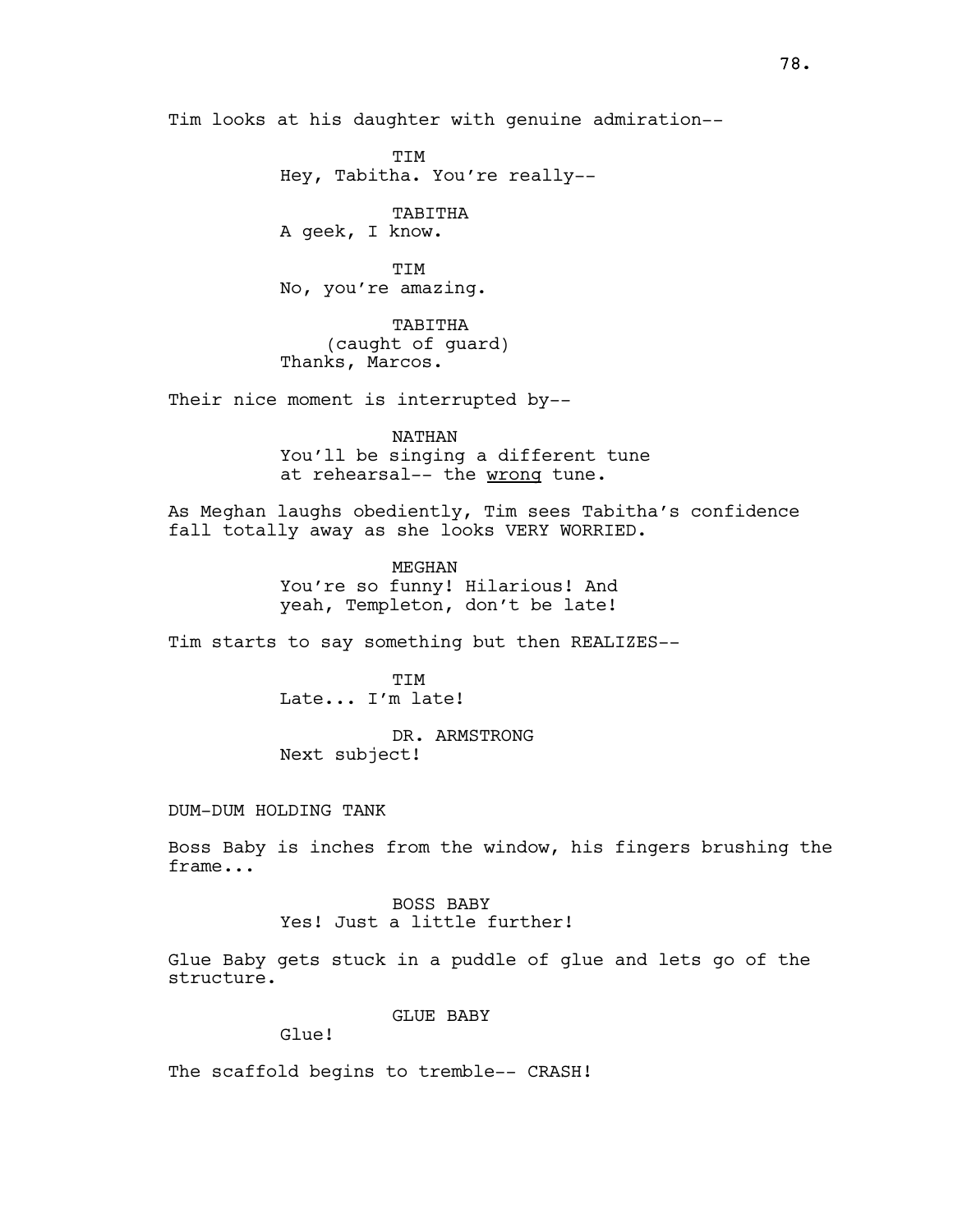TIM'S CLASSROOM As the classroom rotates to AUTO SHOP, Tim SEES THE CLOCK. It's 11:15! TIM (raising his hand) Excuse me?! DR. ARMSTRONG Yes, Marcos? TIM Can I have a hall pass? I have to go. A door at the back of the classroom opens. DR. ARMSTRONG Voila! Feel free! TIM (to self) Now what? DUM-DUM HOLDING TANK Boss Baby emerges from the wreckage of the now destroyed scaffold. The babies BURST INTO TEARS. Boss Baby looks at his watch-- it's almost 11:15. BOSS BABY Now what?! Then... a VOICE, from above. GLUE BABY Glue... BOSS BABY Glue is bad! Glue Baby-- SCURRIES UP THE WALL LIKE SPIDER MAN. GLUE BABY Glue... BOSS BABY (finally gets it) Glue is good!

 $SQ1550 - BAD BOYZ$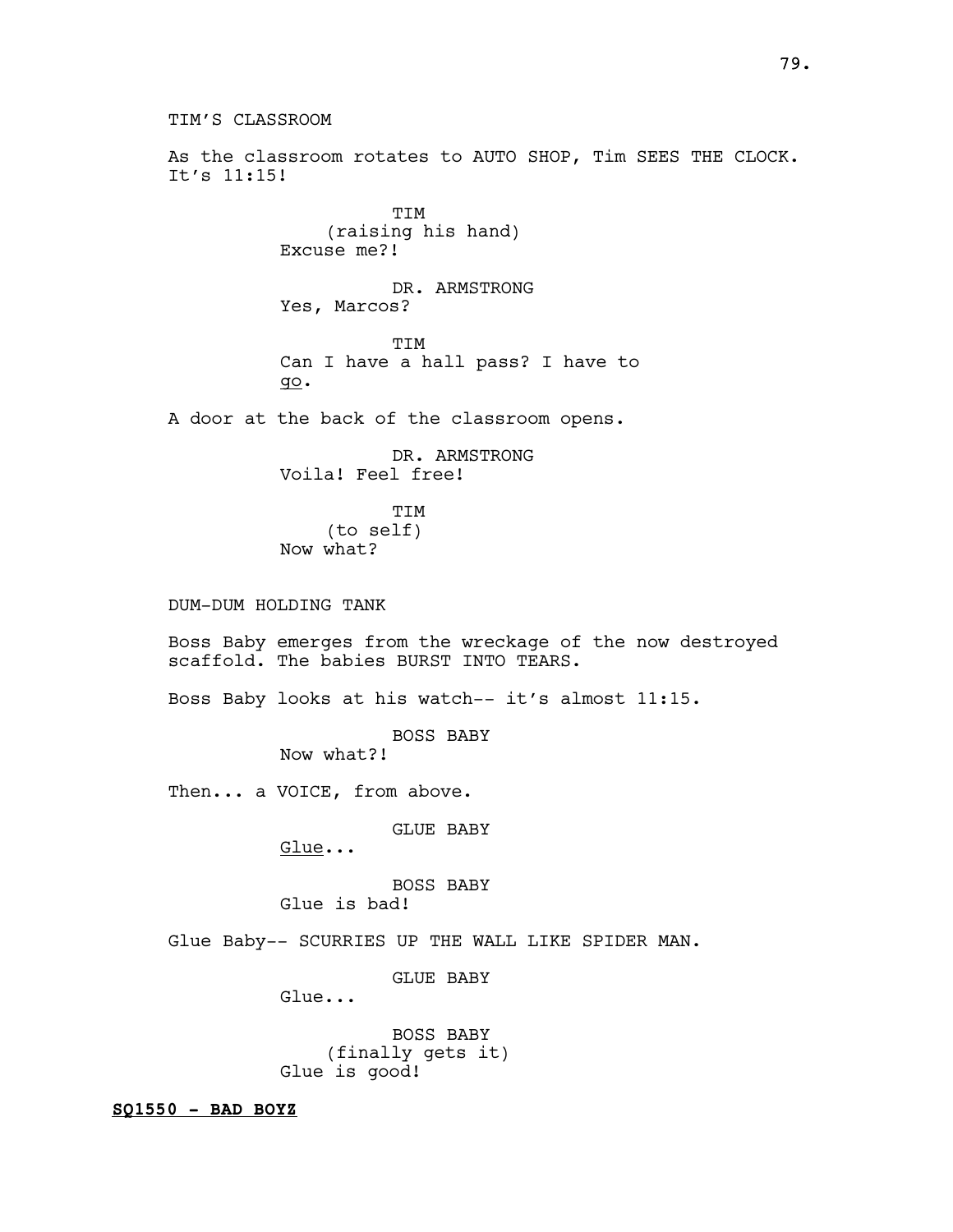Tim looks around for some way out.

TIM (pacing) How to get to the principal's office...

Tim peers at himself in the mirror and removes a MARKER from his pocket.

> TIM (CONT'D) Of course! You get sent to the principal's office!

He pops the cap off the marker.

IN HIS CLASSROOM-- TIM KICKS OPEN THE BATHROOM DOOR

**TTM** 

BOOYA!

The door closes in his face.

He kicks it open again and bursts out with a scowl, his hair slicked back, his T-shirt sleeves rolled up to reveal marker tattoos on his arms, and-- for some reason-- a terrible mustache drawn on his lip.

All the kids stare as he struts down the aisle to his desk.

He faces the virtual Armstrong defiantly--

TIM (CONT'D) What's up y'all? School is... stupid.

The class buzzes-- what a rebel.

DR. ARMSTRONG Listen, you know, I acknowledge your anger. It's very feisty. But please sit down.

TIM Okay... (catches himself as he sits) No. Sitting is... stupid!

**TIFFANY** He's such a bad boy!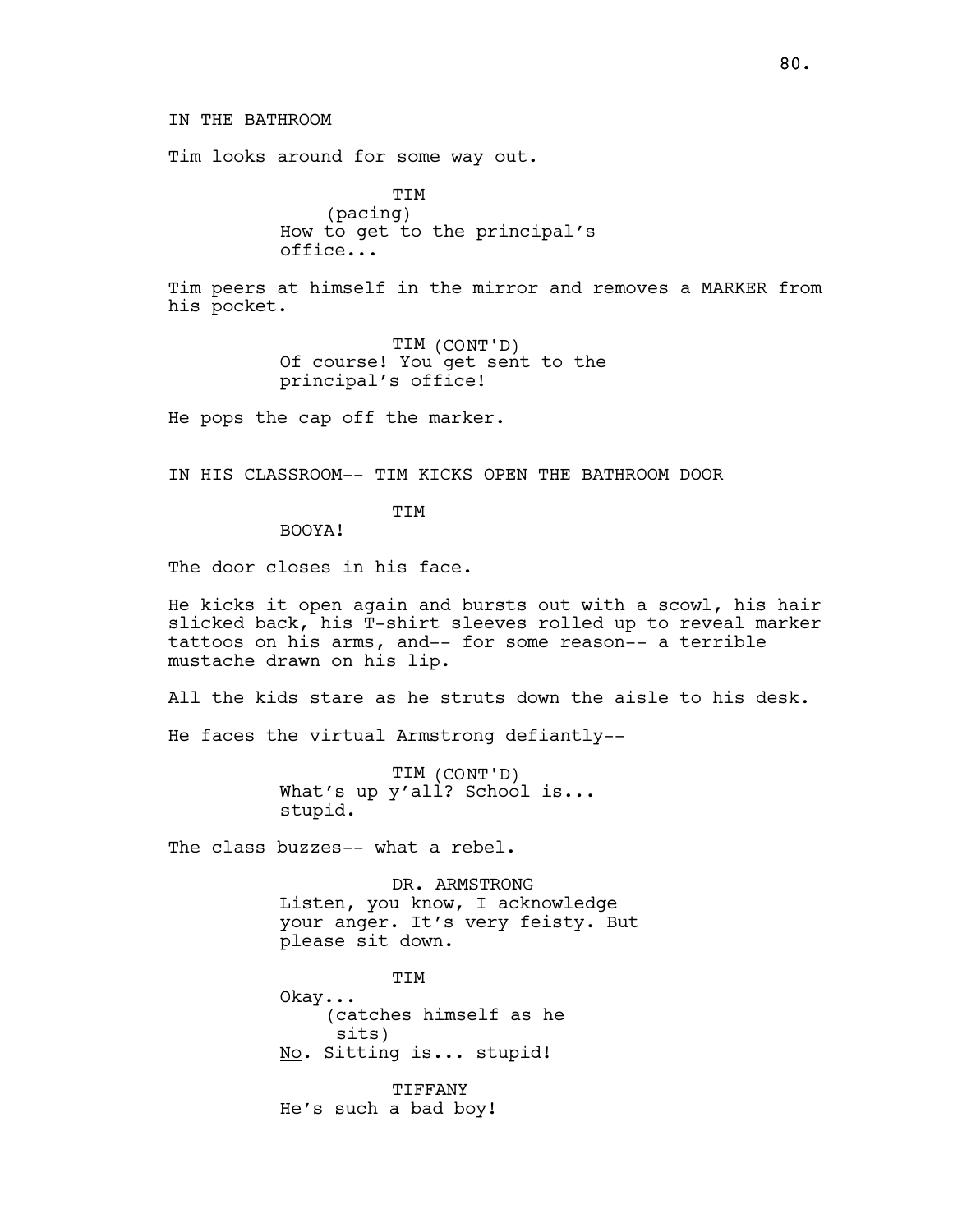THE HALLWAY

Boss Baby, GLUE on his hands, manages to avoid the patrolling hall monitors from his position on the ceiling.

TIM'S CLASS

DR. ARMSTRONG Alright, I'm afraid you can't disrupt class any longer.

Yes! Success. Enjoying the role of villain, Tim gets into it--

TIM Oh no, are we gonna have a "talk" in your "office"?

DR. ARMSTRONG No. You are going to have a time out.

The class GASPS.

CLASS (whispering and muttering) The Box... he's going in the Box...

BOX KID No! The Box makes you crazy...

TIM

The Box?

A door behind him cracks open. A student stumbles out.

TIME OUT KID Sail away, sail away, sail away...

DR. ARMSTRONG Start over, Marcos.

Armstrong pushes Tim into the chair behind the door.

Once in the room, Tim is able to make out the details... of a MINIATURE DAY SPA, with walls made of screens displaying a soothing ocean scene, aromatherapy candles, and Enya playing.

> SOOTHING VOICE Your time out begins now.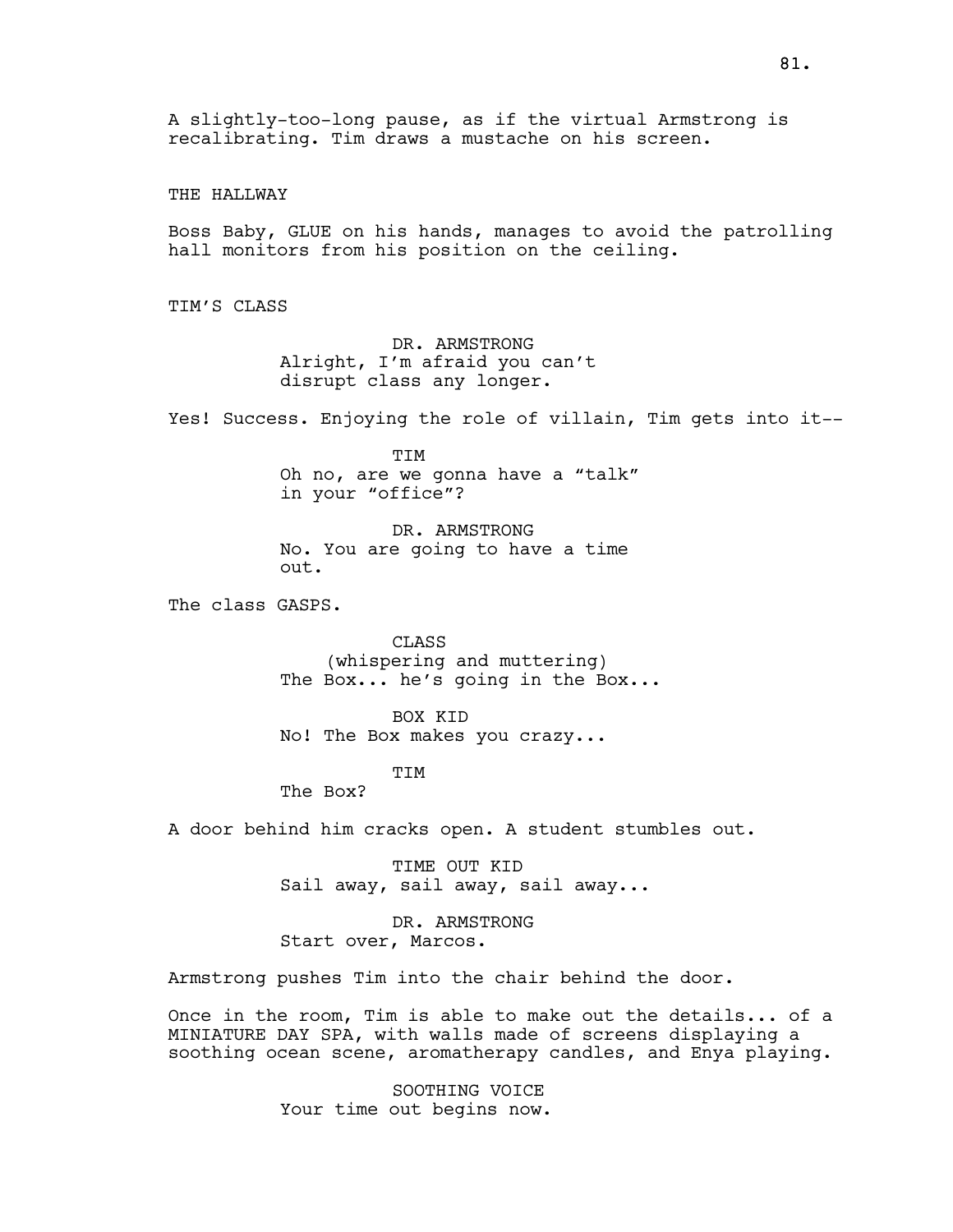DR. ARMSTRONG

Relax.

TIM

Wait!

The doors close as Tim watches in horror.

## SQ1600 - PRINCIPAL'S OFFICE

BACK ON BOSS BABY

Through the window we can see a LITTLE GIRL is being treated by a ROBOTIC NURSE.

> ROBOTIC NURSE Don't cry. There, there. All better.

Boss Baby, still covered in glue from his prison break, creeps along the wall toward Armstrong's office.

The glue loses its adhesion, and he beings to slip off the wall. Boss Baby tumbles off the wall end over end with a SHOUT.

He lands face first on the carpet.

BOSS BABY (face full of carpet) Ptlzzpfth! Ugh! It's like they always say-- if you want something done right, you have to do it without your brother.

He squelches to Armstrong's door and prepares to plant the bug, but he realizes he can't quite reach the--

> BOSS BABY (CONT'D) (annoyed) We meet again, door knob!

Boss Baby walks up to the door and presses his hands against it. Just then, the door opens on its own and swings into--

DR. ARMSTRONG'S OFFICE - CONTINUOUS

As the door swings open we see that Boss Baby's hands ARE STUCK TO THE DOOR.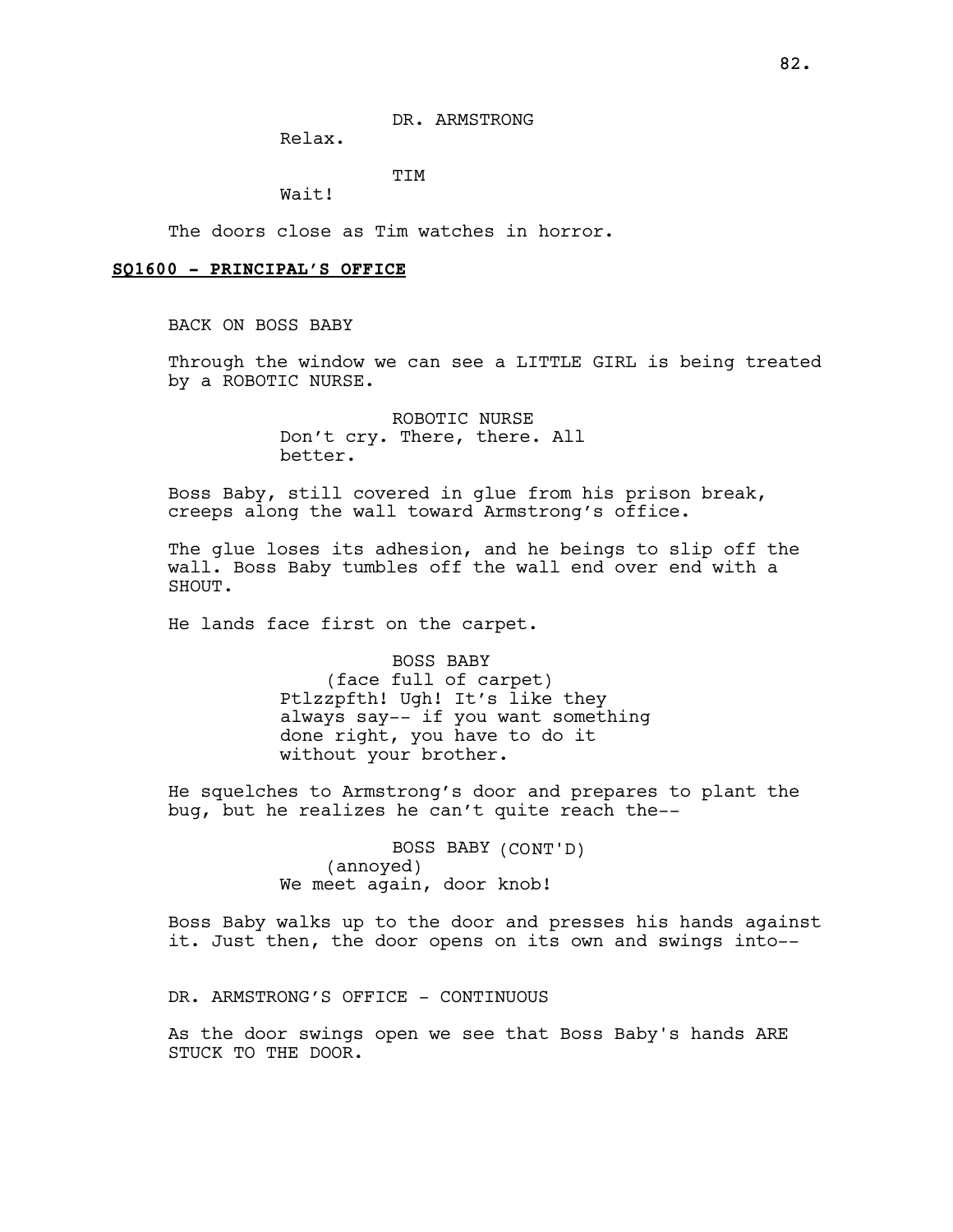DR. ARMSTRONG Hello. Welcome, welcome. Please come in. Entrez vous.

Armstrong turns away from a bank of monitors, pipe in hand.

BOSS BABY You're here!

DR. ARMSTRONG Oh, yes. I was expecting you.

Boss Baby tries to play it cool, though he's a bit distracted by the fact that he's stuck to the door.

BOSS BABY

I...

Boss Baby tries to remove himself from the door, but in doing so accidentally closes himself back outside the office.

Armstrong pushes a button on his desk, and the door opens revealing Boss Baby. Arms crossed. Cool as a cucumber.

> BOSS BABY (CONT'D) I expected that you would be... expecting me. So there.

Armstrong fixes Boss Baby with a penetrating stare.

DR. ARMSTRONG Oh, and, by the way, I know why you're here... So there.

BOSS BABY

You do?

He hides the bug up his sleeve.

DR. ARMSTRONG Yes I do. Have a seat, please.

Dr. Armstrong hits a button on his desk labeled "CHAIR." The chair behind Boss Baby automatically rolls over to him.

BOSS BABY

Thank you.

DR. ARMSTRONG You know what you are? You are, if I may, extremely intelligent.

BOSS BABY

Go on...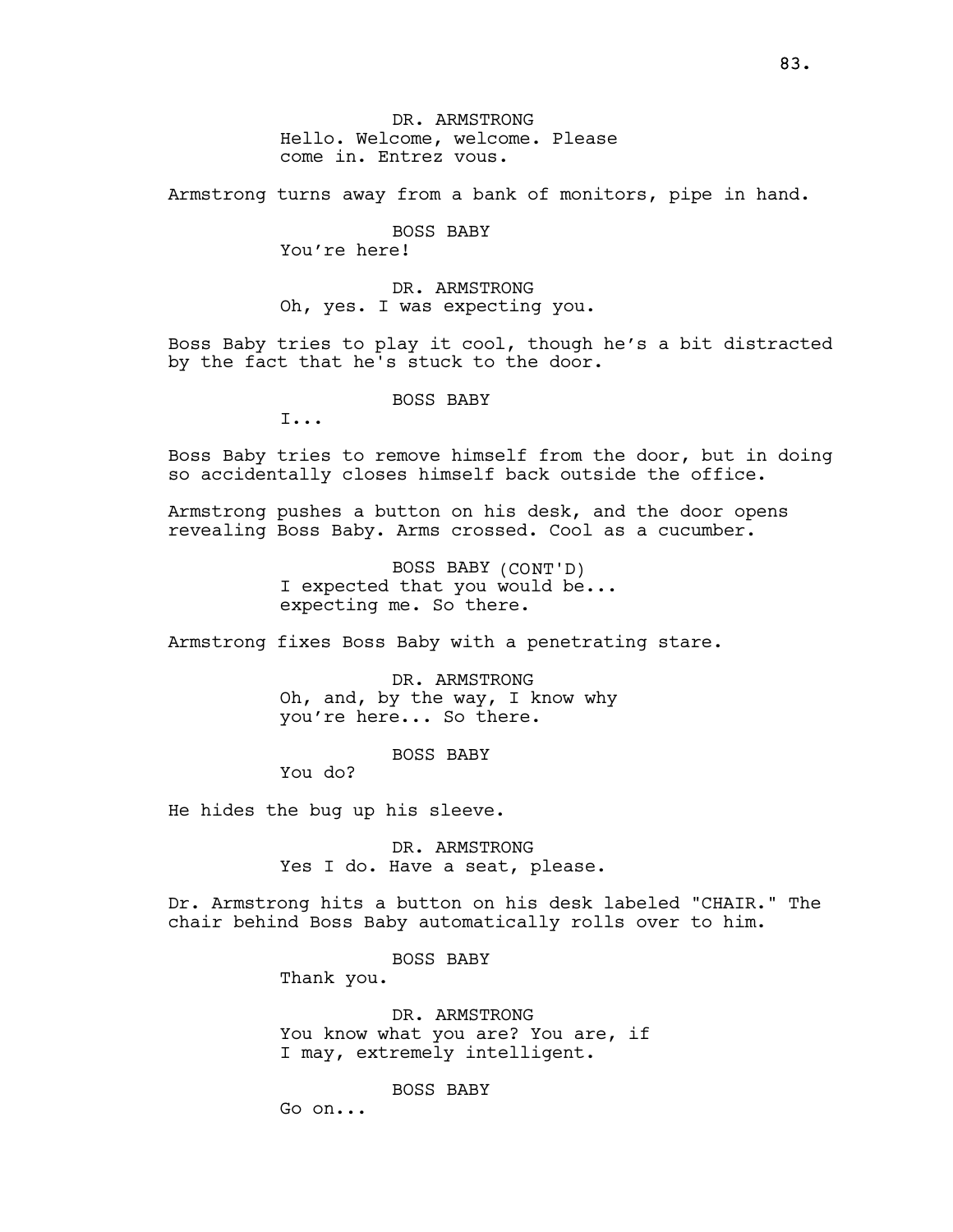DR. ARMSTRONG As a matter of fact, I've been observing you. Spends time wisely- check. Makes good use of classroom materials-- check.

Boss Baby rips one of his still-sticky hands off an armrest, but it smacks him in the face and sticks there.

> DR. ARMSTRONG (CONT'D) Keeps hands to self-- check. Hey, forget 'works well with others,' you make others work well for you.

BOSS BABY That's literally the title of the book I'm working on.

DR. ARMSTRONG No kidding. You had no business being in Yellow Level, did you?

BOSS BABY It was sabotage!

DR. ARMSTRONG Sabotage, exactly. Jealousy. Fear. Hey, I've faced the same obstacles. In fact, you know, you remind me a lot of myself when I was your age. (then) Which is now.

Armstrong spits out his dentures, which slide across the desk, then grips the lapel of his tweed jacket and OPENS HIS CHEST LIKE A DOOR, revealing that--

HE IS A BABY

Armstrong steps out of the suit and onto the desk.

DR. ARMSTRONG (CONT'D) What! Surprise, surprise!

BOSS BABY (quietly) What the frittata?

DR. ARMSTRONG

Well put!

Boss Baby remembers to make sure the bug can hear him.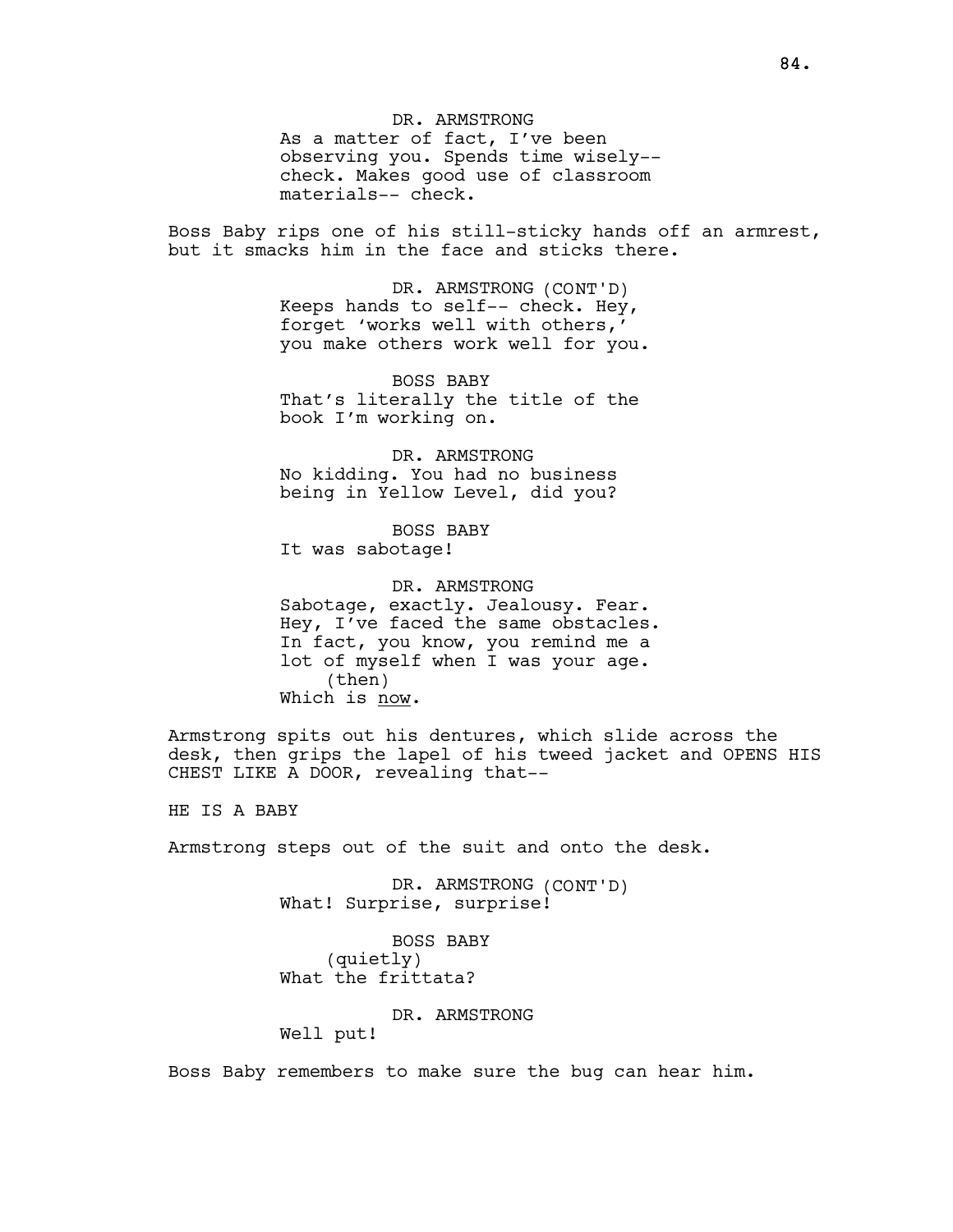BOSS BABY (speaking super clearly) He's a-- You're a baby! I repeat, you're a baby.

DR. ARMSTRONG So surprised you said it twice! Unfortunately, people are not ready for a baby in a position of power. Yet!

He peels off his facial hair and places it on a bust.

BOSS BABY Remind me to get the number of your mutton chop guy.

Boss Baby attempts to plant the bug, but it sticks to his hands. When he tries to shake it free, it flies into Armstrong's bowl of candy.

> DR. ARMSTRONG You know, I could use somebody like you, with a superior intelligence like my own.

#### BOSS BABY

Really?

Armstrong reaches into the candy bowl and EATS THE BUG.

DR. ARMSTRONG Somebody who can... mmmm, truly comprehend what I'm trying to accomplish.

BOSS BABY Well, you're looking at him.

Armstrong removes two ice cream cones from his desk.

DR. ARMSTRONG Bingo! We have a secret level, for very special babies. The best of the best. The elite.

BOSS BABY Beyond Blue?

DR. ARMSTRONG Oh yeah, way beyond. Way beyond.

Armstrong starts eating sugar straight from a bag and hits a remote. Boss Baby's acorn GLOWS PURPLE.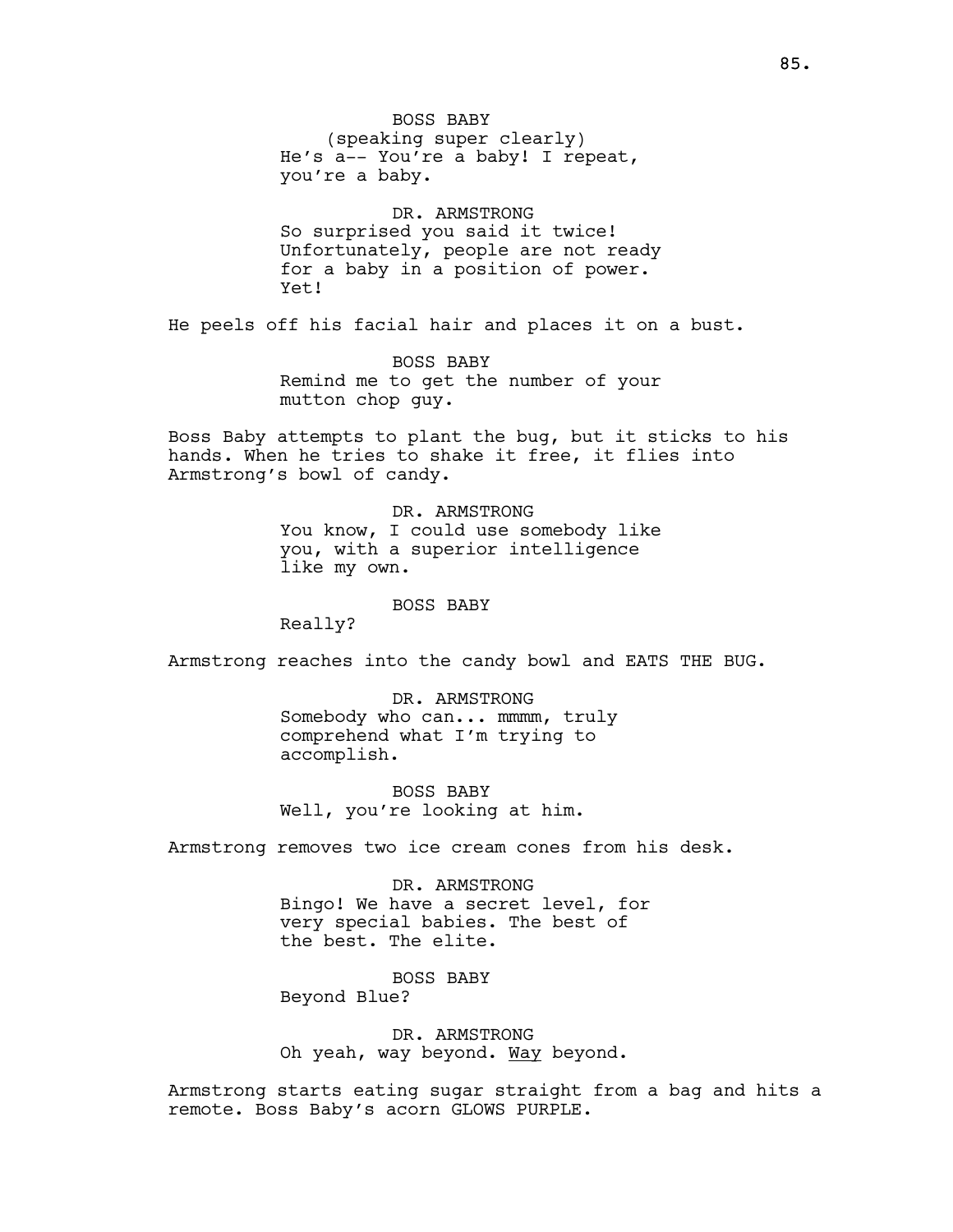DR. ARMSTRONG (CONT'D) There's a meeting today after school. Babies only. (ominous) We may be small, but we're about to teach grown-ups a big lesson.

He holds out a giant lollipop to Boss Baby.

DR. ARMSTRONG (CONT'D)

Lolli?

Stunned, Boss Baby accepts it.

BOSS BABY

... Okay.

Just then the BELL RINGS--

DR. ARMSTRONG Ooo, time for recess! Bye bye! Sayonara!

He pushes a button. His door opens and Boss Baby's chair flies backward out of the office.

The chair deposits him--

INTO THE HALLWAY

The door slams behind him. Boss Baby, the SEAT CUSHION stuck to his bottom and the lollipop stuck to his face, yanks the lollipop free.

> BOSS BABY Well, I think that went well.

# SQ1625 - CAROL AND TINA BEAT

INT. TIM'S HOUSE - AT THAT MOMENT

Tina checks in on Boss Baby's audio while "sipping tea" in her playpen.

> BOSS BABY (recorded) You're a baby!

> > BABY TINA

What?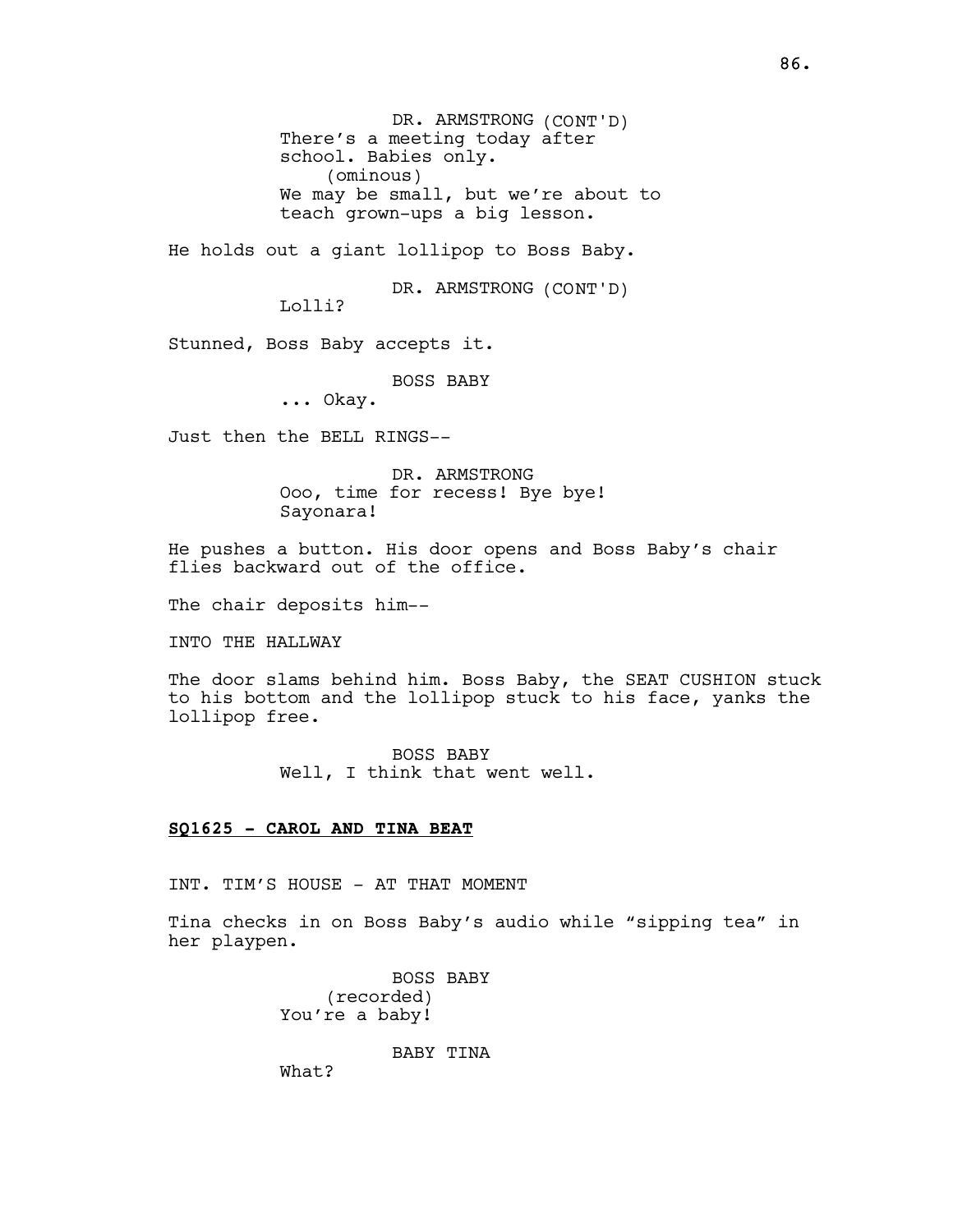She looks to Story Bear.

### BABY TINA

Is he talking to me? He better not be talking to me, because I-- Armstrong? You're right, Connie! He's talking about Armstrong!

CAROL (into phone, mid-call) I don't know what has gotten into her, but she's acting strange, Dr. Federman.

Tina quickly switches to a video of KEYBOARD BUNNY rocking out and LAUGHS as Carol checks in on her.

> CAROL (CONT'D) Isn't it a bit early for terrible twos? Is there terrible ones? Is that a thing?

As soon as Carol walks away, Tina swipes to a live feed from the flower/hidden camera.

> BABY TINA Oh piano playing bunny, you slay me.

Tina swipes over to the video feed as soon as Carol walks away.

> BABY TINA (CONT'D) Okie dokie, we need some eyes on the prize visual confirmation here.

Reveal TIM ASLEEP IN THE TIME-OUT CHAMBER.

BABY TINA (CONT'D) (sighs, frustrated) Oh Daddy... If I were there, I'd pinch you so hard...

# SQ1700 - RECESS

INT. TIME OUT CHAMBER

SOOTHING VOICE Your time out has concluded.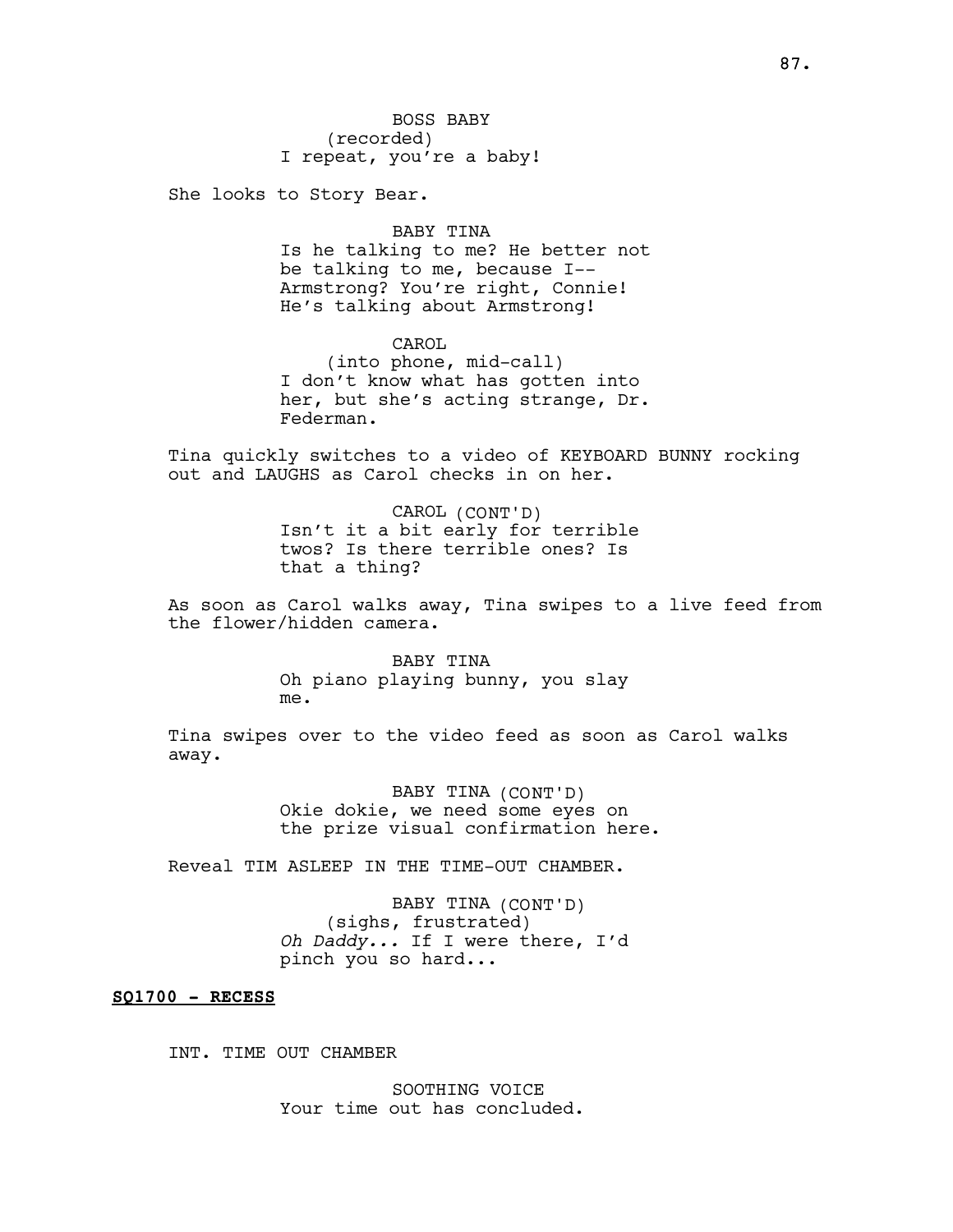Tim slowly wakes. TIM (waking up) Sail away, sail away... Sail away! What time is it?! SOOTHING VOICE It is time for recess. CUT TO: EXT. RECESS - MOMENTS LATER Tim emerges out into the bright sun of the playground. TIM I'm late! I'm late! I'm late! Come on, he'll understand, right? Ok, where is he, where is he, where is he...? Across the sea of playing children, Tim spots Boss Baby playing a game of jacks for a pile of bows with a CRYING Bo Peep. BOSS BABY Umf! Yeah, baby! BO PEEP No! Not my bows! BOSS BABY But they're not your bows... any more. **TTM** (under his breath) Yep, where there's crying, there's my brother. He crosses to the much tougher YELLOW area of the playground. Babies trade contraband sweets, lift toy weights, and sharpen crayons on the pavement. GLUE BABY

(lifting weights) Glue!

Tim reaches the bleachers only to be stopped by a pair of GUARD BABIES.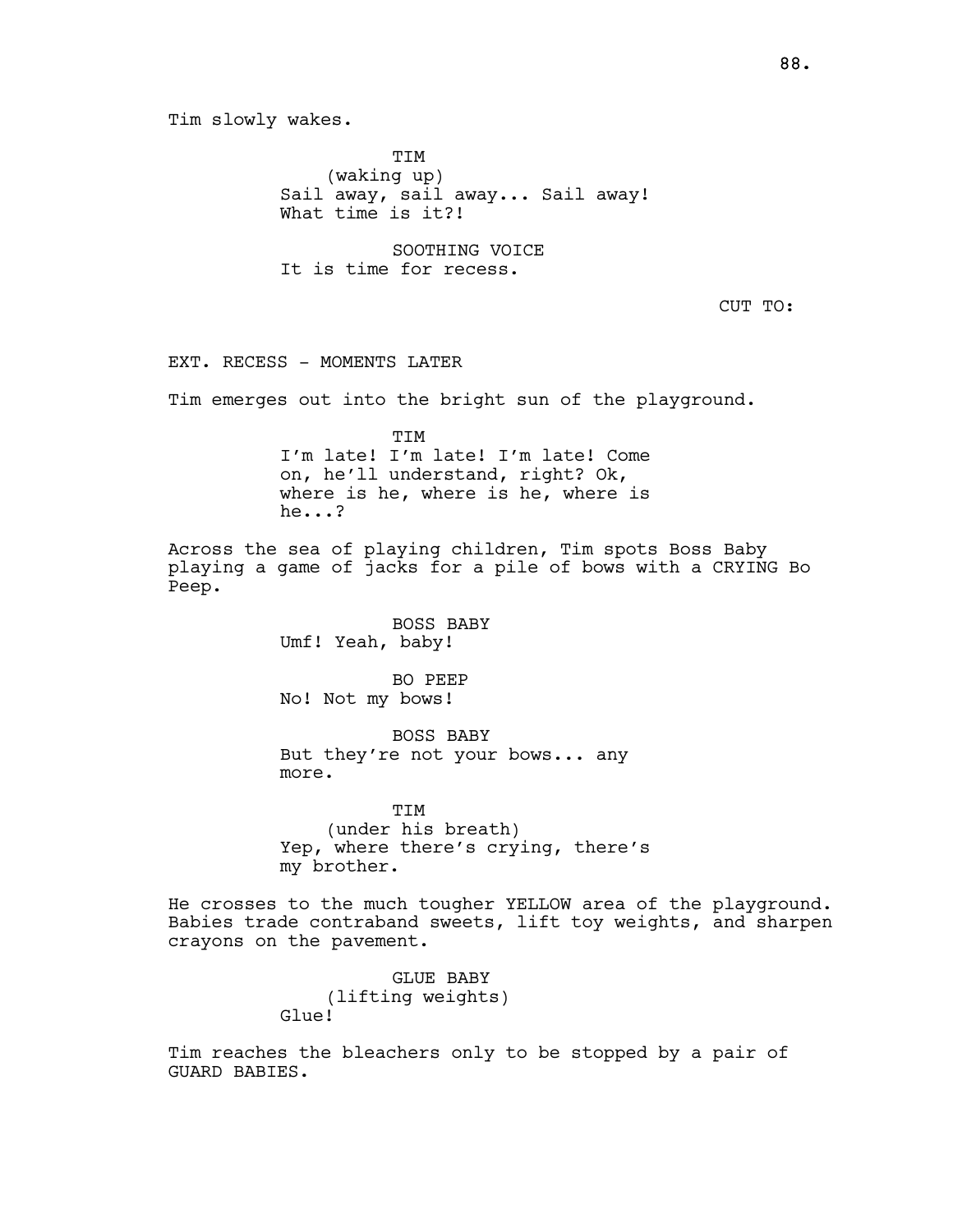GUARD BABY Whoa, whoa, whoa. Hey blue, where do you think youse going? You lost?

TIM Could you let me through, please?

NO GIRL

No!

GUARD BABY So what? Did you flunk coloring class, kid?

TIM Really, guy?

The Guard Baby takes a pull from a PEZ DISPENSER then offers it to the other Guard Baby.

> GUARD BABY Mmm, cherry. G'wan! Blues are on da udder side.

BOSS BABY (O.S.) Let him through.

GUARD BABY Ok, he's cool.

The babies part, and Tim climbs up to Boss Baby.

TIM See? I'm cool, I'm cool.

BOSS BABY You failed me, Tim. I was desperate. I crawled. I did things with glue that I'm not proud of. But I made it, I made it all the way to Armstrong's office. And then- - where's Tim?

Boss Baby is more disappointed than angry.

TIM I know I-- BOSS BABY Where's Tim? TIM I tried to--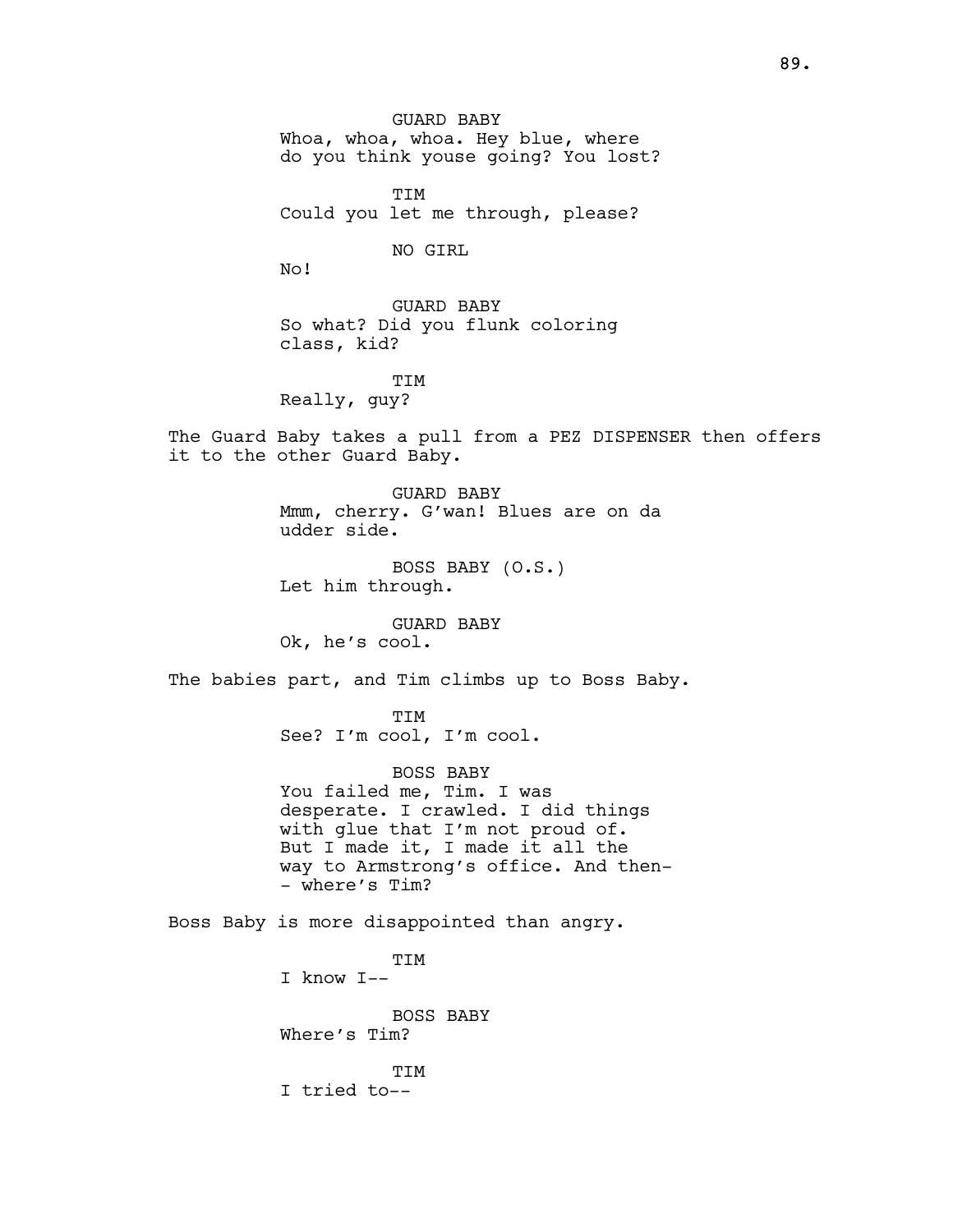BOSS BABY Where's Tim?!

TIM I was in the Box, okay?!

The crowd of tough babies GASPS. The baby sharpening crayons into shivs SNAPS a crayon. Glue Baby drops his weight on his chest.

> GLUE BABY (pained) Glue!

BABIES (whispering) The Box?

TIM Yeah, that's right! Show a little respect!

The crowd disperses.

BOSS BABY See Tim: this is why I work alone. I'll succeed in the mission. You can take the pony home.

TIM The only thing you're ever going to succeed at is being alone.

Tim walks away.

BOSS BABY

Fine.

TIM

Fine!

BOSS BABY

Fine!

Creepy Girl slides out from behind Boss.

CREEPY GIRL

I like ponies.

BOSS BABY Ah! Thank you for sharing...

CUT TO: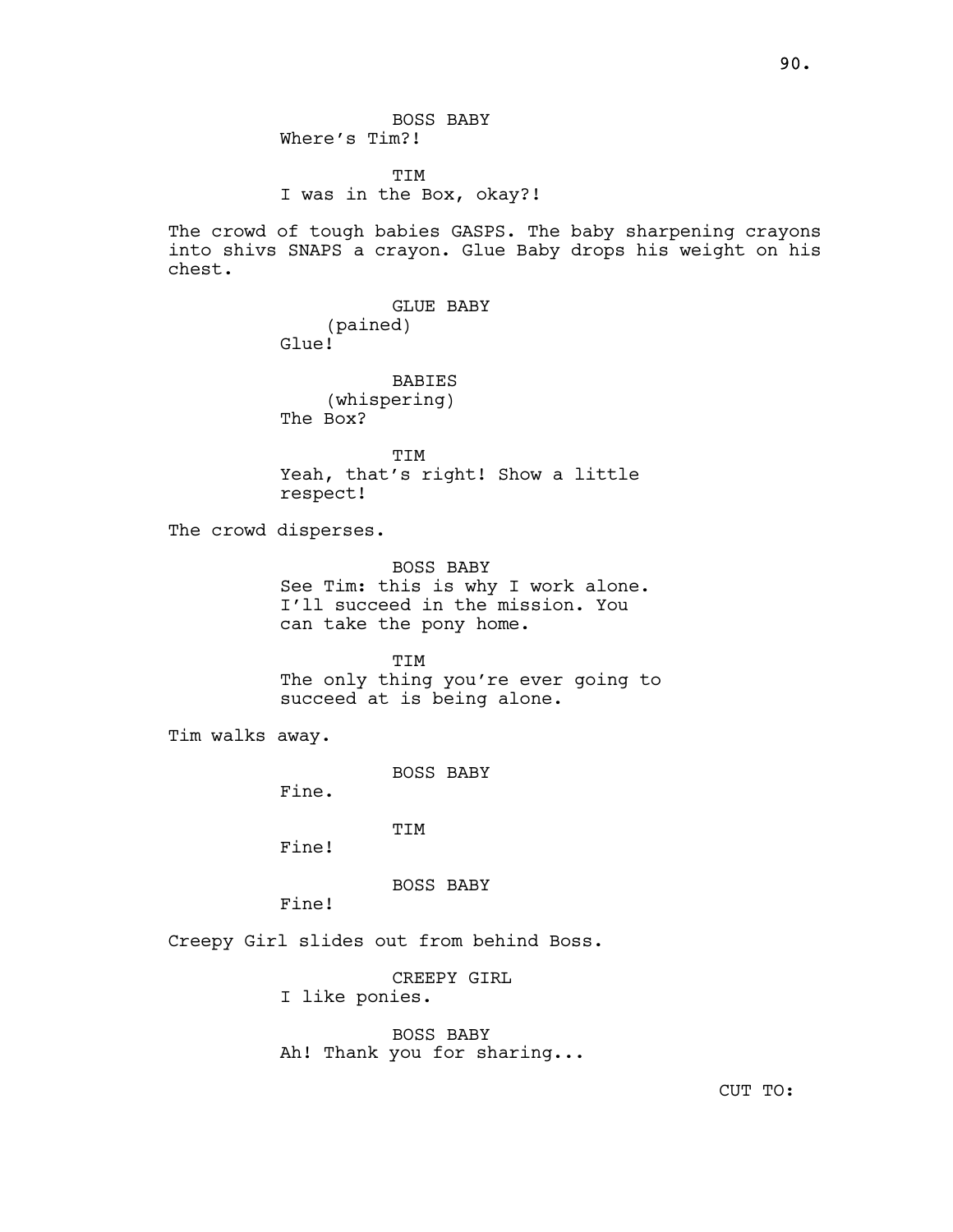# SQ1675 - REHEARSAL

Tim walks through the halls feeling down.

NATHAN (O.S.) You're blowing it, Templeton!

MEGHAN (O.S.) Yeah, Templeton!

TABITHA (O.S.) I'm trying...

Tim looks around expecting to be in big trouble-- but the hallway is EMPTY. It's coming from a NEARBY ROOM--

> NATHAN (O.S.) You always come in a beat late!

# THE PAGEANT REHEARSAL ROOM

Tim peeks inside the door and sees a rehearsal for the pageant.

> TABITHA I'm sorry, Nathan I'm doing my best.

Nathan is scolding Tabitha like a nerd Bob Fosse--

NATHAN Your best is going to keep me out of going to Julliard!

MEGHAN Yeah, Templeton!

NATHAN It's one two three and...

Meghan joins in at the piano.

NATHAN / MEGHAN One two three and, one two three and, one two three and, one two three and, one, two--

As Nathan is giving the count, Tabitha starting looking around the room and sees all of the other children staring at her, annoyed.

> MEGHAN Aw, come on! Are you kidding me?!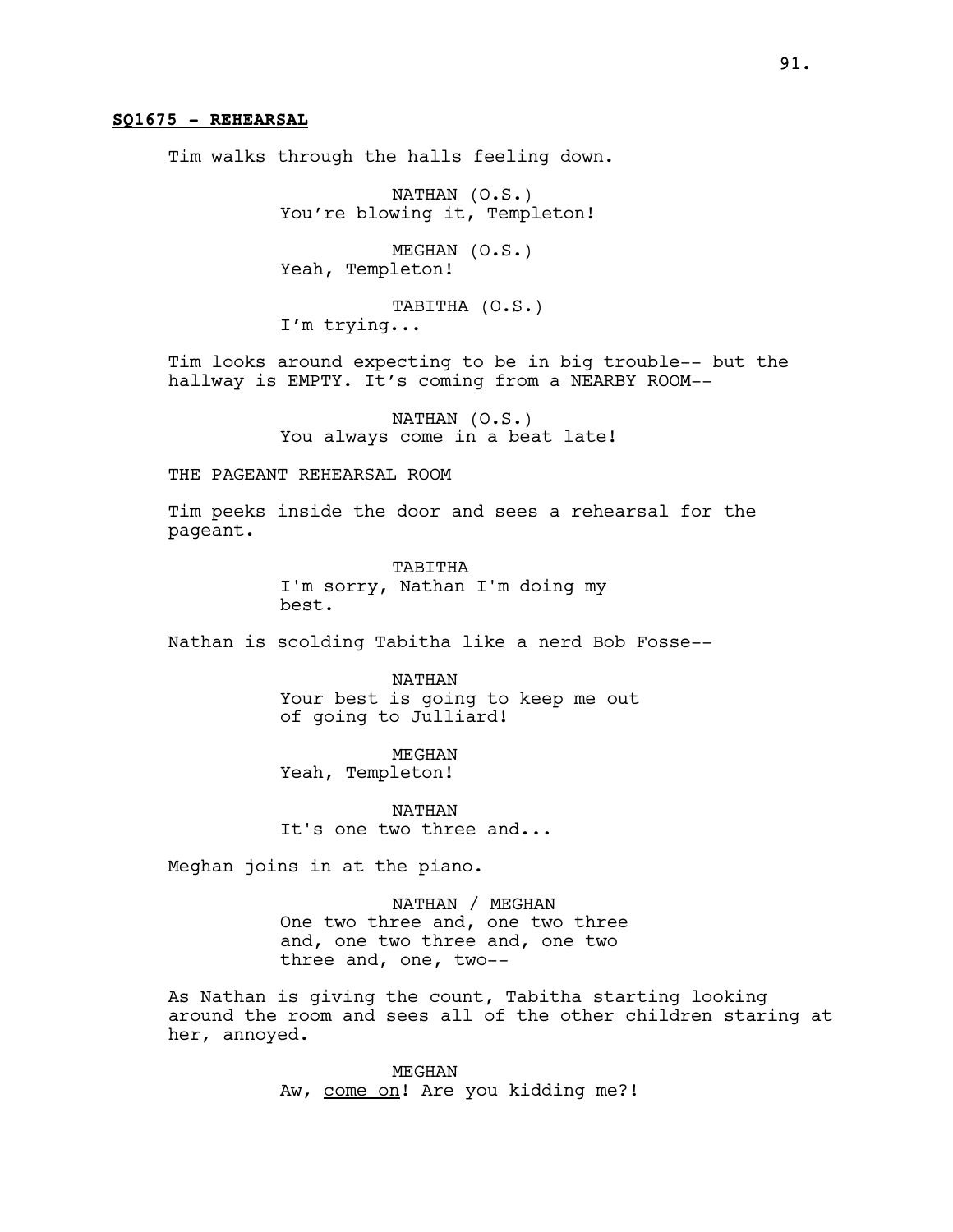TABITHA

I just can't do it right now, okay! I can't, I just can't! I'll do it tomorrow!

#### MEGHAN

Seriously?!

Tabitha slumps out of the room.

IN THE HALL

Tim watches Tabitha walk away, heartbroken.

NATHAN (O.S.) Alright, alright, alright! See you at the pageant tomorrow. Beat it!

All of the kids rush out past Tim in their costumes. One of the kids hands Tim a FLYER FOR THE HOLIDAY PAGEANT.

> MEGHAN (O.S.) Oh, Nathan, Nathan, let me do it! Let me do it Nathan, I want to sing the song!

Tim peeks back into the rehearsal room to see Nathan and Meghan plotting.

> NATHAN No, I want to see her fail.

MEGHAN Oh... pure genius!

NATHAN I can't wait!

TIM We'll see about that...

## SQ1800 - PICK UP LINE

OUTSIDE THE CENTER

Students, Tim among them, pour out of the school.

DR. ARMSTRONG (V.O.) Goodbye, children. Sayonara. Auf Wiedersehen. Adieu! Adios ninos!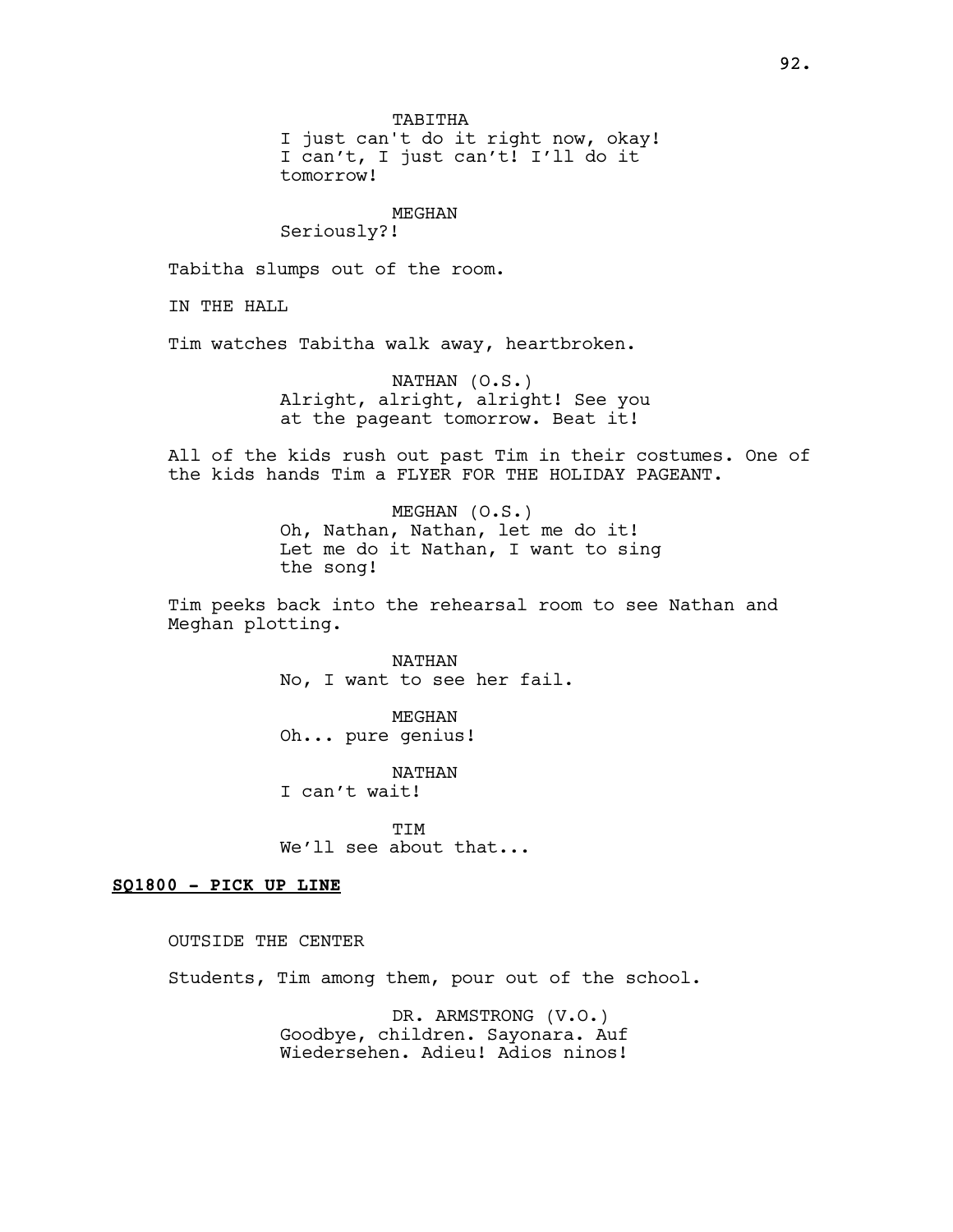Tim notices Tabitha sitting on a bench looking sad. As he debates approaching, Precious pops out from a nearby bush and kicks a snowman that looks suspiciously like Tim.

> **TTM** Ah, come on!

Tim looks between Tabitha and Precious, weighing his options, then--

> TIM (CONT'D) Oh my gosh... stop what you're doing! I see a baby pony!

The other children all CHEER and surround Precious, blocking her path to Tim.

> CREEPY GIRL I like ponies!

CAROL'S CAR - IN THE PICK-UP LINE - AFTER SCHOOL

Baby Tina is in the back. Tabitha gets in the car without a word.

> CAROL<sub>I</sub> That's it? No 'hello'? Not even a 'Hi, Mom'?

> > TABITHA

What?

Just then, Tim pops up at Tabitha's window--

TIM Hi, Tabitha!

Baby Tina's eyes widen-- he's going to blow their cover.

TABITHA

Oh. Hi.

She rolls down the window for him.

TIM (flirty) What? You never said you had an older sister who could drive.

TABITHA Uh, that's my mom.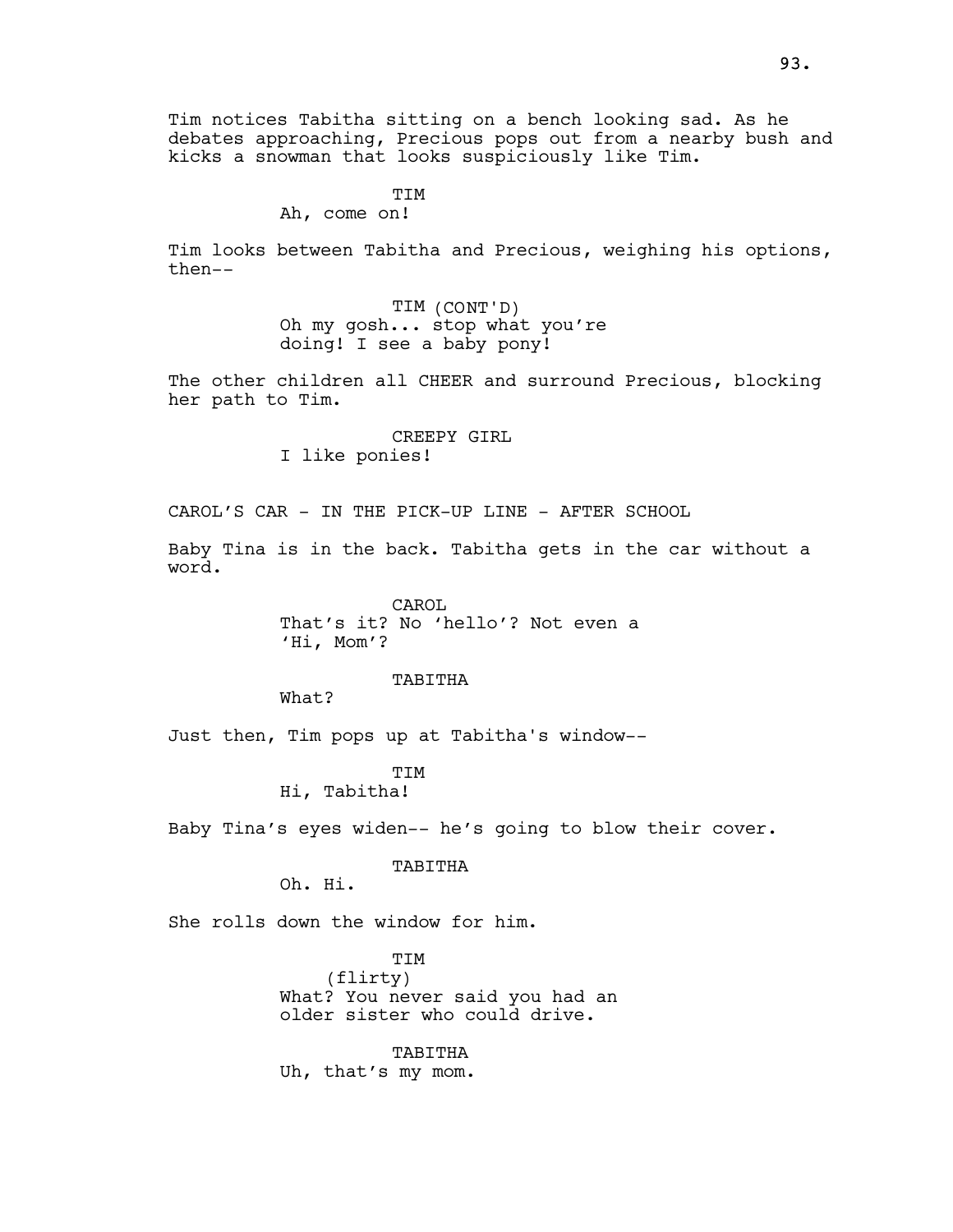CAROL Tabitha, don't interrupt.

TIM Yeah, I'm a new friend of Tabitha's.

Tina uses her dinosaur toy to roll the window back up on Tim.

# TABITHA

Hey, stop!

There's a back-and-forth between Tabitha rolling the window down and Tina rolling it back up, which keeps smushing Tim's face.

> CAROL Oh, really?

TABITHA I mean, we just met.

CAROL Well, what's your name, new friend?

TABITHA (to Tina) Stop, you're embarrassing me!

TIM Marcos. Marcos Lightspeed.

Tina catches Tim's nose in the dinosaur toy.

CAROL

Tina!

TABITHA What is with you?

TIM

Cute kid. Well, I better get going if I'm gonna walk those three and a half miles home. In the snow. Without a jacket.

Carol drives after him, worried.

CAROL. Three and a half miles?

TIM Three and a half... six. Somewhere in there.

(MORE)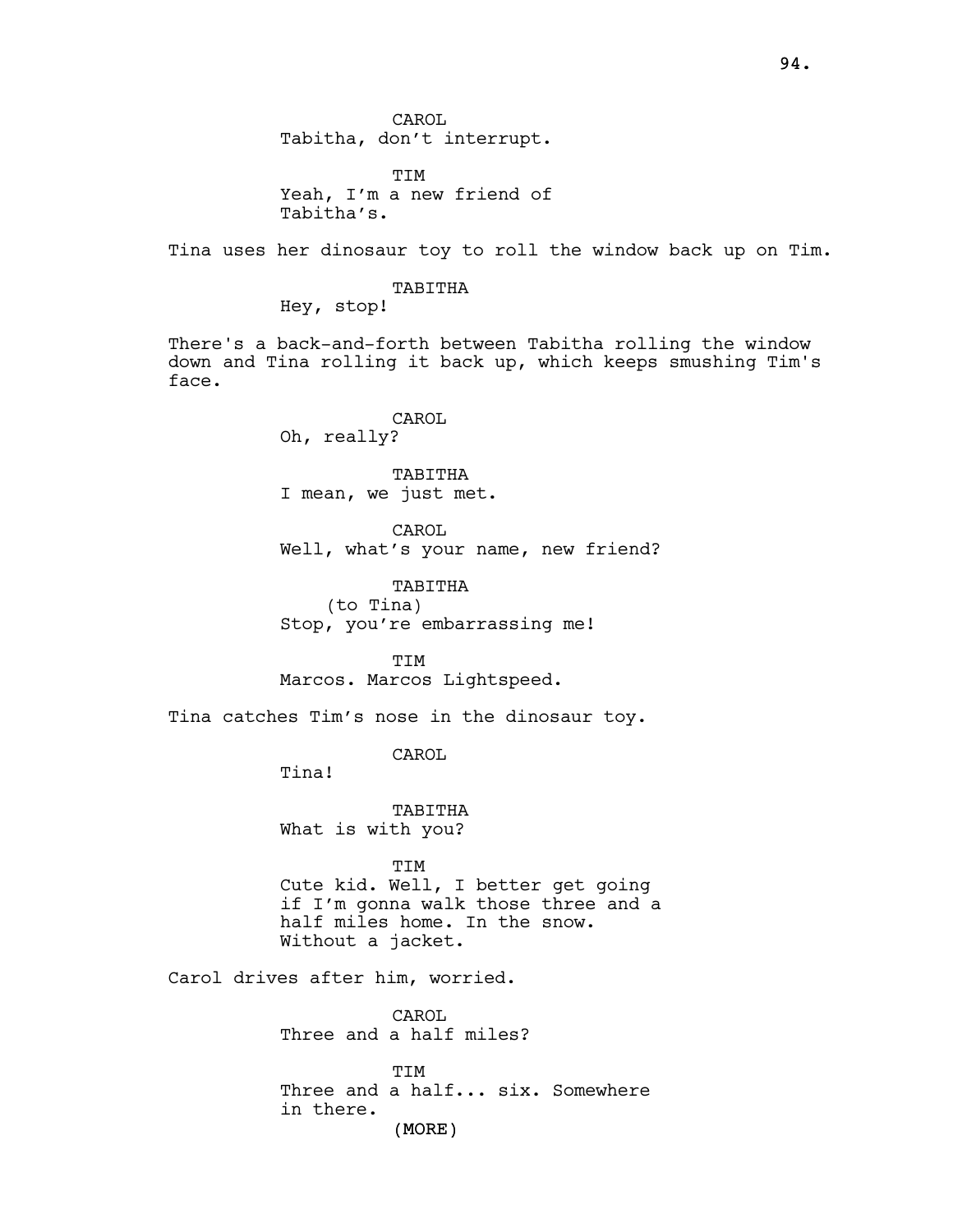TIM (CONT'D) Yeah, well, that TV dinner's not going to microwave itself!

CAROL (more worried) TV dinner?

TIM Yeah, I'm a latch-key kid so I eat whatever I want and cartoons are my babysitter.

CAROL

No!

**TTM** Oh yeah!

Tina GROANS.

#### SQ1900 - FOR YOUR EYES ONLY PT. 1

BACK AT SCHOOL

Boss Baby enters the EMPTY ATRIUM. He follows a PURPLE PATH until he reaches a dead end at the base of the tree.

> BOSS BABY (singing) Strangers in the night, exchanging glances, lovers... (reaching tree) What is this? Some kind of prank? Children can be so cruel. (calls out) Hello--

His acorn changes from YELLOW to PURPLE and then-- A SECRET DOOR OPENS BELOW HIM.

He hurtles down--

A GIANT SLIDE

It's like a state fair ride, with giants dips and corkscrews--

BOSS BABY (CONT'D) Whoooooaaaaaaeeeee!

Finally-- PLUNK! He's deposited in-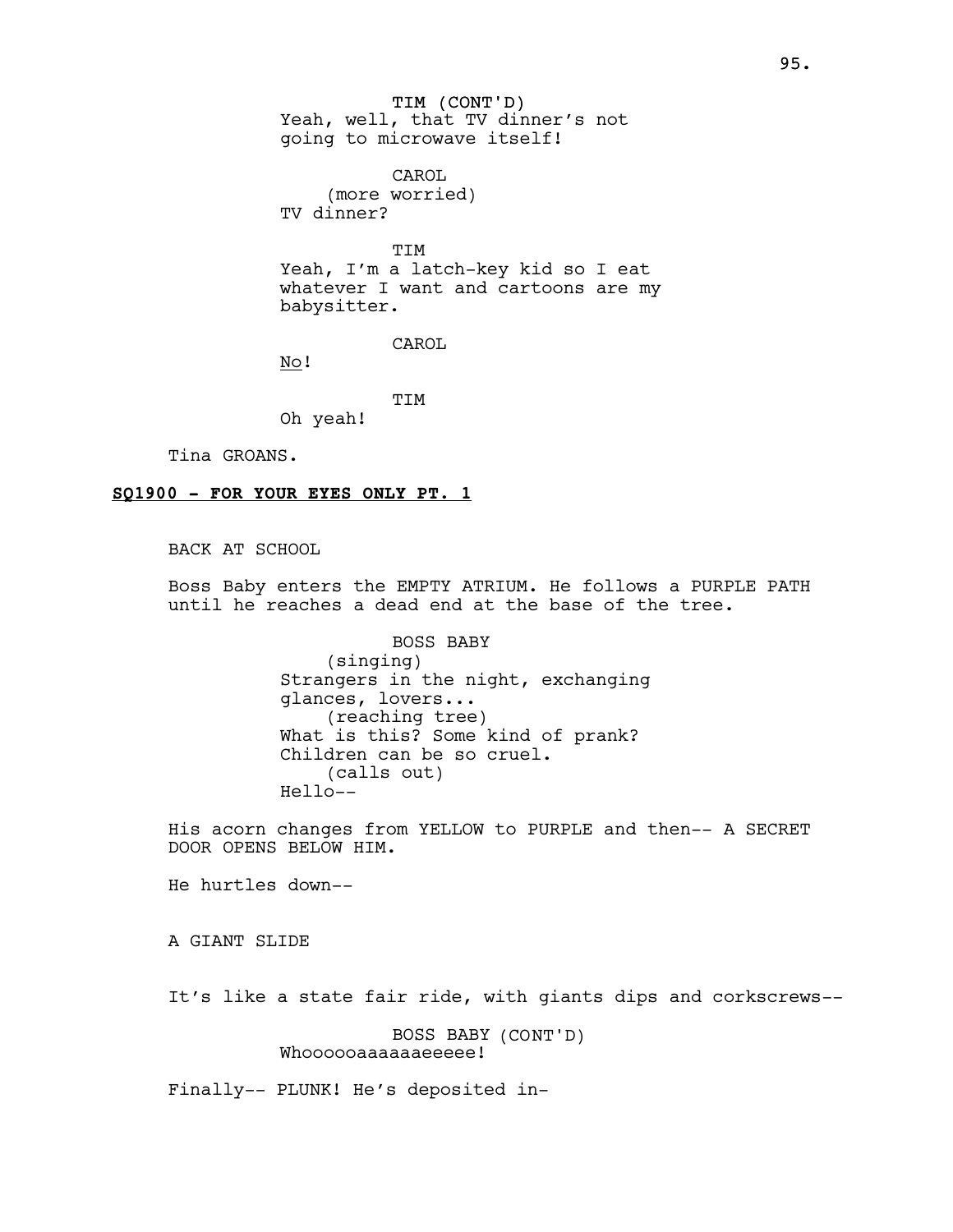A BALL PIT IN A SECRET UNDERGROUND FACILITY

A long, wide hallway is lined by enormous concrete rooms.

BOSS BABY Whoa... This is exactly like Bill Gates' rec room, but a little smaller.

He peers through one of the massive windows into an observation chamber below.

Babies with clipboards take notes as various mesmerizing images are flashed-- a spinning wheel, a swinging pendulum, etc.

> BOSS BABY (CONT'D) What is all this? Research and development... product testing... Something tells me this isn't daycare. (annoyed) Boy could I use a spy camera right about now.

QUICK CUT TO THE TIME OUT CHAMBER. Enya continues to play as the flower/camera relaxes uselessly.

BOSS BABY (CONT'D)

Anyway...

Boss Baby takes out his PHONE.

He angles himself to take a picture when a MENACING SHADOW looms over him. He turns to see a BABY NINJA in an exersaucer at the end of the hallway.

> BOSS BABY (CONT'D) Awww, now aren't you a cutie in that little karate outfit?

The baby ninja draws his sword and SLICES THE PHONE IN HALF.

More baby ninjas materialize and begin to advance on Boss Baby.

> BOSS BABY (CONT'D) Is this some kind of a ninja boy band?

One of the ninjas throws a star at Boss Baby. He SCREAMS then turns on his heel and RUNS.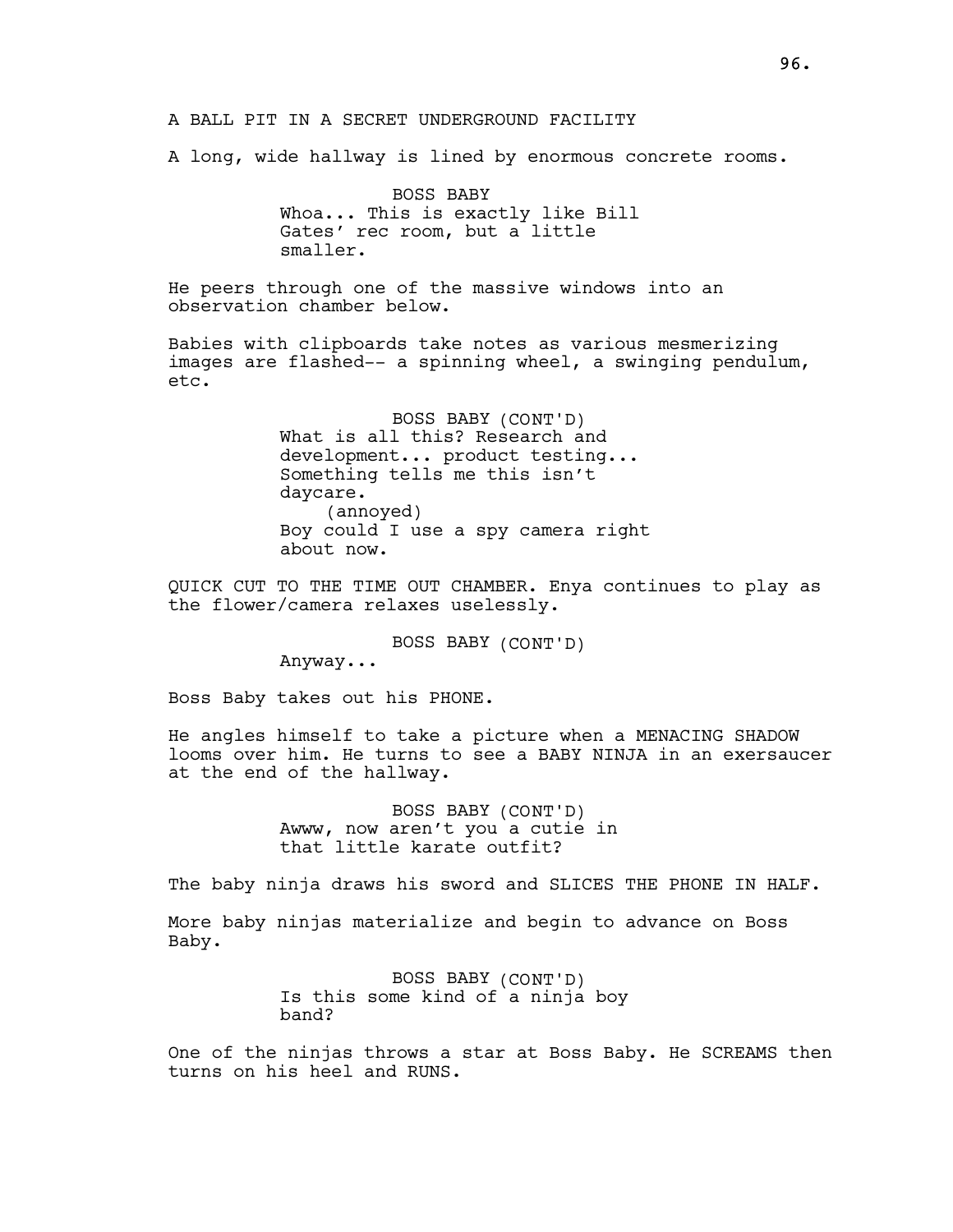The ninjas give chase, and Boss Baby narrowly avoids a flurry of thrown weapons as he rounds a corner.

> BOSS BABY (CONT'D) Oh my gosh, oh my gosh, oh my gosh!

He skids to a halt in front of a dead end.

BOSS BABY (CONT'D) I give up! Cobra kai! Cobra kai!

Before the ninjas can reach him, a FUTURISTIC GOLF CART zooms past and scoops up Boss Baby.

He rides away, holding onto the back of the tram, safe at last...

> BOSS BABY (CONT'D) Sayonara, baby!

Armstrong (without his grown-up suit) turns from the driver's seat.

> DR. ARMSTRONG Hey, there you are!

BOSS BABY (startled) Oh hello! Thank you.

DR. ARMSTRONG I see that you've angered my baby ninjas.

One of the ninjas claws his way onto the cart, and Armstrong sprays him with a water bottle.

> DR. ARMSTRONG (CONT'D) Oh boy, oh boy, shoo! Shoo!

The ninja falls.

BOSS BABY What maniacal underground fortress doesn't have ninjas? Am I right?

DR. ARMSTRONG Impressive huh? Pretty impressive. What do you think, what do you think?

# SQ1940 - FOR YOUR EYES ONLY PT 2

The golf cart passes large screens displaying different apps.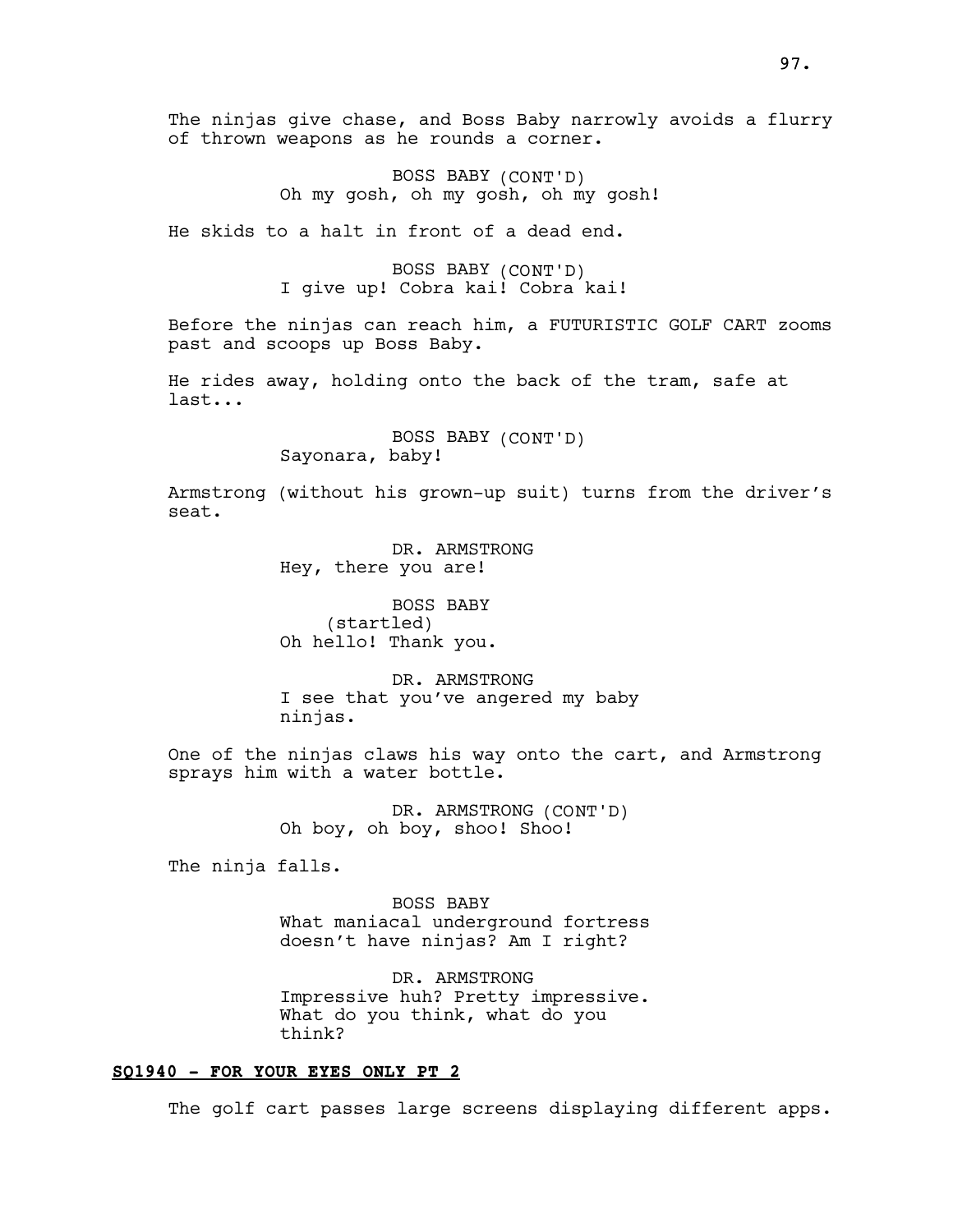BOSS BABY I know tuition's pretty steep, but

how do you afford all this?

DR. ARMSTRONG Oh, that's a good question. I taught babies to code.

BOSS BABY

No!

DR. ARMSTRONG Yes! And you know what they say about having an infinite amount of monkeys banging on typewriters...

BOSS BABY They will eventually write Shakespeare?

DR. ARMSTRONG A plus, oh boy, you are smart. Or the most popular apps that money can buy.

BOSS BABY Apps! They're writing apps!

DR. ARMSTRONG Cat Chat, PalmDoodle, Find My Nose, StockCrush--

Boss Baby zeroes in on a screen sporting an app called "StockCrush."

> BOSS BABY You did StockCrush? I love StockCrush.

DR. ARMSTRONG All us! But my next app? It's gonna change the world. Forever.

BOSS BABY So why bother with a school? You could go public and make millions.

DR. ARMSTRONG

Billions.

BOSS BABY (emotional) Billions.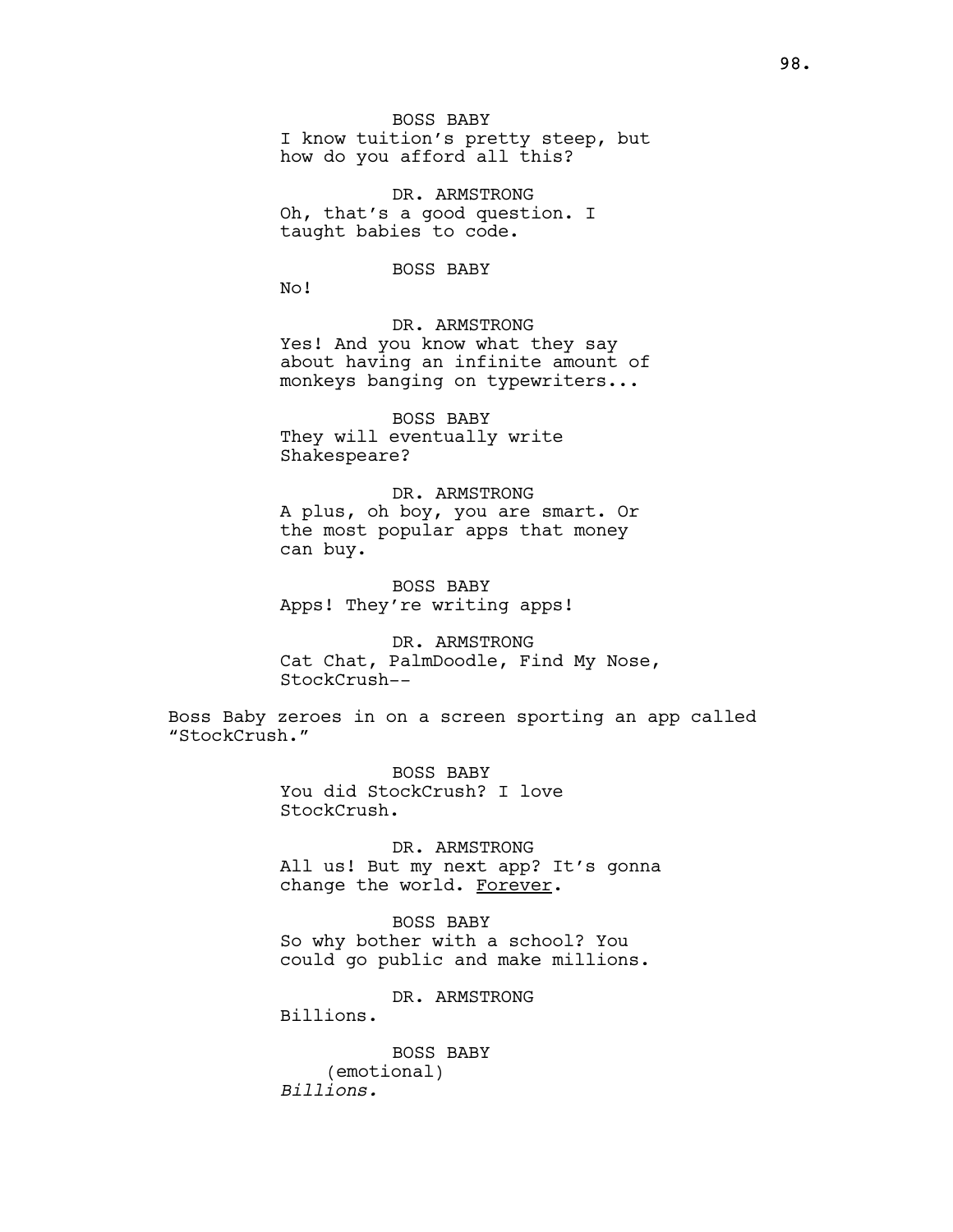DR. ARMSTRONG Yeah, but some things are more important than money.

BOSS BABY Please don't say love.

DR. ARMSTRONG

Power.

BOSS BABY That's more like it.

### SQ1925 - TIM'S MISSION

FADE IN:

#### TIM'S HOUSE

Carol, holding Tina, leads Tabitha and Tim into the house.

TIM

Wow, this is so amazing. First the ride and now a full sit-down dinner. Wow, what a palace! I mean, you have electricity?

TABITHA

Well, yeah.

TIM Man, you guys are beyond generous.

CAROL You're welcome any time!

Carol places Tina in a playpen.

CAROL (CONT'D) Tabitha, would you mind setting the table?

TABITHA

Okay mom!

Tim slips his hat over a childhood photo of Tim and Boss as Tabitha drops her coat and heads to the dining room.

> TIM (muttering) Really? You're just gonna throw that right there...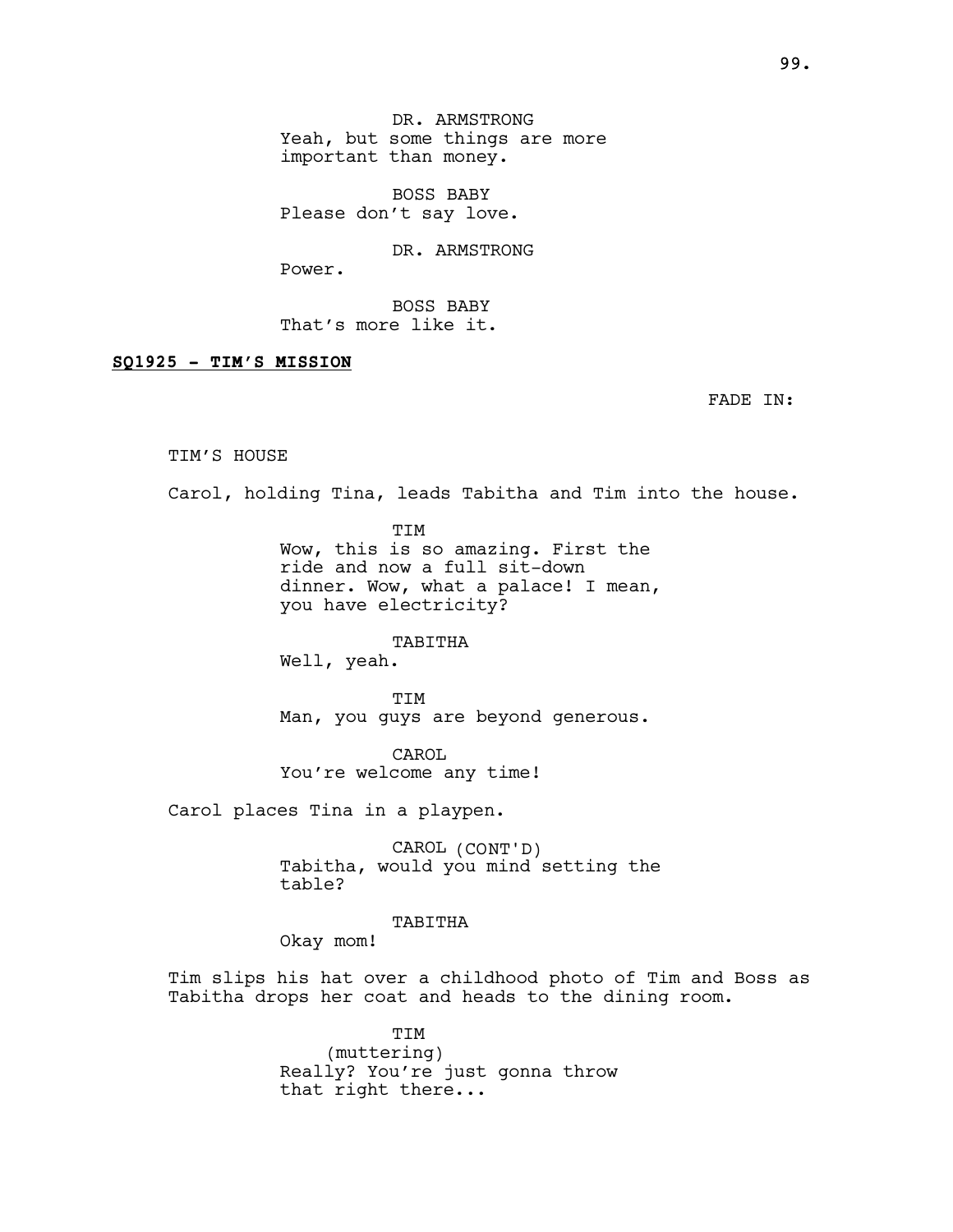TIM Shh, it's Marcos!

BABY TINA What are you doing here? Where's Uncle Ted?

TIM He kicked me off the mission.

BABY TINA He can't do that! Only I can do that! You're back on the mission!

**TTM** No need! I have my own mission now!

BABY TINA What?! What could be more important than my mission?

TIM Gotta go, Lightspeed out.

He follows Tabitha into the dining room.

CUT TO:

### SQ1950 - SETTING THE TABLE

DINING ROOM- AT TIM'S HOUSE

Tim puts another childhood photo of Boss Baby and himself face down on a table before helping Tabitha set the table. Carol checks on dinner in the kitchen.

> TIM This is so great!

CAROL Well, I hope you're hungry.

TIM It's been so long since I've used silverware.

TABITHA So... how'd you like your first day?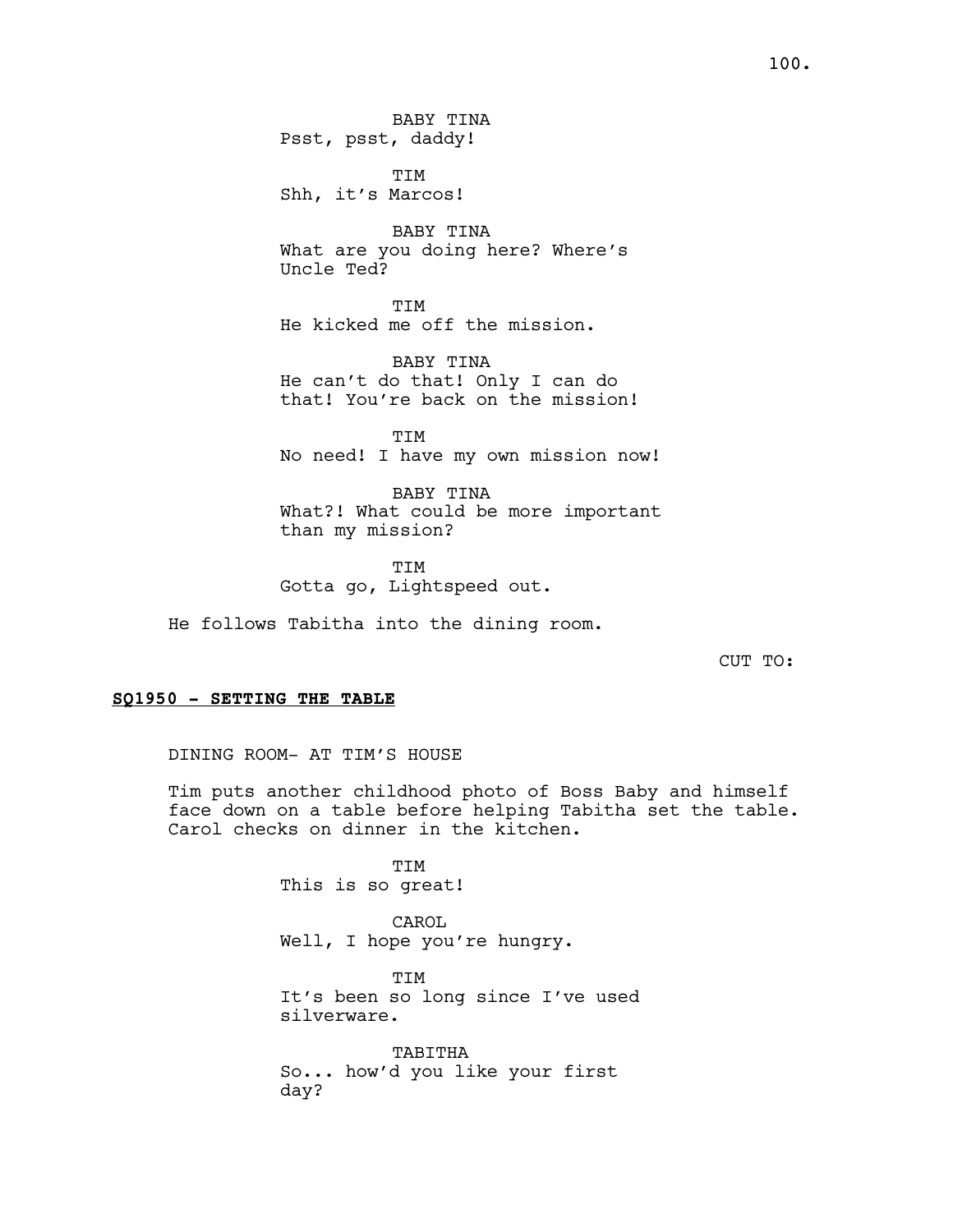TABITHA Yeah, you'll get used to it.

TIM Even that Nathan kid?

TABITHA Nathan? Ugh, he's a mess.

TIM Yeah, he's such a square.

TABITHA

A... square?

Tim tries to correct himself--

TIM

Yeah, you know, like a dork. Dweeb. Nerdlet. A real pointdexter. Lameo. Dorcus to the max... they used to call me.

TABITHA You're weird.

TIM

I am?

TABITHA Yeah. But in a good way.

They share a little laugh.

TIM So why is the pageant stressing you out so much?

TABITHA Ugh, I have to sing.

TIM

So what?

TABITHA I don't know, my whole family's going to be there-- including my Dad.

It's like a punch in the stomach.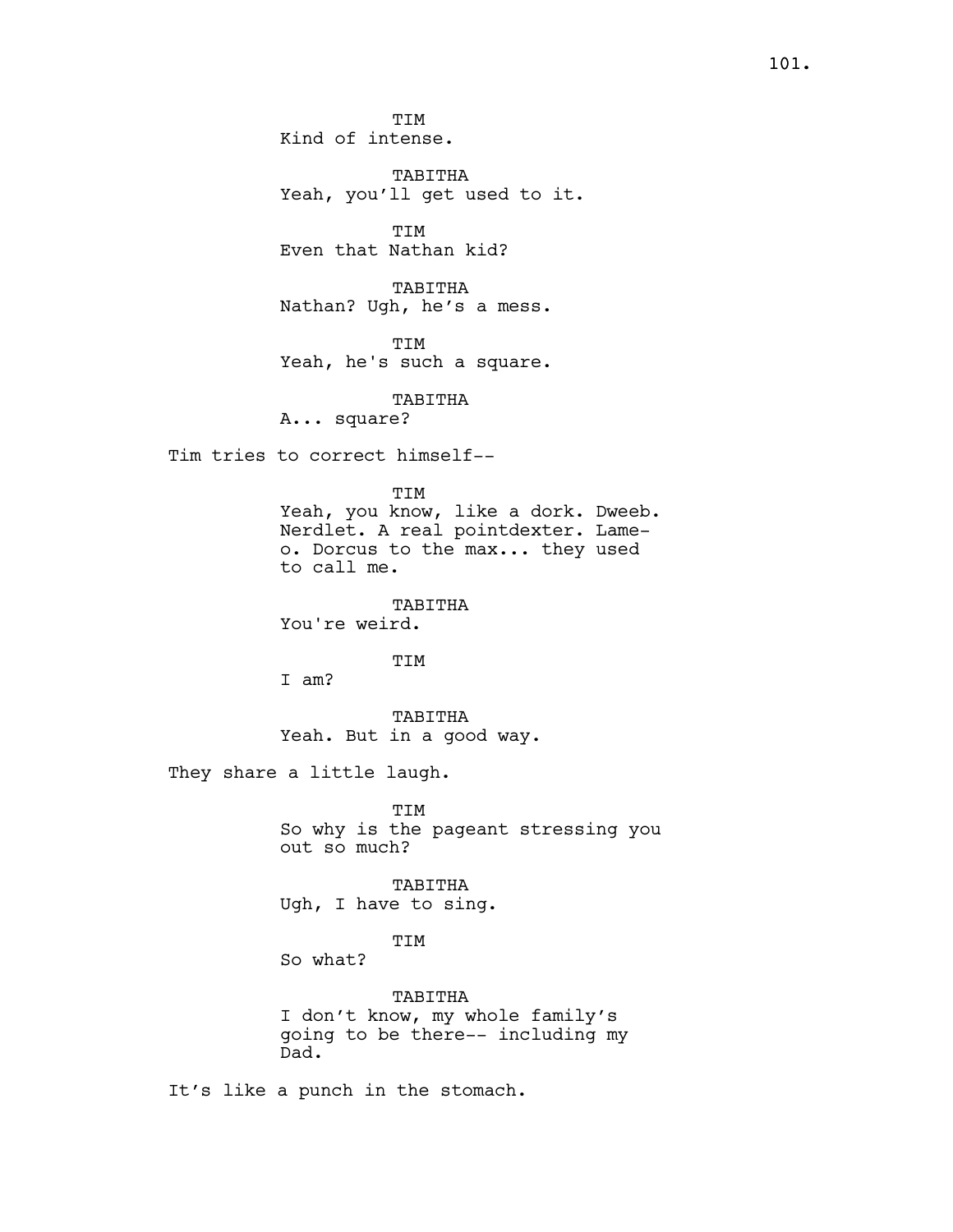TIM Oh. Right. You're... embarrassed of him?

TABITHA No! No, it's not that.

Tim EXHALES way too loudly.

TABITHA (CONT'D) It's just he's really good at this kind of thing, being creative, and using your imagination-- but it's hard for me.

This has literally never occurred to Tim.

TABITHA (CONT'D) I just want him to be proud of me. You know?

This time it's like a punch in the face. Tim is stunned--

TIM

Really?

TABITHA

Well, yeah.

Tina SIGHS loudly, fully engrossed in the emotions.

Then Tim looks down at the EXTRA SILVERWARE.

TIM (realizing) Um, who are these extra plates for? (quietly realizing) Mom and dad!

DING DONG. HIS PARENTS burst through the front door.

TIM'S DAD Hey, hey! The key still works!

TIM'S MOM You guys should really change the locks.

Tim's Mom hands Carol an armful of presents.

CAROL Oh, you made it!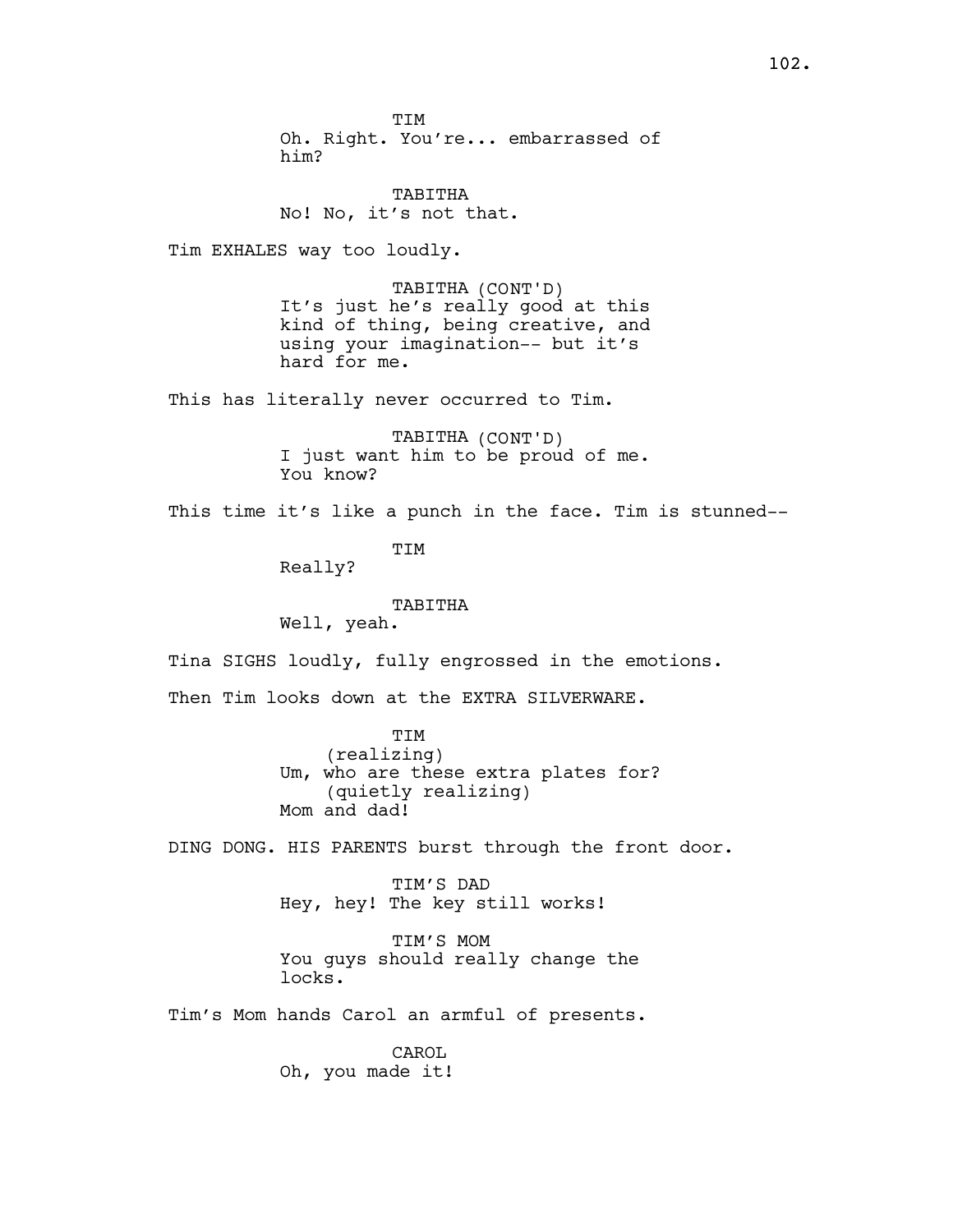TIM'S DAD Look who's here!

TIM

Mom and Dad.

Tim and Baby Tina share a PANICKED look as Tabitha runs to greet them.

> TABITHA Grandma, grandpa!

TIM'S DAD There she is!

TABITHA Yay you're here!

TIM'S DAD C'mere my little Tabby Cat! Look at how big you are!

CAROL (struggling) You shouldn't have...

TIM'S MOM You're almost a teenager! Can you vote yet?

TABITHA Ten and a half more years, grandma!

Tina hisses to Tim--

BABY TINA Daddy, they're going to recognize you!

TIM No, no, it's fine! I've got the glasses. See--

He raises them up and down like it's complete transformation.

Tabitha, Tim's parents, and Carol huddle together in front of Tim's Dad's phone.

> TABITHA/TIM'S DAD/CAROL Selfie!

TIM'S MOM How do you do it again?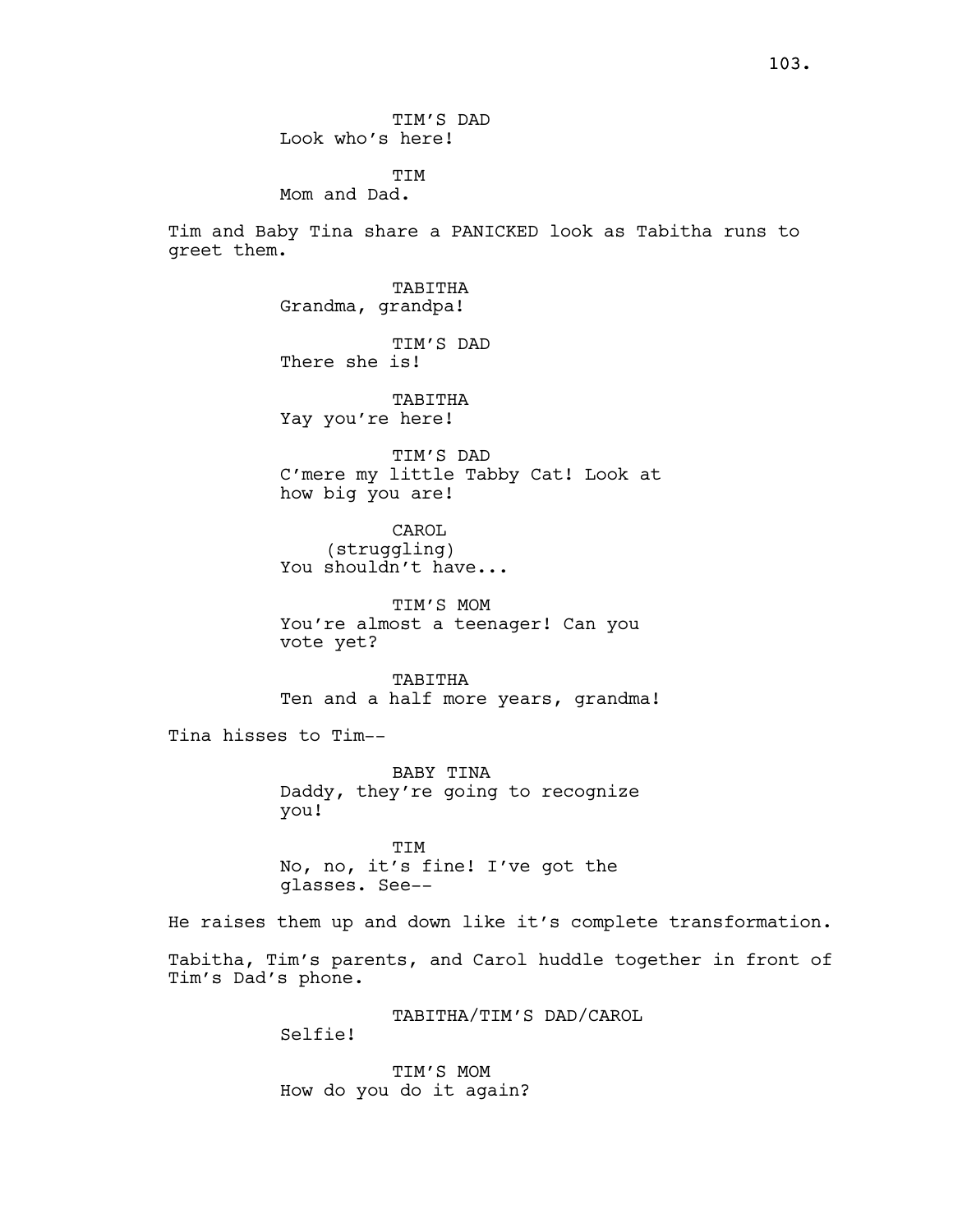BABY TINA

Hide!

Tina pulls her bunny blanket over herself.

**TTM** Just be cool, be cool!

TIM'S MOM O.S. There she is!

TIM'S DAD O.S. Hello! Hey, who's the new guy?

Tim looks up to see his Dad pointing his camera phone at him.

TABITHA That's Marcos!

TIM'S DAD

I gotcha!

His camera FLASHES.

CUT TO:

### SQ2000 - BABY PEP RALLY

Boss Baby and Armstrong continue down the hall and approach--

THE CODING ARENA

Inside, babies in hoodies and ear buds type away at computers surrounding a central stage. Jumbotrons surrounding the arena show what they're working on.

Armstrong and Boss Baby stop in the middle of the arena on the 'stage'. Armstrong hits a button. The lights go off. The Jumbotrons switch to images of BABIES AROUND THE WORLD. A spotlight hits him--

> DR. ARMSTRONG Attention, babies. Bienvenue! Willkommen! Dobro pozhalovat! And namaste!

The babies DON'T LOOK UP FROM THEIR COMPUTERS.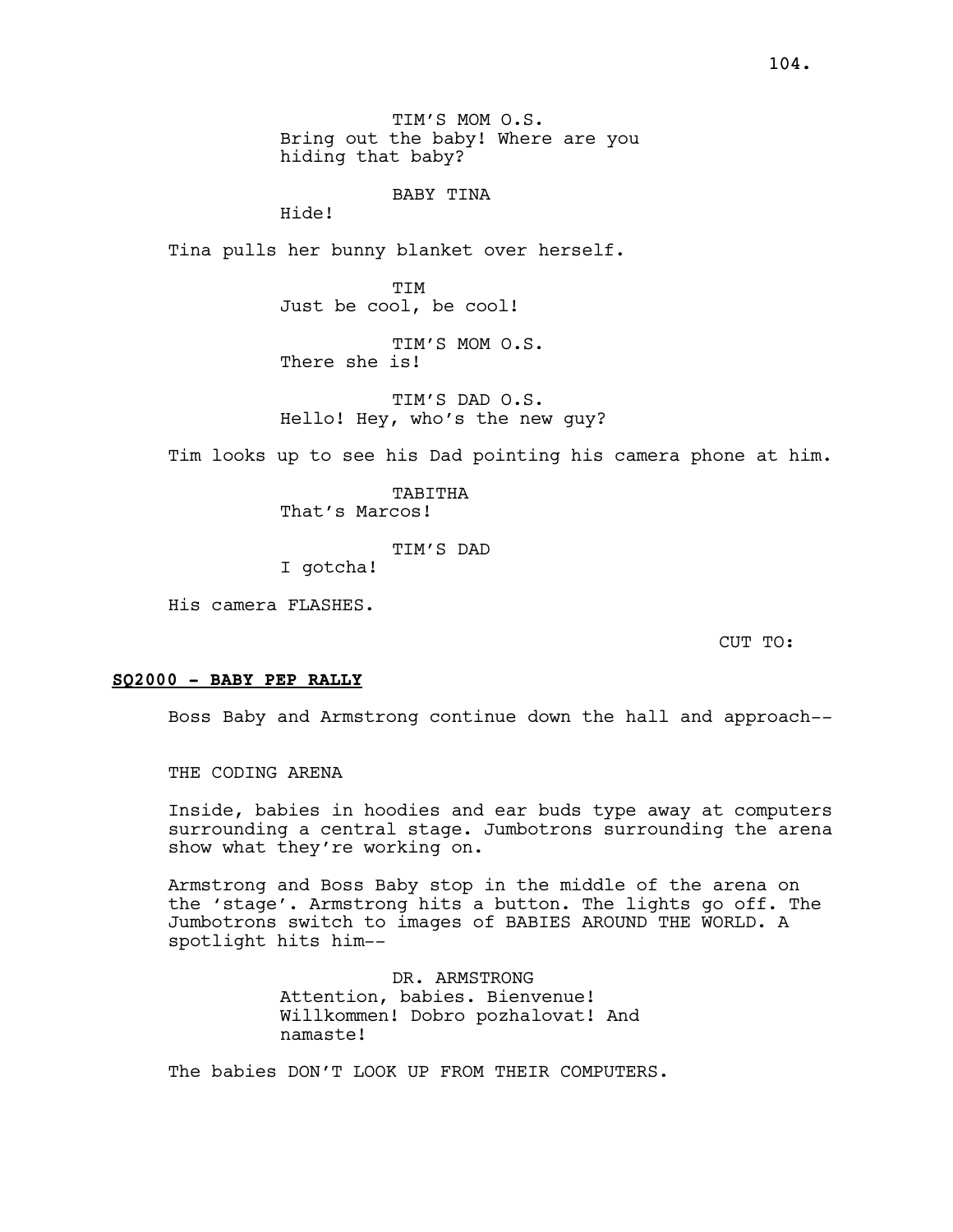He hits another button and the babies' screens go blank. They finally look up.

> DR. ARMSTRONG (CONT'D) Listen. Believe it or not, I used to be just like you. Yes! I even had parents! Mine were child psychologists who made me part of an experiment.

> > BOSS BABY

Really?

DR. ARMSTRONG They exposed me to 10,000 hours of Mozart, language lessons--

BOSS BABY

Wow!

DR. ARMSTRONG And public radio.

BOSS BABY I hate public radio.

The giant screens fill with images of Armstrong's accomplishments.

> DR. ARMSTRONG It was at that point I realized I was smarter than my parents! And with my first step, I ran away from home. Why? They pushed me around, I got told what to do all the time. But a single word changed my life. No! Say it.

> > BABY CROWD

NO!

Boss Baby REACTS, startled.

DR. ARMSTRONG Take a nap!

RUSSIAN BABIES

Nyet!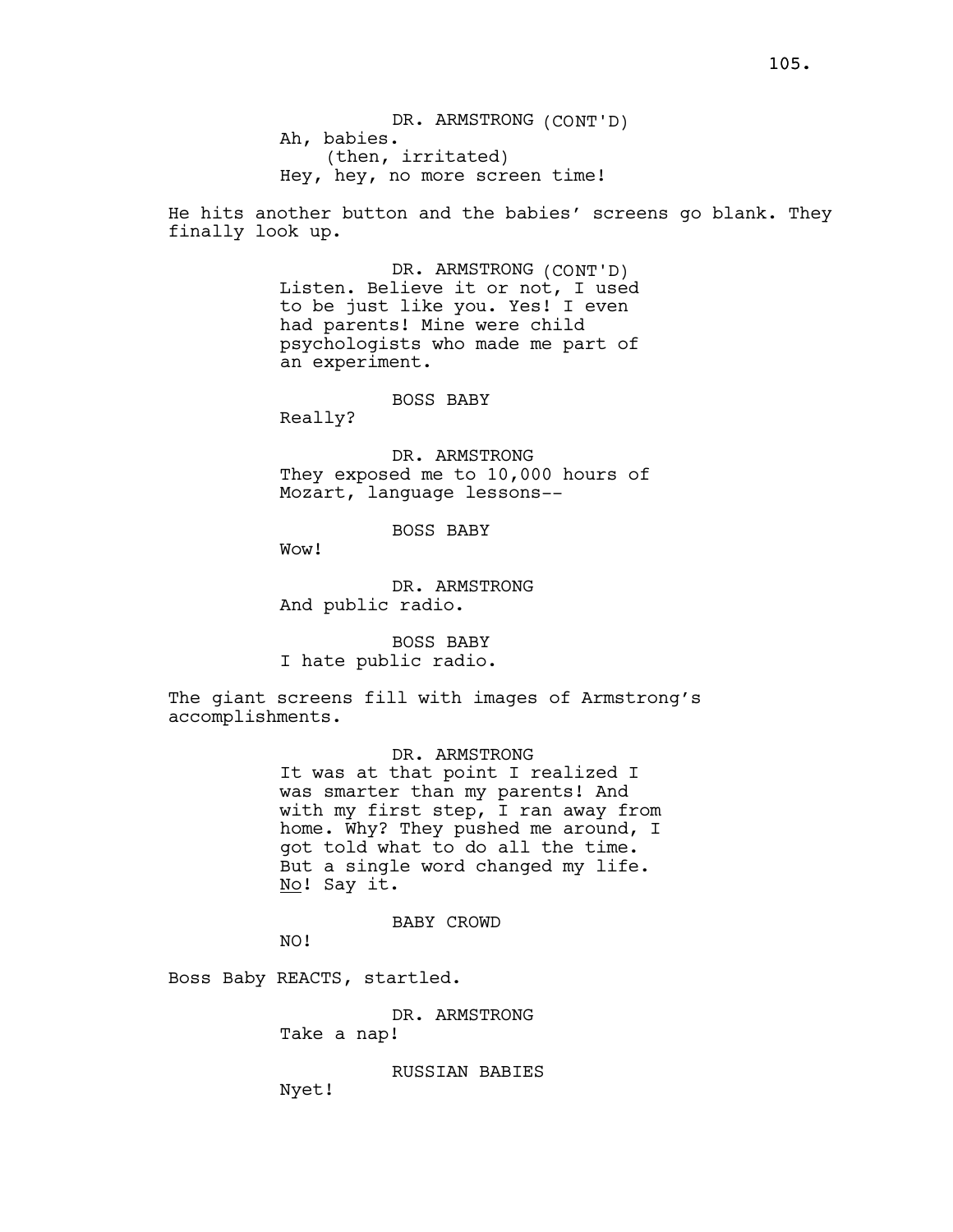DR. ARMSTRONG Put on your coat!

GERMAN BABIES

Nein!

DR. ARMSTRONG Eat your vegetables!

INDIAN BABIES

Nahii!

DR. ARMSTRONG Are you going to let grown-ups push you around?

BABY CROWD (chanting) No, no, no!

DR. ARMSTRONG (to Boss Baby) Are you?

BOSS BABY Good god, no!

DR. ARMSTRONG That's right. Why do parents get to be in charge anyway? They had their chance and what did we get? Pollution, politics, wars--

The jumbotron flashes images of worldwide destruction, ending with the atomic bomb explosion, which mesmerizes the baby crowd.

BABY CROWD

Ooooooooo!!!!

DR. ARMSTRONG Not 'ooo,' BOO!

The Baby Crowd looks momentarily confused then follow Armstrong's lead.

BABY CROWD

BOO!!

DR. ARMSTRONG The only thing holding us back, is them! But not anymore! The moment that we've worked so hard for is almost here. B-Day!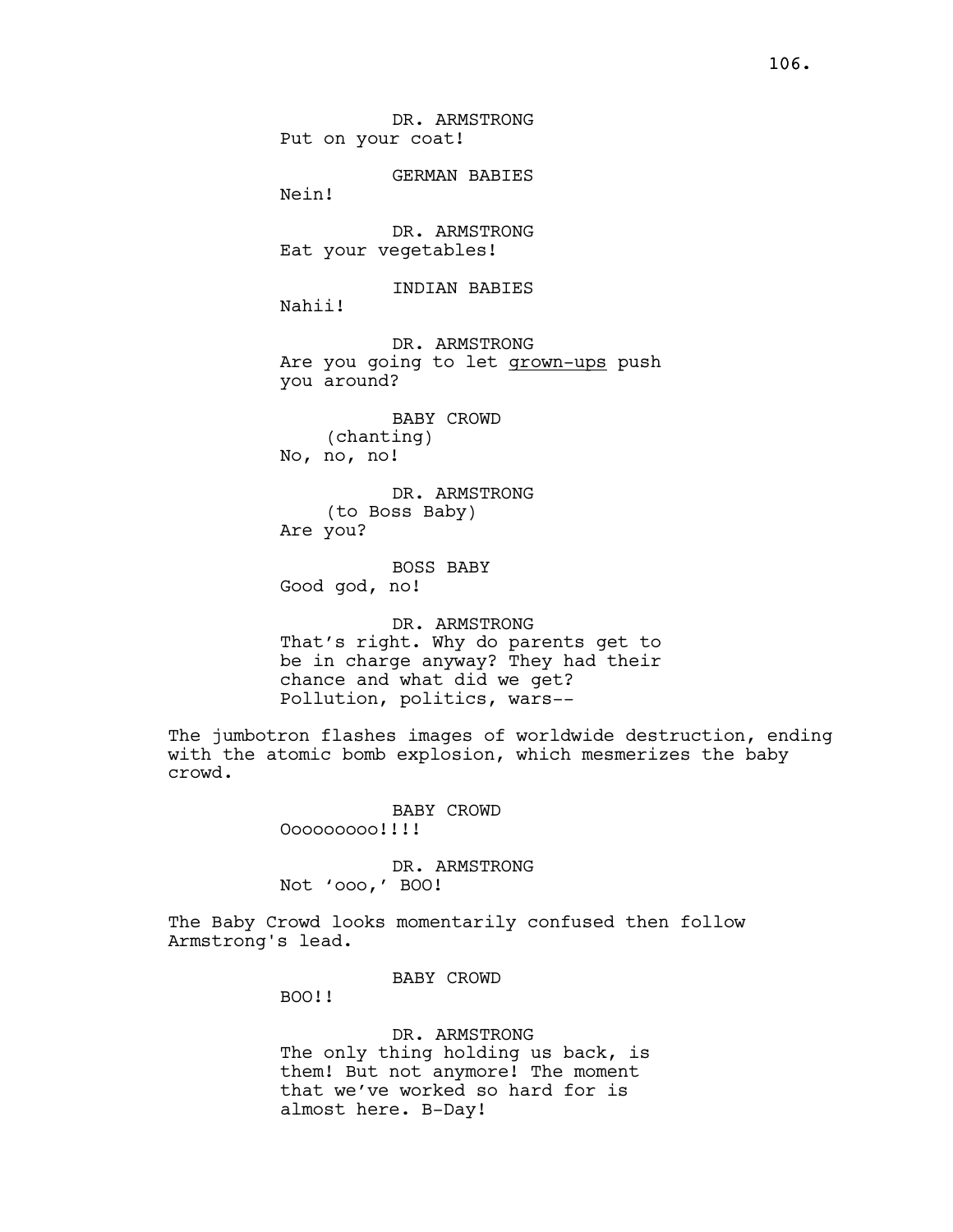All the babies start cheering and clapping--

BOSS BABY B-Day...? DR. ARMSTRONG B-Day! **BABY** I'm this many! DR. ARMSTRONG No! No, it's not your birthday. It's the beginning of the baby revolution! Yay! And there will be cake! Cake for everybody! The babies CHEER just as mindlessly. DR. ARMSTRONG (CONT'D) No more rules! No more parents! Whoa-- Boss Baby is stunned. But the babies GO CRAZY. BOSS BABY Uh oh... DR. ARMSTRONG Sayonara mama and papa! BOSS BABY Oh this is bad... DR. ARMSTRONG Alright pep rally's over. Your parents are gonna pick you up. Armstrong hands Boss Baby a root beer float-- DR. ARMSTRONG (CONT'D) That was my life's work. Oh yes, seventeen long months. Boss Baby accepts it. BOSS BABY (strained) To... no more parents! DR. ARMSTRONG Cheers to the revolution!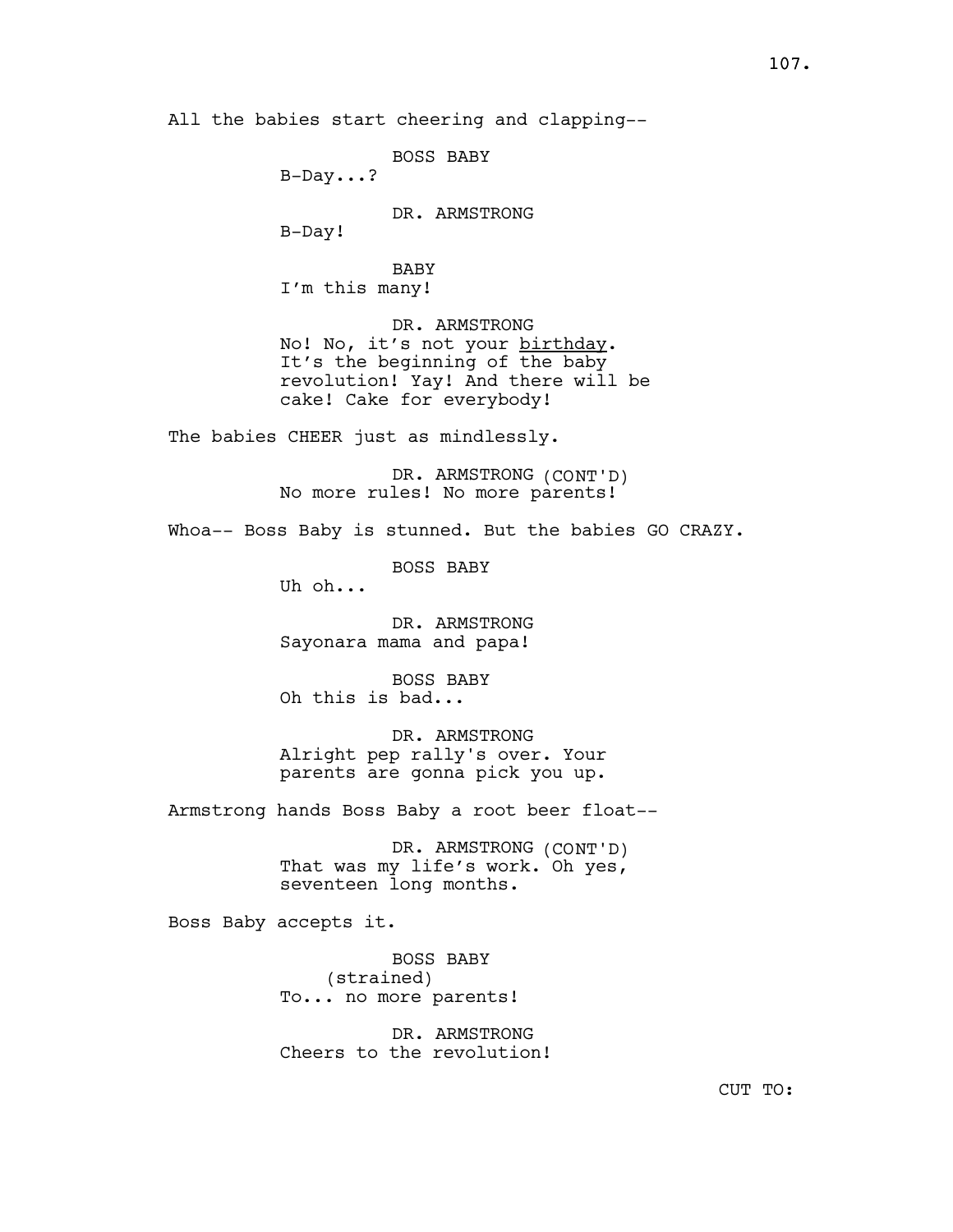## SQ2100 - FAMILY DINNER

AT THE DINNER TABLE - TIM'S HOUSE

Everyone is seated. Tim and Tina look nervous as his mother STARES AT HIM.

Tim's Dad flips through pictures on his phone--

TIM'S DAD (scrolling past pictures of Tim) No, nope, nope, no... (getting to pictures of Tabitha and Tina) Oh, that's a keeper...

TABITHA

Oh Tina...

CAROL Oh, so cute! What's the app called?

TIM'S DAD It's called QTsnap.

CAROL Oh, show me how to download that!

TIM'S DAD It's so easy to share, everyone has it!

TIM'S MOM So, Marcos. Lightspeed, is that what you said?

TIM

Mmhmm.

TIM'S MOM Sounds like a cartoon name.

Tim LAUGHS AWKWARDLY.

TABITHA It really does!

TIM Well, my parents... they're a little wacky, so...

Tim and Tina both take nervous sips of their drinks.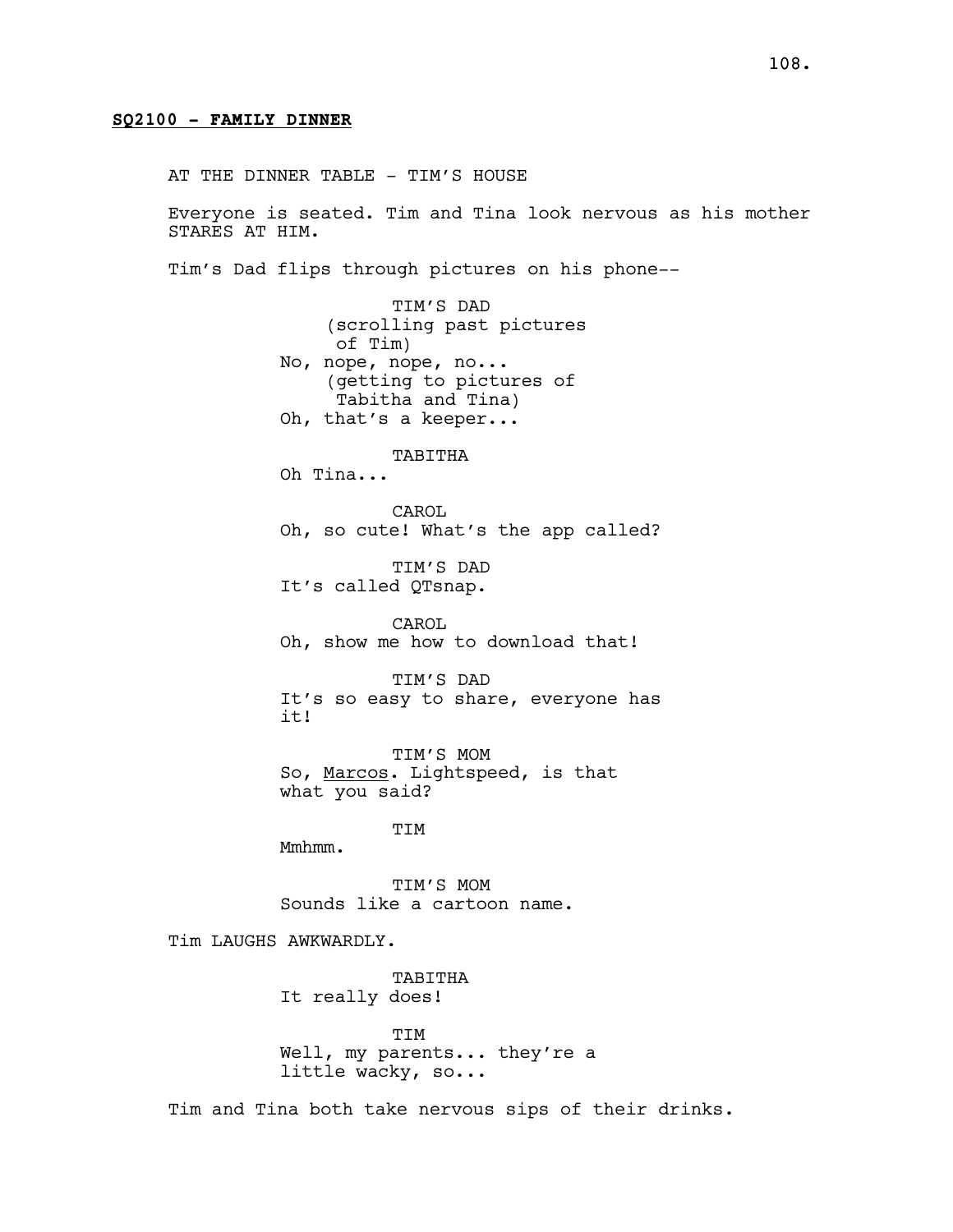TIM'S MOM It's like I know you from somewhere...

**TTM** Uh, I don't think so.

Tim's Dad keeps scrolling through his phone, not paying attention.

> TIM'S DAD (to himself) That is a keeper too...

TIM'S MOM (to Tim's Dad) Hey, hey! Doesn't he look familiar?

TIM I don't think I do.

TIM'S DAD Yeah, he looks just like Tim.

TIM'S MOM Yeah! You look like Tim!

Everyone turns to examine Tim, who sweats.

TIM'S DAD Except Tim didn't wear glasses.

Everyone nods -- good point.

TIM'S MOM Oh, that's right.

Tim raises his glasses to Tina.

TIM Well, how about that.

TIM'S DAD Hey, where is Tim anyway?

CAROL Tim and Ted are on a trip.

TIM'S MOM

Together?

TIM'S DAD

Together?

TABITHA They're bonding.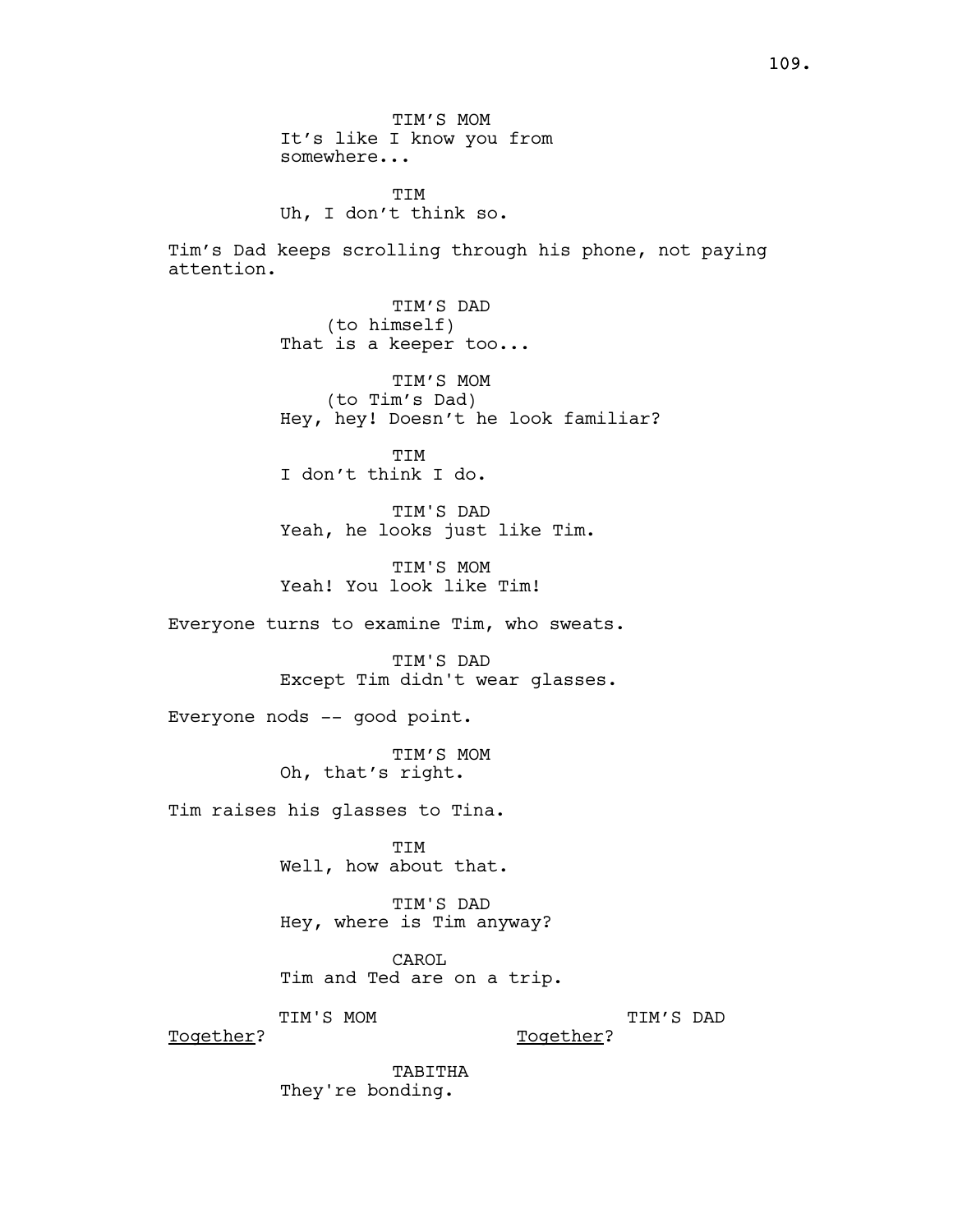Tim's Mom and Dad give each other a look.

TIM'S MOM Well, that's about time.

TIM'S DAD

Yeah.

CAROL I just hope Tim's back in time for the pageant.

TIM Uh, why wouldn't he be there?

Tim looks up, expecting affirmation, but they all CHUCKLE.

TIM'S DAD

Tim Time.

TIM'S MOM

Tim Time.

Everyone nods knowingly--

TIM What's Tim Time?

TIM'S MOM

Go ahead.

TIM'S DAD Ok, well, Marcos, Tim Time is like a black hole where things like reality and being on time get lost.

TIM

Oh.

CAROL Tabitha's father has a very active imagination. Which is a good thing.

TIM Yeah, I'd say that's a good thing...

TIM'S MOM Remember when he said our boss was trying to kidnap us?

TABITHA

He did?!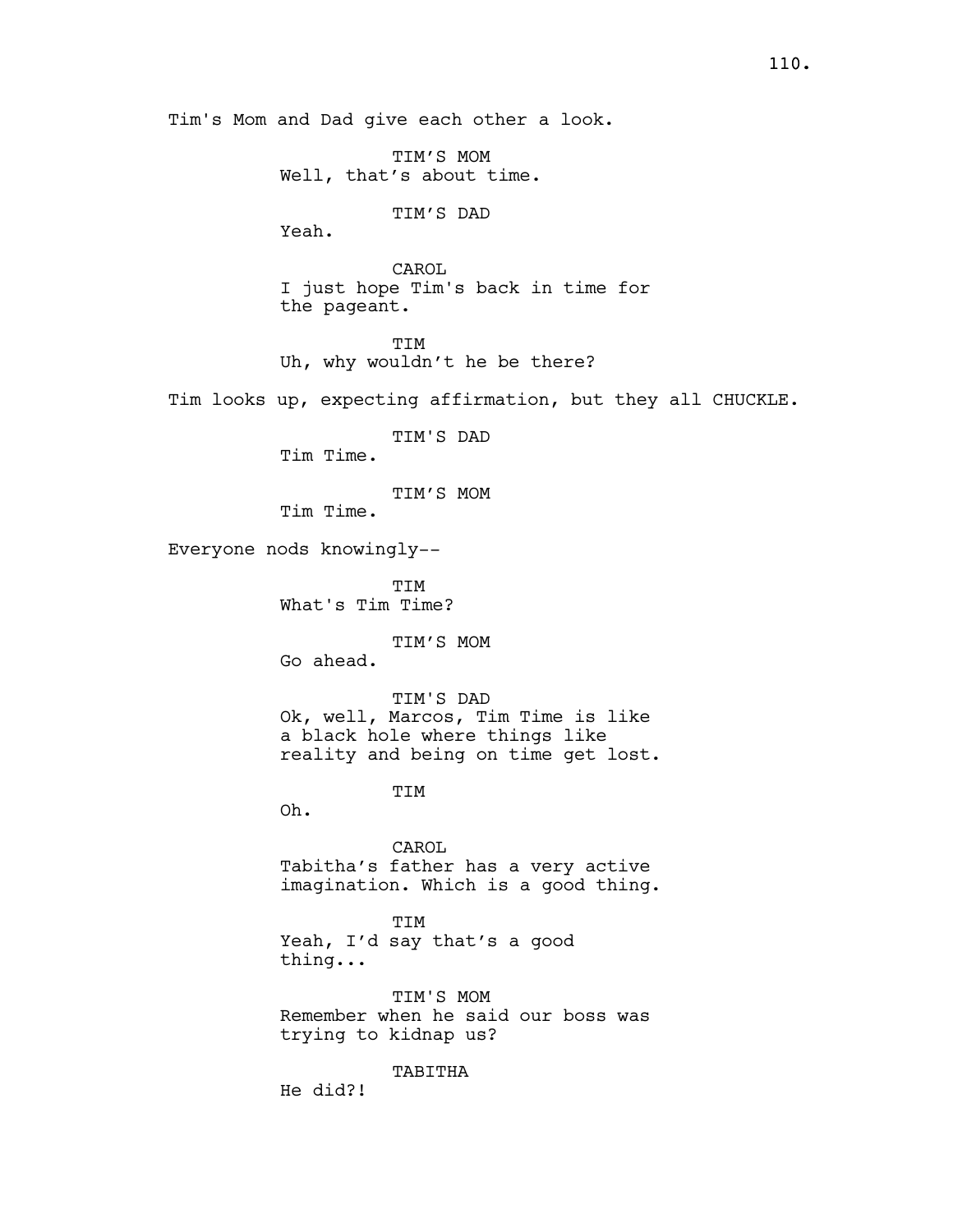Or that his baby brother could walk and talk-- but only when we weren't looking?!

Just then, Tim sees Boss Baby out the window-- RIDING PAST ON THE PONY. Furious that he can't point out this evidence, Tim laughs awkwardly.

> TIM (under his breath) Wow. Turn around...

Boss Baby enters the house through the dog door and sneaks past the dining room in time to hear--

> TABITHA That's so dad!

TIM'S MOM You know, Ted was quite a handful himself. Oh, he could be very--

TIM'S DAD

Uptight.

TIM'S MOM

High-strung.

TIM'S DAD Oh! Remember the time he sued us?

TIM'S MOM

Teenagers...

TIM'S DAD He really looked up to his big brother, though.

This surprises Tim-- and Tabitha.

TIM

TABITHA

He did?

He did?

TIM'S MOM Oh yeah. He wouldn't leave him alone.

TIM'S DAD Everything Tim did, Teddy wanted to do.

TABITHA

Really?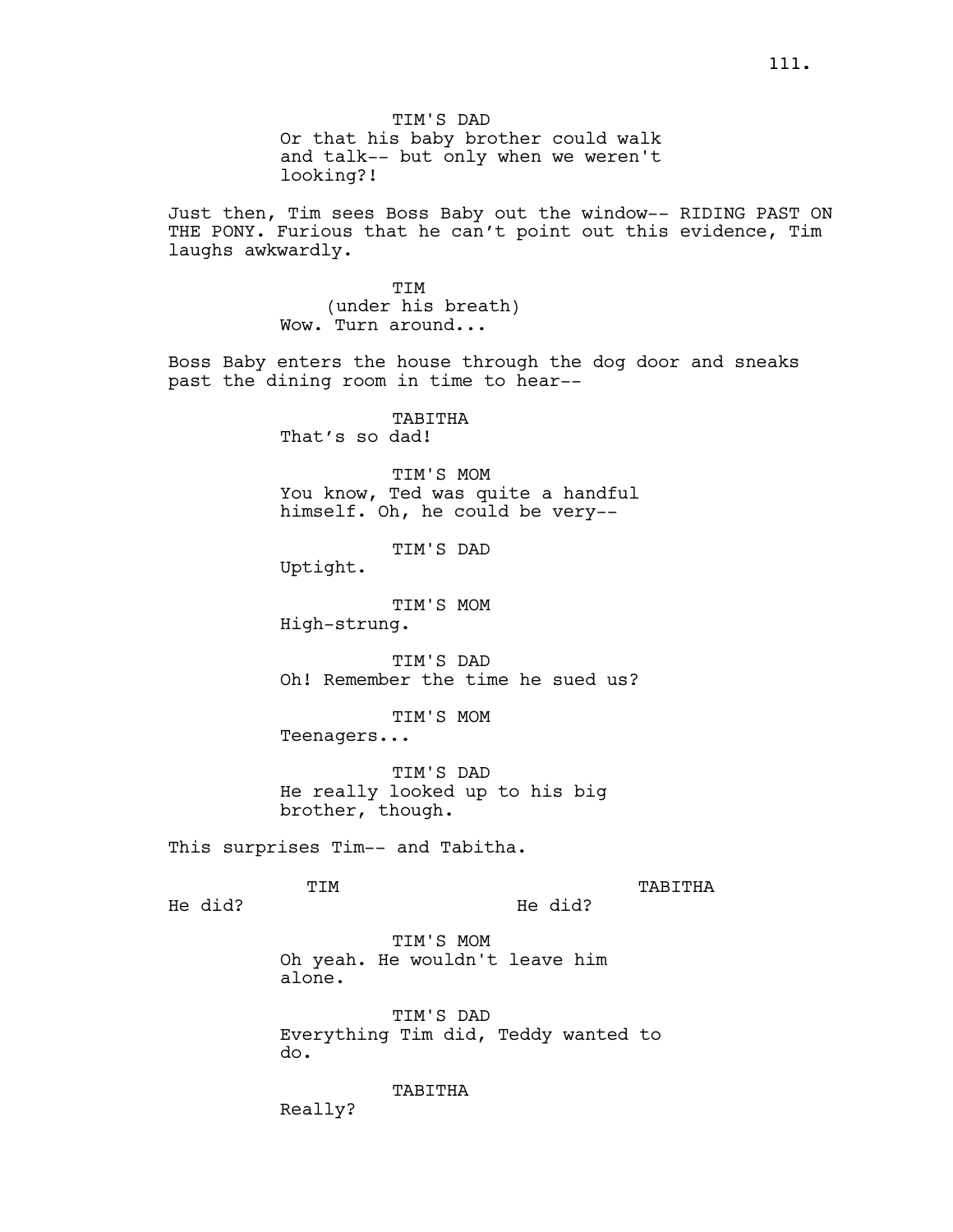Tim never realized this.

TIM'S MOM Well, not to his face.

TIM'S DAD No. No, not to his face. He was very litigious.

TIM'S MOM But you know what, your Dad didn't mind. He was so proud of his little brother.

TIM'S DAD

Oh yeah.

TIM'S MOM He loved showing him off.

Now it's Boss Baby's turn to be surprised.

TIM'S DAD Those guys did everything together.

TIM'S MOM They were... best friends.

It's a warm memory, tinged with regret.

TABITHA Just like you and me, right Tina?

She leans in and tickles her sister, who LAUGHS.

TABITHA (CONT'D) Best friends forever! Tickle monster!

CAROL That's so sweet...

Tim and Boss Baby both listen intently-- separate, but sharing the moment.

# SQ2150 - TABITHA'S ROOM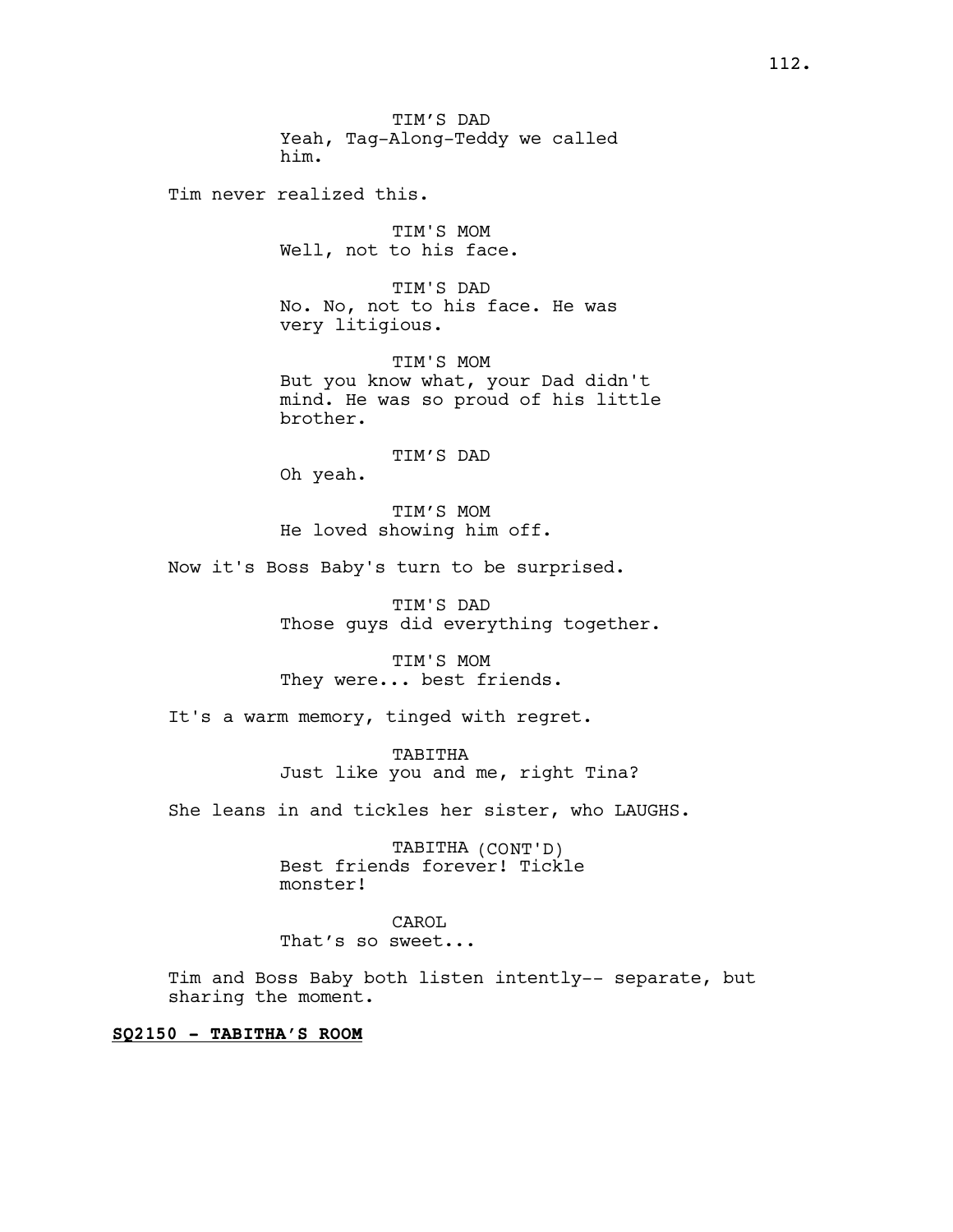INT. TABITHA'S ROOM - LATER

Tabitha shows Tim around her room.

TABITHA And this is my closet...

TIM Oh, cool closet.

TABITHA And this is my bed, and this is my fish. Hey, wanna see something really, really cool?

**TTM** 

Sure!

Tabitha has hooked up some ALLIGATOR CLIPS to the fishbowl with wires running to a modified Speak and Spell.

> TABITHA I made this vocalizer for Dr. Hawking!

TIM Hey, my old-- whadidjyoudo--?!

The back of the Speak and Spell is a mess of wires and circuit boards.

> TABITHA Check this out! Say hello, Dr. Hawking.

DR. HAWKING'S VOCALIZER HELLLLLLLLLLLLLLLLL...

TABITHA Um... He has performance anxiety.

Tabitha begins showing him around with a laser pointer.

TABITHA (CONT'D) Oh! This is Lamb Lamb.

TIM Hey Lamb Lamb.

TABITHA

That's my galaxy model right up there on my shelf, my scientist of the week award--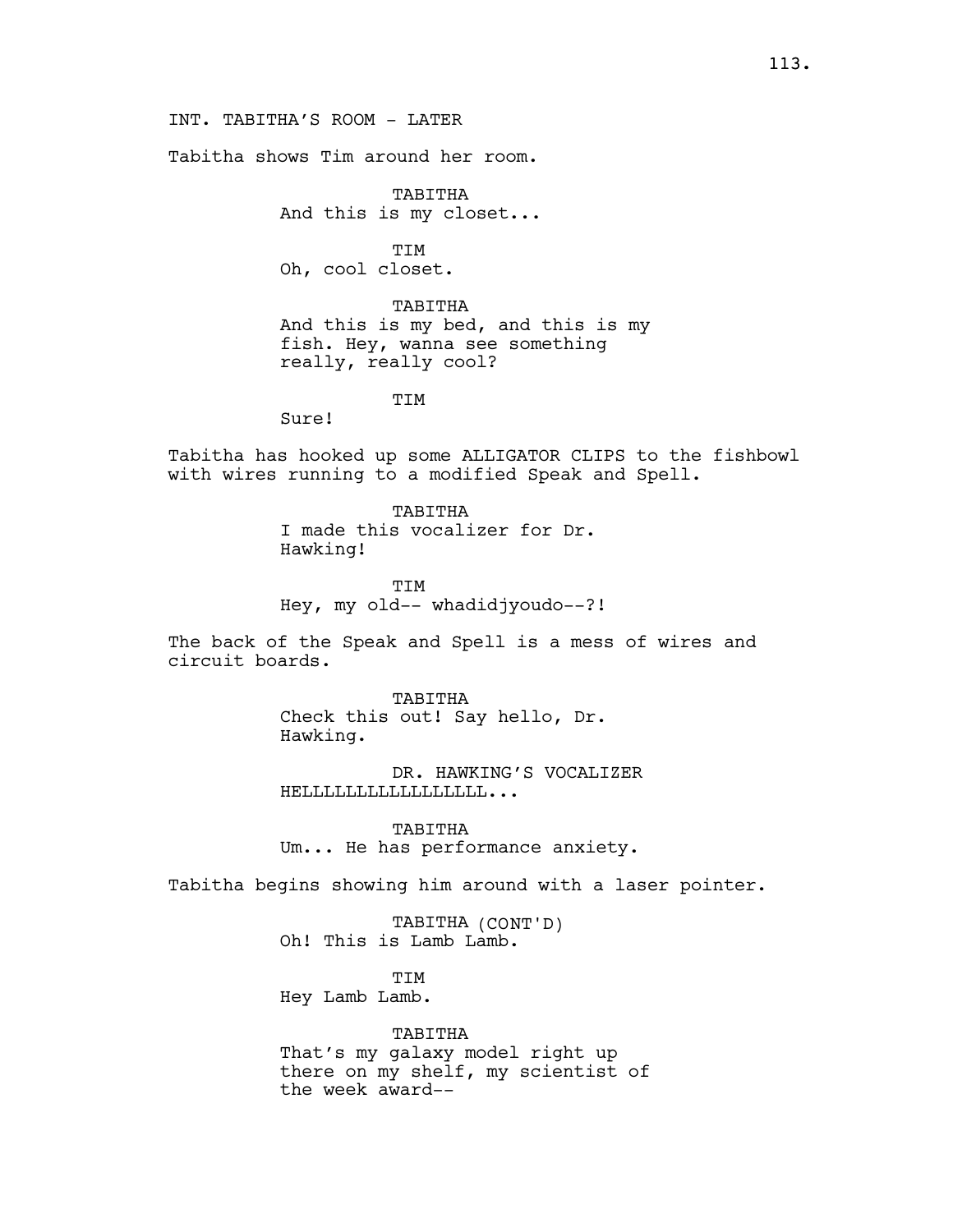TIM

Wow!

TABITHA My geode rock collection, and my telescope.

TIM

Sweet.

Distracted, Tim sees-- his GUITAR in the corner.

TIM (CONT'D) Hey, cool guitar.

Tim picks it up.

TABITHA Yeah, that's my Dad's.

TIM

Cool dad.

Tim tries to sit on the bed with guitar, but he misjudges the height and falls down.

TABITHA

Are you ok?

He jumps up one more time and sits on Tabitha's bed.

TIM Yeah, I'm a lot taller in my mind. Hey, if you want, I can help you with your song.

TABITHA No, you can't. Your ears will bleed.

TIM Oh please. It'll be fun! How about this one, it's a classic!

He grabs sheet music from her night stand.

TABITHA Do we have to?

TIM C'mon. Let's try.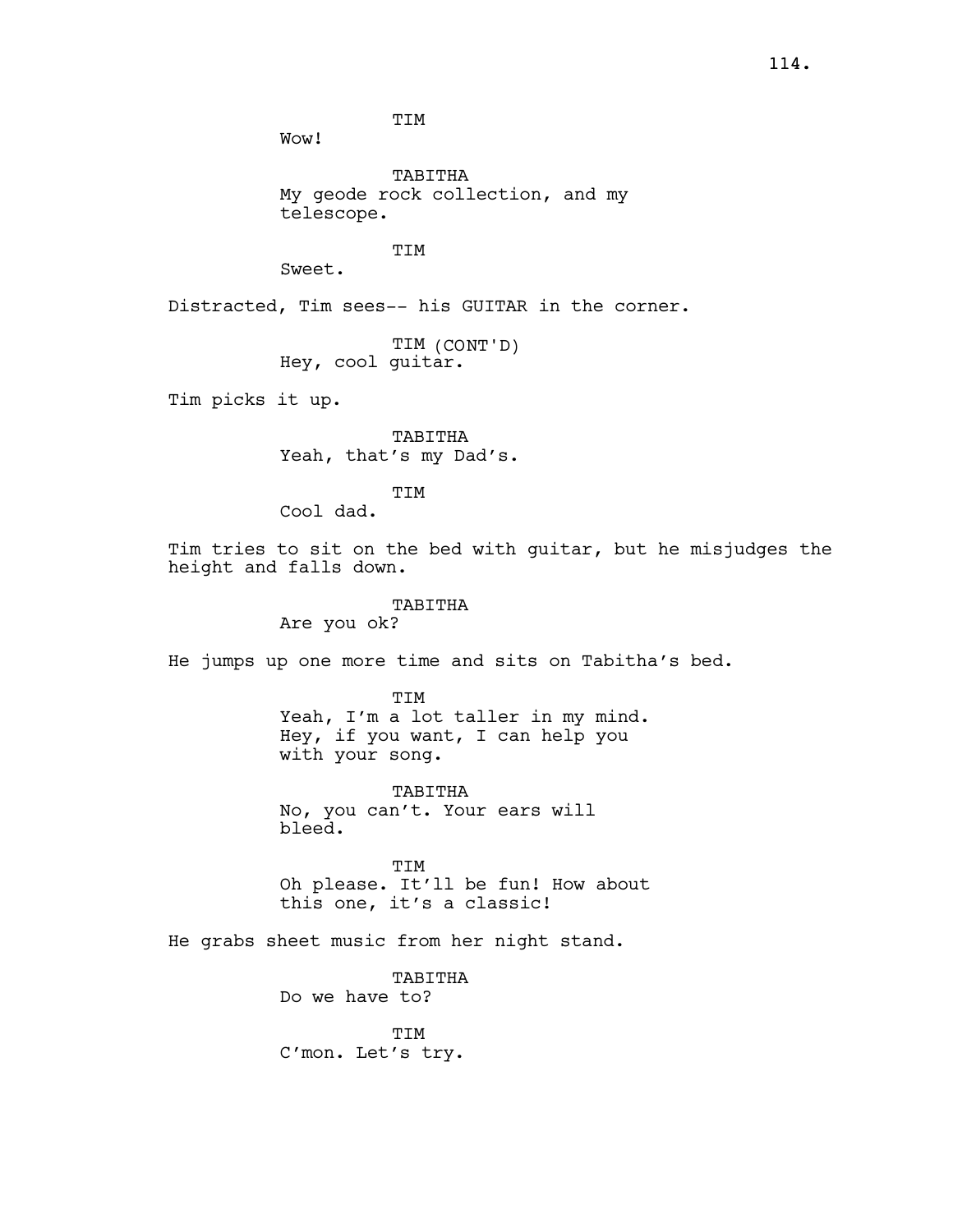**TTM** No judgement. We're just having fun.

Tim starts to play. Tabitha hesitates and then SINGS--

TABITHA THERE'S NO PLACE LIKE HOME FOR THE HOLIDAYS, CUZ NO MATTER HOW FAR AWAY YOU ROAM--

DR. HAWKING'S VOCALIZER PLEASE. STOP. NO. STOP. AHHHHHHH.

She's terrible. No rhythm, no tune, no confidence. This is going to be harder than he thought.

> TIM Good... try?

TABITHA Ugh, I just get so nervous.

TIM That's OK. Listen, all you gotta do is imagine that you're inside the song. Everything in the lyrics is actually happening to you, and you can see the notes...

The molecule structure above Tabitha's bed shifts and transforms into music notes.

Tim helps Tabitha learn the song as he draws her--

## SQ2200 - MUSIC IS MATH

INSIDE HIS IMAGINATION

It's a musical number like DO RE MI from The Sound of Music with expressive visual elements like the PINK ELEPHANTS sequence in Dumbo set to Cat Stevens' IF YOU WANT TO SING OUT, SING OUT.

> (MORE) TIM (CONT'D) WELL, IF YOU WANT TO SING OUT, SING OUT AND IF YOU WANT TO BE FREE, BE FREE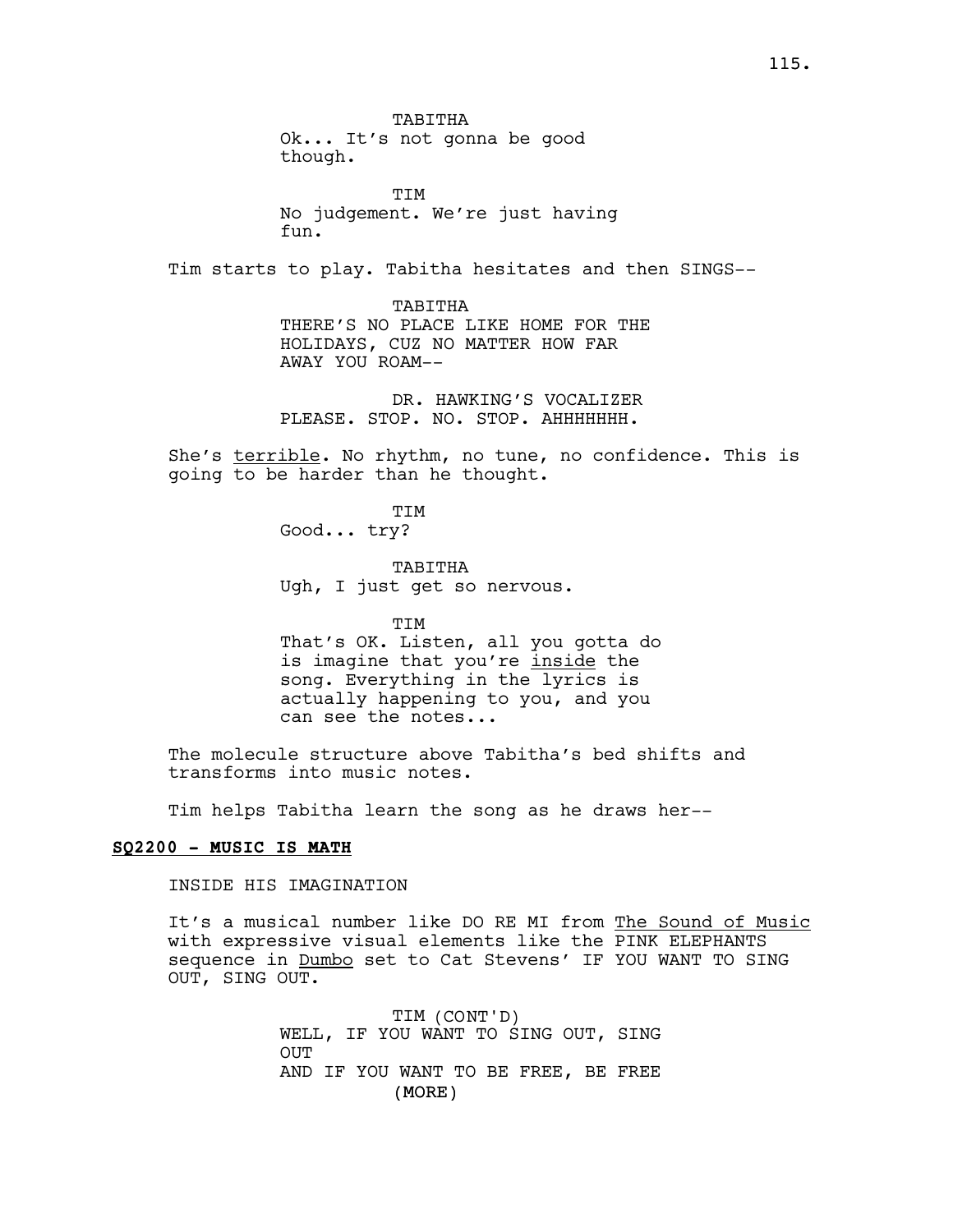TIM (CONT'D) 'CAUSE THERE'S A MILLION THINGS TO BE YOU KNOW THAT THERE ARE TABITHA Wow... Marcos, wait up! TIM Come on! TIM (CONT'D) AND IF YOU WANT TO SING HIGH, SING HIGH TABITHA It's a little too high! TIM AND IF YOU WANT TO SING LOW, SING LOW TIM (CONT'D) I gotcha! TIM (CONT'D) 'CAUSE THERE'S A MILLION WAYS TO GO YOU KNOW THAT THERE ARE TABITHA O M G that's a lot. TIM AH AH AH. IT'S EASY TIM/DR. HAWING AH AH AH! **TTM** YOU ONLY NEED TO TRY YOU CAN SING WHAT YOU WANT TABITHA Woo, this is fun! TIM THE OPPORTUNITY'S YOURS AND IF YOU DO IT YOUR WAY YOU CAN DO IT TODAY He shines as a spotlight on her in front of an audience.

> TABITHA Marcos, wait! Where are you?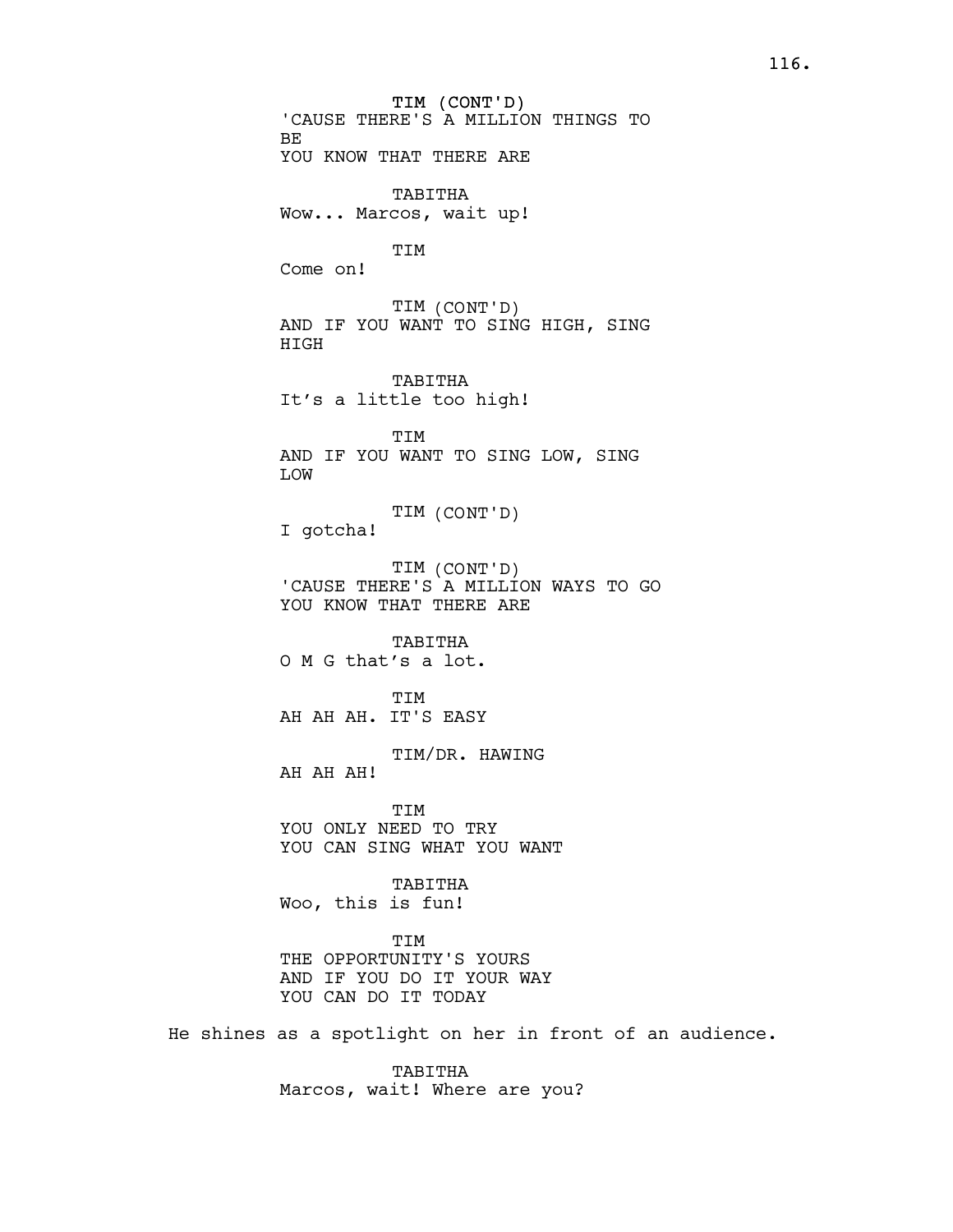TIM Come on, you can do it! TABITHA I can't! I can't! TIM Now go for it! Tim hands her a microphone. TABITHA (softly) AH AH AH! That wasn't so hard. TABITHA (CONT'D) Whoa! Hey! TIM IT'S EASY. TABITHA (confident) AH AH AH! TIM YOU ONLY NEED TO TRY TABITHA All right, my turn! TIM Here we go, it's all you! TABITHA WELL, IF I WANT TO SING OUT, SING OUT TIM Yes! Let it out! TABITHA AND IF I WANT TO BE FREE, BE FREE 'CAUSE THERE'S A MILLION THINGS TO BE I KNOW THAT THERE ARE I KNOW THAT THERE ARE

> TIM/TABITHA [I/YOU] KNOW THAT THERE ARE [I/YOU] KNOW THAT THERE ARE [I/YOU] KNOW THAT THERE ARE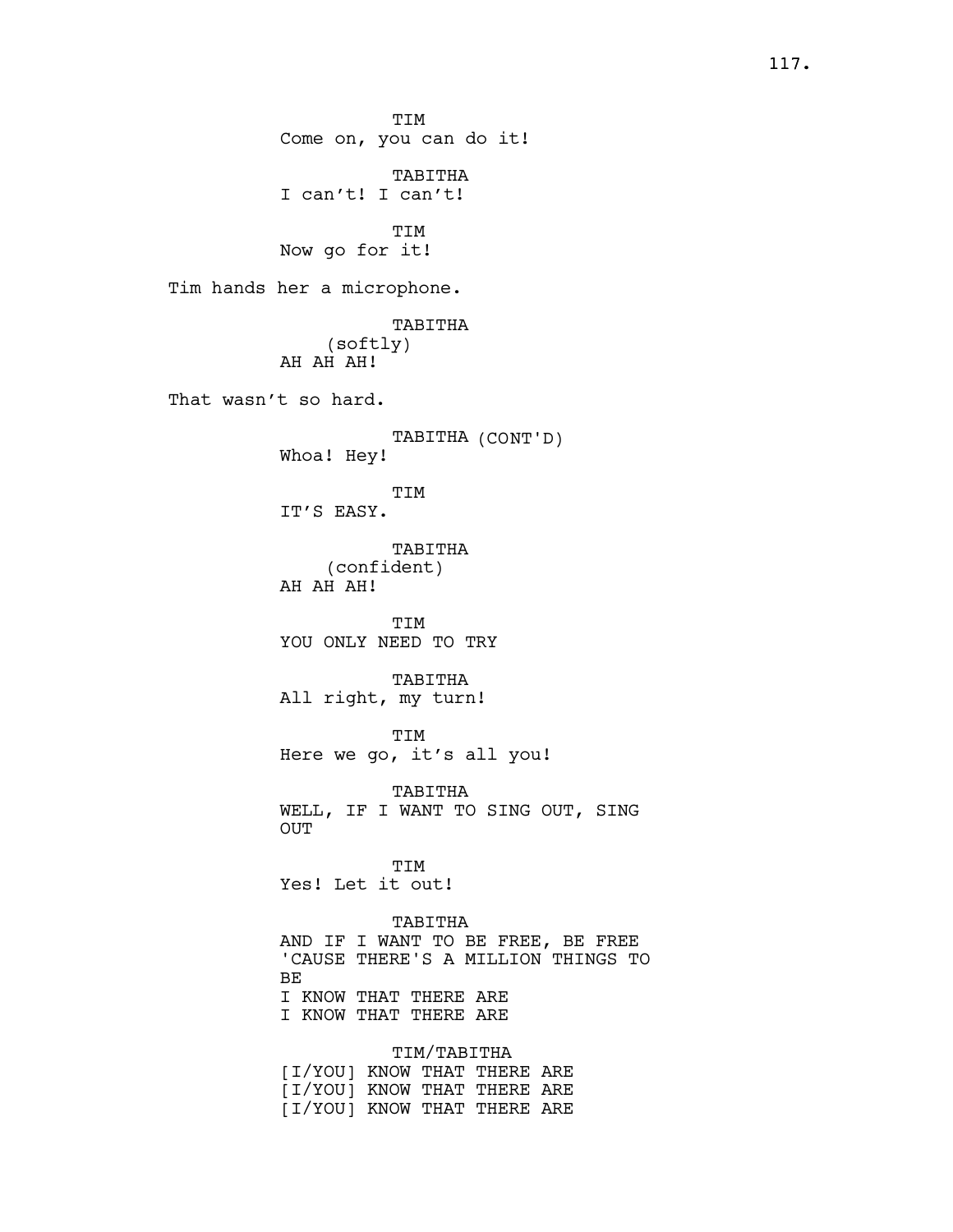## SQ2225 - TABITHA'S ROOM PART 2

The song ends, with Tabitha much more happy and confident, and Tim feeling like a pretty darn good Dad.

> TABITHA (singing) I KNOW THAT THERE ARE...

TABITHA (CONT'D) Wow, that was so great!

TIM No, you were so great!

TABITHA Thanks Marcos!

Tabitha smiles then there's A FLASH. She notices that her entire family is crammed in the doorway.

TABITHA (CONT'D)

What--?

TIM'S DAD Oh, that's a keeper!

CAROL

Awww!

TIM'S MOM Oh, they can see us, they can see us!

Tim's Dad attempts to snap a picture.

TABITHA Guys, come on!

TIM'S MOM Stop! No, do it, do it!

The camera flashes before Carol closes the door.

TABITHA (laughing) Oh no...

TTM Parents, right?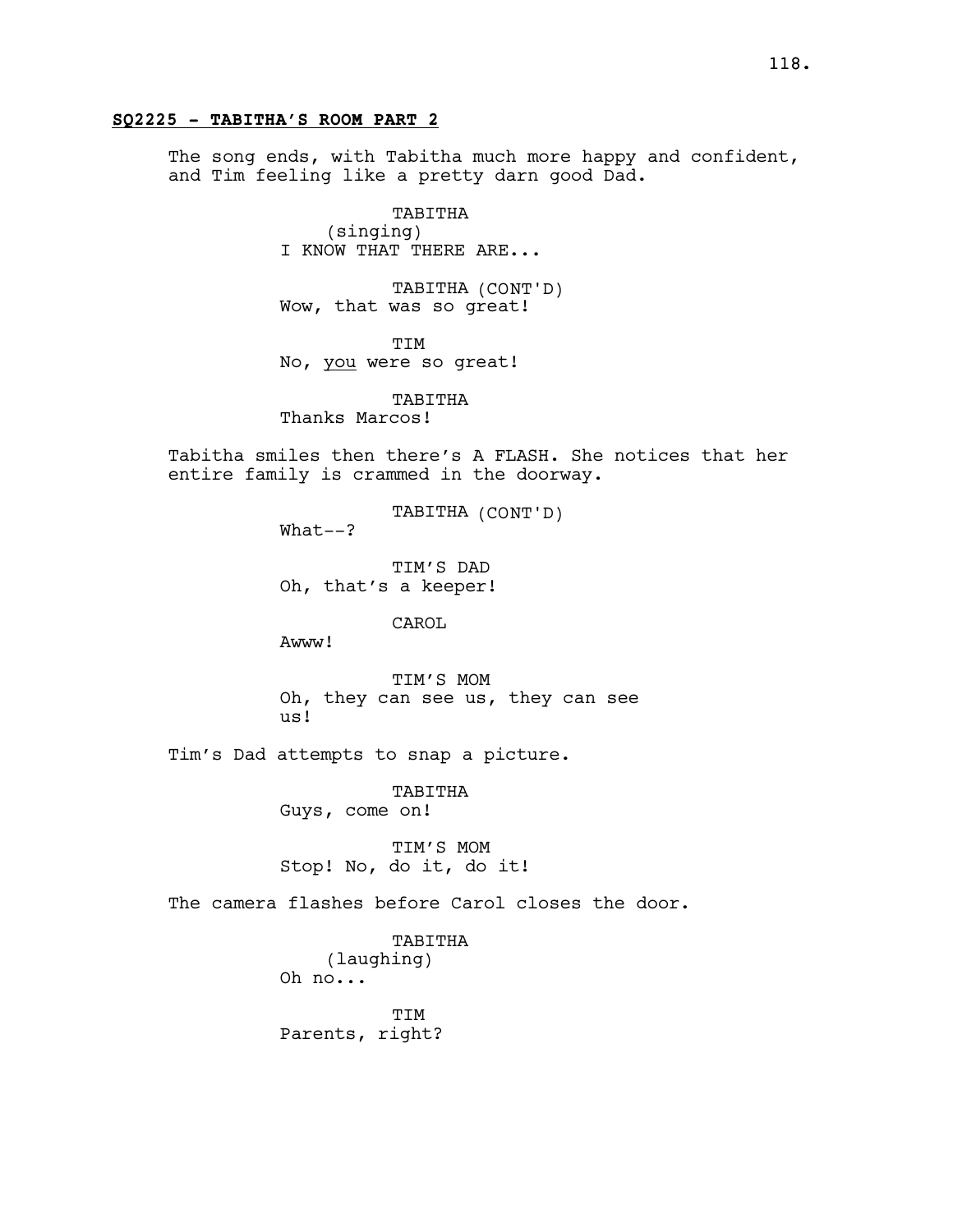The Templetons wave to Tim as he leaves wearing what is clearly one of Tim's old jackets.

> TIM Bye! Templeton family!

> > CAROL

Bye bye!

TIM'S DAD Bye Marcos!

TIM'S MOM

Lightspeed!

TIM'S DAD

Weird kid...

TIM'S MOM Yeah, I don't like him.

As Tim walks away, he looks back and sees Tabitha practicing for the pageant in the window.

> TABITHA (hesitantly) CATCH MY EYE, TAKE MY HAND... THIS BOND IS TIGHTER THEN WE EVER PLANNED...

TIM You go get 'em, Tabitha.

TABITHA (hesitantly) GIVE ME COURAGE, SO I CAN LAND...

## SQ2300 - ATTIC DEBRIEFING

IN TIM'S ATTIC - MINUTES LATER

In the foreground, Boss Baby works on something at a desk. Behind him, Baby Tina holds the handset of a FISHER PRICE PHONE to her ear as she lays on the toy train circling the attic.

> BABY TINA Pick up, pick up, pick up, pick up! Choo choo!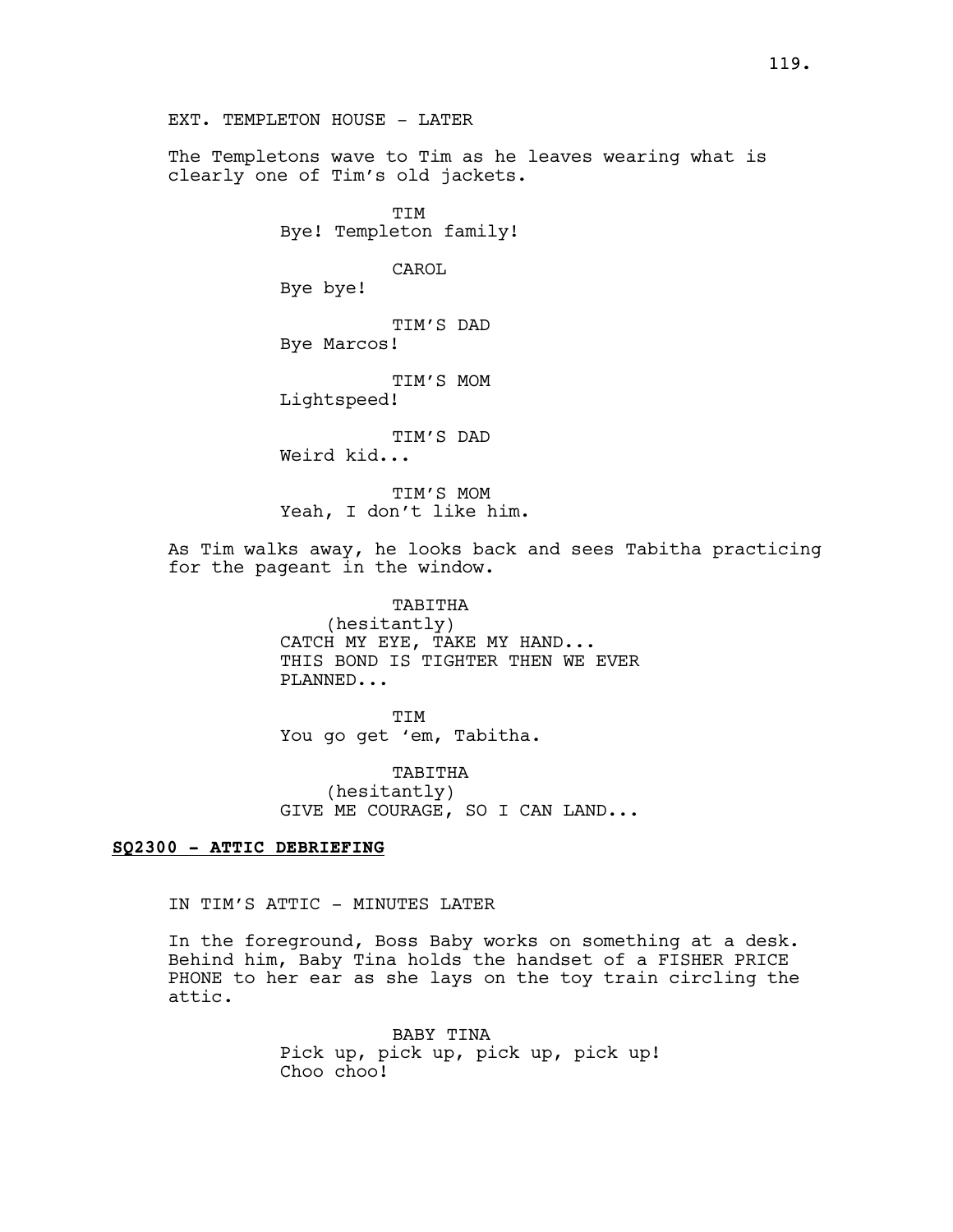BABY TINA I've been on hold forever!

From the Fisher Price phone we hear HOLD MUSIC--

RECORDED VOICE All operators are currently napping -- hee-hee!

BABY TINA I've been on hold so long I've got a tooth growing in!

BOSS BABY Back in my day, we wrote memos.

BABY TINA That's cute and old timey.

Boss Baby just goes back to his work, pretending like he didn't hear.

> BOSS BABY Hrmph. I weep for the future.

BABY TINA Do you want to talk about your feelings now? While I'm on hold? I can give you twenty minutes.

BOSS BABY

No.

Tina hops on the toy train circling the attic.

BABY TINA (nudging) Let's get to the nut, the nugget. What are you afraid of?

BOSS BABY Sharks, getting shot in the head with an arrow, and the IRS. That's it.

BABY TINA There you go. Was that so hard? Baby steps! Now, what about being lonely?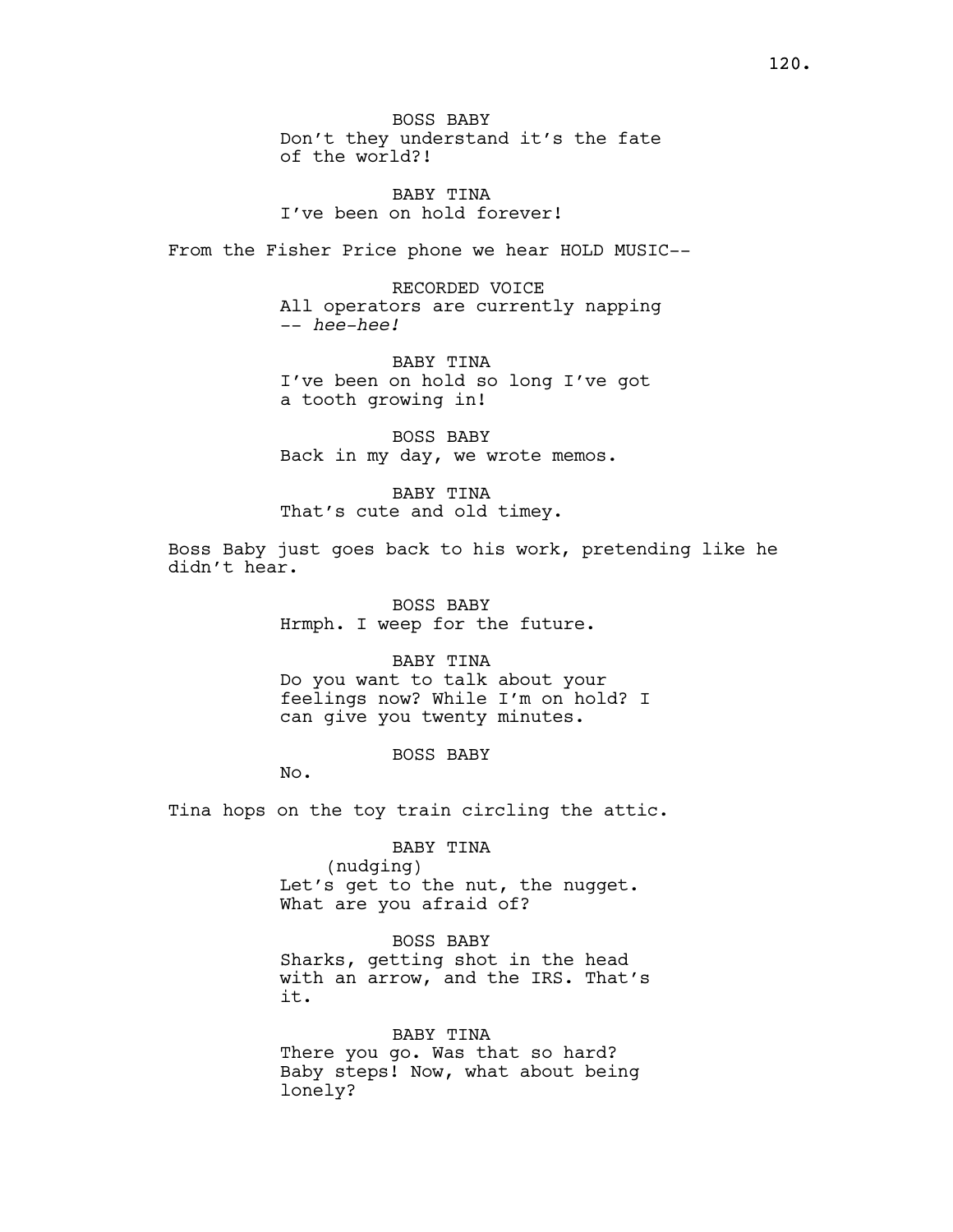BOSS BABY I'm not lonely! I'm just... alone. There's a difference.

BABY TINA I think it's time you read your file.

Tina pulls out a folder hands it to Boss Baby.

BOSS BABY Just gimme-- Whoa. This is... it? It's so thin.

He opens the folder to reveal the single sheet of paper inside.

As Boss Baby reads it, we hear YOUNG TIM'S VOICE--

YOUNG TIM'S V.O. Dear Boss Baby, I promise you this: every morning when you wake up, I will be there. Every night at dinner, I will be there. Every birthday party, every Christmas morning-- I will be there. Year after year after year. And you and I will always be... brothers. Always.

Boss Baby closes the file, clearly affected but trying not to show it.

> BABY TINA Makes me want to make a sad face.

BOSS BABY We were just kids. We didn't know anything about the real world. And eventually, you have to grow up.

BABY TINA Just because you grow up, it doesn't mean you have to grow apart.

BOSS BABY I don't know. Maybe it's already too late.

Just then, Tim pulls himself in the open window and tumbles into the attic.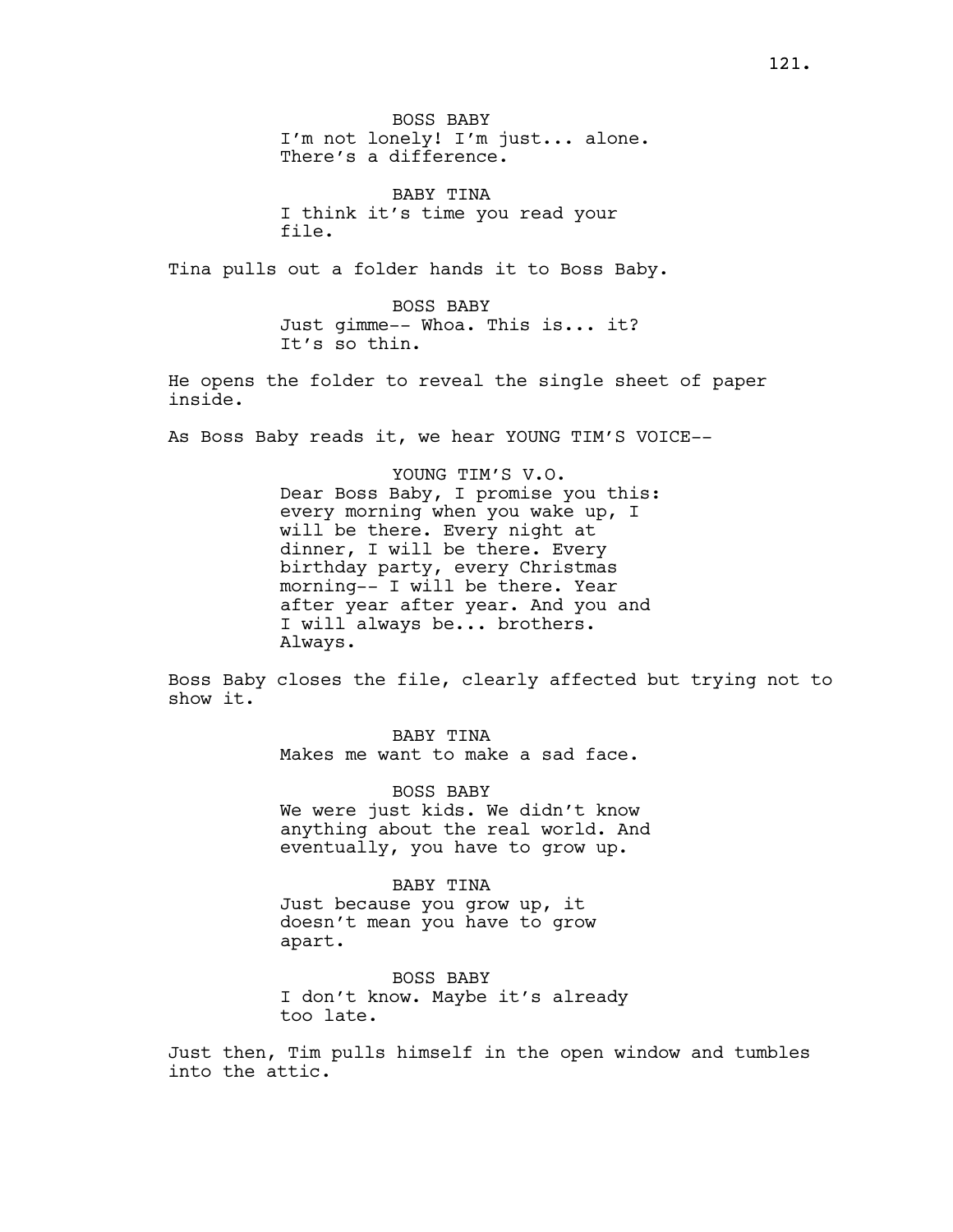TIM Hey, sorry I'm late.

BABY TINA Daddy! Daddy, daddy!

TIM What's going on?

BABY TINA Uncle Ted really misses you. Isn't that nice.

Tim approaches and sees Boss Baby working on something.

**TTM** So... whatcha doing?

BOSS BABY Oh, I was... I don't know, I was just working on this...

Tim sees that Boss Baby has done transplant surgery on Wizzie, grafting HE-MAN'S ARM in place of his missing one.

Wizzie winks at Tim. Tim is touched by Boss Baby's gesture.

TIM Look... I'm sorry about what I said at recess.

BOSS BABY What happens on the playground, stays on the playground.

TIM I was just worried about Tabitha, you know?

BOSS BABY She's your daughter, I get it.

TIM

This whole time I was thinking about what I wanted and not what she needed! I think I finally got this parenting thing figured out!

BABY TINA Gold star for you daddy! Keep it up, pops!

She presses a gold star to Tim's shirt as the train passes him.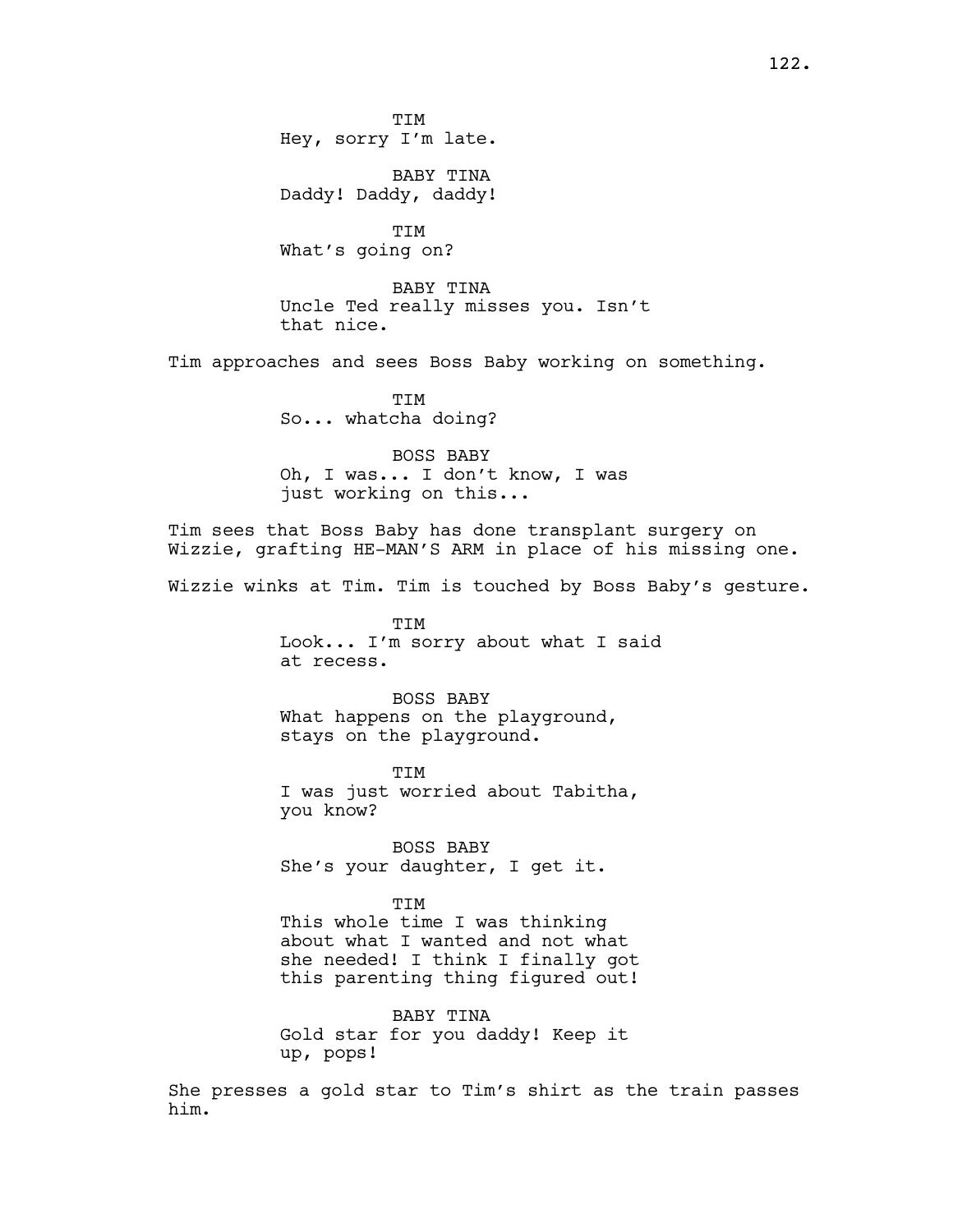BOSS BABY Yeah, well about that... Armstrong wants to get rid of parents somehow.

TIM Sorry, what?

BOSS BABY He's planning a baby revolution.

TIM Oh, come on! Just when I got good at this whole parenting thing. We've got to stop him!

Tina removes his star.

BOSS BABY Not 'we'.

TIM

You...?

BOSS BABY Neither one of us. BabyCorp is taking it from here.

TIM Ah... so what, they're going to send in the Baby Seals or something?

BOSS BABY Looks like it.

TIM So you'll... you'll be headed back to your office.

BOSS BABY Uh... yeah... Well, keep in touch, Tim.

He extends his hand to Tim.

Tina's concern builds as she overhears her Dad and Uncle. It's clear their emotional mission is not over, and that they will slip back into their old ways.

She looks at the phone, which is still on hold, then gets an idea.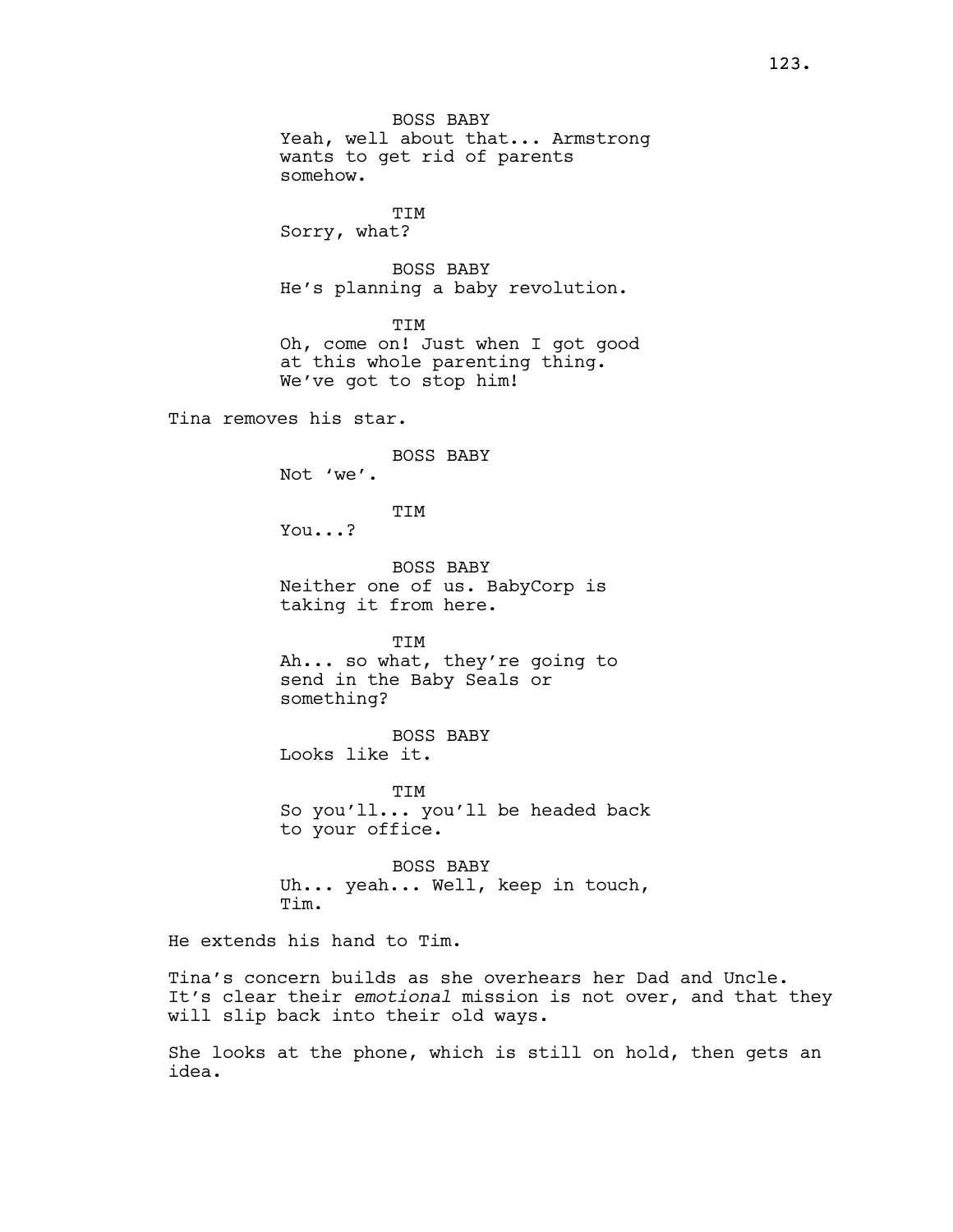BABY TINA Hello? BabyCorp? Thank goodness BabyCorp! Well, BabyCorp-- What are you saying there's not enough evidence, BabyCorp? BOSS BABY Uh oh... BABY TINA So you're not going to do anything? But BabyCorp I-- (then) Well then we'll take care of it! You know what, BabyCorp? I QUIT! Tina hangs up, getting tangled in the phone cord. BABY TINA (CONT'D) What a bunch of diaper sniffers! Looks like we have to stop Armstrong ourselves. BOSS BABY We're going rogue? I like it! TTM So the mission's back on? BABY TINA Yeah-- if you two can put up with each other a little longer. BOSS BABY I suppose I can live with that. Tim? **TTM** I think that's doable. Tina struggles to hide how pleased she is with herself. BABY TINA Yay! Forced together again! They all put their hands together. Wizzie sticks his new arm in.

> WIZZIE It's 8:45 P.M.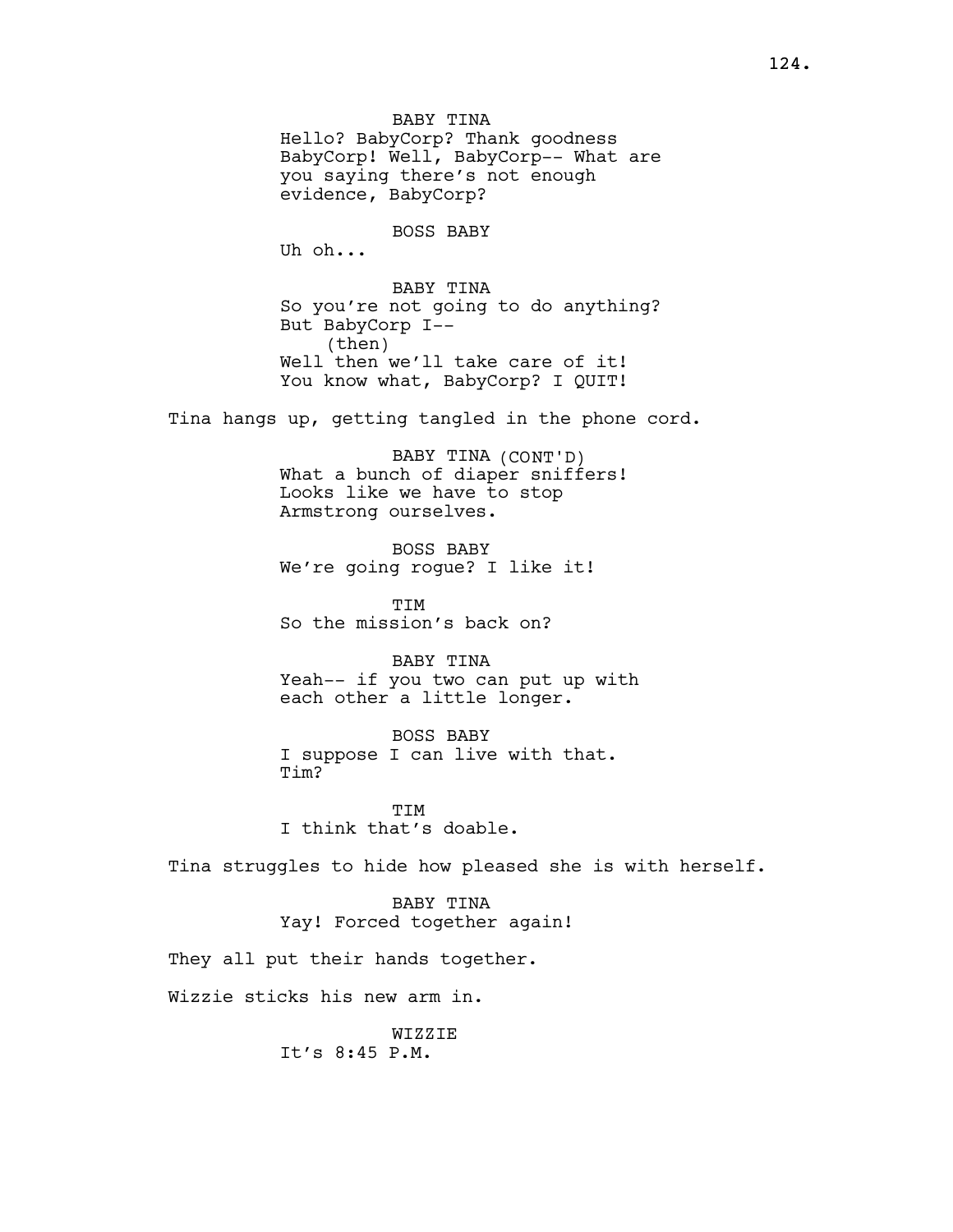CUT TO:

Boss Baby, Tim, and Tina lie on the floor at eye level in front of a toy Castle Grayskull. They move figurines around as they work out their plan.

> BOSS BABY Ok, now our clock is ticking. We have to stop Armstrong before the formula wears off. Working as a team, we will strike at the pageant. Go Tina!

BABY TINA Now, this TOP secret document--

She holds up the pageant's program, on which "HEADMASTER'S SPEECH" has been circled.

> **TTM** Sweetie, it's the program.

BABY TINA This top secret program reveals that Armstrong is scheduled to address the audience, which he will do right here at the very end.

She places a Weeble stand-in for Armstrong in the castle.

BOSS BABY We need someone backstage. Tim, that's you.

He re-positions a Skeletor figurine behind Weeble Armstrong.

TIM How am I gonna get backstage if I'm not in the pageant?

BOSS BABY My people will take care of that.

A SERIES OF QUICK CUTS:

-- Boss Baby walks down a line of COSTUMED CHILDREN who smear glue onto a bow that Boss Baby hands off to GLUE BABY.

> BOSS BABY (CONT'D) (to the children) Thank you, thank you...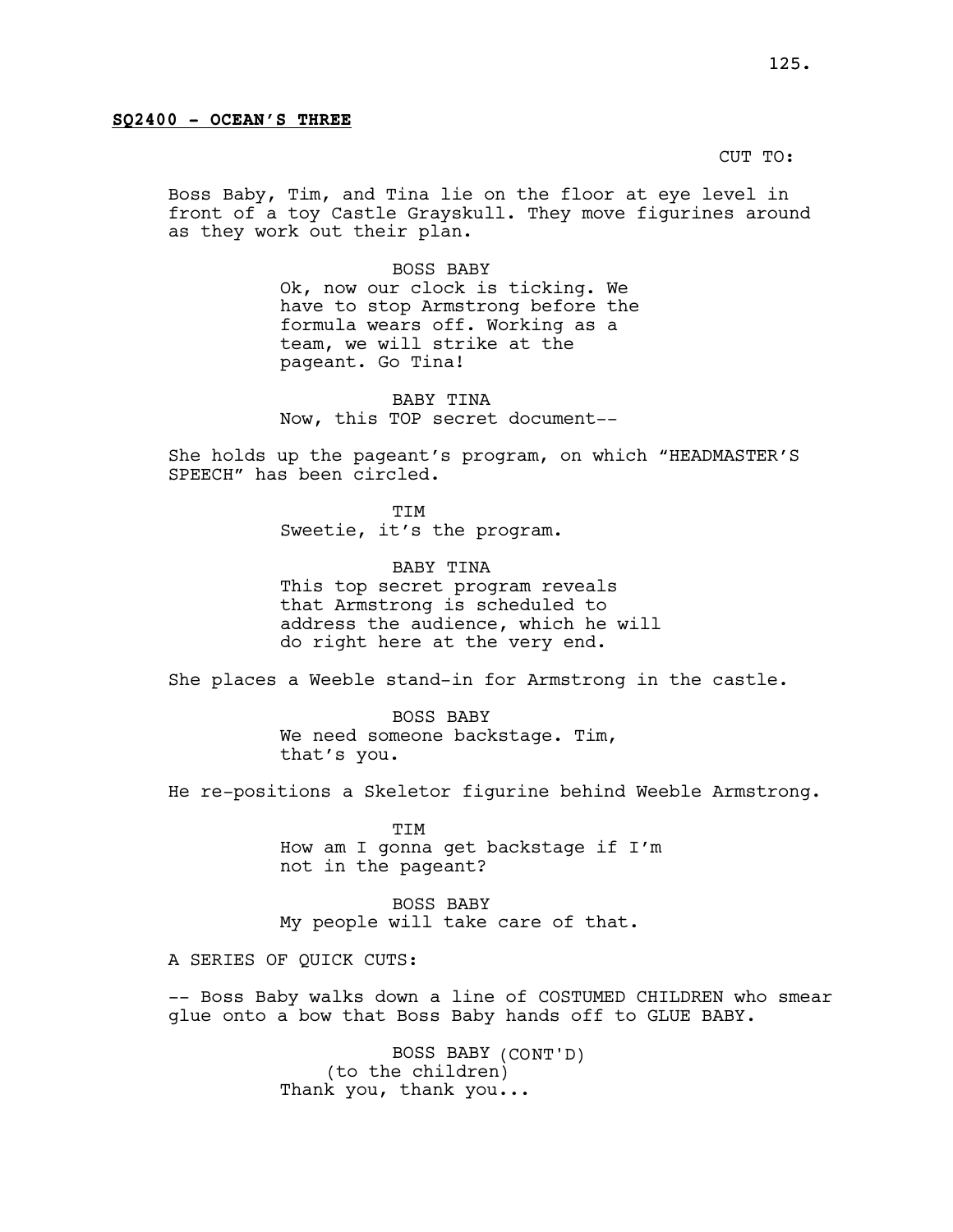NO GIRL

NO!

BOSS BABY Great... (to Glue Baby) And... go!

-- Nathan, dressed in a SNOWFLAKE COSTUME, reads the pageant script backstage. Glue Baby drops down and sticks the bow to Nathan's mouth.

GLUE BABY

Glue!

-- Nathan sits in the nurse's office as a ROBOT approaches to try to cut the bow off.

NATHAN

No! No!

-- Tim walks past, now in NATHAN'S SNOWFLAKE COSTUME.

TIM

Awesome!

BACK IN THE ATTIC

Tina moves the sparkly troll, which transforms into Tina as she places it in the pageant audience in the--

AUDITORIUM

The auditorium is abuzz with parents finding their seats. Baby Tina is next to Tim's Dad.

> BABY TINA Now I will be your eyes and your ears in the audience. I can't let mommy see me talk or she's going to start squealing and hugging me.

In the audience, Baby Tina pulls out tablet.

BABY TINA (V.O) (CONT'D) But these little doodads, will let you understand my baby talk.

She pulls out two slim earpieces and hands them to Tim and Boss Baby, who accept them--

BACK IN THE ATTIC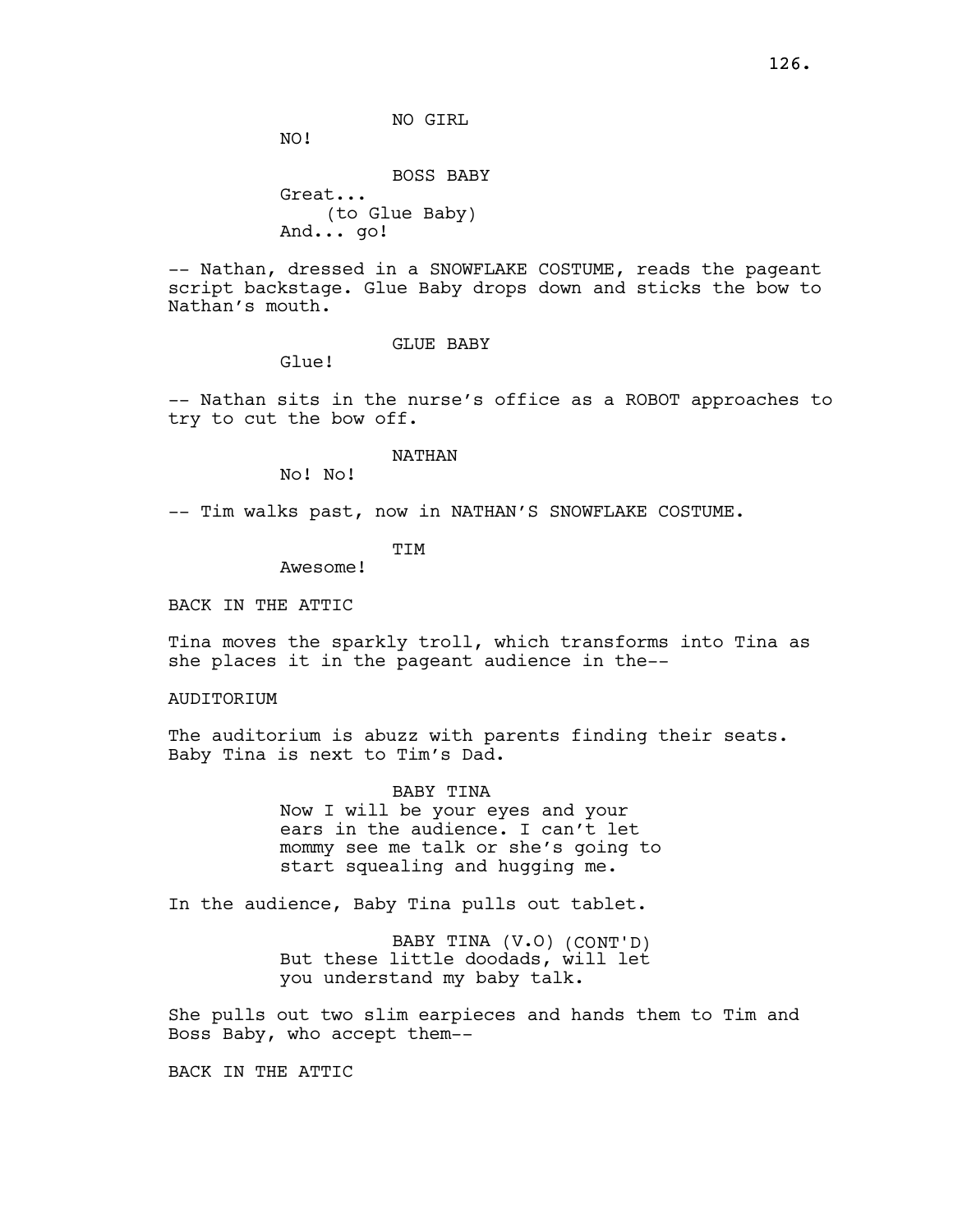BABY TINA (CONT'D) It's called a GAGA device.

TIM Aw, that's cute.

BABY TINA Check it out.

Tina begins to SPEAK GIBBERISH into her headset.

BABY TINA (CONT'D) (through Tim's headset) Can you hear me daddy?

**TTM** 

Also cute.

BOSS BABY Meanwhile, with my new purple status, I can stay close to Armstrong.

He moves He-Man toward the Weeble Armstrong, which transforms into the real Armstrong in a TUXEDO GROWN-UP SUIT preparing for the pageant in a--

DRESSING ROOM BACKSTAGE

Boss Baby helps him get ready, carefully applying his mustache.

> DR. ARMSTRONG Um, that's... that's an eyebrow!

> > BOSS BABY

Oh, uh, sorry.

Boss Baby quickly adjusts the "mustache."

As Armstrong places his other eyebrow, Boss Baby secretly attaches a TINY ELECTRONIC DEVICE to a port in his back.

> BOSS BABY (V.O.) When the moment is right, I'll implant the device.

> > BOSS BABY

Got it!

DR. ARMSTRONG Got what?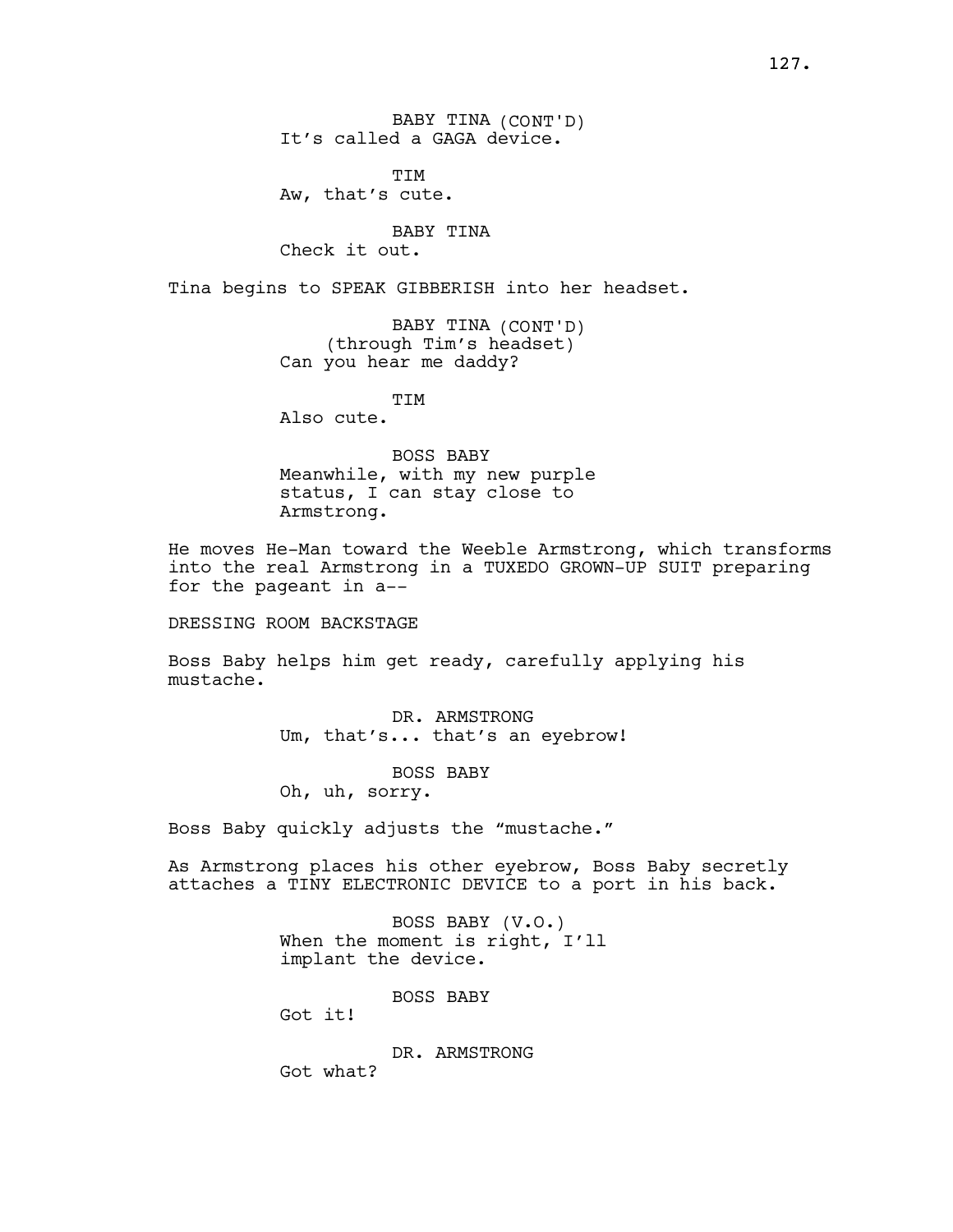Armstrong leaves the dressing room and enters the--

### AUDITORIUM

The tiny electronic device flashes in his back. Tina gets to work on her laptop.

> DR. ARMSTRONG Oh thank you parents, thank you! There's the old enthusiasm I like to see.

> BABY TINA This will allow me to control his suit.

She begins to move the suit on her computer, and Armstrong's suit mirrors the actions onstage.

> BABY TINA (V.O.) I can make muttonchops do whatever I want, I can make him dance, I can make him prance, including exposing himself to the audience.

Armstrong punches himself in the face, dances, and jumps up and down before ripping the suit's chest open. Baby Armstrong tumbles out of the suit, exposed.

> BABY TINA (V.O.) Every parent will pull out their phones!

DR. ARMSTRONG Don't look at me! No! No!

An army of camera phones rise up to capture the moment as Armstrong throws a tantrum onstage.

One of the pictures transitions into a news article declaring "SCHOOL FOUNDER, A FRAUD!"

> BABY TINA (V.O.) The photos'll spread like a diaper rash!

Tina, still in her seat in the audience, closes her laptop. Mission accomplished.

BACK IN THE ATTIC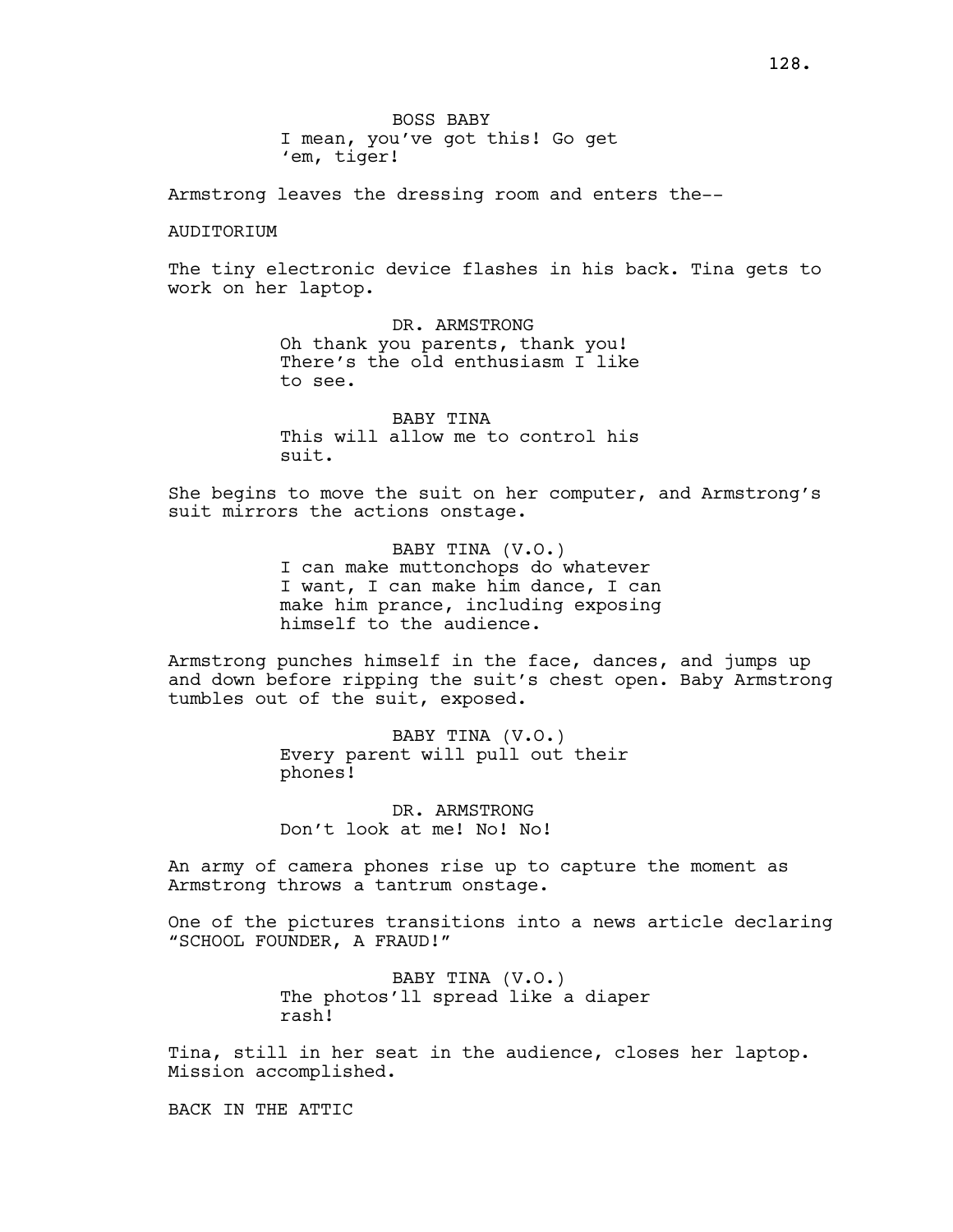BABY TINA Cut to our pizza party!

She slaps start on all of them.

BABY TINA (CONT'D) Questions?

**THU** After Tabitha sings her solo, right?

BOSS BABY After Tabitha sings. Now we just sit back, relax, and enjoy the show.

ANGLE ON HE-MAN'S CASTLE.

### SQ2500 - HOLIDAY PAGEANT

EXT. THE CENTER - NEXT DAY

Cars jam the parking lot around the school as parents file in to see the pageant.

INSIDE THE AUDITORIUM

Armstrong's pre-show announcement begins.

DR. ARMSTRONG (V.O.) Welcome, parents, to our holiday pageant! Remember: flash photography in the auditorium is absolutely... ok! Take a picture, show your kids that you love them! Yippee!

Families pour into the auditorium as lights begin to sweep the crowd.

Carol looks around for Tim, hoping--

CAROL (to herself) Come on Tim... you promised you'd be here.

An old man shuffles over to take the empty seat next to Carol, who is seated with the rest of the Templetons.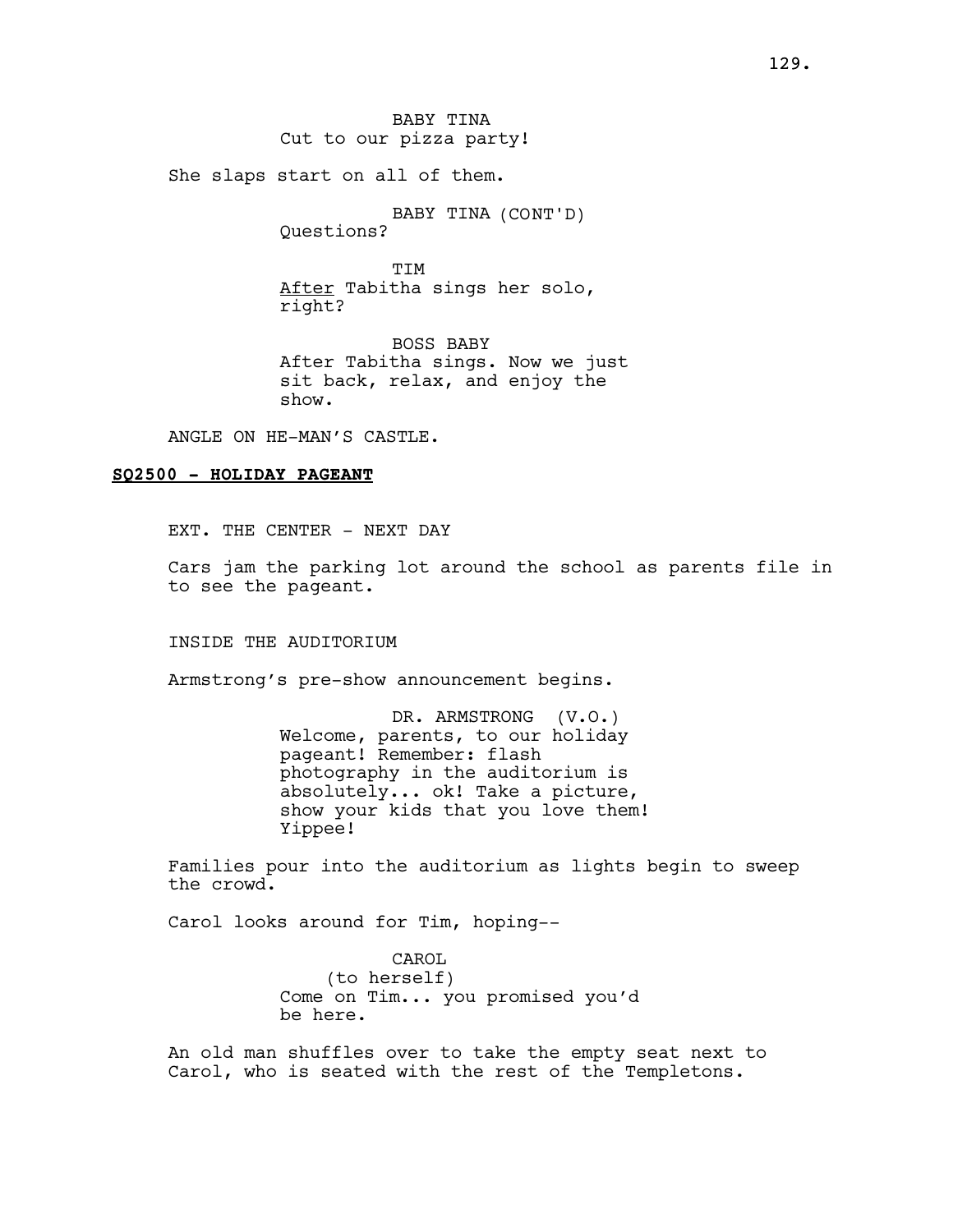CAROL (CONT'D) Oh, sorry, this seat is taken. Yep. Sorry. So sorry. Sorry! Sorry! So sorry.

Tim's parents prime their phones to capture the pageant. Tina slips on a winter hat to cover her headphones, checks if the coast is clear, then BABBLES into the GAGA device.

> BABY TINA Uncle Teddy, are you in position?

A BOX SEAT ABOVE THE CROWD

Boss Baby sits next to Armstrong in a box seat.

BOSS BABY The baby's in the cradle. The baby's in the cradle.

IN THE AUDIENCE

Tina BABBLES for Tim.

#### BACKSTAGE

Tim, in his snowflake costume, takes in the last minute preparations.

> BABY TINA (O.S.) (through Tim's earpiece) Papa bear, can you read me?

TIM The flake has landed.

MEGHAN Places! Places everybody!

## IN THE AUDIENCE

The lights sweep the crowd as the pageant is about to begin.

TIM'S DAD Here we go!

CAROL Oh my gosh, it's starting! It's starting!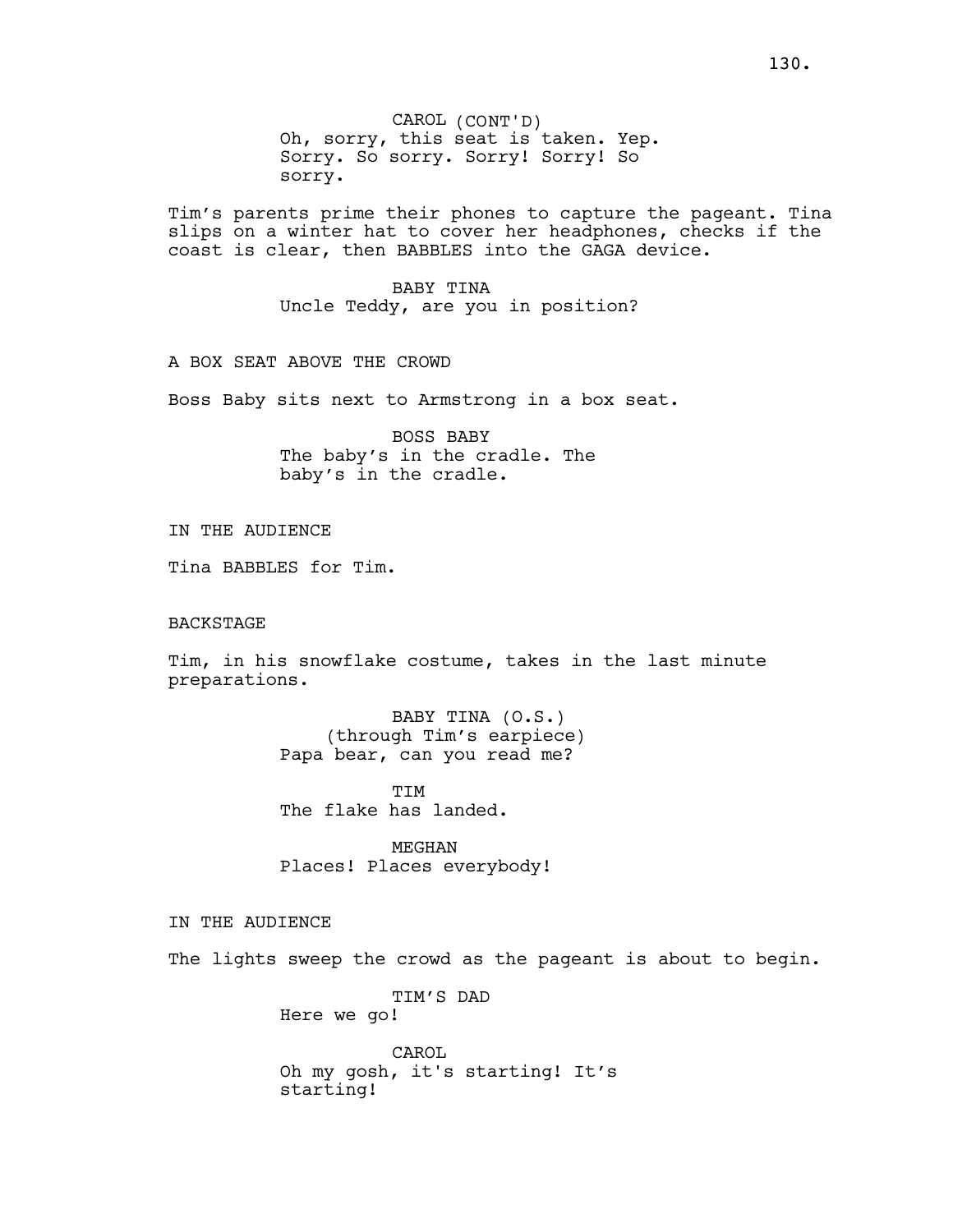A BOX SEAT ABOVE THE CROWD

DR. ARMSTRONG It's starting! It's starting! Yay!

BOSS BABY You're a big pageant guy, huh?

DR. ARMSTRONG No, no, no, I'm not talking about the show, I'm talking about B-Day!

BOSS BABY

B-Day?

DR. ARMSTRONG Oh, yeah. It's already in the parents' phones.

Boss Baby looks at the app on Armstrong's tablet and starts realizing Armstrong's plan as he flashes back to--

--THE CODING ARENA

DR. ARMSTRONG (CONT'D) I taught babies to code.

BOSS BABY Apps! They're writing apps!

--ARMSTRONG'S LAIR

DR. ARMSTRONG But my next app? Ooo, it's going to change the world... forever!

--END FLASHBACKS

BOSS BABY QTSnap is the app that's going to change the world... forever?

DR. ARMSTRONG Forever starts today.

Armstrong uploads a patch on his tablet.

BOSS BABY

Cool.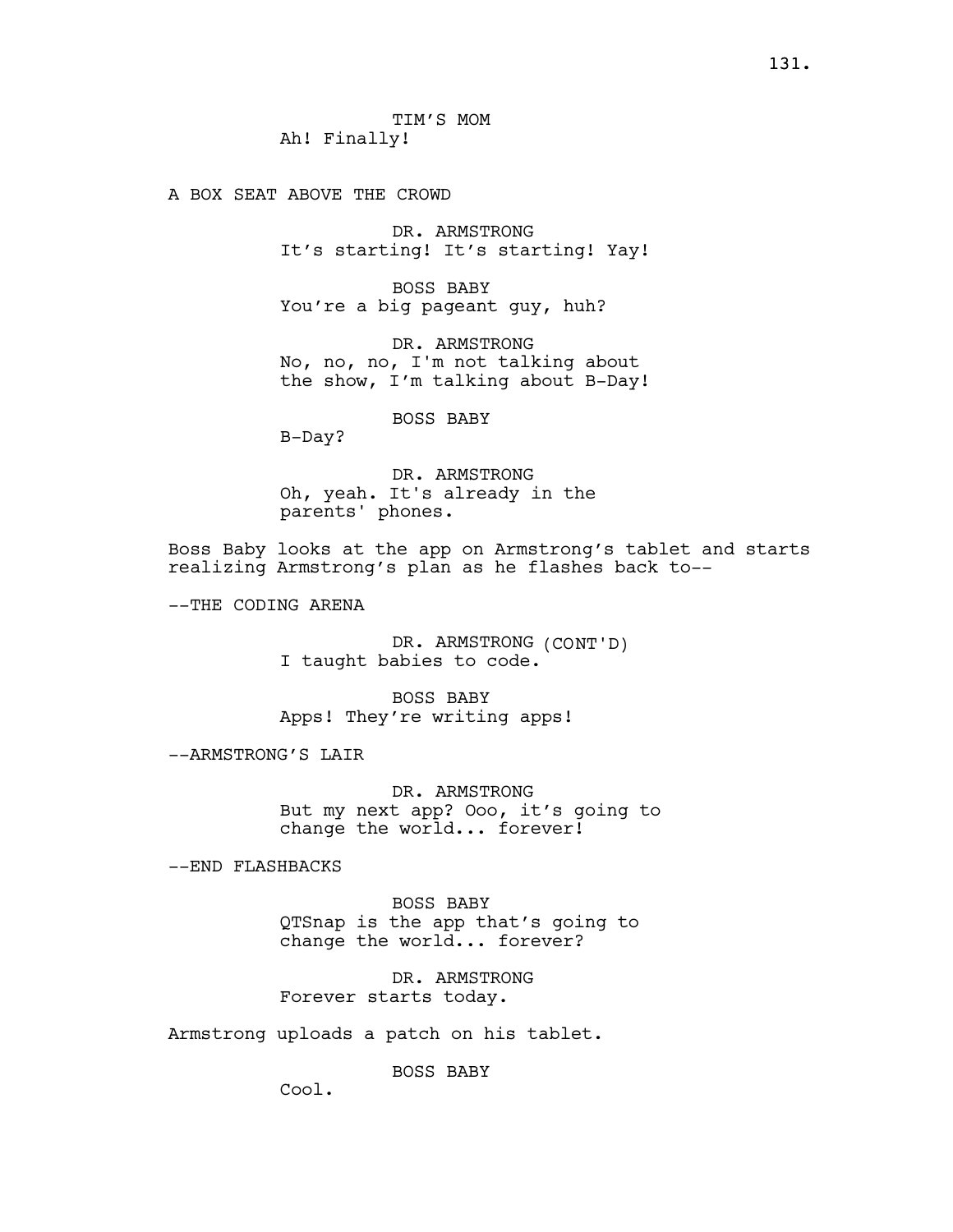ONSTAGE

The curtains open to reveal--

AN ELABORATE WINTER WONDERLAND. Real snow machines lay down a white blanket as little kids and babies in snowflake costumes ice skate out to sing a SONG ABOUT GLOBAL WARMING.

> PAGEANT KIDS IT'S CHRISTMAS TIME, IT'S THE BEST TIME OF YEAR.

Tim is in the snowflake chorus, dancing awkwardly as he fakes the words.

The wintery set transforms into a polluted hellscape. A giant snowman begins to melt in the sweltering heat.

> PAGEANT KIDS (CONT'D) BUT DUE TO ICE CAPS MELTING, GLOBAL WARMING'S HERE. IT FEELS LIKE SUMMER, THE SNOW HAS DISAPPEARED. IT'S ALL OUR PARENTS' FAULT, SO WE'RE ALL... DOOMED.

The children flop to the ground, Tim a beat late.

**TTM** 

Doomed!

TIM'S MOM This is kind of dark.

TIM'S DAD Did the kids just say we're doomed?

TIM'S MOM What the heck are we watching?

Behind them, Jimbo takes a picture and gets HYPNOTIZED. Parents begin to snap pictures, and as their cameras flash, their eyes go vacant.

A BOX SEAT ABOVE THE CROWD

BOSS BABY Their brains are turning to mush.

DR. ARMSTRONG Months of hypnotic research embedded in the most user-friendly photo app ever made.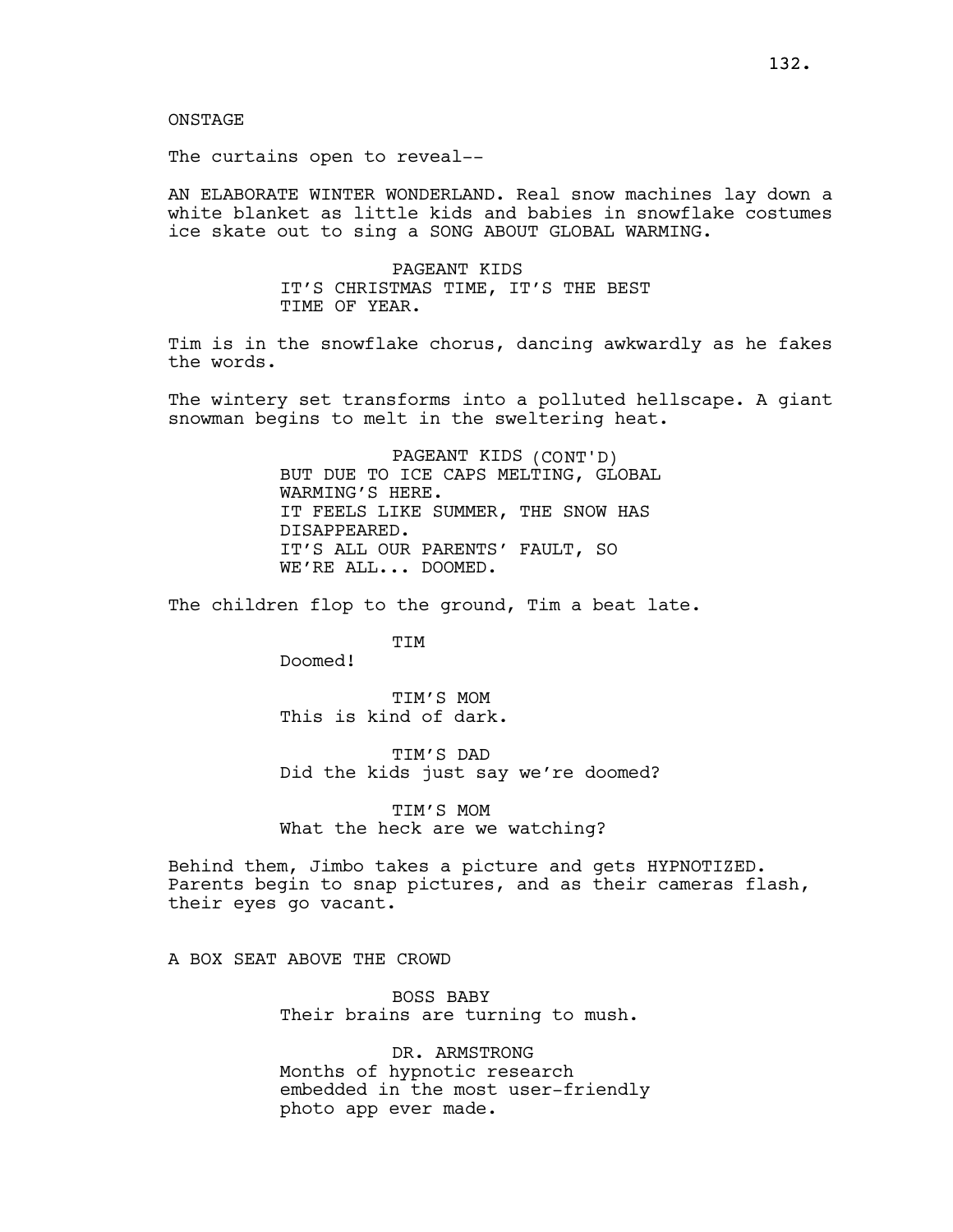More parents take pictures with the app.

DR. ARMSTRONG (CONT'D) Now all we need to do is sit back, relax, and enjoy the show.

He sprinkles candy below.

AUDIENCE MEMBER

Hey!

BOSS BABY Right. I'll be right back. We're outta Dundlefloofers.

He dumps out his candy.

AUDIENCE MEMBER

Hey!

#### ONSTAGE

The next number begins. It's an extravaganza blending holidays from every culture and religion.

TIGERS pull a sled of dancing children celebrating DIWALI on stage.

> PAGEANT KIDS Kwanzaa! Diwali! Los Posadas! Agnostic.

The music stops.

A giant MENORAH covered with children dressed as DREIDELS and the FLAMES on the menorah rises from behind the Diwali scene.

> PAGEANT KIDS (CONT'D) And Hanukkah!

### SQ2600 - STOP THE SHOW

IN THE AUDIENCE

PARENT Your son is so talented!

OTHER PARENT Oh, so is yours!

Boss Baby updates Tina as he races to the stage.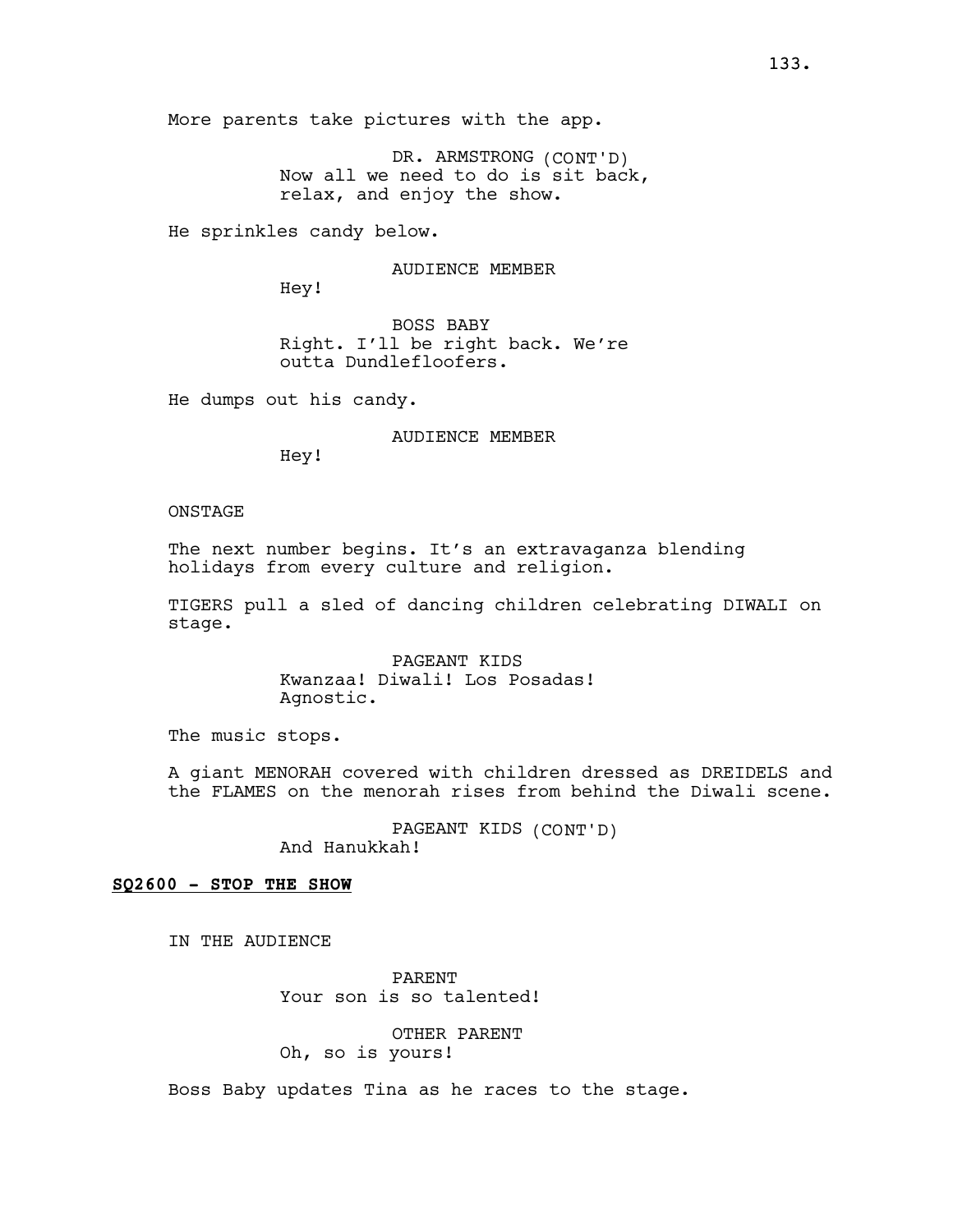BOSS BABY (under his breath) Liars. Tina! Come in! B-Day is happening now! It's all in the phones!

Tina turns in her seat and sees a hypnotized Jimbo and Staci behind her.

> BOSS BABY (CONT'D) (over her ear piece) Armstrong is using an app to brainwash the parents!

> > BABY TINA

Gasp!

BOSS BABY We have to stop the show!

Tina pulls up a SCHEMATIC MAP of the theater on her tablet.

BABY TINA Ok, ok. There's a big ol' no touchy switch backstage.

IN THE RIGHT WING

Tim sees a nervous Tabitha peeking through the curtains and walks past the main breaker toward her.

Tim's earpiece lies on the ground.

BABY TINA (V.O.) Daddy, we have to pull the plug! Daddy, come in! Daddy, daddy, daddy, daddy, daddy, daddy...

IN THE AUDIENCE

BABY TINA Ugh! He's not responding!

Boss Baby is still running toward the stage.

BOSS BABY Of course not. I'll do it myself.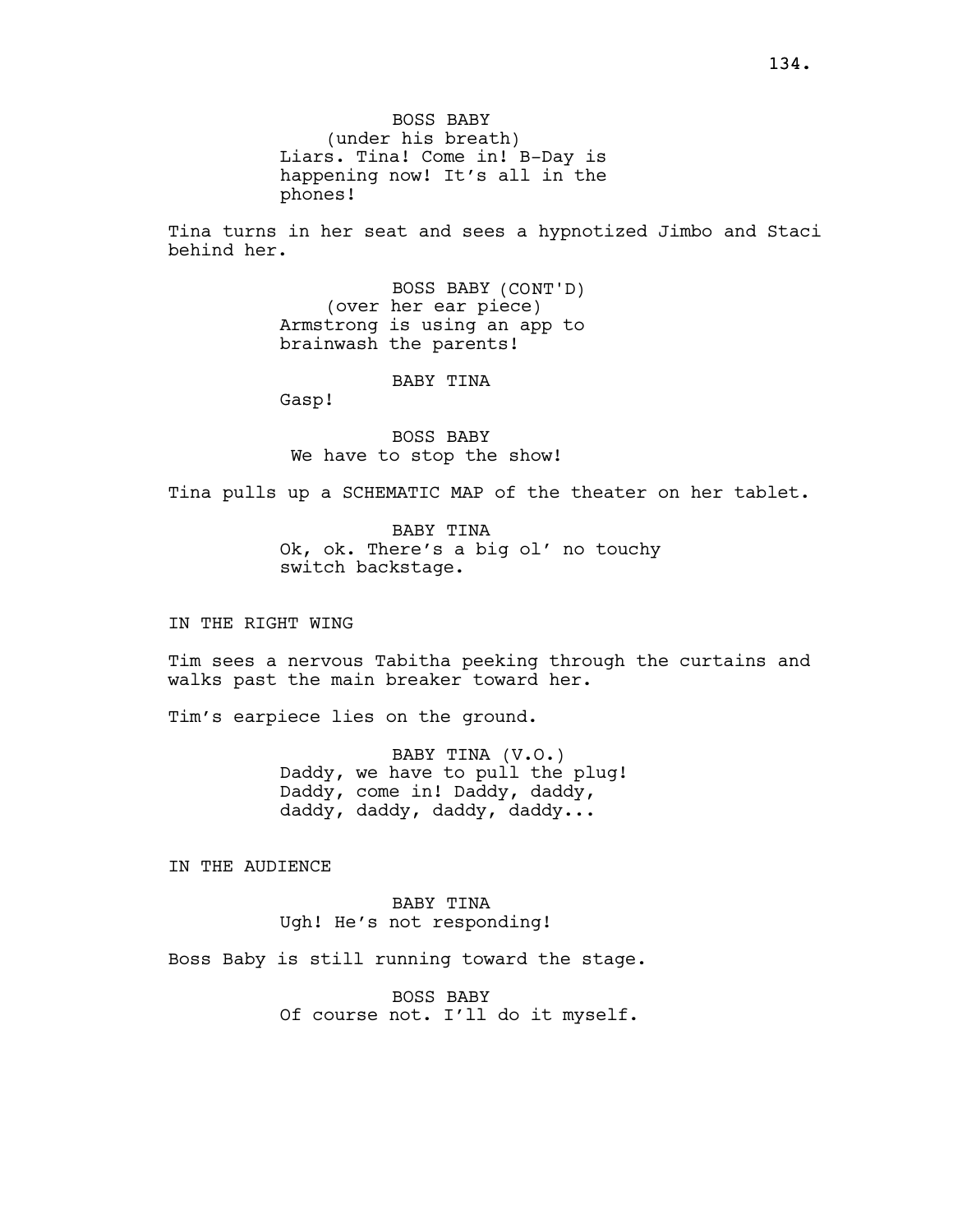THE LEFT WING

Boss Baby sees the main breaker from across the stage. He approaches the back stage entrance but is blocked by Meghan dressed as a present--

> MEGHAN Stop! Theater kids only!

Frustrated, Boss Baby sees a line of BABIES IN NATIVITY COSTUMES about to go on stage with a doll of BABY JESUS.

> MEGHAN (CONT'D) Come on nativity! Look holier!

He gets an idea.

IN THE RIGHT WING

Tim approaches Tabitha.

TIM Hey Tabitha. Don't you worry, ok? You're gonna be great!

TABITHA Thanks, Marcos. And thanks for all your help.

TIM

Any time.

TABITHA I feel like you really understand me. I'm so excited! I can't wait to see the look on my dad's face when I sing!

Tim reaches out to her but Meghan, DRESSED AS A PRESENT, pushes him aside.

> MEGHAN Hey, you're on Templeton!

TABITHA Wish me luck!

MEGHAN And break a leg! Or two for that matter!

### SQ2750 - CAUGHT IN THE ACT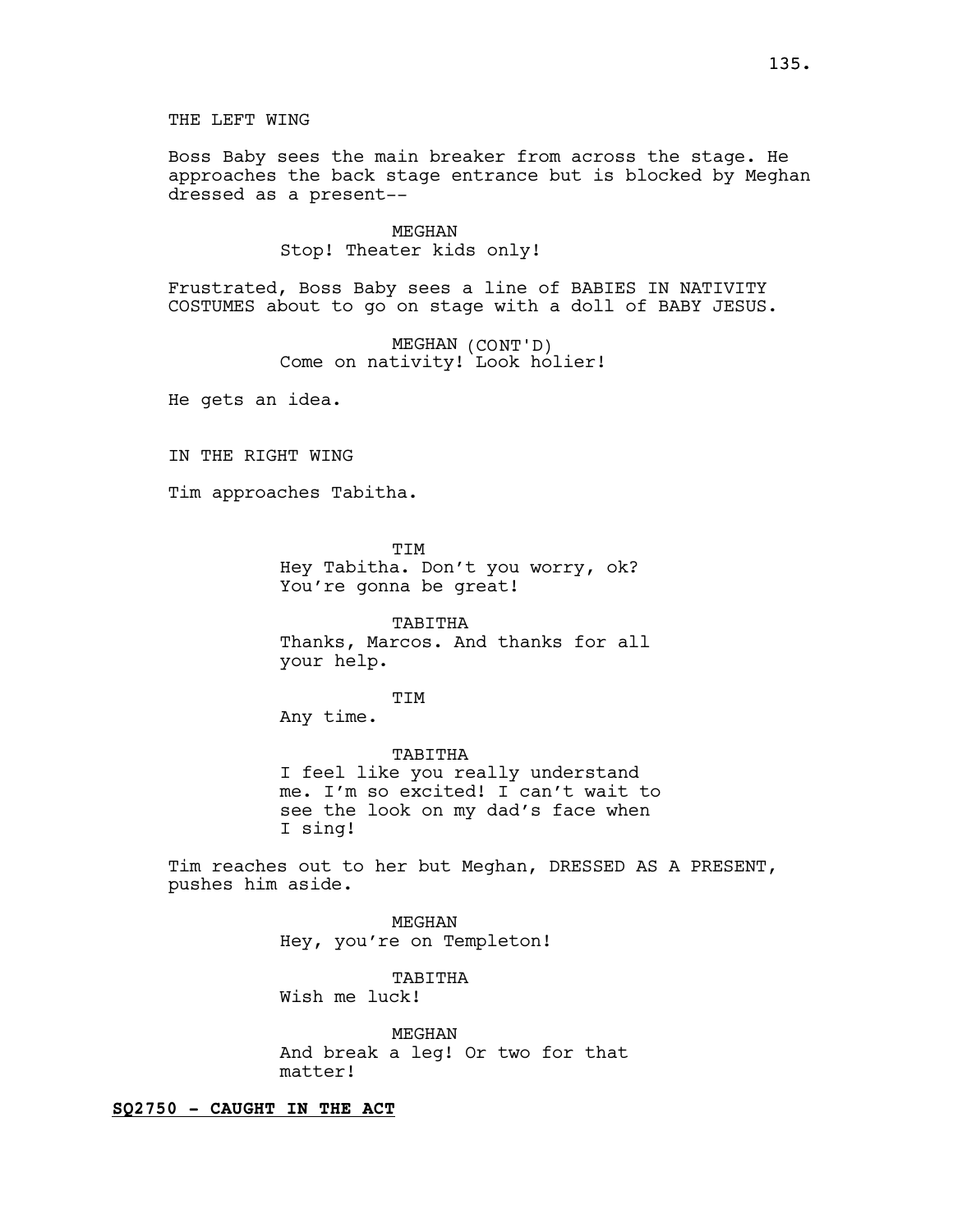Tim peeks out behind the curtain and sees his empty seat. Uh oh.

BOSS BABY (O.S.)

Psst! Tim!

Tim glances around, confused, then looks--

ONSTAGE

In the middle of a nativity scene-- BOSS BABY SITS IN THE MANGER.

One of the Dreidels points at him--

DREIDEL KID Is that the Baby Jesus?

Suddenly-- A SPOTLIGHT ON BOSS BABY.

In the audience, Tina SCREAMS then quickly recovers.

He leaps from the manger and begins tap dancing toward the wings.

> BOSS BABY (singing) We have to shut down the pageant! Yeah!

He makes it to Tim.

TIM What? No, why?

Boss Baby goes to the pull the lever on the main breaker- but can't. It's too high. He jumps for it.

> BOSS BABY Armstrong's turning the parents into zombies so they'll do whatever he wants!

Boss Baby still can't reach so he pulls over a stool.

TIM What? What are you doing? No! Tabitha's on next!

Tim tosses the stool away.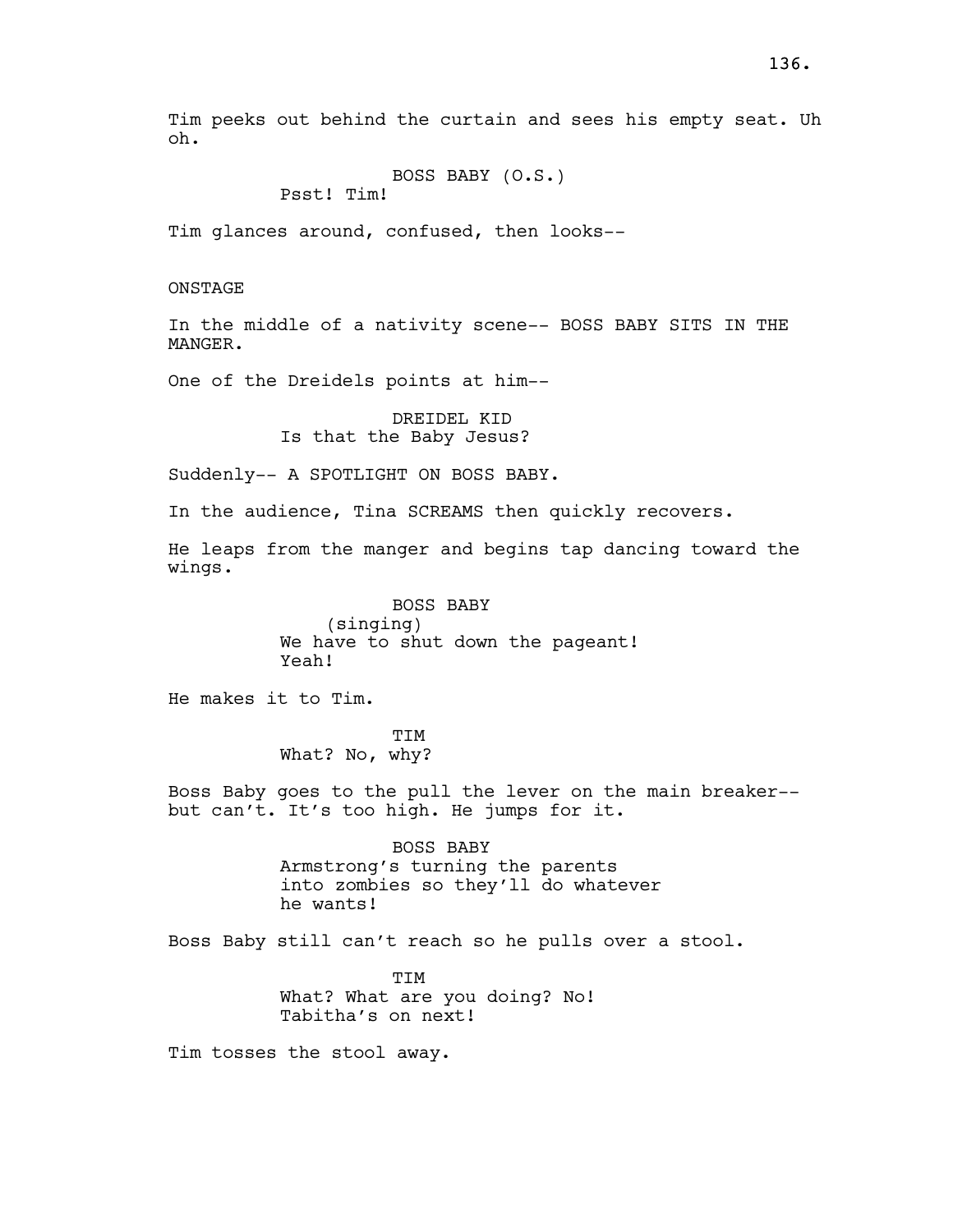BOSS BABY You'd risk the future of the world to see your daughter sing? Tim looks over to see Tabitha on top of the tree getting ready for her performance. Tim turns back to look at Boss Baby, he's made up his mind. **TTM** Yes! I have to be there for her. They struggle over the switch. BOSS BABY Look who's worried about showing up for things all of a sudden. TIM What's that supposed to mean? BOSS BABY You didn't even come to my graduation. TIM Which one? BOSS BABY Business school, law school-- none of them! TIM You didn't even come to my wedding. BOSS BABY Which one? TIM I only had one! BOSS BABY We had a deal, Tim! You promised you'd be there always! He pulls THE MEMO from his costume. TIM Whoa, where did you--? BOSS BABY Breach of contract! Boss Baby kicks Tim away and pulls the switch.

137.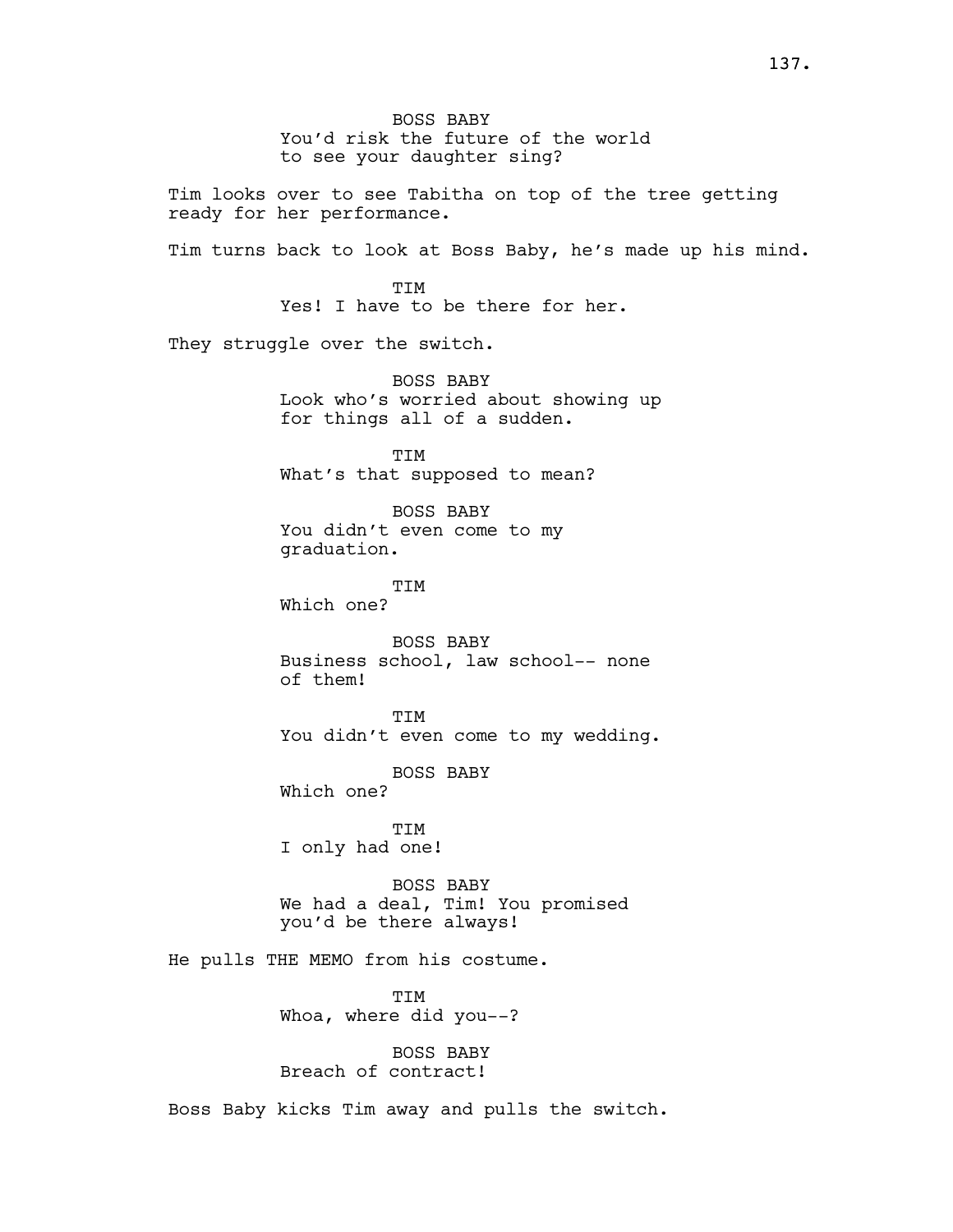BABY NINJAS DROP DOWN ALL AROUND THEM IN PUFFS OF SMOKE

As the smoke clears, Tim and Boss Baby find themselves tied together.

TIM

Whoa!

BOSS BABY Whoa, whoa!

They watch in horror as Armstrong appears--

DR. ARMSTRONG How do ya do there, fellas. Nothing's going to ruin my B-Day. Not even you.

BOSS BABY Oh, busted...

DR. ARMSTRONG Yeah, it was obvious from the very, very beginning that you two were working together.

He removes the suit control device and tosses it aside.

BOSS BABY What gave us away?

Armstrong rubs the OFF on the power switch away to reveal TRAP written underneath.

> DR. ARMSTRONG Well, I'd say the bickering, the petty disputes, the jealousy-- you know, you two are brothers in every single way. Off to the Box they go.

He takes the memo then signals and the baby ninjas drag Tim and Boss Baby away.

> **TTM** What? No! Not the Box, not now! Please!

DR. ARMSTRONG Aw, it's just, it's too bad that you're never gonna have a chance to reboot your relationship and restore the closeness that you once felt. Sorry about that.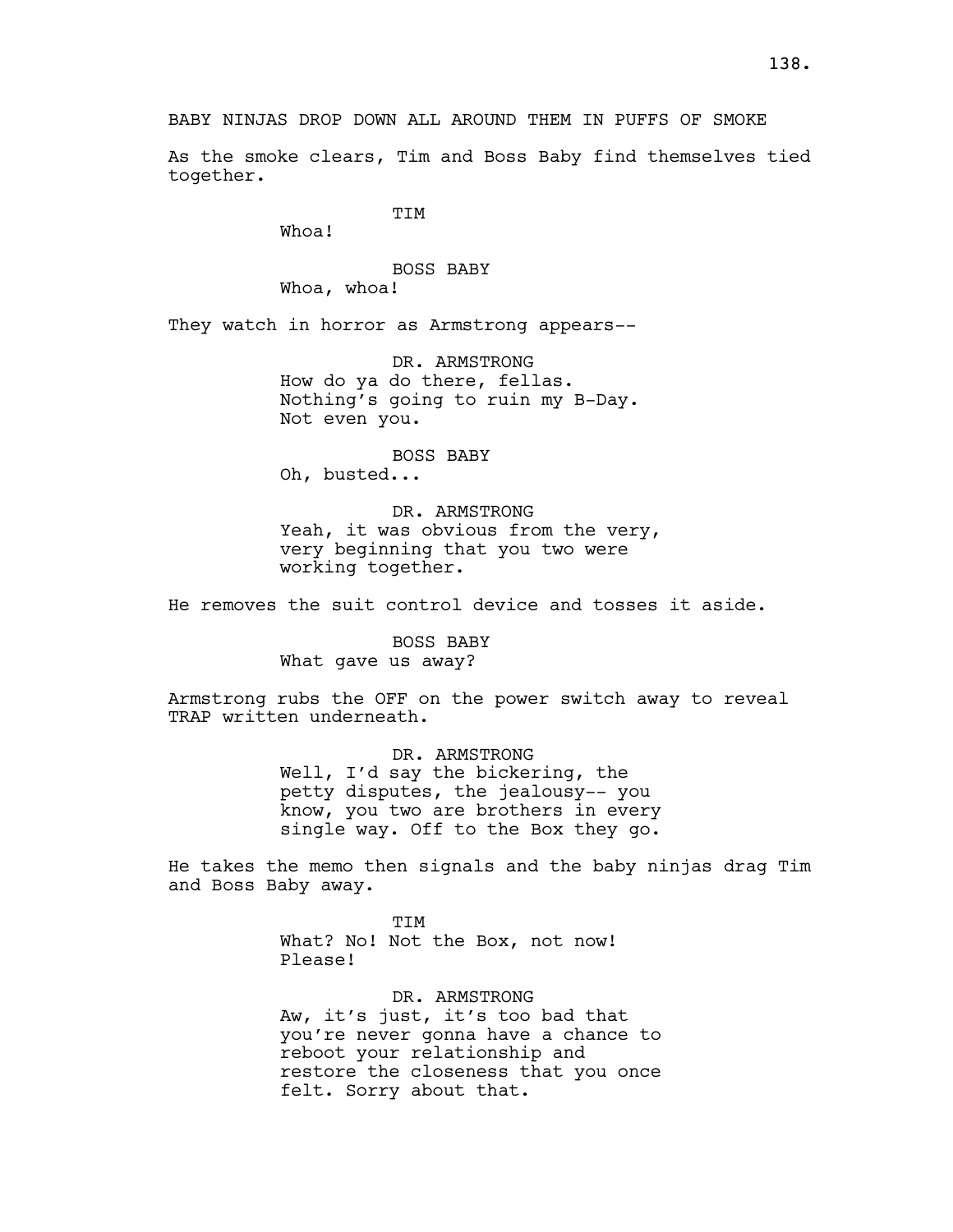Tim watches Tabitha's number begin as the ninjas pull them away.

> TIM No! No, no, no, no, no!

DR. ARMSTRONG Adios, Marcos.

### SQ2800 - GAME OVER / TABITHA'S SONG

ON STAGE

Tabitha rises onstage on top of a MASSIVE TREE as the other children continue to sing.

> CAROL Look, look! There she is! There's our little angel!

TIM'S DAD Tabby's in the tree!

INSIDE THE TIMEOUT CHAMBER - MOMENTS LATER

Tim and Boss are strapped to the Time Out chair. The mellow music plays and the fountain burbles.

> BOSS BABY You had one job to do. One job.

The TRANQUILITY FOUNTAIN also starts to bubble and OVERFLOW.

BOSS BABY (CONT'D)

Oh no...

TIM The fountain!

BOSS BABY (realizing) It's flooding the room!

As the water rises, the gravity of their situation sinks in--

TIM This isn't a time out. It's game over.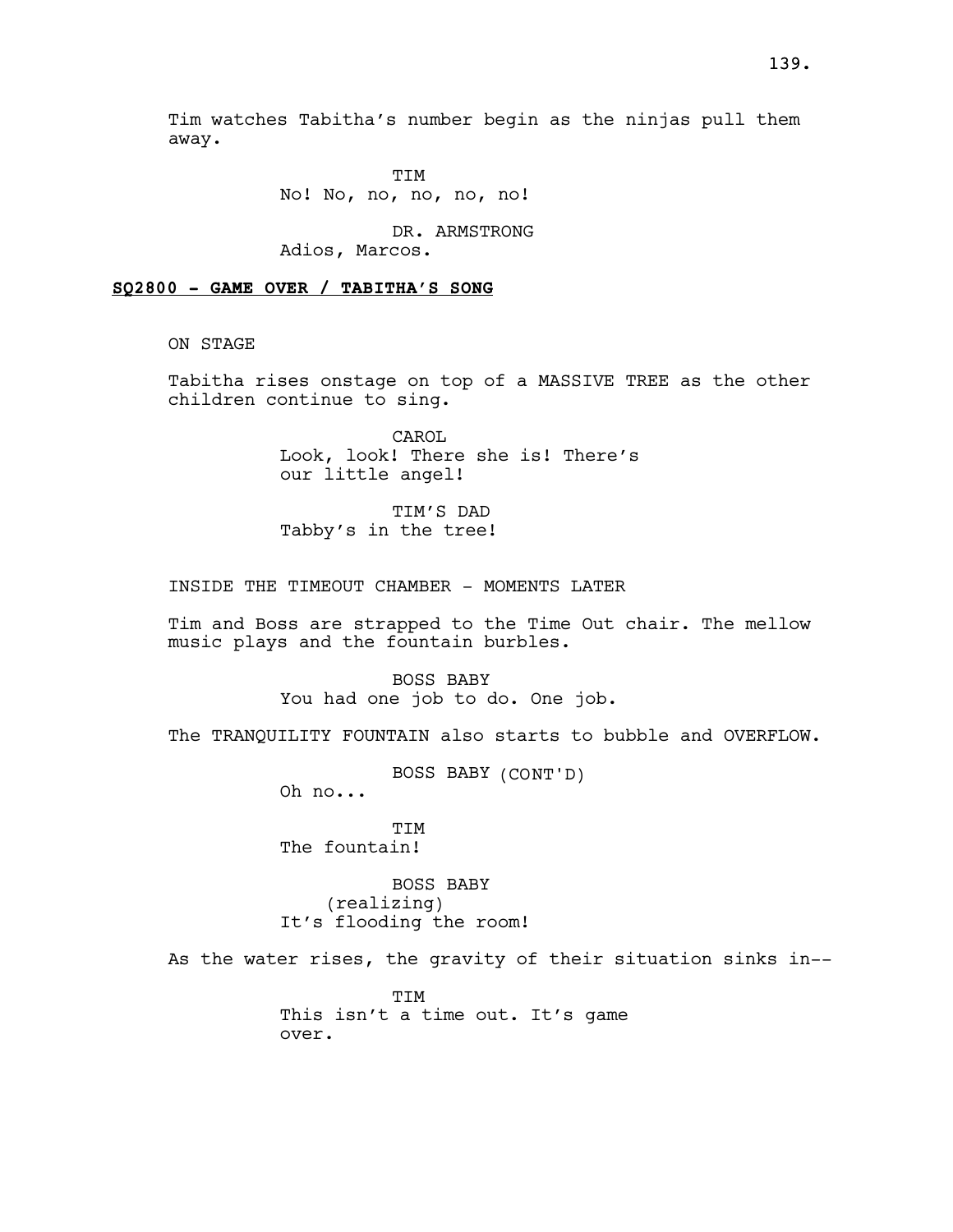ONSTAGE

The children finish the previous song and all turn to Tabitha. All eyes are on her.

Below, Meghan quietly counts.

MEGHAN Psst! It's one, TWO, three, and one, TWO, three...

Tabitha takes a deep breath, and begins to SING. It's a SONG about the importance of family.

> TABITHA CATCH MY EYE, TAKE MY HAND THIS BOND IS TIGHTER THAN WE EVER PLANNED GIVE ME COURAGE SO I CAN LAND WE KNOW THAT DIVIDED WE'LL FALL SO TOGETHER WE STAND LAUGH AND CRY WITH ME FLY THAT HIGH WITH ME SEE THE SUNSET AND THE SUNRISE

> > NATHAN

Wow...

TABITHA THE WORLD LOOKS SO GOOD THROUGH OUR **EYES** LIKE THE MOON AND STARS AT NIGHT

## INSIDE THE TIMEOUT CHAMBER

Tabitha's song continues to PLAY UNDER, emotionally underscoring what feels like Tim and Boss Baby's final moments together.

> TIM You're right. I blew it. I ruined the mission... and I'm a terrible father.

BOSS BABY Hey-- you did sort of ruin the mission, but you're a great dad.

TIM

No, I'm not.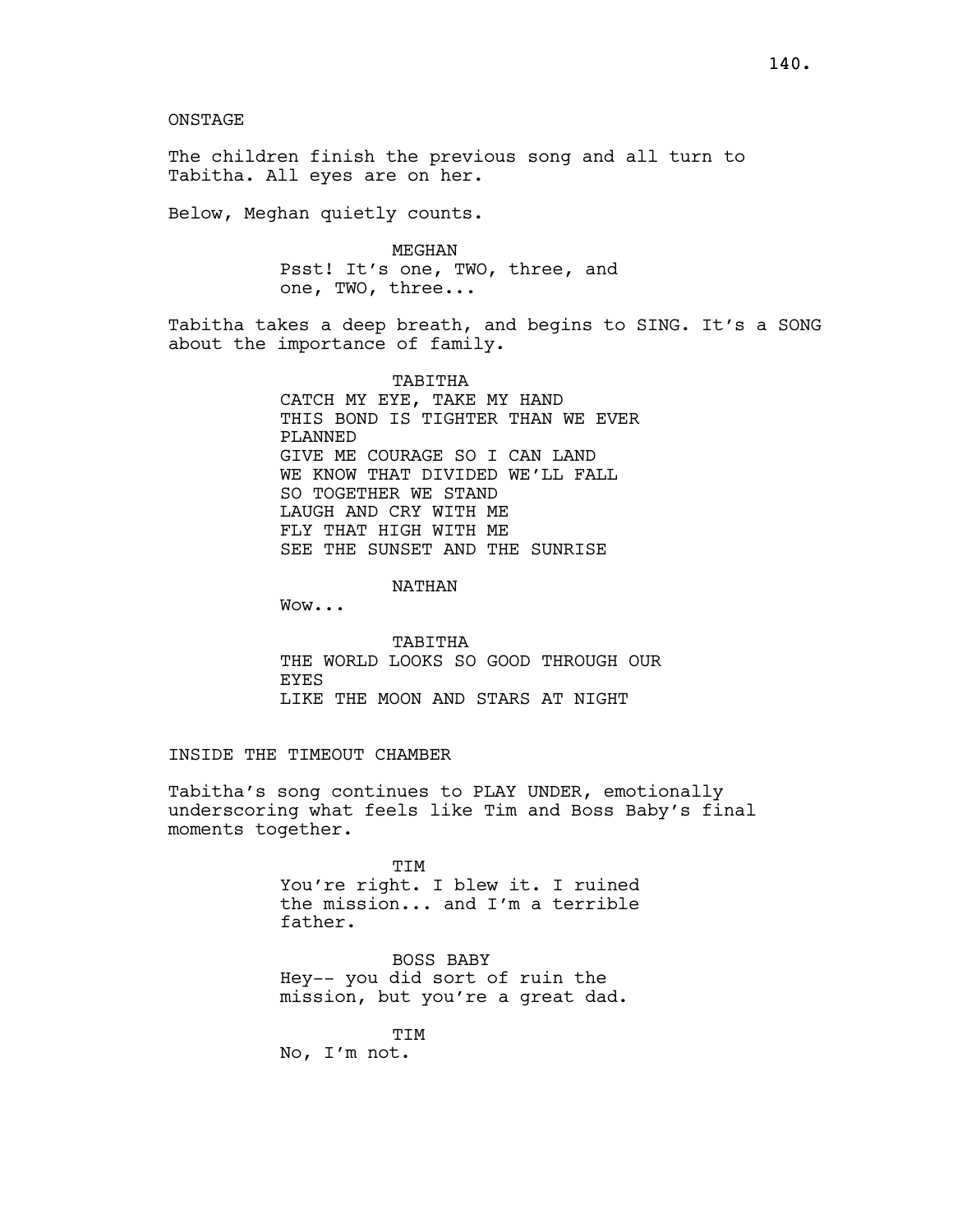BOSS BABY I could never do your job. I mean, you work around the clock, you can't even quit if you wanted to, and you don't even get paid. Frankly, I don't see how that's legal.

Tim takes that in.

TIM I was always jealous of you. I wanted to be successful too, you know.

BOSS BABY Sure Tim, I made a lot of money- but you made a family. (then) The truth is... it's lonely at the top.

It's the most honest they've been since they were kids-- and the most vulnerable.

ONSTAGE - TABITHA CONTINUES SINGING

# TABITHA

REACH WITH ME SEE THE SKY I'LL ALWAYS BE HERE FOR THE REST OF YOUR LIFE SAIL THAT OCEAN, FIND THAT SAND WE KNOW THAT DIVIDED WE'LL FALL SO TOGETHER WE STAND

### BACK IN THE TIMEOUT CHAMBER

Boss Baby and Tim are making up for lost time--

TIM You know, I'm sorry we don't see each other any more.

BOSS BABY A very wise person once told me just because you grow up, doesn't mean you have to grow apart.

TIM Was it Tina?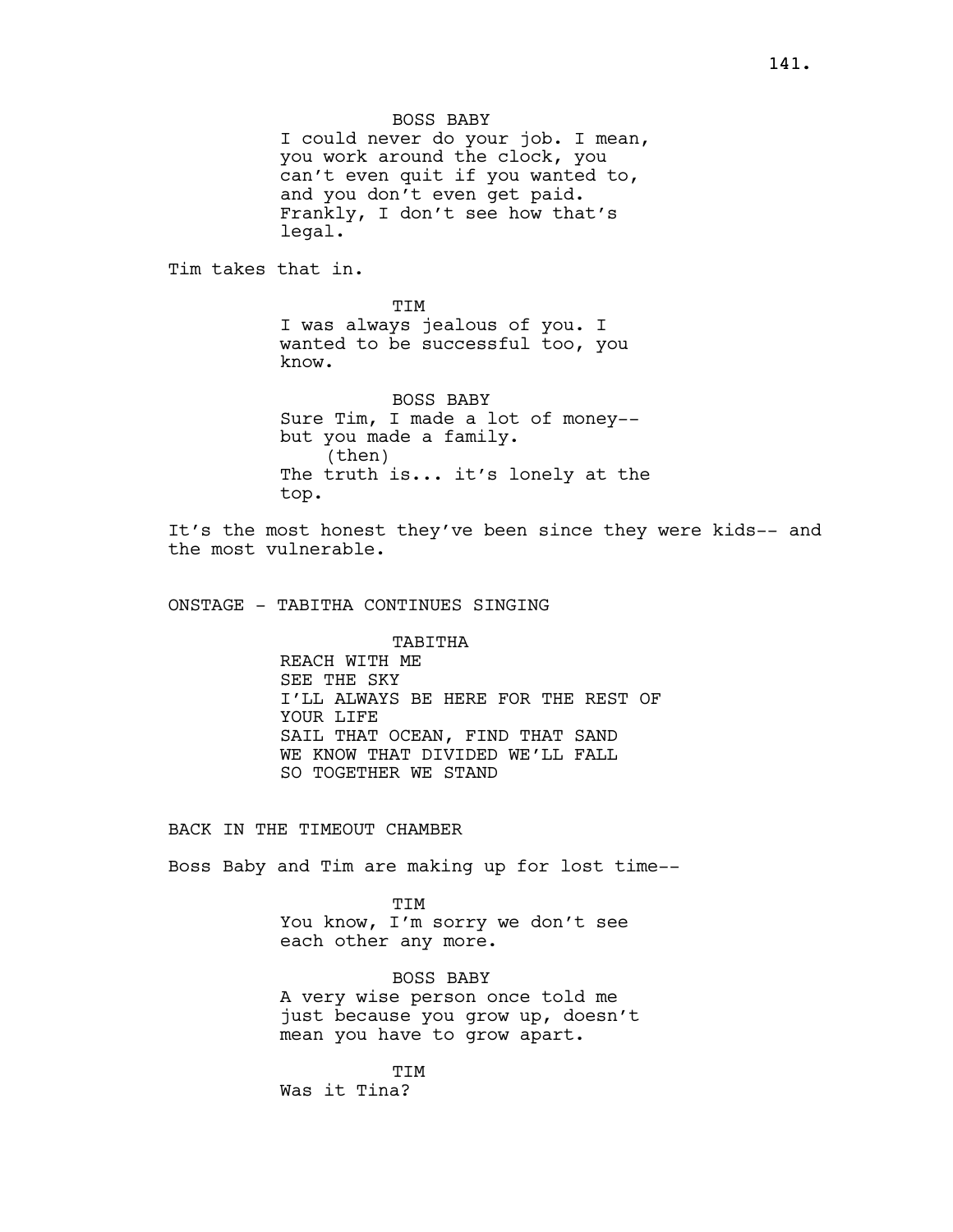Oh yeah.

TIM It's crazy how smart she is.

BOSS BABY It's like she looks right into your soul!

As the water continues to rise, they get a little deeper, referencing long-ago slights that have continued to sting.

> TIM I'm sorry I missed your graduations.

BOSS BABY I'm sorry I missed your one wedding.

A silent beat, and then one last thing that needs to be said--

**TTM** I'm sorry I wasn't there for you. BOSS BABY (CONT'D) I'm sorry I wasn't there for you.

The water is up to their chins.

### **ONSTAGE**

Tabitha's performance is so moving that every single audience member is capturing it on their phones, including Carol and Tim's Mom.

> TABITHA SIDE BY SIDE HAND IN HAND WE SPEAK A LANGUAGE NO ONE ELSE CAN UNDERSTAND HEAR THOSE CHEERS, STRIKE UP THE **BAND** WE KNOW THAT DIVIDED WE'LL FALL SO TOGETHER WE STAND

Tabitha finishes the song, the final note ringing with emotion, and-- nothing. No response.

Blinded by the stage lights, she can't see the audience. All she can hear is silence, or rather-- ONE PERSON CLAPPING.

Tabitha squints and finally sees-- that Tim's seat is empty.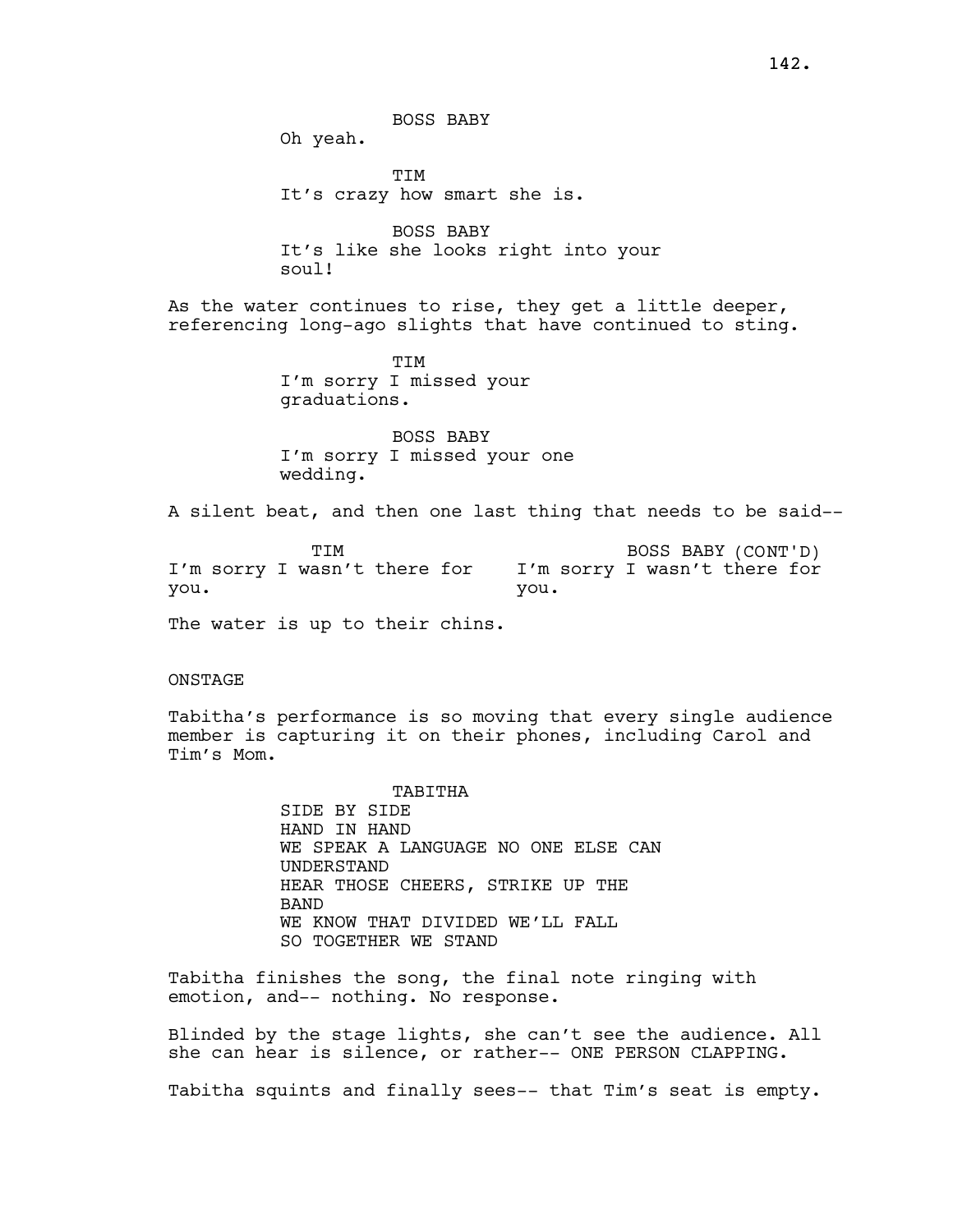## SQ3000 - TRUTH IS REVEALED

IN THE AUDIENCE

Tina is the only one clapping-- because every adult is NOW mesmerized by their phone. It's eerie.

BABY TINA

Oh, Tabitha...

She notices her hypnotized family.

BABY TINA (CONT'D) Gramps? Nana? Mom? Oh no!

Thinking they hated it, Tabitha BURSTS INTO TEARS and runs off.

Tabitha bumps into Armstrong in his tuxedo grown-up suit. She barely registers it before continuing out of the theater.

He walks onstage.

DR. ARMSTRONG Oh my gosh, Tabitha, you did such a great job! Well that's just horribly rude of you all. Come on everybody, how about a standing ovation!

The parents in the audience burst into applause.

DR. ARMSTRONG (CONT'D) Very good!

BABY TINA They're zombies!

DR. ARMSTRONG We did it! The baby revolution has begun!

Behind him, the Christmas tree opens to reveal a giant cake.

DR. ARMSTRONG (CONT'D) No more need for costumes!

Armstrong springs from his grown-up suit.

DR. ARMSTRONG (CONT'D) Who wants cake?

MEGHAN Oh my gosh!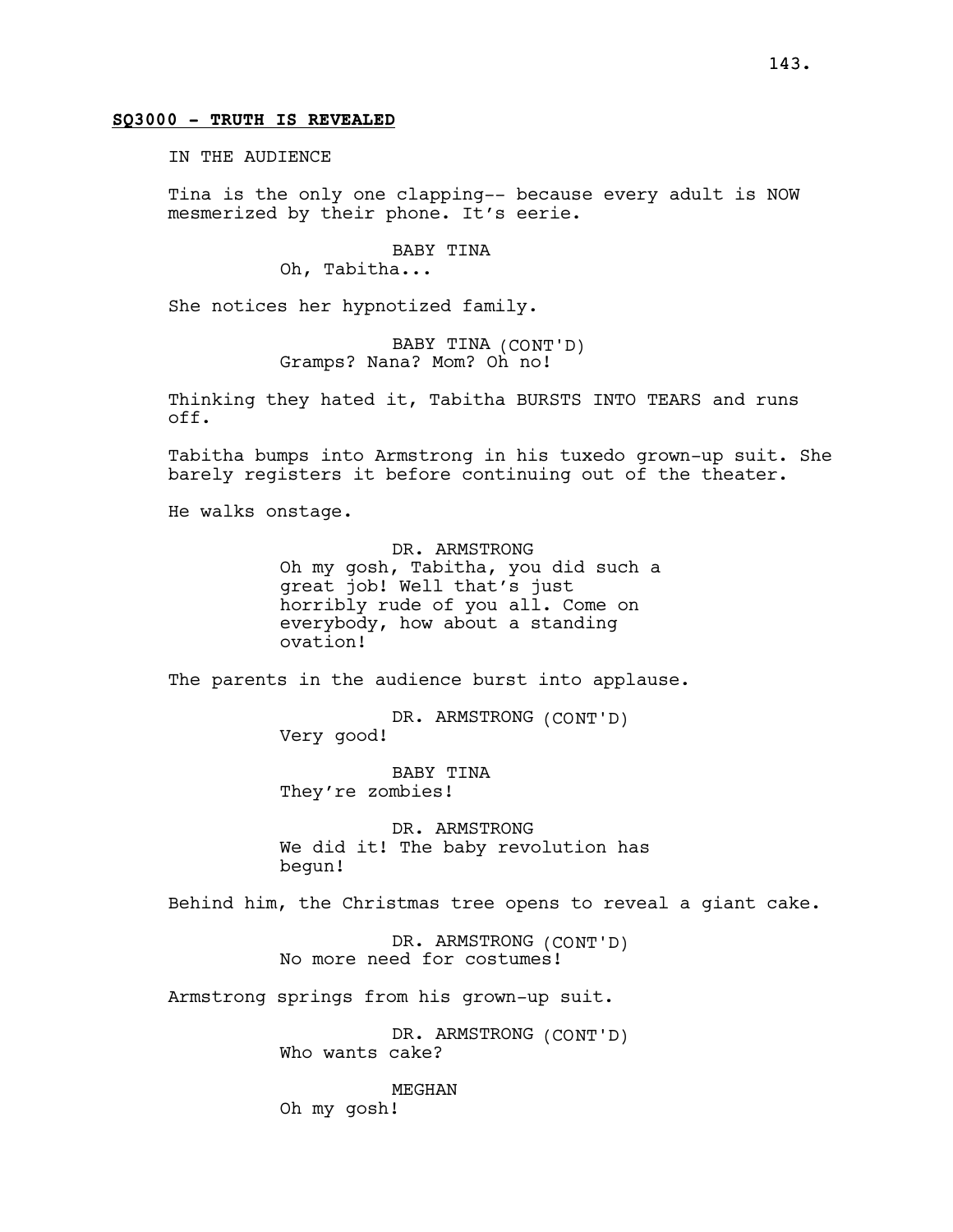NATHAN

No!

Nathan FAINTS.

DR. ARMSTRONG Happy B-Day everybody!

Tina sneaks out of her seat.

BABY TINA Daddy, Uncle Ted! Come in, where are you?

STAIRWELL - OUTSIDE THE AUDITORIUM

Alone on the steps, Tabitha sniffles. A small hand gives her a tissue.

> BABY TINA (O.S.) Here you go sis. Now I already used this so I know it's safe.

> > TABITHA

Thanks.

Tabitha looks up.

TABITHA (CONT'D) Wait. Are you... talking?

BABY TINA I know, it's pretty weird, isn't it?

The situation suddenly clicks.

TABITHA Ahhhh! Oh my gosh, you're talking!

BABY TINA It's an emergency! I'm on a super secret mission from BabyCorp!

TABITHA You mean... dad's stories are true?

BABY TINA That's what the suit says! How do I look?

TABITHA

No way.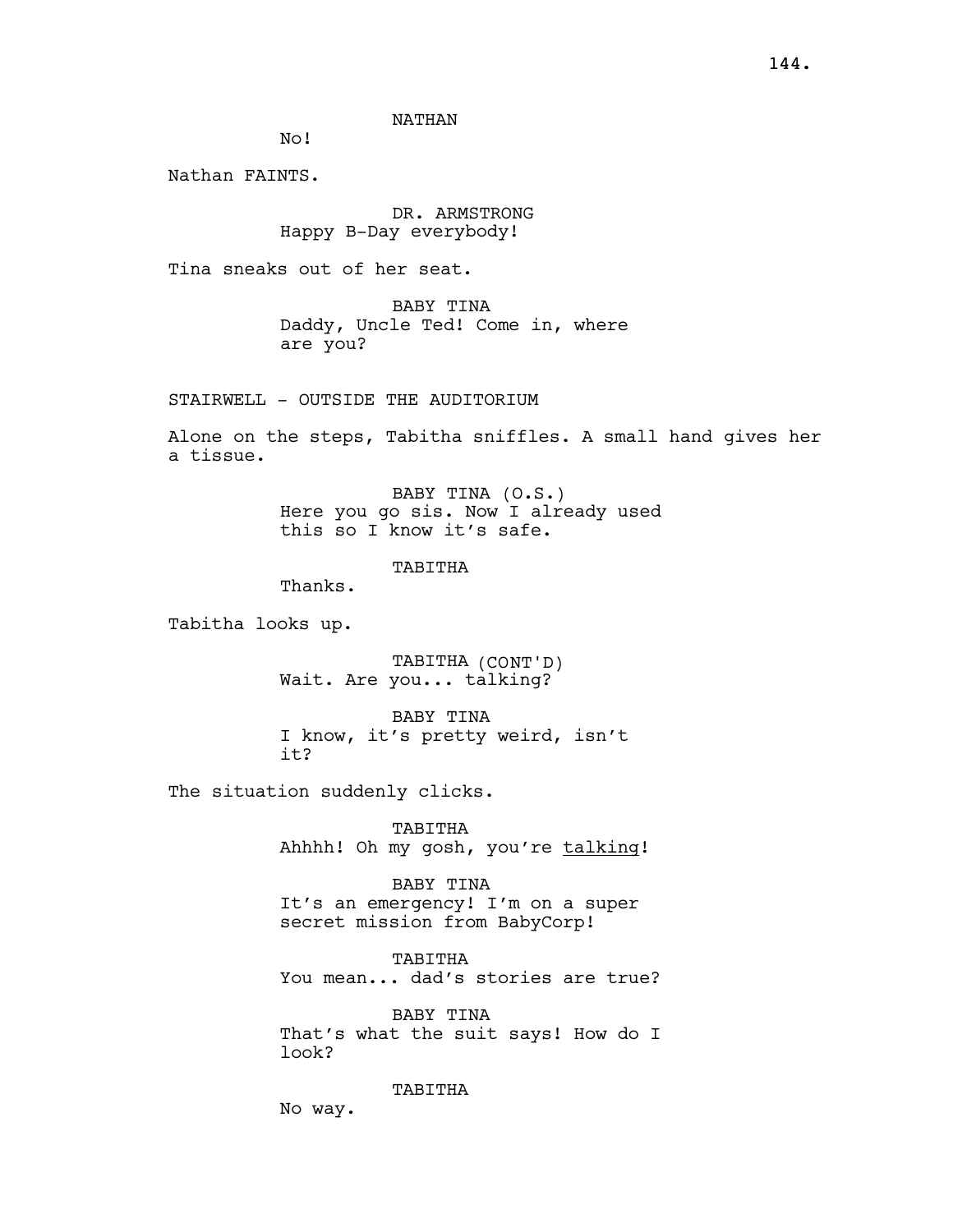BABY TINA Now, I can't get a hold of Dad or Uncle Ted, so I need your help, big sis.

TABITHA Wait, wait, wait-- dad's here?!

BABY TINA He's been here the whole time!

# TABITHA

Where?!

BABY TINA I don't have much time to explain, but Dr. Armstrong is a baby. A very bad, bad baby.

THE AUDITORIUM

DR. ARMSTRONG Soon, the world is gonna be our playground!

Armstrong jumps off the cake and starts to make the parents dance.

> DR. ARMSTRONG (CONT'D) Now we can make parents do whatever we want!

MEGHAN Awesome! Yeah!

DR. ARMSTRONG No more rules! Sayonara mama and papa!

The babies cheer, but the older kids look troubled.

PAGEANT KID

Mom?

PAGEANT KID 2

Dad?

PAGEANT KID 3

Grandpa?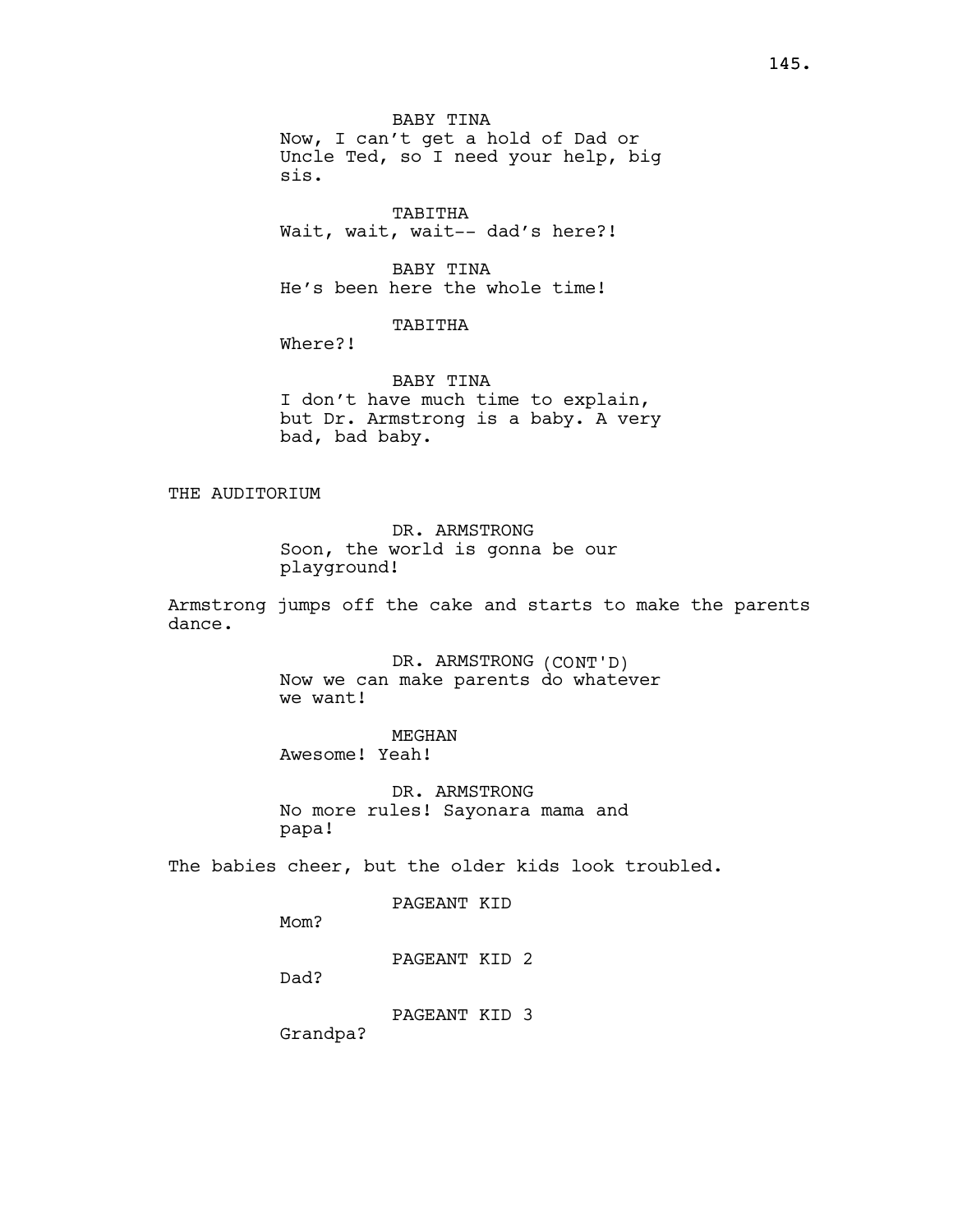## BACKSTAGE

Tabitha watches the commotion in shock.

TABITHA Whoa, are you kidding me?

BABY TINA We need to shut it down before it goes global!

DR. ARMSTRONG

Yeah!

TABITHA What are we gonna do?

BABY TINA Okay, we need to find the big whatsamacallit that controls the parents' phones.

She shows Tabitha her tablet with the school's layout.

TABITHA The server!

BABY TINA Yes, yes, is there a big one of those whatsits at school?

TABITHA Let's see... Servers get really hot so you need air ducts...

BABY TINA Now you're thinking!

TABITHA Which intersect at-- (tracing the layout) The acorn!

BABY TINA

A plus!

TABITHA Come on! This way!

The girls start to run off, when Tina notices Armstrong's discarded CONTROL CHIP. She picks it up.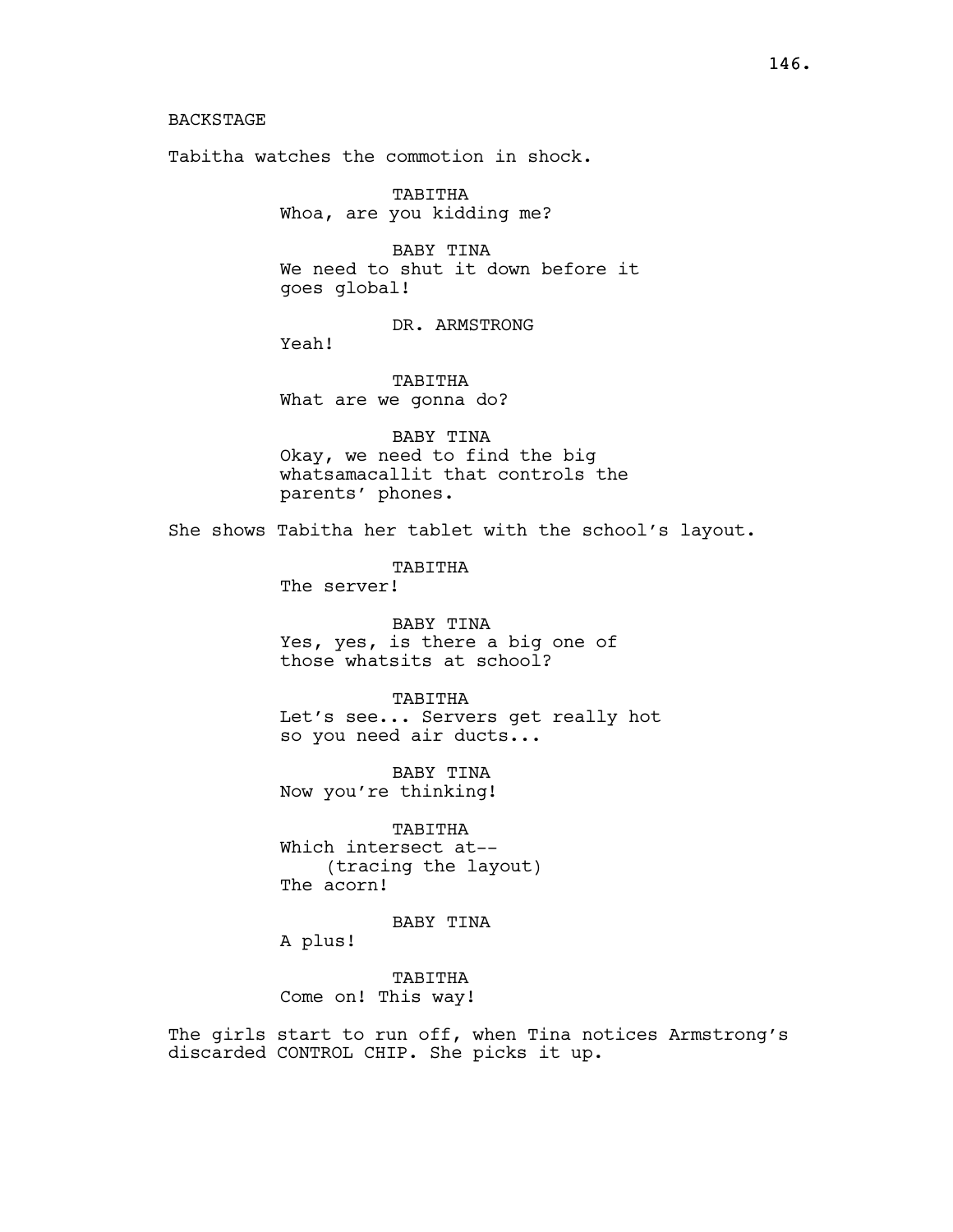BABY TINA Opportunity knocks! First, we need to make a quick pit stop.

## SQ3100 - GIRLS TO THE RESCUE

THE TIMEOUT CHAMBER

Boss Baby and Tim try to keep their heads above the water, which is almost to the ceiling.

> SOOTHING VOICE (glitching) Your time out has concluded.

BOSS BABY It looks like this is it, Tim.

**TTM** Well, hey, at least we have these last, final precious moments together.

BOSS BABY Precious... Precious!

He begins to WHISTLE.

OUTSIDE THE CENTER

Precious' ears perk up.

BACK IN THE TIME OUT CHAMBER

**TTM** Oh, right! Precious, Precious!

Boss Baby and Tim WHISTLE TOGETHER as the water continues to rise.

OUTSIDE THE CENTER

Precious sprints toward the sound and bursts through a window into the school.

BACK IN THE TIME OUT CHAMBER

The water completely covers Boss Baby and Tim.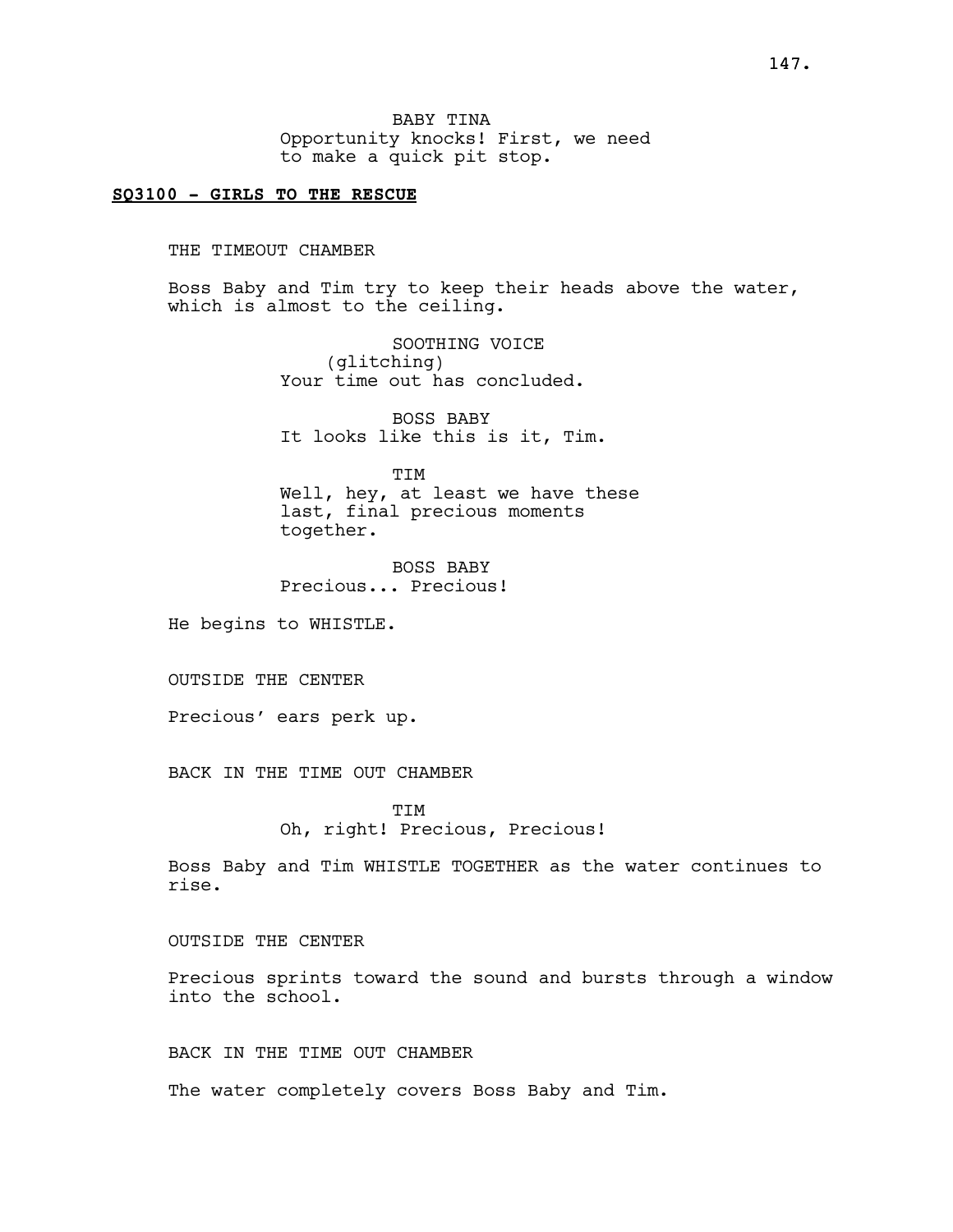CLANG. CLANG. The door dents in.

The door to the Timeout Chamber opens and Tim and Boss Baby tumble out as water washes Precious and them away.

> BOSS BABY That's my girl!

> > **TTM**

Thank--

Precious spits water in his face.

She snuggles up to Boss as Tim grabs his GAGA device.

TIM (CONT'D) Tina! Tina, Tina, come in! It's daddy!

CUT TO:

THE CENTER - ARMSTRONG'S DRESSING ROOM

Tabitha and Tina enter Armstrong's dressing room and approach one of his suits.

> BABY TINA Daddy! Listen, we have to shut down the server, it's in the acorn!

TABITHA Whoa! This is so weird.

BABY TINA I call shotgun!

CLASSROOM

Tim listens as Tina explains the plan.

TIM Quick, to the acorn!

Precious leaps into action with Tim barely hanging on.

IN THE HALLS

BOSS BABY Yeehaw! Hold onto your chaps, pal!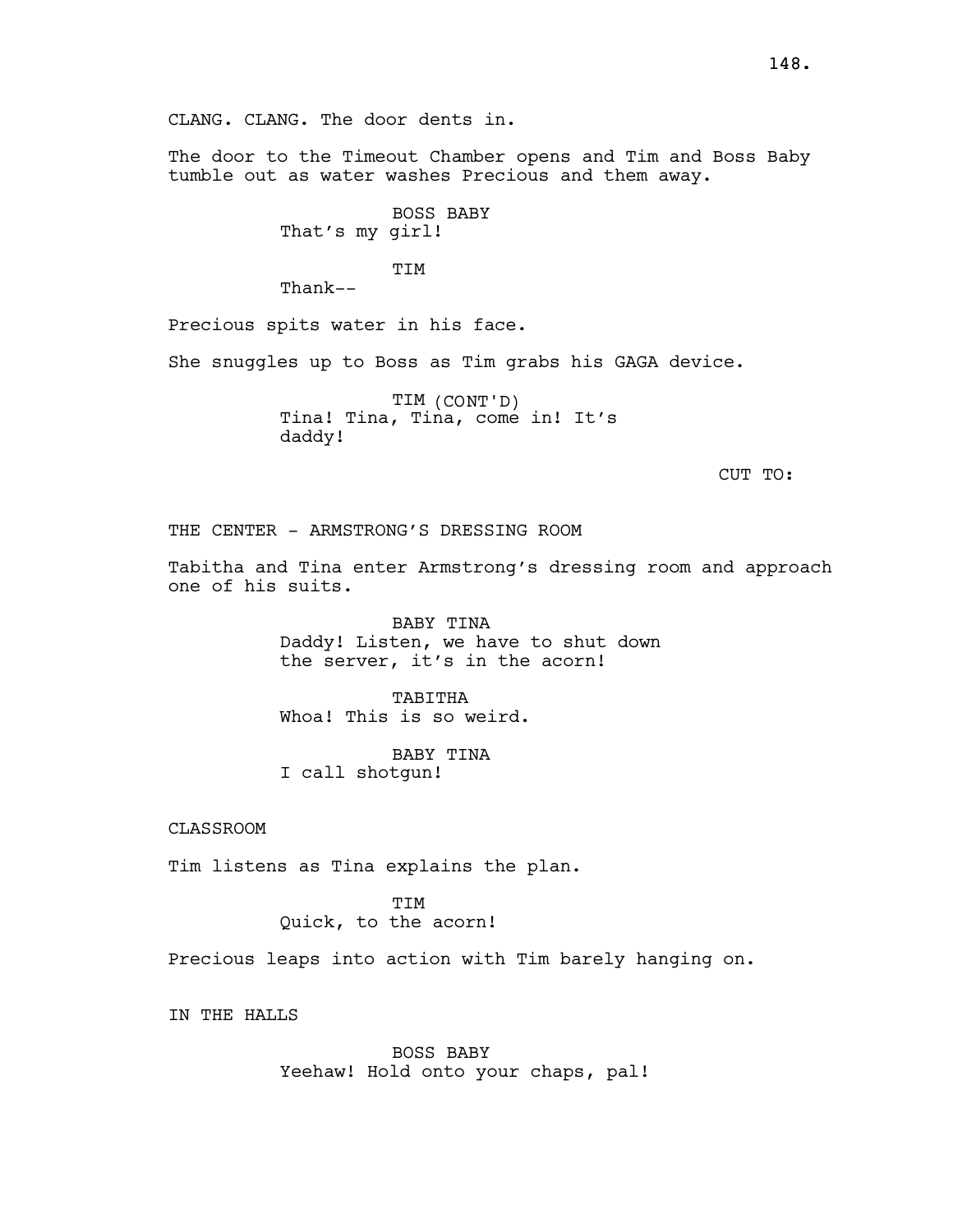Boss Baby and Tim gallop toward the server when they find themselves surrounded by Baby Ninjas that spring out of their hiding spots.

TIM

Oh no!

The ninjas attempt to attack but find themselves stuck in a river of glue.

GLUE BABY

Glueee!

BO PEEP BURSTS FROM A BOX.

BO PEEP

Pixie dust!

She tosses confetti into their faces.

BOSS BABY

Yeah, baby!

TIM

Yes!

One ninja notices Creepy Girl appear at the end of the hall. As the lights flicker, she gets closer. Then--

> CREEPY GIRL I like your pajamas!

The baby ninja scurries away from her.

CREEPY GIRL (CONT'D) Where are you going?

Boss Baby, Tim, and Precious use the distraction to speed away.

GLUE BABY

Glue!

TIM

Woohoo!

BOSS BABY I'm proud to be a Yellow!

Boss Baby salutes his classmates as they disappear around a corner.

Creepy Girl appears on Precious.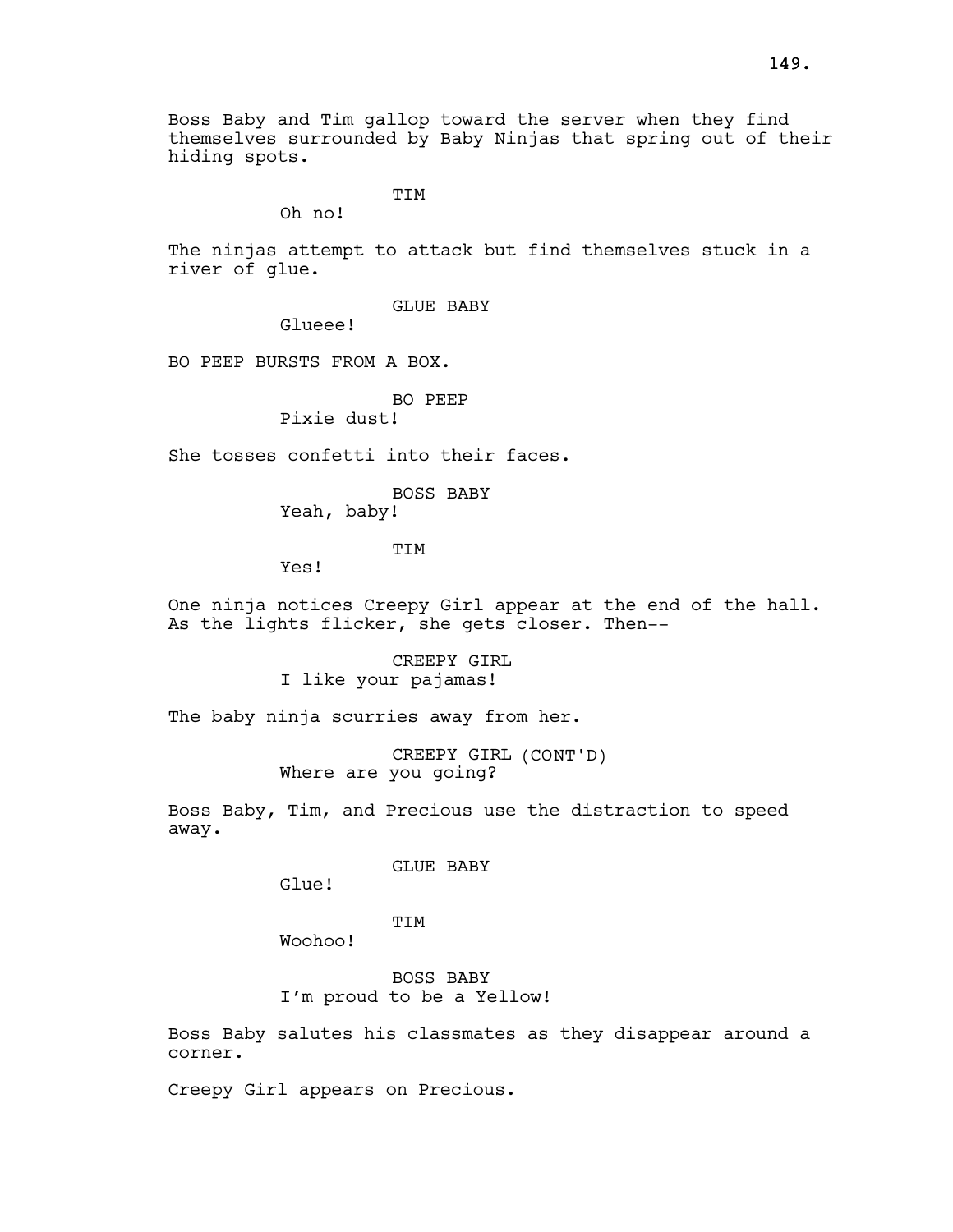CREEPY GIRL I like your pony.

BOSS BABY/TIM

Ah!

BOSS BABY

Thank you!

He removes her from the pony.

A baby ninja repels from the ceiling and watches them escape. He takes out a walkie-talkie and BABBLES.

> DR. ARMSTRONG V.O. (over walkie talkie) What?! No, no, no!

THE CENTER - ARMSTRONG'S DRESSING ROOM

Tabitha and Tina get in Armstrong's suit.

BABY TINA Now let's crack that big nut.

#### SQ3300 - SERVER SHOWDOWN

INSIDE THE ATRIUM - MOMENTS LATER

Tim and Boss Baby race toward the tree on Precious.

TIM Oh no, it's about to go worldwide! How are we gonna get up there?

Boss Baby holds up a bottle of glue.

TIM (CONT'D)

Really?

Around the atrium, TV screens turn on, revealing Armstrong as the doors around the atrium slam shut.

> DR. ARMSTRONG Well, you got grit. I'll give you that. Gumption, even. Very admirable, and yet... annoying. Quite annoying, yeah. I'm gonna have to, you know, stop you.

The boys look over to see Armstrong enter the atrium.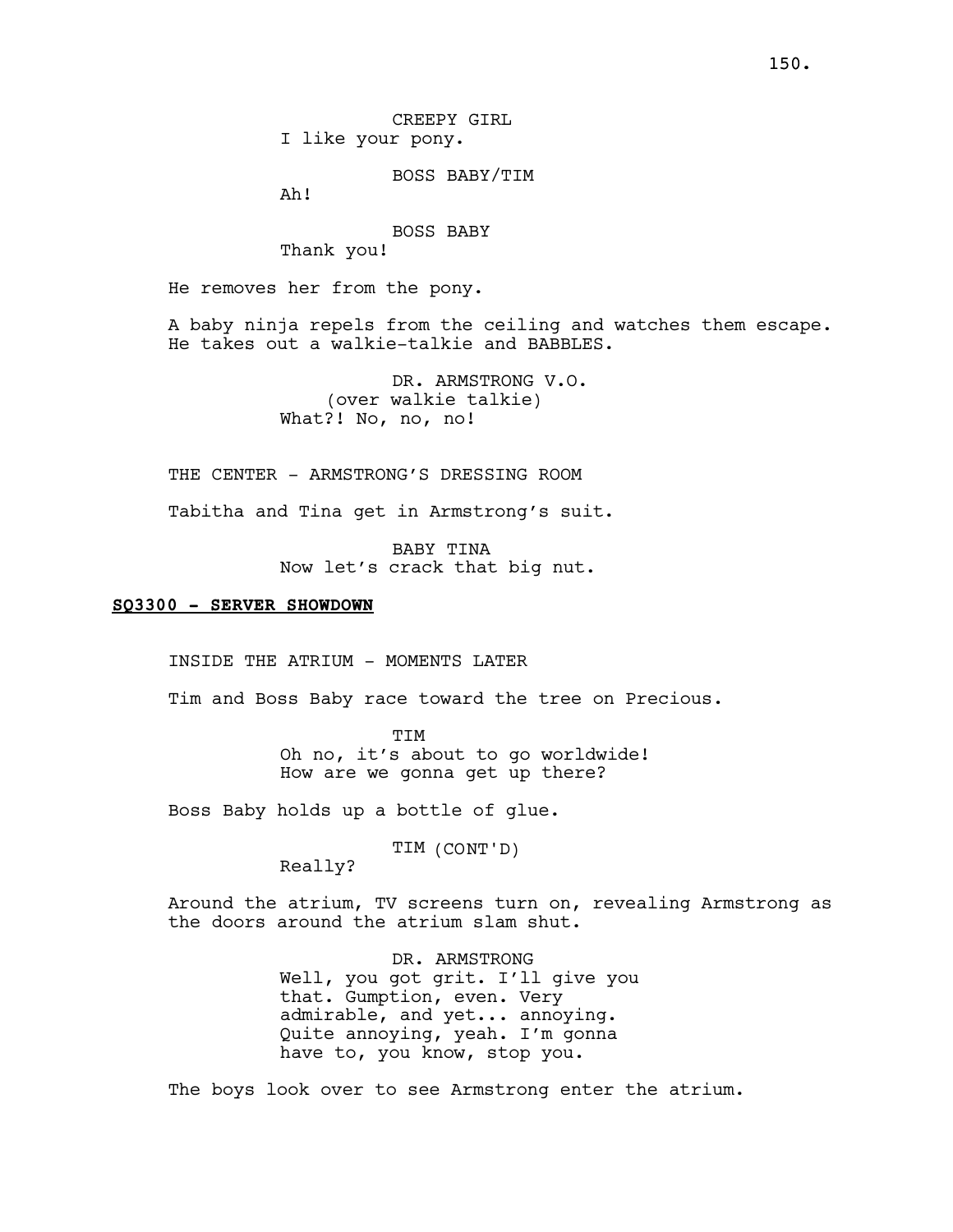Boss Baby and Tim exchange a look as he runs at them.

TIM Glue me, glue me, glue me!

Boss Baby and Tim both smear glue on their hands then scramble up the tree as Armstrong approaches.

> BOSS BABY Precious, sic 'im!

DR. ARMSTRONG You're too little, and too late.

Precious kicks Armstrong, vibrating with the force of her hooves hitting his metal suit.

> DR. ARMSTRONG (CONT'D) Bad dog! Pets aren't allowed in school!

Armstrong GRABS PRECIOUS BY THE HOOVES and throws her out of the room.

BOSS BABY

Precious!

DR. ARMSTRONG (to Boss Baby) And you, my pudgy protege...

Armstrong removes two giant lollipops from his sleeves.

TIM Go, go, go, go, move! Move!

SMACK! He uses them to yank Tim and Boss Baby off the tree by the seats of their pants.

He paddles Tim like a ping pong ball as he stares down Boss Baby.

> DR. ARMSTRONG I offered you the world. We could have been partners!

BOSS BABY I've got something better than a partner. I have a brother.

TIM

Yeah!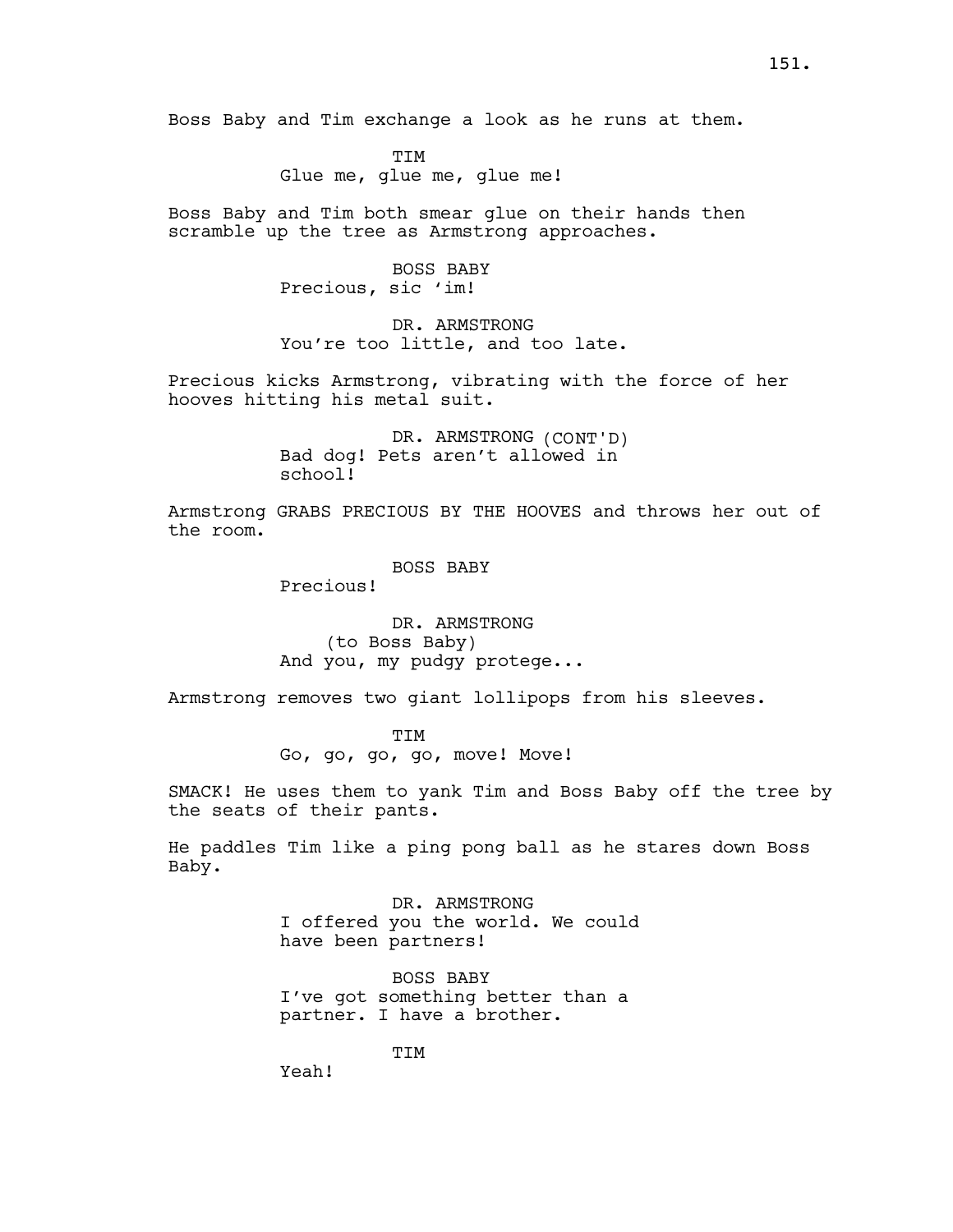152.

TIM (CONT'D)

Let go!

together with glue.

BOSS BABY No, you let go!

DR. ARMSTRONG Wow... Point taken.

CRASH!

DR. ARMSTRONG (CONT'D) What? What's going on?

They all look over as one of the metal doors bursts open and see Tina-

IN ARMSTRONG'S LEISURE SUIT

Tabitha rides on her back.

DR. ARMSTRONG (CONT'D) Hey, that's my leisure suit!

TABITHA It looks better on her.

BABY TINA Hands up, diapers down! Things are about to get weird!

BOSS BABY

Yes!

**TTM** That's my girls!

Tabitha stares, still not quite believing.

TABITHA That's really dad?

BABY TINA

Yep!

TABITHA I said a lot of stuff to that kid...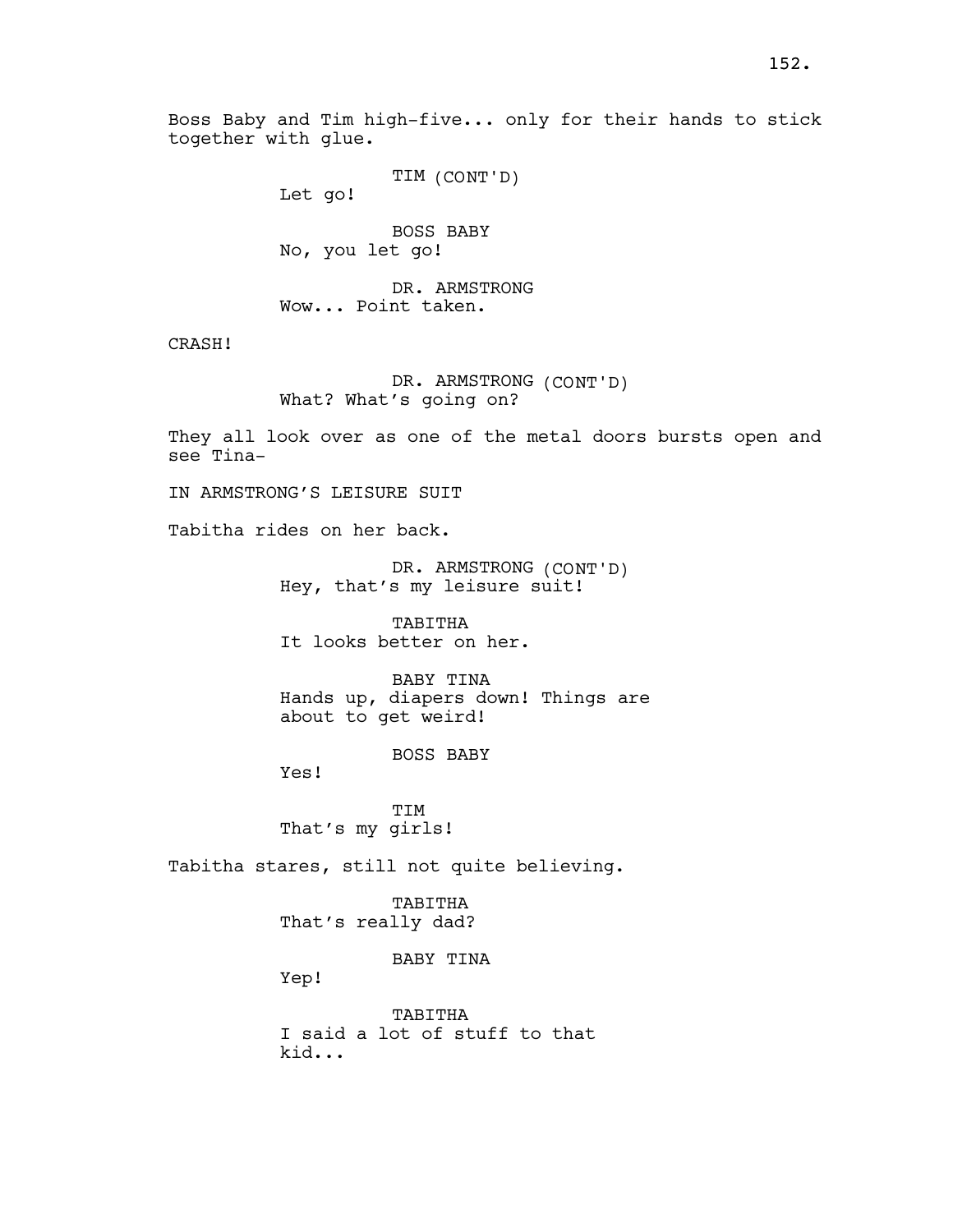DR. ARMSTRONG Well, quite the family reunion. The more the merrier, I say. Let's call your parents!

He removes a large button from his suit and presses it. The metal doors lining the atrium all open to reveal--

A HORDE OF HYPNOTIZED PARENTS

BOSS BABY

Uh oh...

DR. ARMSTRONG Ok, mommy, daddy. Let's hug them... to death!

The parents surge forward toward Tim and Boss Baby.

ZOMBIE PARENTS

Hugs! Hugs!

TIM (to Tina) Don't worry about us, get to the server!

TABITHA Go Tina, go!

Tina, with Tabitha still on her back, charges forward toward the tree. They leap over Armstrong and LATCH ONTO THE TREE.

> TABITHA (CONT'D) You've got this Tina!

DR. ARMSTRONG Hey! Get down from there!

Armstrong prepares two more lollipops to pull the girls down.

BOSS BABY Go for this lollies!

Tim and Boss Baby slam their glue-covered hands onto the lollipops, dragging him down.

> BOSS BABY (CONT'D) Never touch another man's pony!

Armstrong wipes the boys onto the trunk.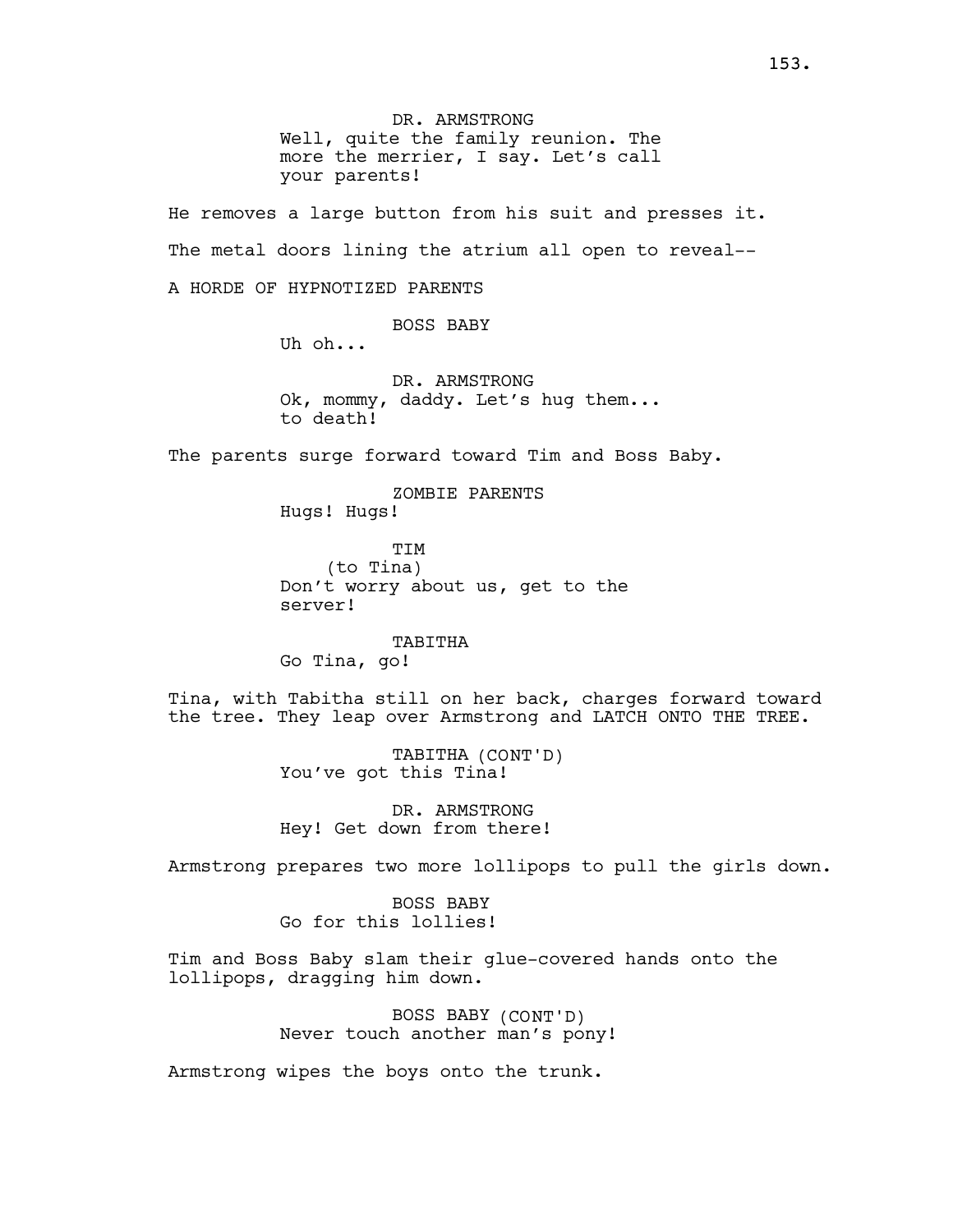DR. ARMSTRONG Here, stick around, stick around!

He uses his suit's abilities to leap up after the girls.

BOSS BABY Tim, what do we do now?!

**TTM** Don't move! Maybe they won't see us...

The zombie parents continue forward.

BOSS BABY They see us, Tim! They see us!

TIM Did you move?! I didn't move!

BOSS BABY Really, Tim?

DR. ARMSTRONG

Stop!

## ABOVE

Tabitha and Tina continue up the tree toward the server room.

TABITHA Whoa! It's a little too high now!

BABY TINA Don't look down! Look straight ahead, ok?

Tabitha leaps off Tina's back and races to the door leading to the server. She places her hand against a scanner.

# TABITHA

It's locked.

BOOM. Armstrong lands between the girls. He holds up a hand.

DR. ARMSTRONG Can I give you a hand? Of course, I mean that facetiously because the hand acts as a key.

Tina makes the robot suit hold up a hand.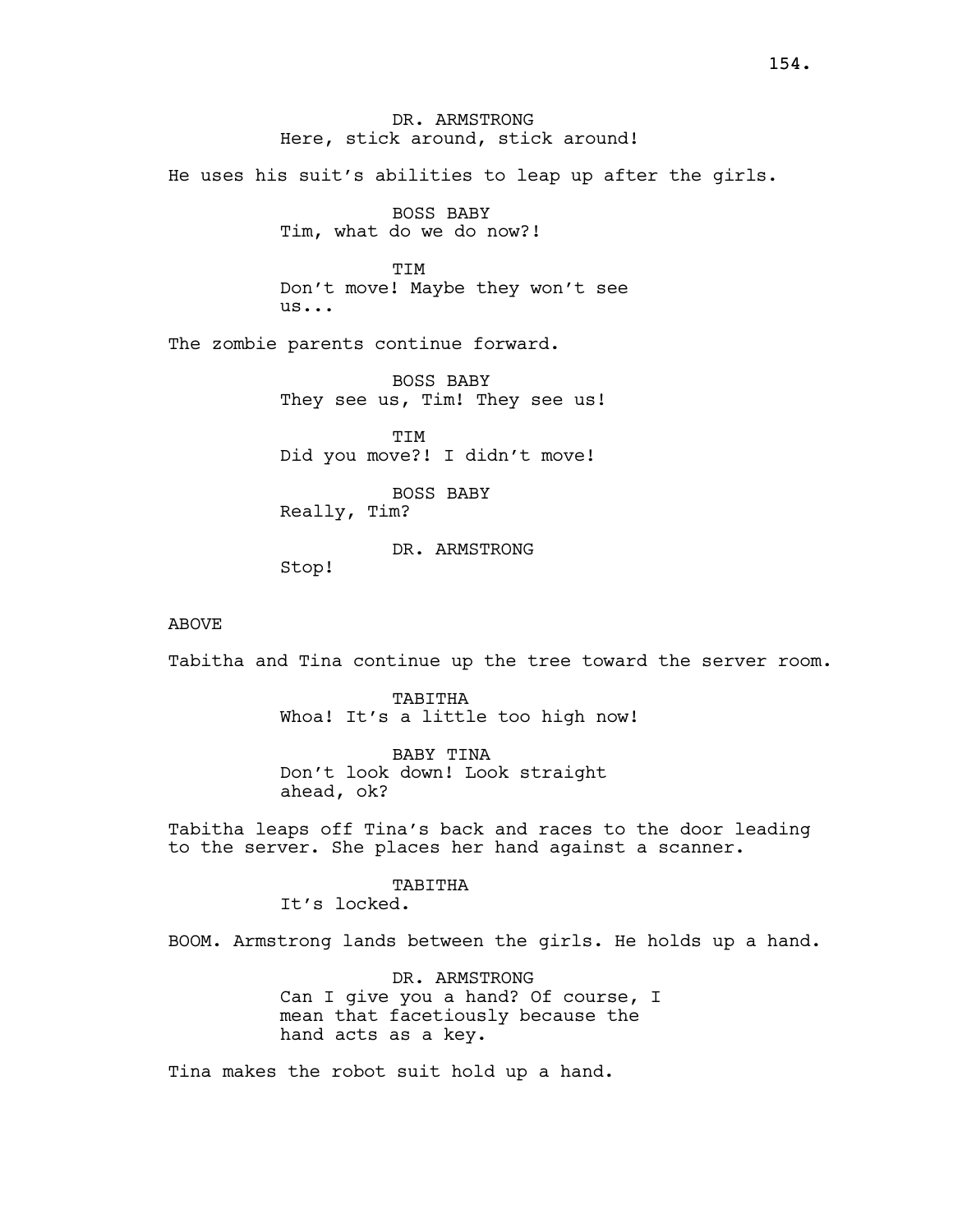DR. ARMSTRONG (CONT'D) No! No, no, no, no!

She cocks the arm like a shotgun then shoots the hand from the arm, and Tabitha catches it.

> DR. ARMSTRONG (CONT'D) Hey, hey, no, no!

Tabitha unlocks the server room with the hand then tosses it back to Tina.

> TABITHA Thanks, sis!

DR. ARMSTRONG Stay away from my server!

Armstrong attempts to chase Tabitha, but Tina trips him.

BABY TINA Shut it down, Tabitha!

DR. ARMSTRONG What are you doing? What are you doing?! No, no, no, no! No! Don't do that!

Armstrong STRUGGLES to free himself as Tabitha tries to guess his password at the main terminal.

BELOW

The zombies continue forward.

TIM

Oh no!

BOSS BABY It's night of the living Boomers!

Zombified versions of Carol and Tim's parents drag themselves toward the boys.

ZOMBIE PARENTS

Hugs...

BOSS BABY

Dad! Stop!

Tim's Mom begins to pinch Tim's cheek as Carol leans toward him.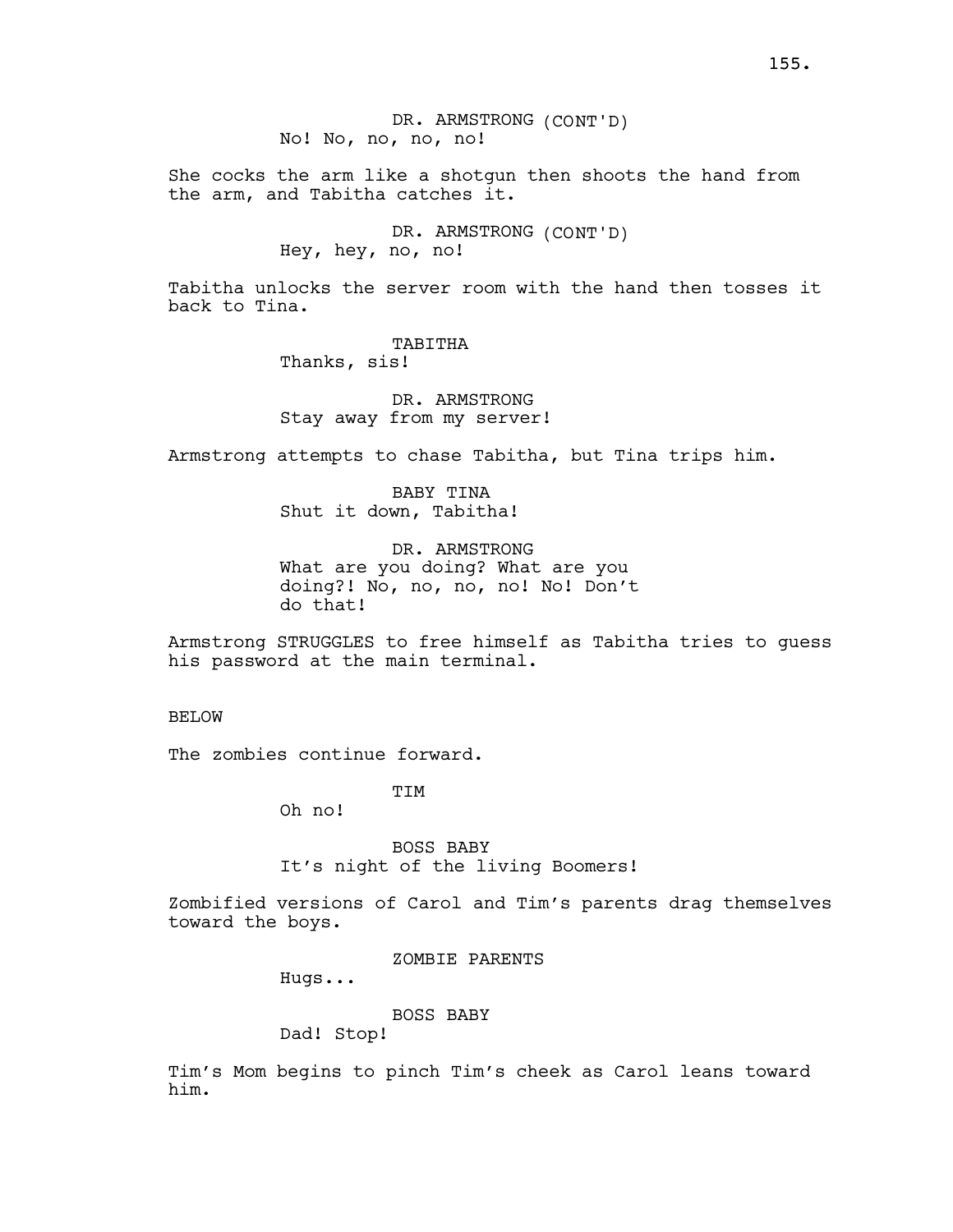TIM Mom, mom, snap out of it! Carol, Carol!

INSIDE THE ACORN

It's a server room with white floors, white ceiling, whitepaneled computers lining the walls.

> DR. ARMSTRONG Back, back you little monsters!

BABY TINA You back off, candy pants!

She pulls him away from Tabitha and grabs his glasses and nose.

> BABY TINA (CONT'D) Ha! Got your nose!

Armstrong tears off the front of her suit.

BABY TINA (CONT'D) Right in the bread basket!

Tina engages Rock'EM Sock'EM mode.

Tina and Armstrong DUKE IT OUT. With each punch Tina lands, candy flies from Armstrong's suit. She lands a final blow, which pops Armstrong out of the suit.

> DR. ARMSTRONG Ah, poopie!

BABY TINA Ha! Knocked his block off!

She looks to Tabitha, who pulls up the shutdown command.

TABITHA Tina, I think I've got it! Yes!

Hearing this, Armstrong pulls himself together and KICKS Tina away.

> DR. ARMSTRONG Don't hit that button, don't hit that button!

TABITHA And enter!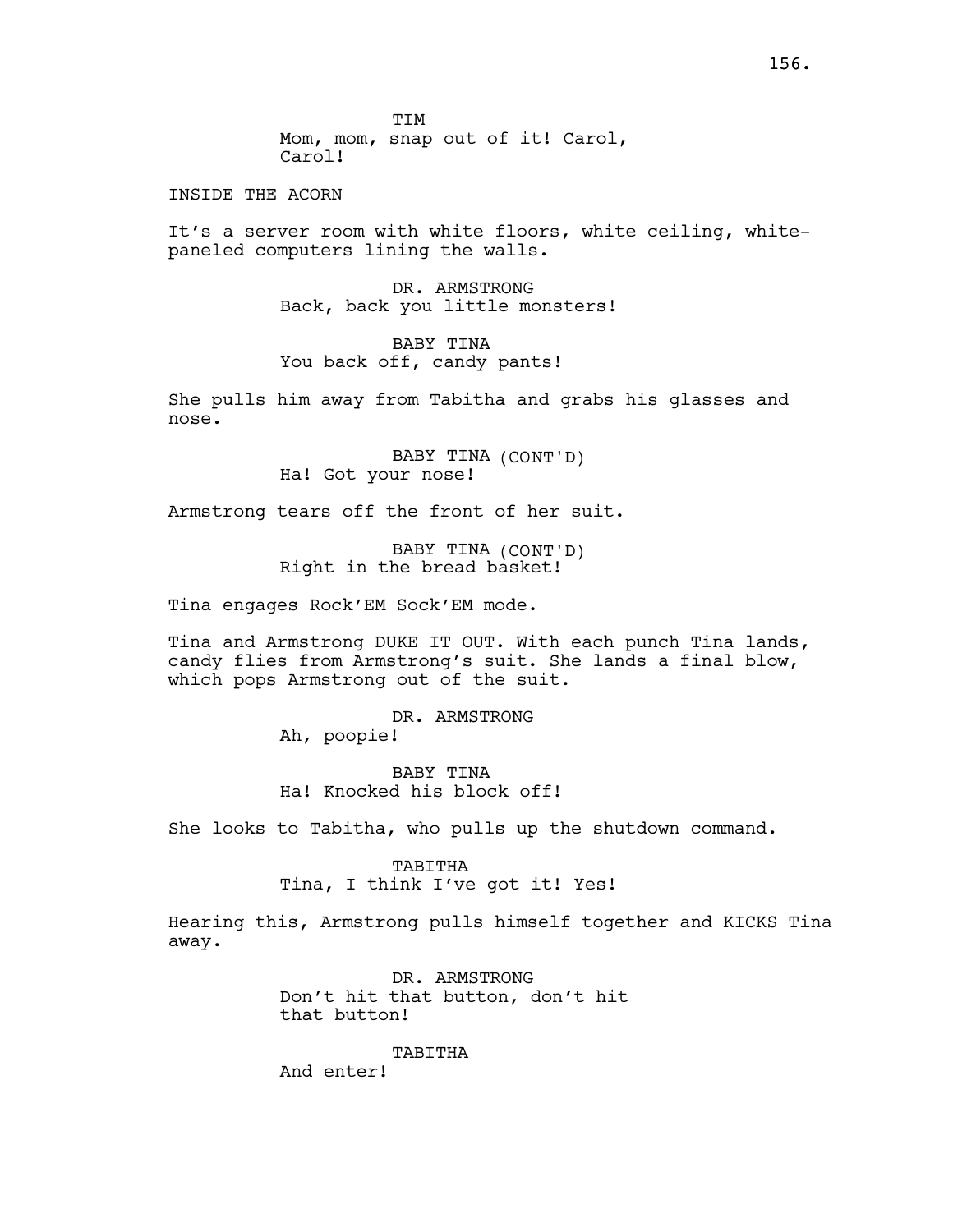As she is about to hit the key to shut it down, Armstrong SLAMS his fist through the terminal.

> DR. ARMSTRONG No, no! Stop it! Cut it out! Look what you made me do!

Tabitha's eyes dart from Armstrong to the sprinkler system above.

> TABITHA The fire alarm...

DR. ARMSTRONG (struggling) Ah, darn it!

She runs to the entrance to the acorn.

TABITHA Dad! Uncle Ted! Pull the fire alarm!

ON THE GROUND

Tim and Boss Baby are completely engulfed in the zombie horde.

> TIM The girls need help! The girls need us!

BOSS BABY

No kissies!

The swarm of parents closes around Tim and Boss Baby. We can't even see them in the middle.

Wizzie bursts from Tim's backpack.

WIZZIE Time's up, halflings!

He takes in the chaos.

WIZZIE (CONT'D) Great galloping gargoyles!

Then, suddenly, a BIGGER Boss Baby BURST FREE, shoving them off like the Hulk. He turns around and we see he's a wildeyed TEENAGER. He throws Tim to safety.

> **TED** Tim, get to the fire alarm!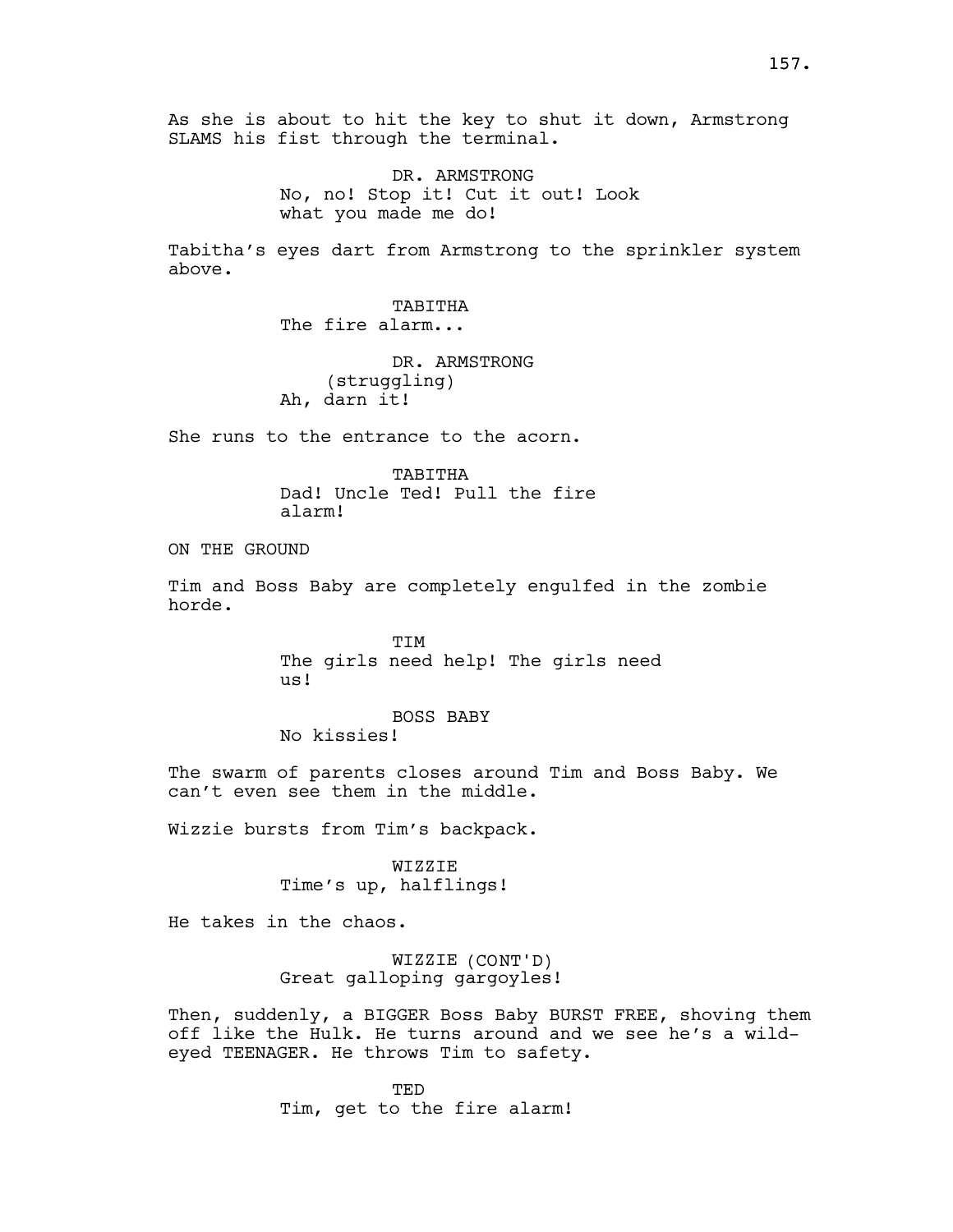WIZZIE I'll hold them back!

TED Make it rain, baby!

Tim look across the atrium and sees THE FIRE ALARM.

**TTM** I'm on it!

TED (to the parents) What's the matter? You can't handle the awkward phase?!

IN THE ACORN

Tabitha watches Tim run to the alarm.

TABITHA Go Marcos-- uh, Dad! Go!

Armstrong rushes Tabitha, but Tina, in her damaged suit, stumbles to block him.

> BABY TINA I'm back! Come on, how about another round, ya tough guy? Come on!

Tina squares off against Armstrong once more. Armstrong grabs Tina and rips the arms off her suit.

He lifts Tina out of her suit, and she puts up her tiny fists.

> BABY TINA (CONT'D) I've still got these!

TABITHA You put my sister down!

Armstrong lifts both girls.

DR. ARMSTRONG B-Day will happen whether you like it or not!

# BELOW

Wizzie brandishes his sword at the parents.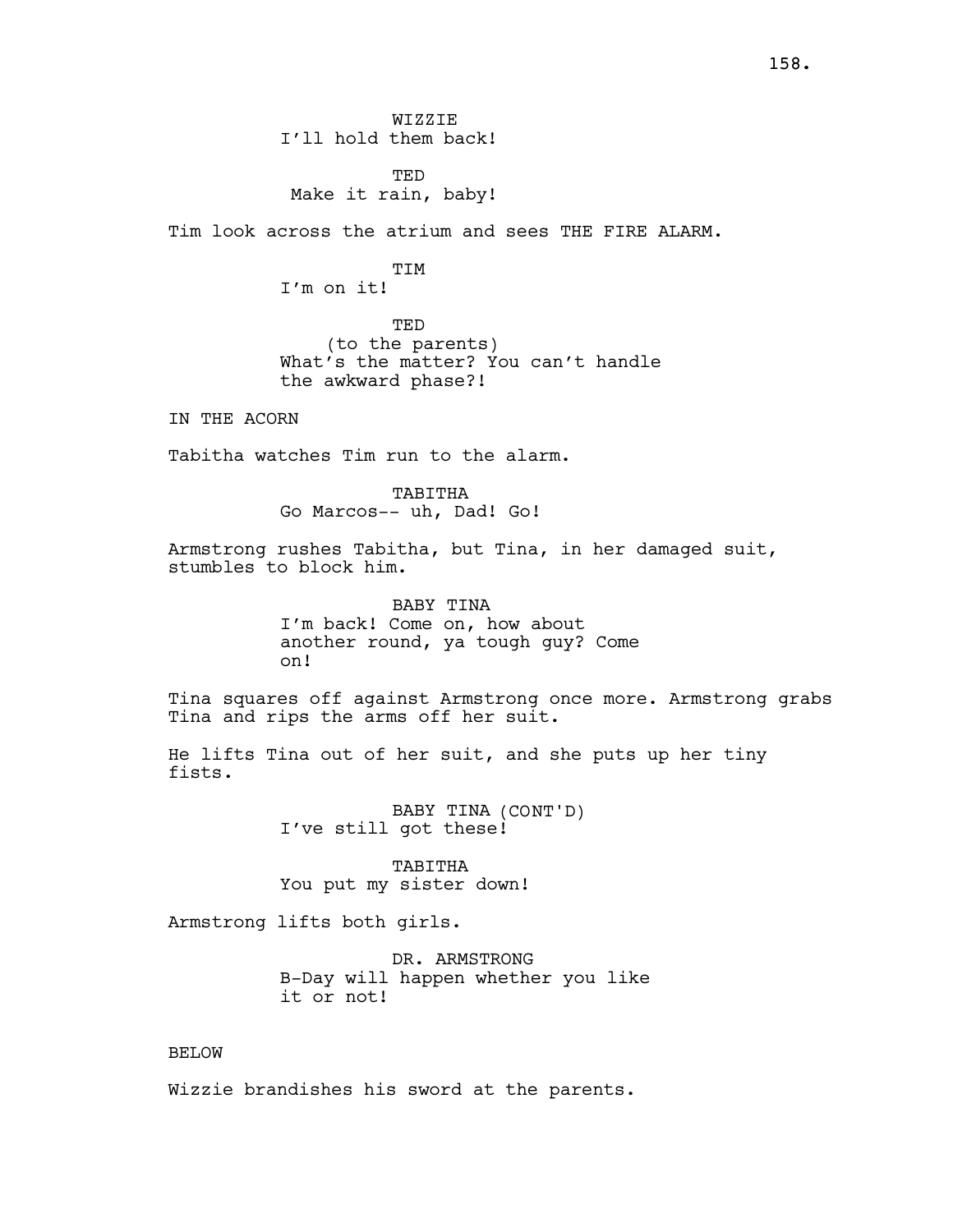WIZZIE You shall not pass! You shall not pass! No, stop passing!

Tim reaches the fire alarm.

IN THE ACORN

RIIING! Lights begin flashing as the alarm goes off.

TABITHA Yeah, dad! Way to go! Woo!

A single drop of water drips from the sprinklers.

TABITHA (CONT'D) That's it?!

DR. ARMSTRONG That's right! Why, what? The school's expensive. I had to cut costs someplace.

He drops the girls as the timer heads toward ZERO.

## BELOW

Tim and Boss Baby continue to pull the fire alarm.

TIM Oh no, it's not working!

TED Did you pull it right?

TTM How else are you gonna pull it?!

AROUND THE WORLD

Acorn Centers begin to LIGHT UP.

DR. ARMSTRONG You'll see I'm right! I'll show everybody! The age of parents is over!

THE CRISIS CENTER

BabyCorp babies look at the globe as an ALARM blares.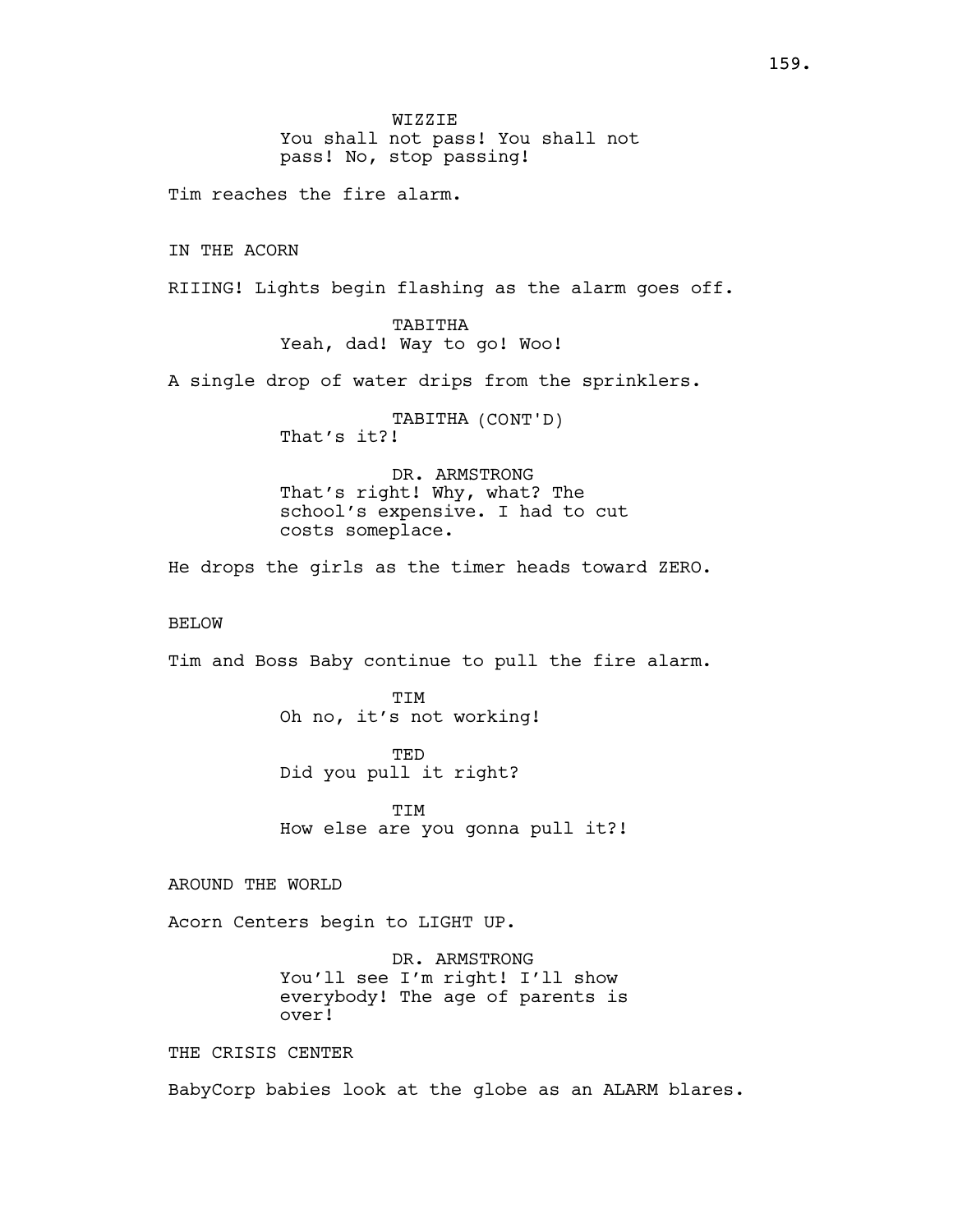160.

IN THE ACORN

The countdown reaches ZERO.

He begins to pour himself a cup of soda.

DR. ARMSTRONG Now, how about you watch me have a little toast. To the baby revolution, and to me.

Tabitha notices the mentos and soda on the floor.

TABITHA It's time for the candy volcano...

She gives Tina a handful of mentos.

DR. ARMSTRONG (sipping soda) Oh, that's good...

TABITHA

BABY TINA

Of doom!

The girls charge Armstrong and drop mentos in his glass.

DR. ARMSTRONG What are you doing?! No, no, no!

The glass foams over, splashing onto the server, which begins to spark.

Of doom!

DR. ARMSTRONG (CONT'D) No, no, no, no!

Tabitha primes a bottle of soda. Tina rips open a pack of mentos.

> TABITHA Boomshakalaka--

## BABY TINA

BOOM!

They unleash the soda and mentos on the server room. The foam EXPLODES, filling the entire server room in seconds.

> DR. ARMSTRONG Don't do that!

Armstrong SCREAMS but is overtaken.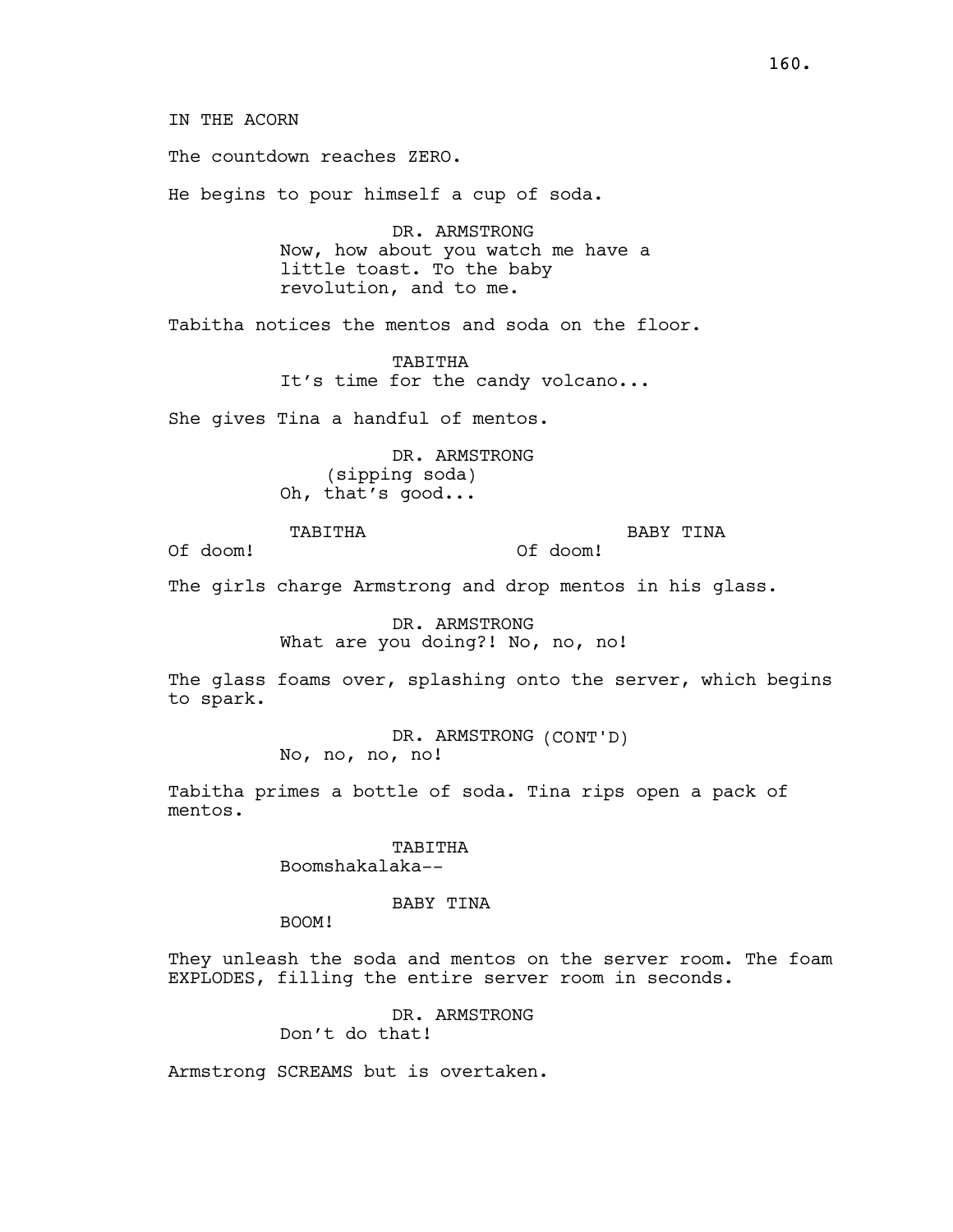**TED** (from below) Whoa!

Tina and Tabitha are blasted forward by the explosion, and Tabitha almost falls off one of the branches.

## BABY TINA Oh no, Tabitha!

Tina races forward but is pulled back into the foam by Armstrong.

> TABITHA No! Someone help me, please!

## BELOW

Tim and Ted stare up in horror.

TIM Tabitha! Hang on!

He turns to Ted.

TIM (CONT'D) Ted, I need upsies! Now!

Ted grabs the still-child Tim by the arms and legs and swings him up onto a branch.

> TABITHA Dad, help me!

HIGHER UP

Armstrong holds Tina aloft.

Dr. ARMSTRONG Look at you! You're smart, you're strong, you don't need parents! What can they possibly offer you?

Tina pops out from behind him.

BABY TINA How about unconditional love, that's what.

She jams her SUIT CONTROL DEVICE into the back of Armstrong's suit and selects "EJECT" on her tablet.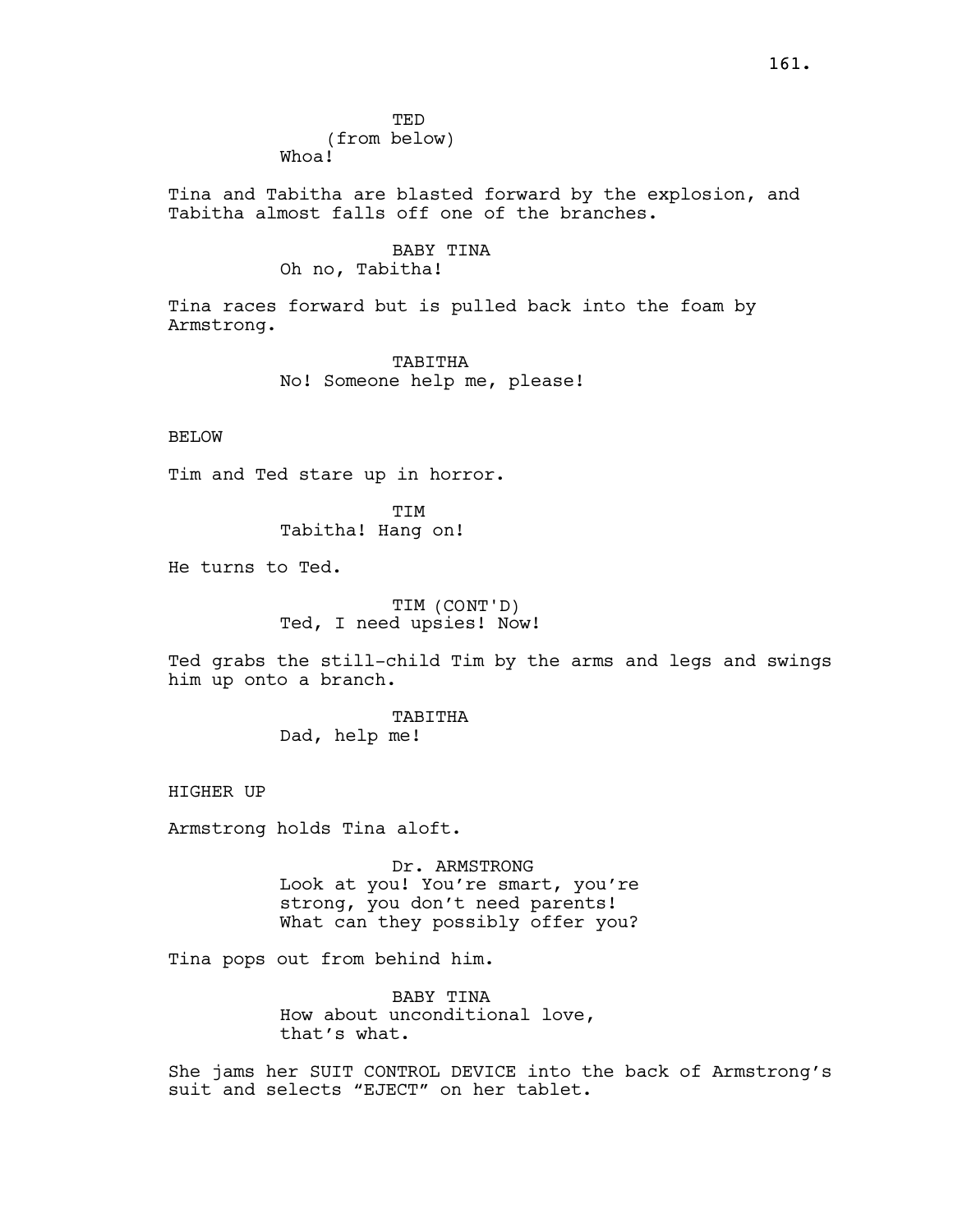DR. ARMSTRONG

No-no-no!

# BABY TINA

Sayonaraaaaa!

PFFFFF! Armstrong is ejected from the suit INTO THE AIR.

## DR. ARMSTRONG

Ahhhhhhh!

He hurtles toward the ground, but Tina uses his own suit to grab him-- by his underwear, giving him a super wedgie.

DR. ARMSTRONG (CONT'D)

Ohhhhwwwww...

Tim runs as fast as he can, reaching out, but he's going to come up short.

TIM

Tabitha!

Tabitha slips farther.

TABITHA I'm gonna fall!

TIM Tabitha, hang on!

TABITHA'S GRIP LOOSENS

And she FALLS.

TIM REACHES OUT HIS HAND

TIM (CONT'D) I gotcha! I gotcha!

Reaches, reaches... and then, at the last second, he GROWS UP and is able to--

GRAB TABITHA

She falls into his arms.

TIM (CONT'D) I gotcha Tabitha. I gotcha.

Ted watches from below, relieved.

**TED** That's my big brother.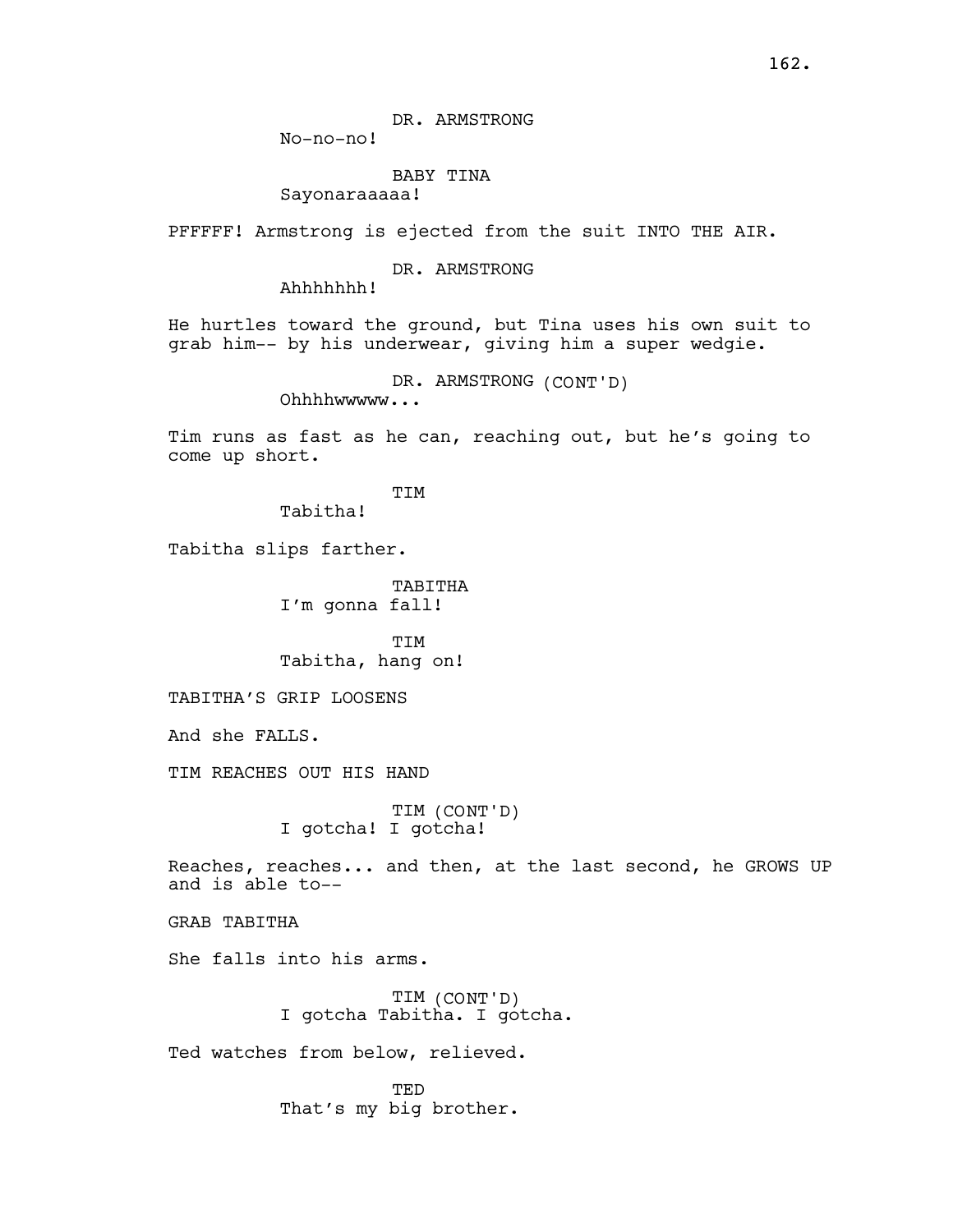IN THE TREE

Tabitha looks up at Tim.

# TABITHA Thanks, Marcos Lightspeed.

He holds out his hand for Tabitha to shake, but she gives him a KISS on the cheek. This is everything to Tim.

> TIM I thought we both had to grow up?

TABITHA Well... let's not grow up too fast. I love you, dad.

TIM I love you, Tabitha Templeton.

## SQ3400 - SHOW'S OVER

UP IN THE TREE Tina climbs out of the Armstrong suit.

> BABY TINA Aw, you see that? And you wanted to take it all away.

DR. ARMSTRONG Where are you going?!

BABY TINA Home! You know, doc. Childhood doesn't last forever. But family sure does. Uncle Ted, head's up!

She jumps off the branch--

INTO TED'S ARMS BELOW

BABY TINA We win! Get ready to order some pizzas!

Her words sink in with Armstrong as he watches Tabitha and Tim hugging.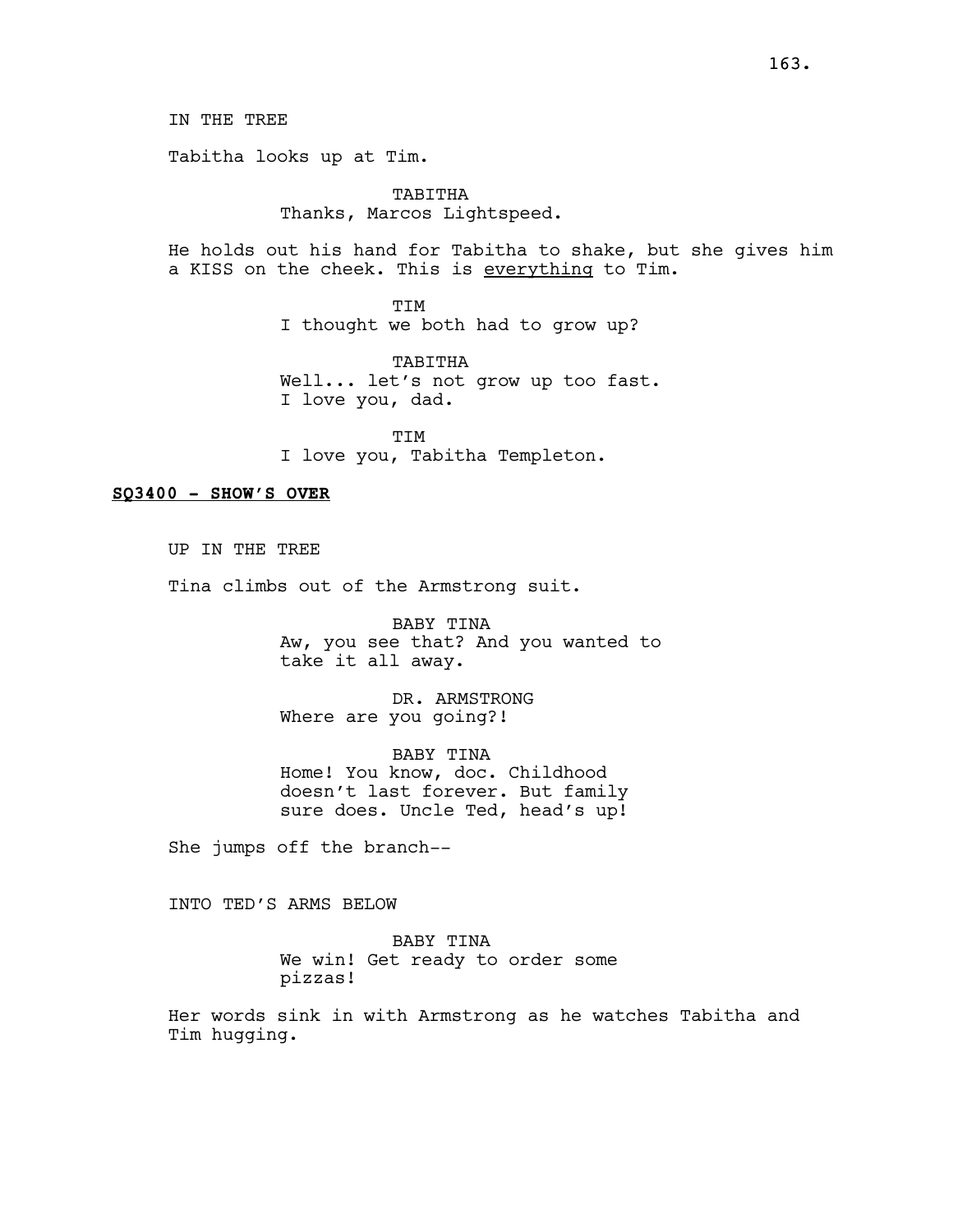Acorn Centers power down.

THE CRISIS CENTER

Babies in hazmat suits celebrate.

BELOW

As the parents start coming back to normal, they look around at the aftermath of the battle, confused, and drop their phones.

# WIZZIE

# Huzzah! Huzzah!

He starts clapping, and the parents JOIN IN.

Ted takes a bow, and Tim and Tabitha, now down from the tree, follow his lead.

> WIZZIE (CONT'D) (grabbing a phone) Oh sweet. He who findeth, keepeth.

All around the atrium, there are joyful reunions as kids find their parents and leap into their arms.

> PAGEANT KID 3 Mommy, daddy, I missed you so much!

Bo Peep scoots over to her mom.

BO PEEP

Yay!

Glue Baby jumps into Jimbo's arms.

JIMBO

Junior!

#### GLUE BABY

Glue!

Creepy Girl cuddles up to Precious.

CREEPY GIRL So soft... Where are we going?

Ted turns to Tim and Tina.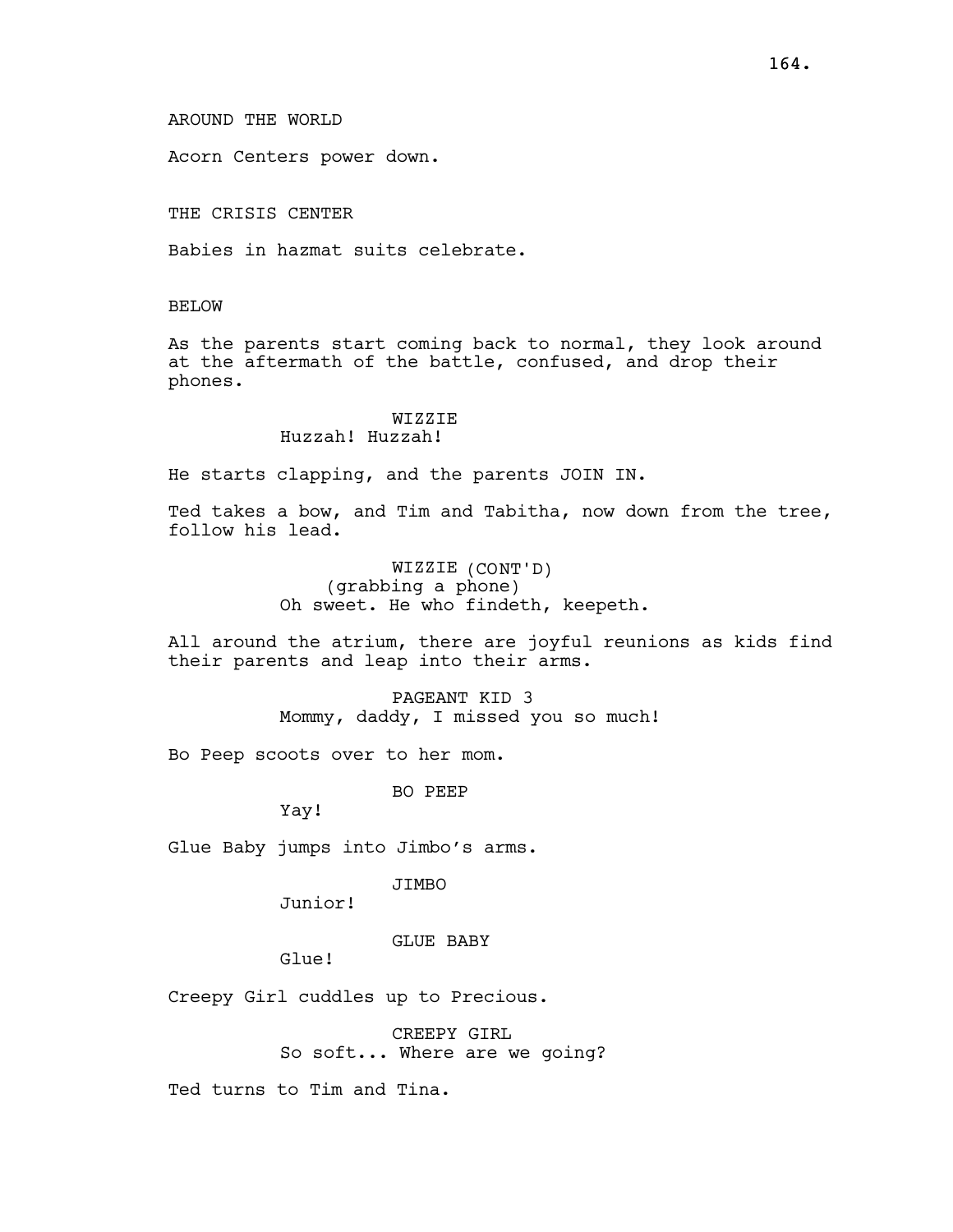TED Not bad, Templetons.

TABITHA Woohoo, yay Templetons!

TIM Yeah, mission accomplished!

BABY TINA And as a bonus we stopped Armstrong too!

Tim and Ted exchange confused looks.

TIM

What?

TED

What?

BABY TINA My real mission was getting you two back together. A plus, see me after class!

TIM Wait, so, you never actually quit?

BABY TINA

Nope.

TED

Well played.

BABY TINA

I don't like to mix the two, but I will say it was never business; it was always personal.

TED You know what kid? You're the best boss I ever had.

BABY TINA Thank you, chief.

Carol and Tim's parents find Tim, Tabitha, and Ted standing in the middle of the chaos--

> CAROL Tim! You actually made it!

> > TIM

Yeah!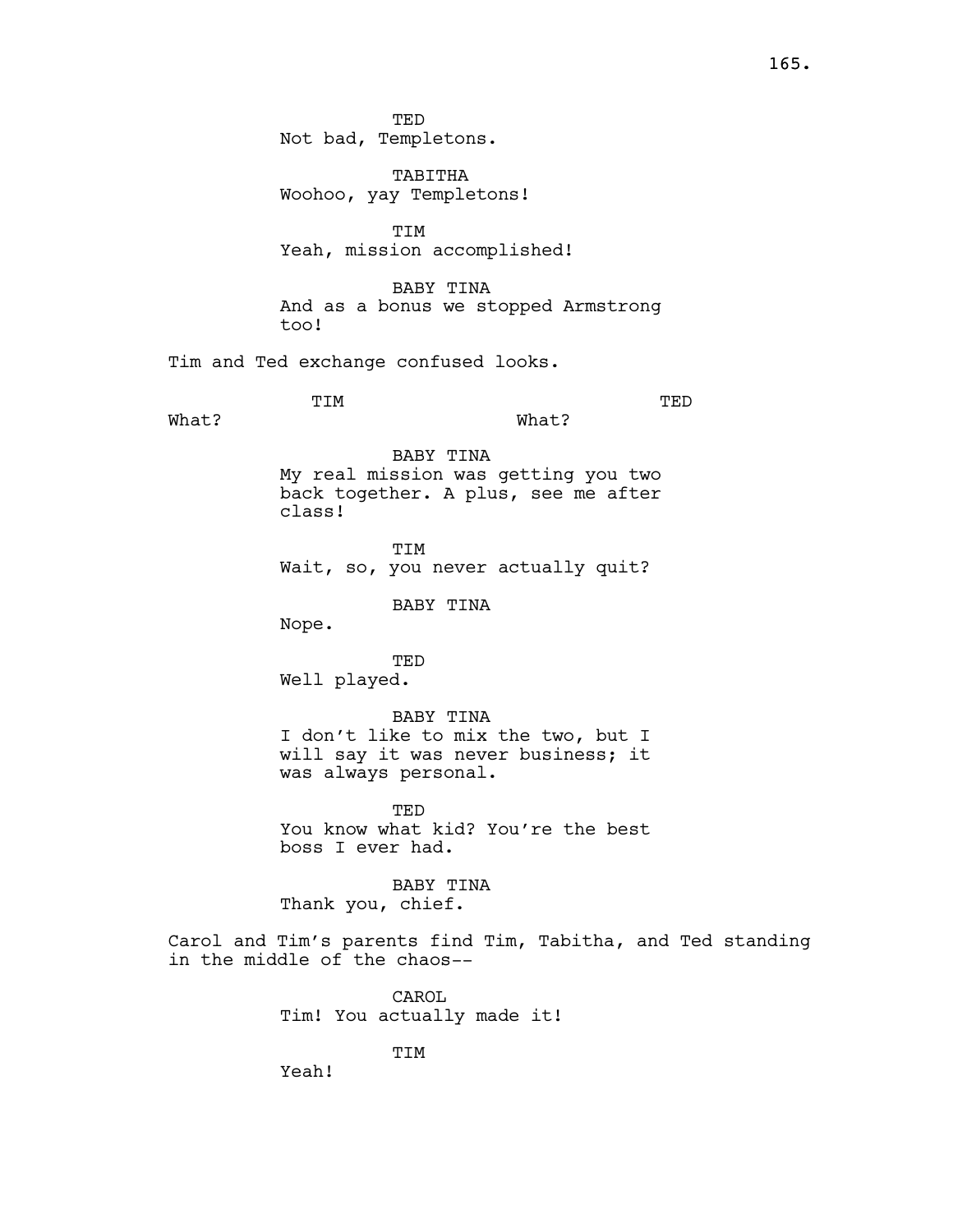CAROL I mean, I knew you'd make it. TIM'S DAD Teddy! TIM'S MOM Teddy! You're here! And look what you're wearing... TED Uh... TIM'S MOM (to Tabitha) Sweetheart, I cried! Then I went blank. Tim's Dad pulls out his phone to take a picture. TIM'S DAD Oh come on. Everybody get together, this... we gotta get this! Here we  $qo--$ TIM Dad, no! TED Dad, no! TABITHA Oh no! TIM'S DAD What?

The camera FLASHES.

CUT TO WHITE.

# SQ3500 - HOME FOR THE HOLIDAYS

FADE UP--

INT. THE TEMPLETON HOUSE - CHRISTMAS MORNING

We see that Tabitha is singing her song, recreating the performance Tim missed. The whole family is there-- even Precious, lying on her new fluffy pony bed. Everyone EXCEPT UNCLE TED.

> (MORE) TABITHA WE KNOW THAT DIVIDED WE'LL FALL, SO TOGETHER WE STAND...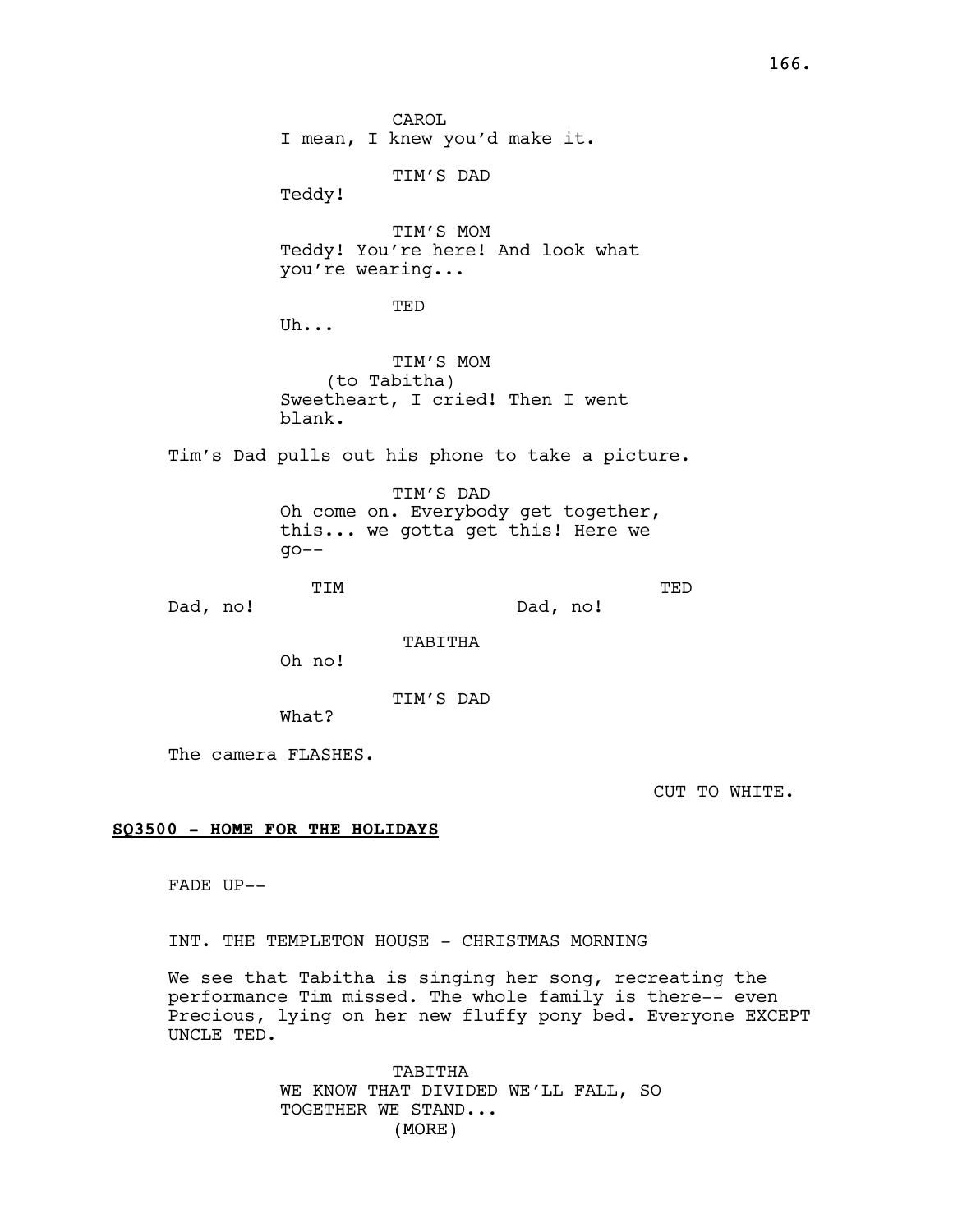TABITHA (CONT'D) WE KNOW THAT DIVIDED WE'LL FALL, SO TOGETHER WE STAND!

Tim plays along on his guitar, and the song finishes with everyone applauding.

> TIM'S MOM Yay Tabitha!

TIM'S DAD That was beautiful!

CAROL The crowd goes wild!

Tabitha bows.

TABITHA Thank you, thank you!

Even Precious is in the spirit and nuzzles Tim.

TIM Ah! Aw, hey Precious.

Tabitha rushes over and gives Tim a big hug.

TIM (CONT'D) You're amazing!

TIM'S MOM Oh, I wish Teddy could've been here.

TIM Yeah, I know. Me too.

Just then, the DOORBELL RINGS.

Tim wonder who it can be, and allows a little hope to creep in. Then he opens the door to see--

> TIM (CONT'D) Hey, I was just...

NO ONE'S THERE.

He looks down and sees a bunch of wrapped packages that have just been delivered. There's a note, which he reads--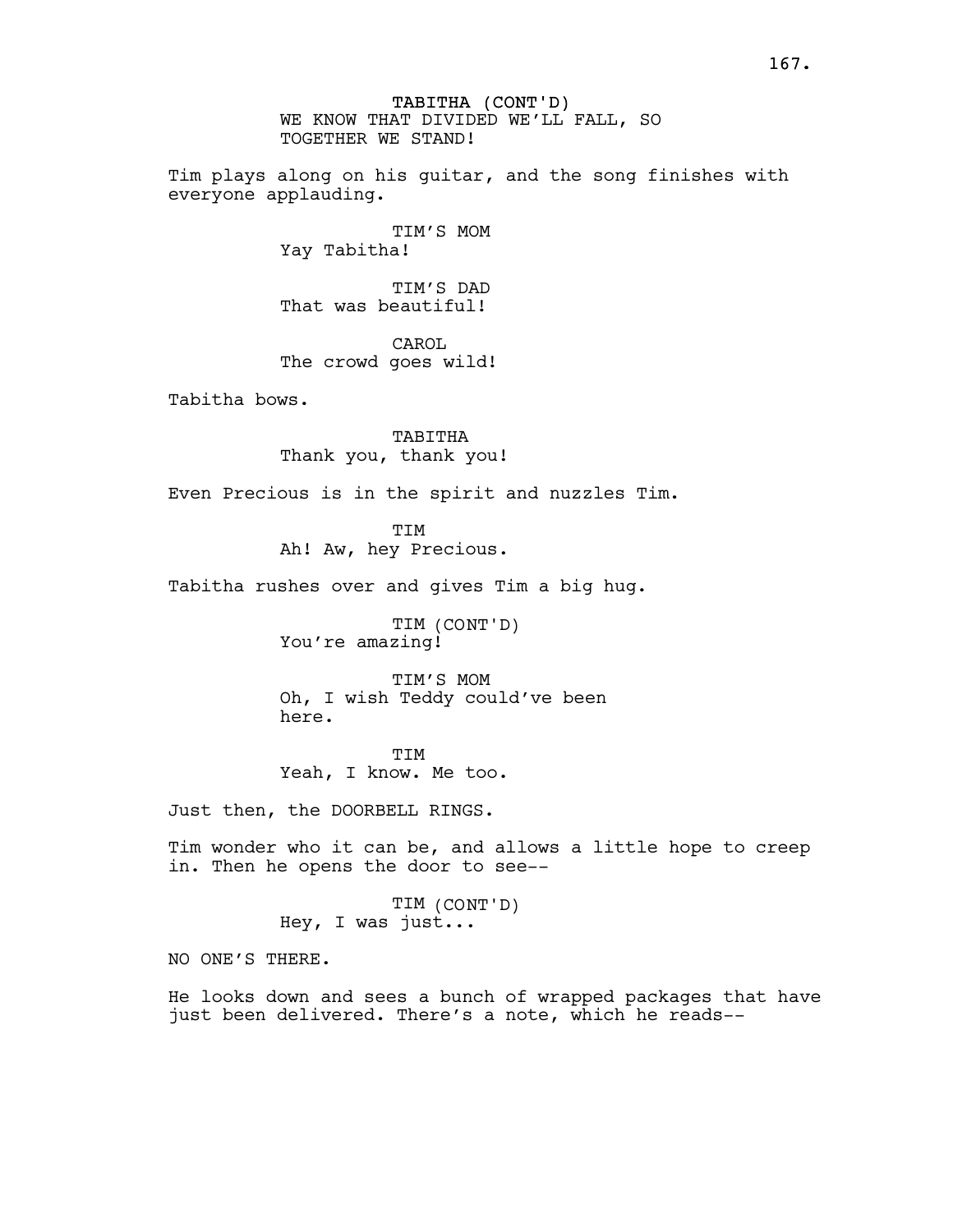TED V.O. Merry Christmas Tim. I'm sorry I couldn't be there with you, but please enjoy this inappropriately lavish gift instead.

Tim looks up to see a MASSIVE GOLD STATUE OF TIM in the driveway holding a "WORLD'S GREATEST DAD" mug.

> TED V.O. (CONT'D) You've given me the greatest gift of all... you. Love, the best brother in the world.

Tim shakes his head and chuckles. Then he reads the bottom--

TED V.O. (CONT'D)

PS-- duck.

Tim is confused; then, too late, tries to duck as-- a SNOWBALL smacks him straight in the face.

> TED In your face, Leslie!

Tim wipes the snow off his face and sees Ted on the sidewalk.

TIM Hey! It is on, Lindsey!

He smiles and chases Ted, scooping up snow as he goes.

TED

No, no, no, don't, don't, don't, don't! I'm younger than you!

TIM You're a bigger target!

Everyone hears the ruckus and looks out the window, where they see their father and uncle having a snowball fight.

Tim and Ted continue their snowball fight -- reflected in the glass as CHILDREN.

> TIM (CONT'D) I got you so good!

TED No you didn't! Ah, you missed me!

THWACK! Boss Baby gets nailed in the back by a snowball and takes a header into the snow.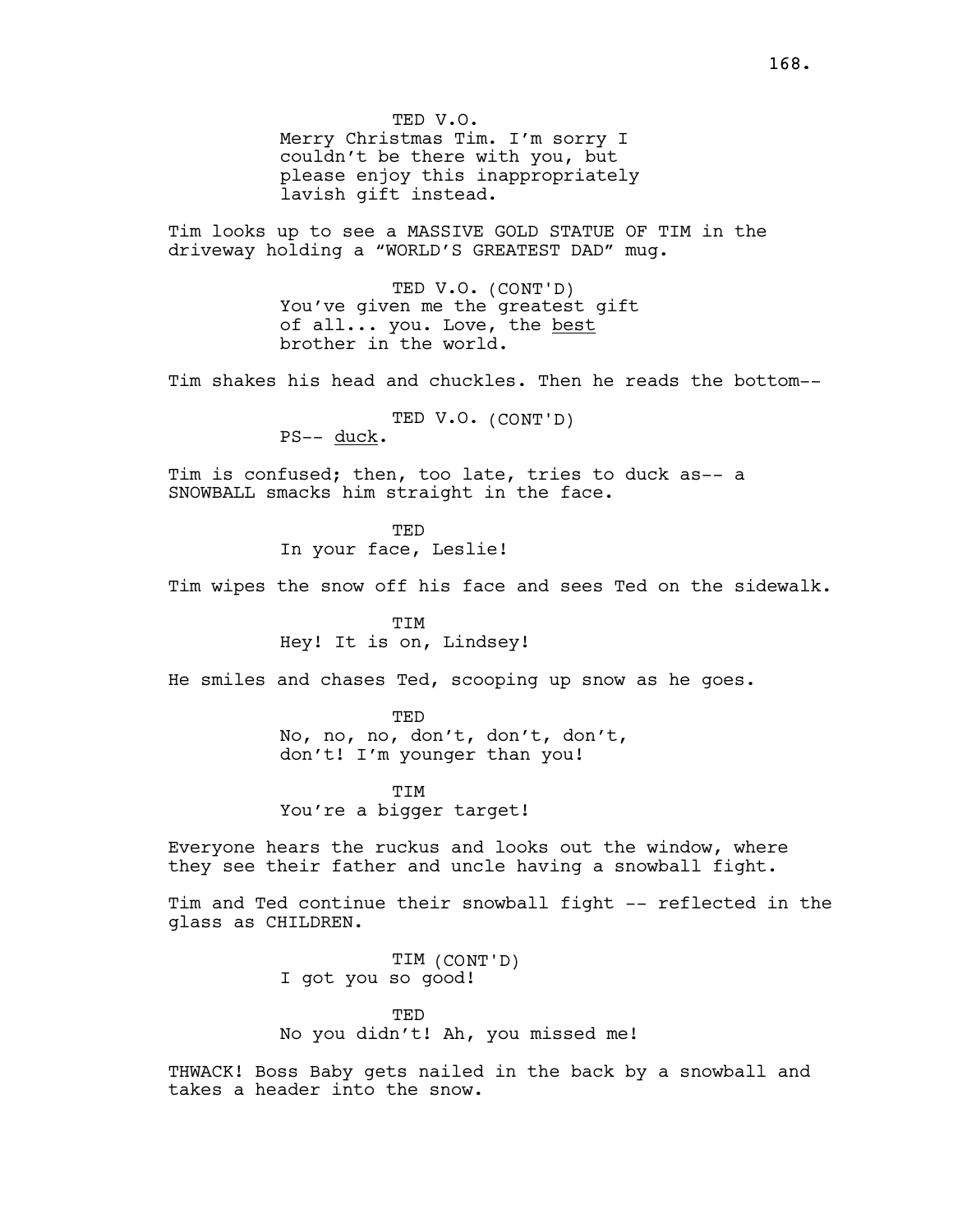TABITHA Are you thinking what I'm thinking?

BABY TINA

Ambush.

TABITHA

Exactly.

BOSS BABY Sneak attack!

TIM'S DAD It's so great to see them fighting again.

TIM'S MOM

Finally.

Unnoticed by Tim's parents, Tabitha and Tina run to put on their coats when Tina's TOY PHONE RINGS on the steps. Tabitha looks at it strangely--

> TABITHA Shouldn't you pick up?

BABY TINA Nah, we got some family business.

## TABITHA

Woohoo, yeah!

They run outside to join the fun with the grandparents on their heels.

# TED O.S. It's so cold! It's so cold!

Carol approaches the phone, suspicious. She picks up the receiver.

> BABYCORP Tina, we have another assignment for you.

Carol stares at the phone, stunned, then... vindicated.

CAROL I'm listening.

TIM'S MOM Grandma's coming in hot!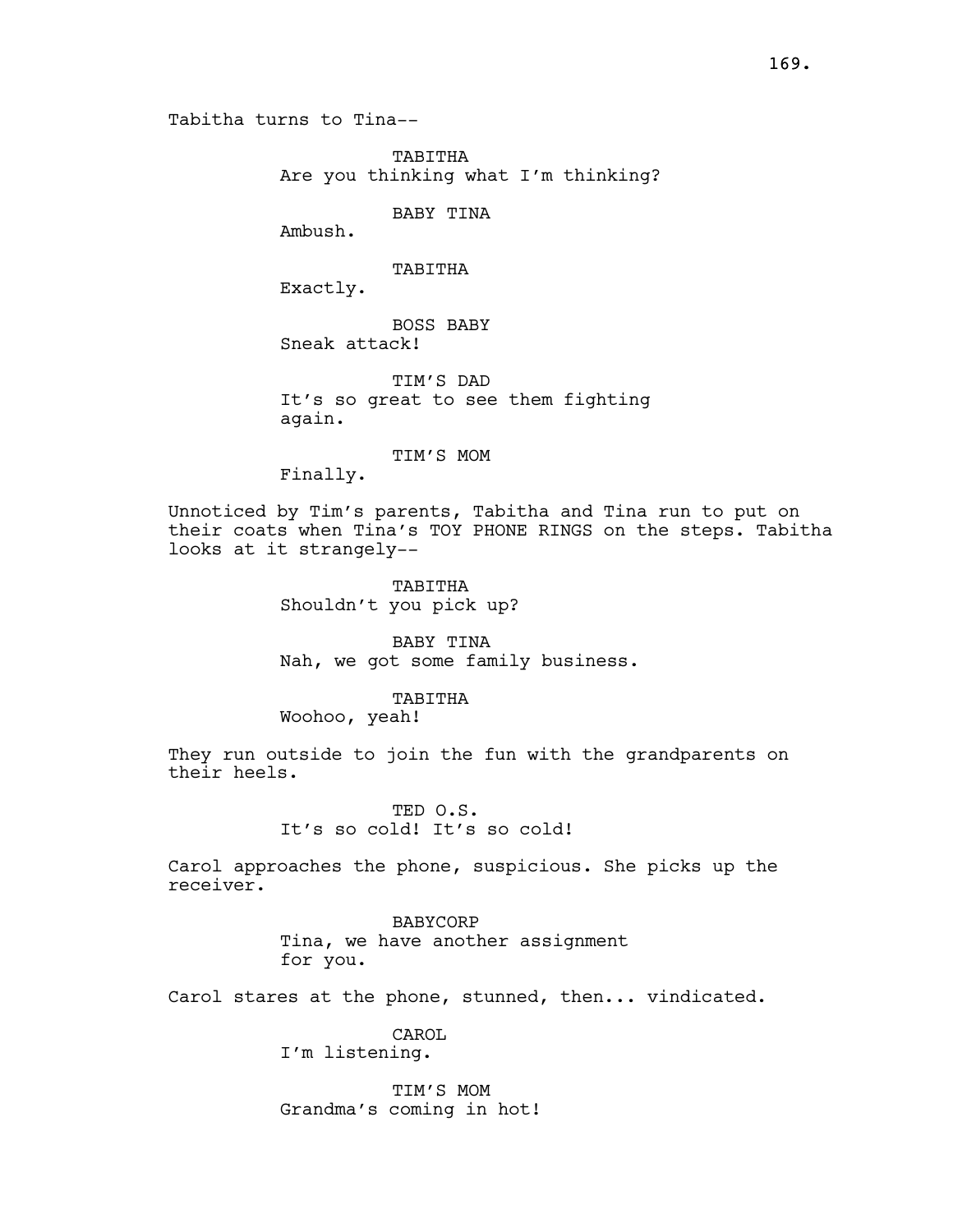TIM'S DAD You want some of grandpa?

OUTSIDE

Tabitha and Tina ambush Tim and Ted--

TABITHA Everyone, get Tag-Along-Teddy!

TIM

Gotcha!

TED Not in the face!

**TTM** 

Ok, you got me, you got me!

It's a perfect Christmas scene as the family plays together in front of the house. We begin to pull up, seeing Wizzie taking a selfie with Skeletor in the attic, rising above the neighborhood and into the clouds.

> TIM V.O. It's true, you can't stop time. But every once in a while, you get a second chance. So even though you're only a kid once... Well, unless, you get to be a kid twice, which is really weird, to be honest. But the point is, you have to grow up sometime. And you should always be nice to your brother.

BABY TINA V.O. Aw, that was really sweet daddy. That'll be great for my report!

TIM V.O. Ok, so... So that's it then!

BABY TINA V.O. Well, actually, there's one more little thing.

The clouds part on--

#### A SNOWY STREET

Armstrong, without his grown-up suit, approaches the one house with lights still on.